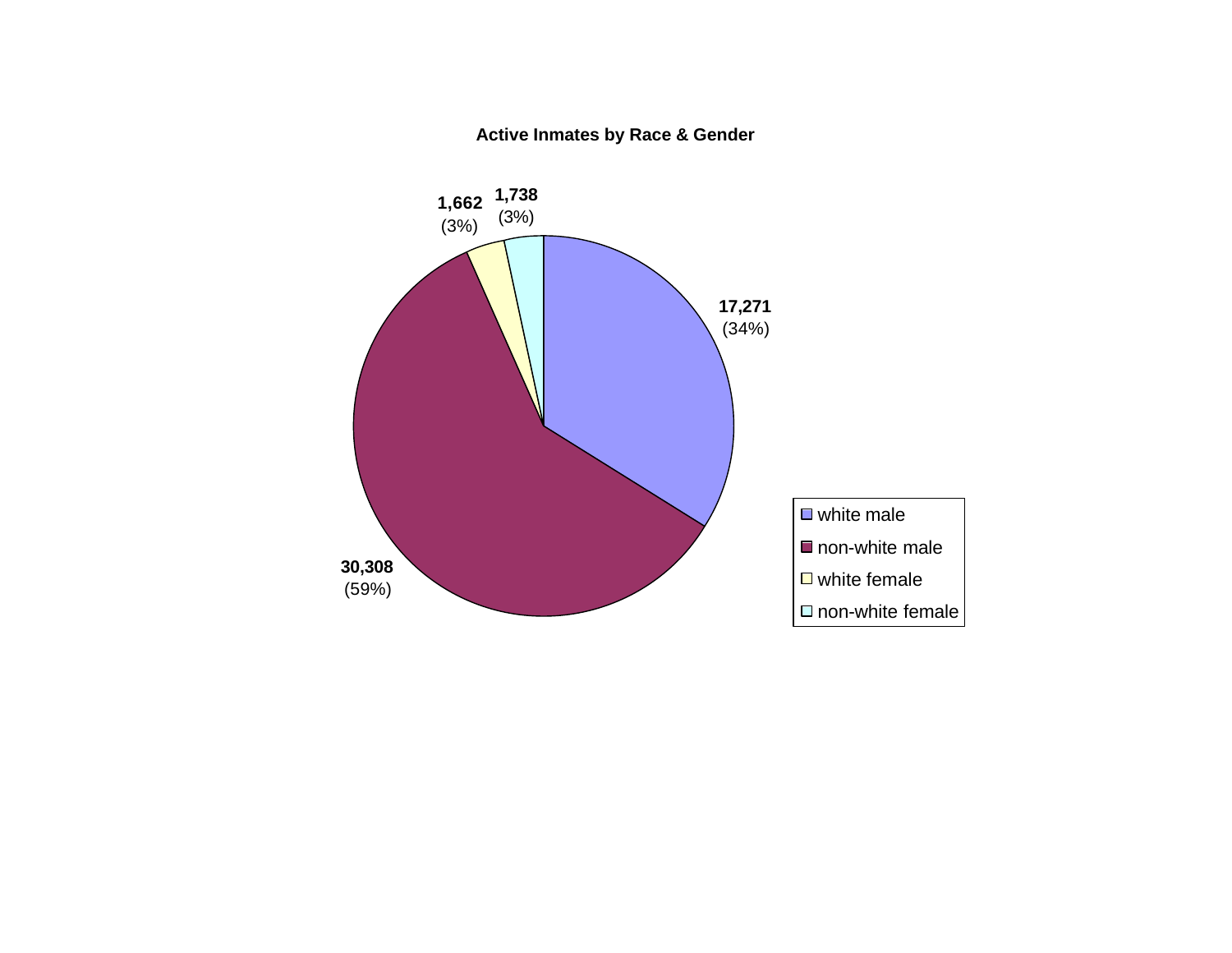

## **Active Inmates by Security Level**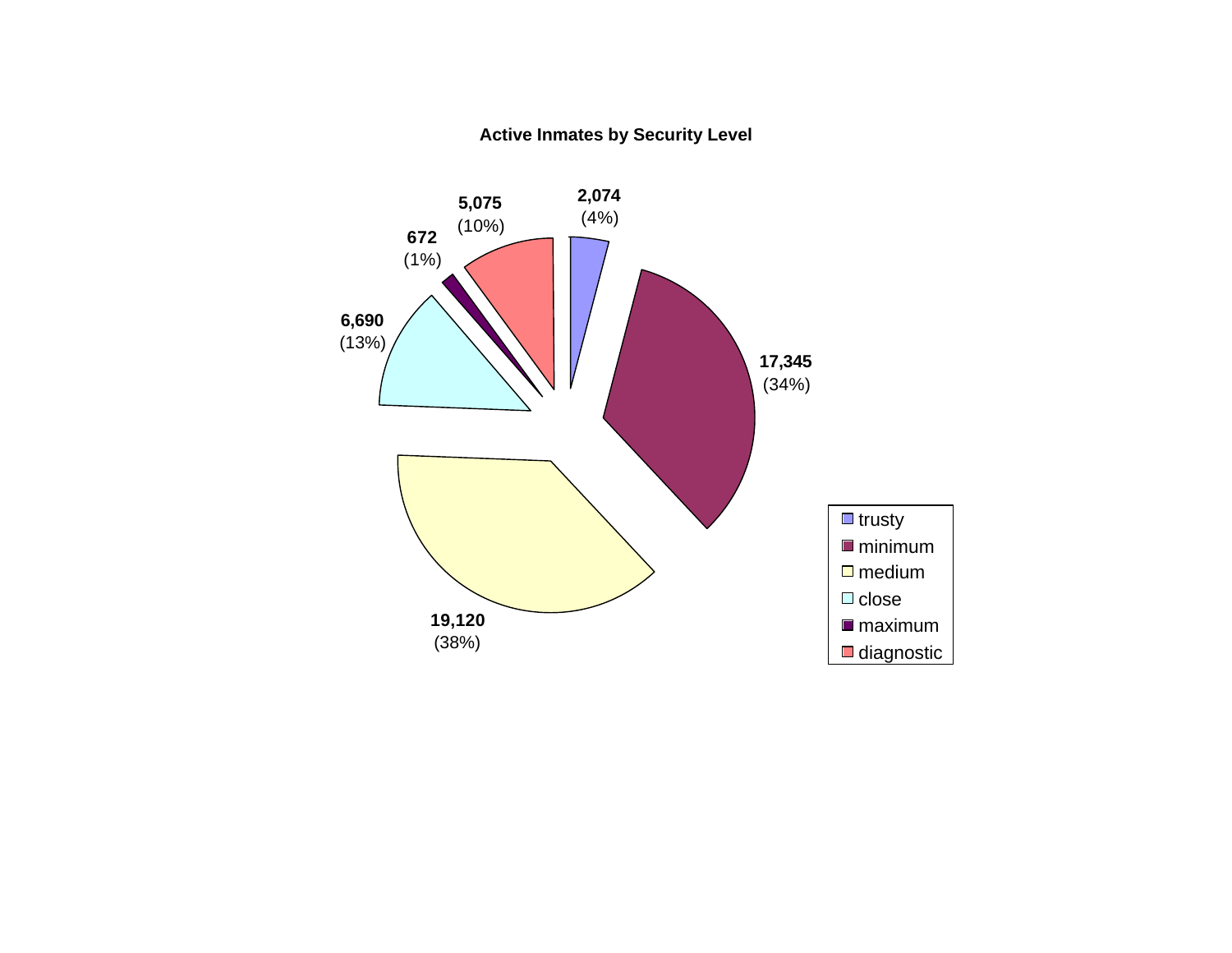### **Active Inmates By Sentence Length**

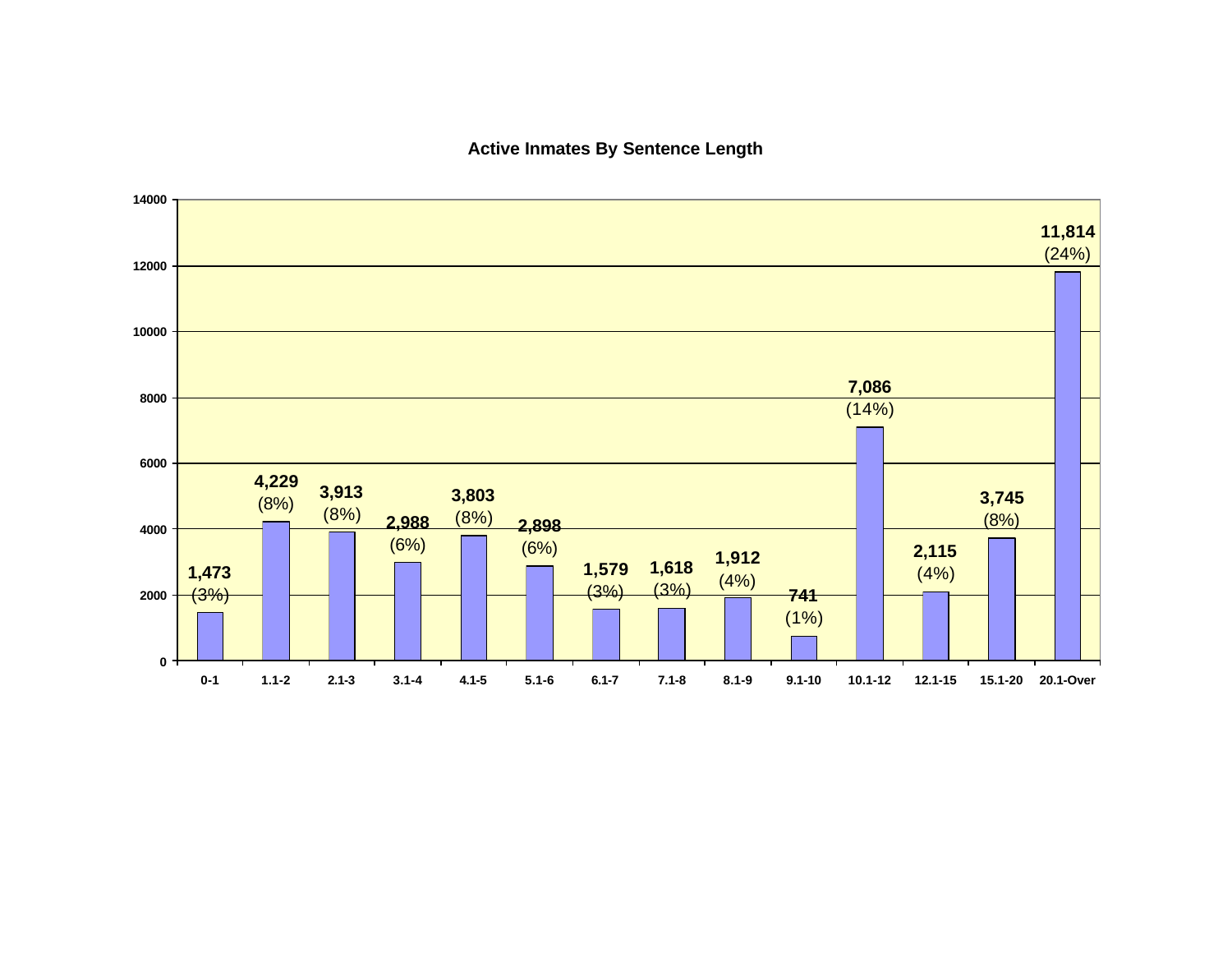**Active Inmates with Probation to Follow Prison**

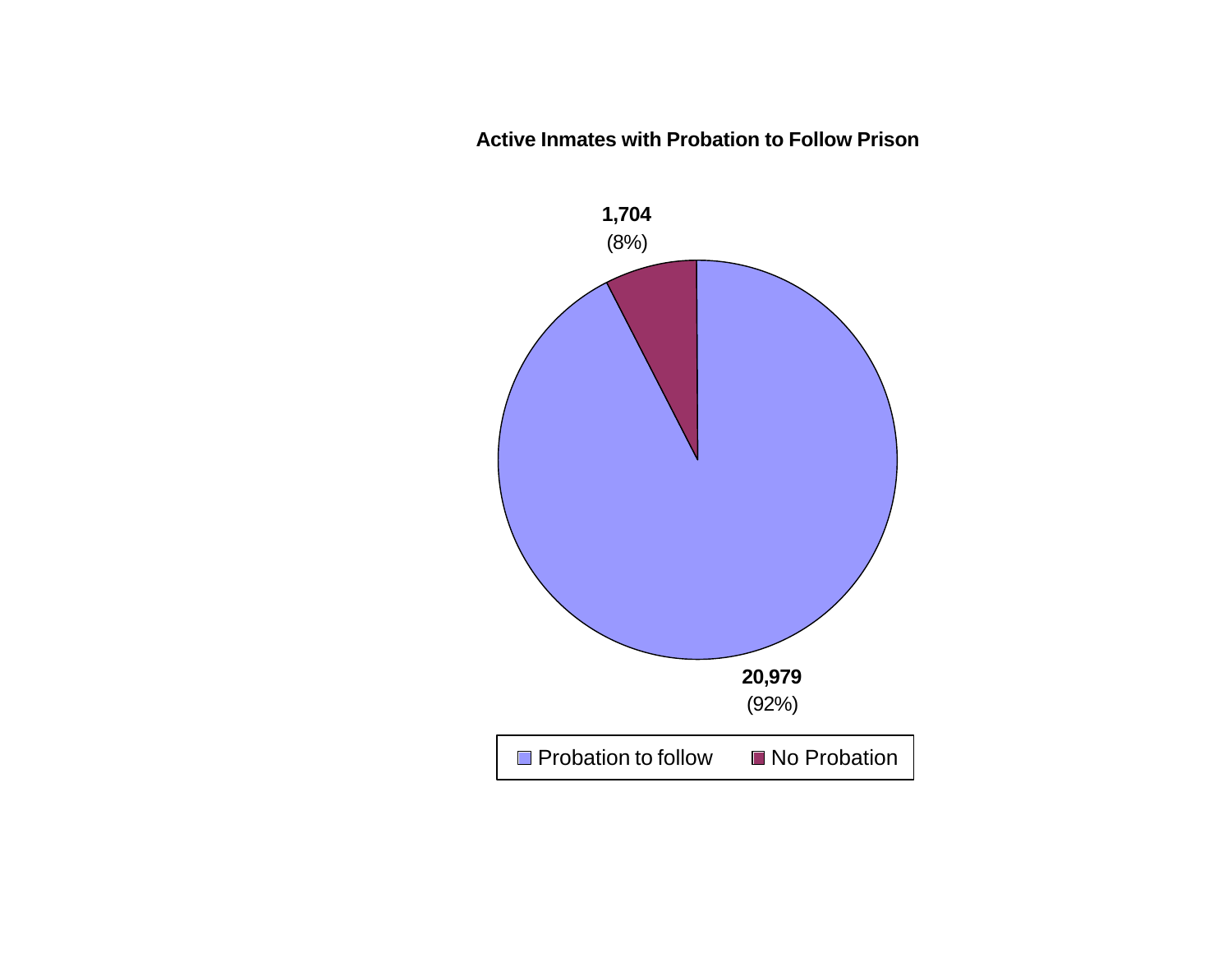## **Active Inmates by Institution Type**

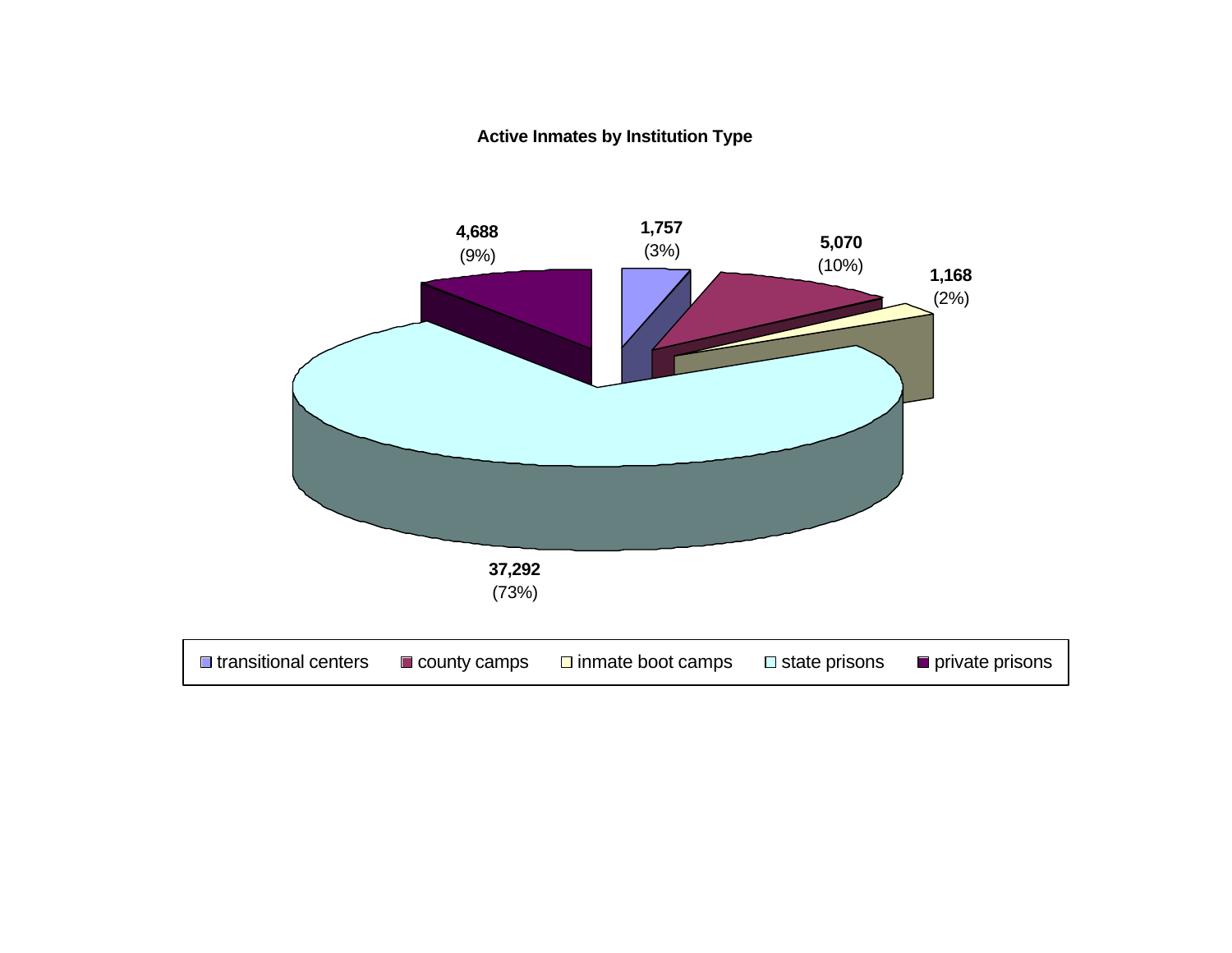## **Active Inmates by Crime Type**

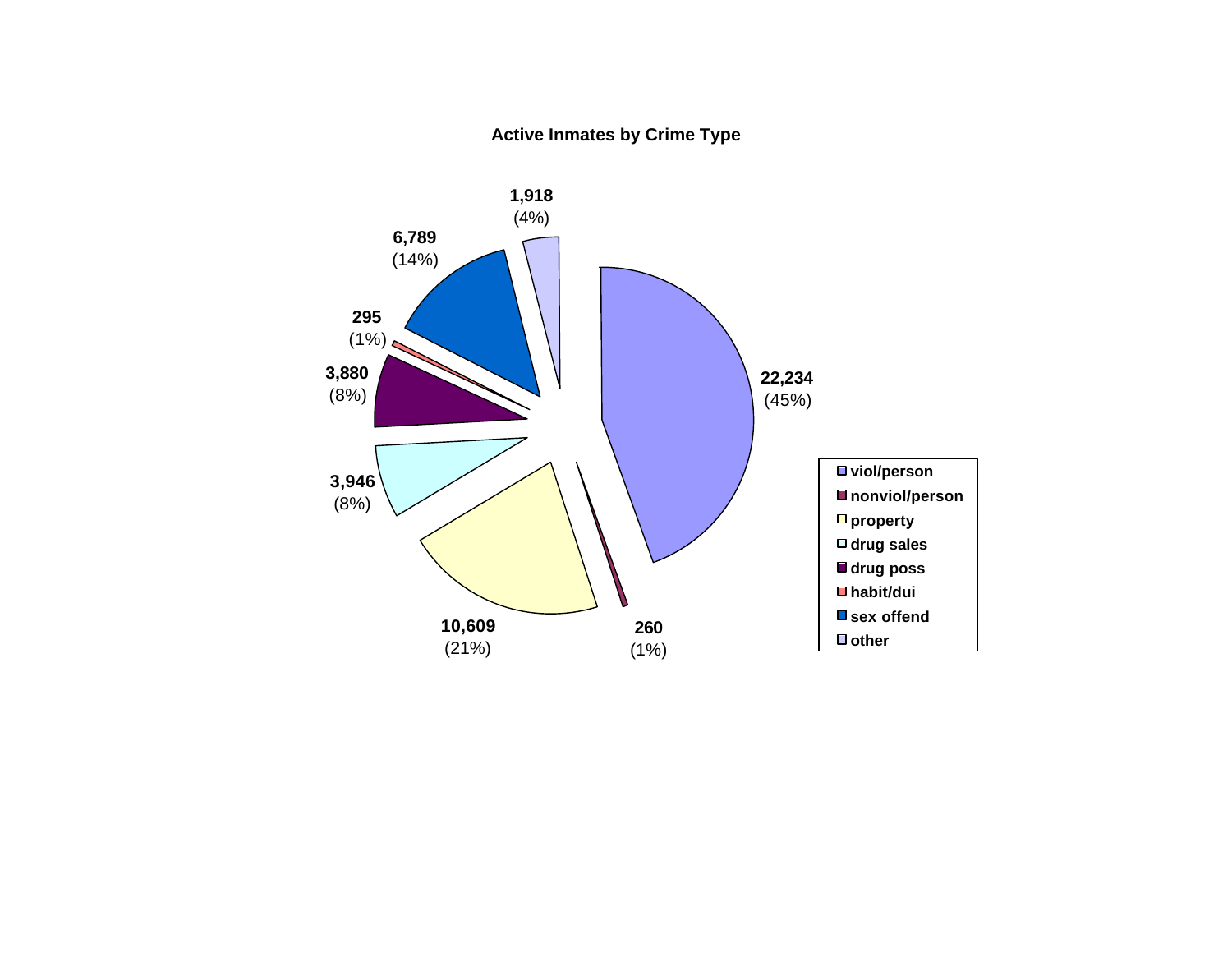Georgia Department of Corrections Page 1 Run 01/18/05 11:59 am Decision Support

Inmate statistical profile

TABLE OF CONTENTS FOR ACTIVE PRISONERS EXCLUDING JAIL

Title PAGE ----- ---- RACE AND SEX............................ 2 Culture Fair IQ Scores.................. 3 Self-Rpt Socioeconomic Class............ 4 Self-Rpt Environment To Age 16.......... 5 Self-Rpt Education Level.................. 6 Functional Reading Level (WRAT Scores).. 7 Functional Math Level (WRAT Scores)..... 8 Functional Spelling Level (WRAT Scores). 9 Self-Rpt Guardian Status To Age 16......10 Self-Rpt Employment Status Before Prison11 Self-Rpt Marital Status At Admission....12 Self-Rpt Number Of Children At Admission13 Self-Rpt Religious Affiliation..........14 Self-Rpt Family Behavior Patterns \*.....15 Inmate Diagnostic Behavior Problem \*....16 Physical Profile (General Condition)....17 Security Status............................18 Number Of Sentences......................19 Number Of Disciplinaries................20 Number Of Escapes.........................21 Number Of Prior Georgia Incarcerations \*22 Number Of Transfers.....................23 County Of Conviction....................24 Circ Of Conviction.........................29 Home County.............................31 Prison Sentence In Years................36 Probation To Follow Prison..............37 Admission Type.............................38 Release Type...............................39 Inst By Group.............................40 Institution.............................41 Misdemeanors And Felonies...............44 Crimes By Group...........................45 Most Serious Offense....................46 Most Serious Crime Type..................52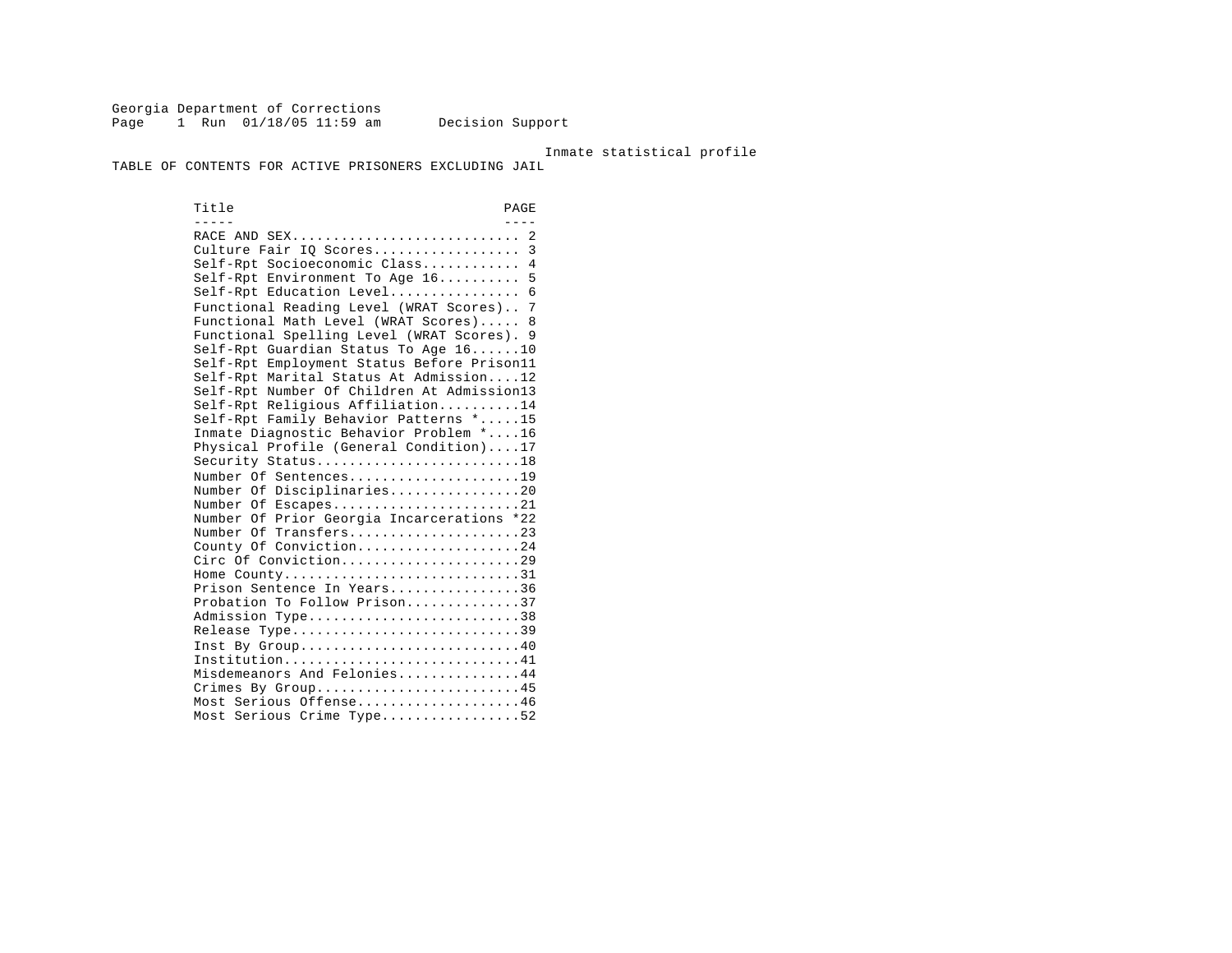Page 2 Run 01/18/05 11:59 am

Inmate statistical profile

Sample: ACTIVE PRISONERS EXCLUDING JAIL **Requestor:** OFFICE OF PLANNING & ANALYSIS Active inmates 01/18/2005

RACE AND SEX by current age & sex

| RACE AND SEX                                                     | Age<br>$00 - 21$             |         | Age<br>$ 22-39 $                                   |                                             | Age<br>$\frac{1}{6}$   40-54                | M E N                                       | Age<br>$8 55-99$                                        |                                        | Men<br>% Total                                           |       | Age<br>$ 00-21$<br>$\approx$                           |                                             | Age<br>$ 22-39 $ |                                        | Age<br>$ 40-54 $ | <b>WOMEN</b>                        | Age   |                                  | Women<br>$ \$ 55-99$ $ \$ Total$ $ \$ Total$ $ \$$ |             |       | Grand                               |
|------------------------------------------------------------------|------------------------------|---------|----------------------------------------------------|---------------------------------------------|---------------------------------------------|---------------------------------------------|---------------------------------------------------------|----------------------------------------|----------------------------------------------------------|-------|--------------------------------------------------------|---------------------------------------------|------------------|----------------------------------------|------------------|-------------------------------------|-------|----------------------------------|----------------------------------------------------|-------------|-------|-------------------------------------|
| WHITE MALE<br>NON WHITE MALE<br>WHITE FEMALE<br>NON WHITE FEMALE | 906<br>2251<br>$\Omega$<br>0 | 29<br>0 | 9551<br>71 18768<br>$\overline{0}$<br>$\mathbf{0}$ | 34 5496<br>0 <sup>1</sup><br>0 <sup>1</sup> | 66 8272<br>$\overline{0}$<br>$\overline{0}$ | 40 1318<br>0 <sup>1</sup><br>0 <sup>1</sup> | 60 1017 44 30308 64<br>$\overline{0}$<br>$\overline{0}$ | 56 17271 36<br>$0$  <br>0 <sup>1</sup> | $\begin{array}{ccc} 0 & 0 \end{array}$<br>$\overline{0}$ | 0     | $0 \qquad 0$<br>$\begin{array}{ccc} 0 & 0 \end{array}$ | 73 46 992 49 543 48<br>85 54 1042 51 578 52 |                  | $0 \qquad 0 \mid$<br>$0 \qquad 0 \mid$ | $\overline{0}$   | 0 <sup>1</sup><br>$0 \qquad 0 \mid$ |       | $\overline{0}$<br>0 <sup>1</sup> | 54 62 1662 49<br>33 38 1738 51                     | $0\qquad 0$ | 17271 | -34<br>30308 59<br>1662 3<br>1738 3 |
| Total reported                                                   |                              |         | 3157 100 28319 100 13768 100 2335 100 47579 100    |                                             |                                             |                                             |                                                         |                                        |                                                          |       |                                                        | 158 100 2034 100 1121 100                   |                  |                                        |                  |                                     |       |                                  | 87 100 3400 100 50979 100                          |             |       |                                     |
| Percent reported                                                 |                              | 100.0   |                                                    | 100.0                                       |                                             | 100.0                                       |                                                         | 100.0                                  |                                                          | 100.0 |                                                        | 100.0                                       |                  | 100.0                                  |                  | 100.0                               |       | 100.0                            |                                                    | 100.0       |       | 100.0                               |
| NOT REPORTED                                                     | $\Omega$                     |         |                                                    |                                             | $\Omega$                                    |                                             | $\Omega$                                                |                                        |                                                          |       | $\Omega$                                               |                                             |                  | $\Omega$                               |                  |                                     |       |                                  |                                                    |             |       |                                     |
| Total                                                            | 3157                         |         | 28319                                              |                                             | 13768                                       |                                             | 2335                                                    |                                        | 47579                                                    |       | 158                                                    |                                             | 2034             |                                        | 1121             |                                     |       | 87                               | 3400                                               |             |       | 50979                               |
| AVERAGE AGE                                                      | 19.93                        |         | 29.97                                              |                                             | 45.37                                       |                                             | 60.38                                                   |                                        | 35.25                                                    |       | $20.15$                                                |                                             | 30.98            |                                        | 44.90            |                                     | 60.09 |                                  | 35.81                                              |             |       | 35.29                               |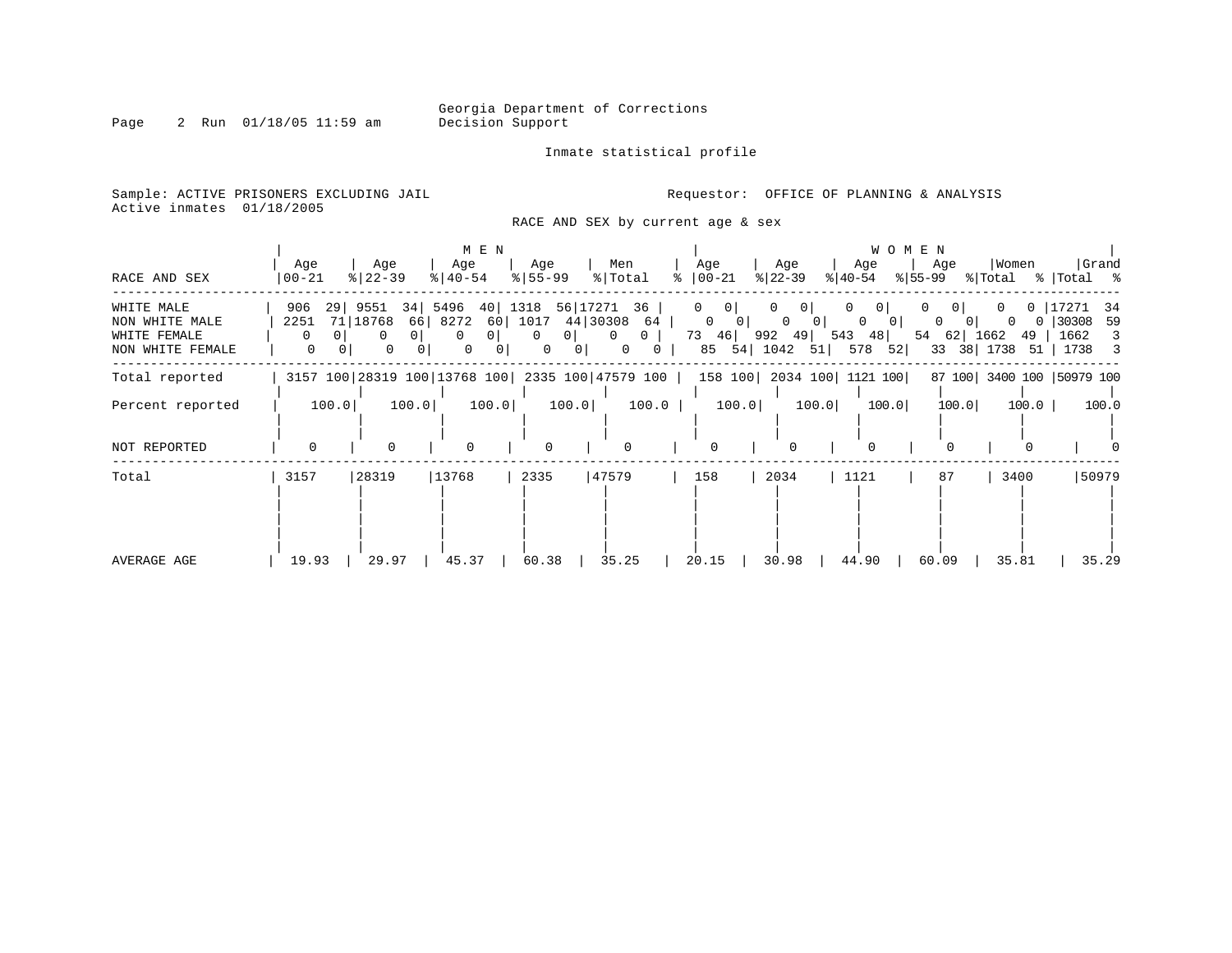|      |  |                       |  | Georgia Department of Corrections |
|------|--|-----------------------|--|-----------------------------------|
| Page |  | Run 01/18/05 11:59 am |  | Decision Support                  |
|      |  |                       |  | Inmate statistical profile        |

Sample: ACTIVE PRISONERS EXCLUDING JAIL<br>Active inmates 01/18/2005

Requestor: OFFICE OF PLANNING & ANALYSIS

Culture Fair IQ Scores by current age & sex

|                           |                              |                                   | M E N              |                    |                                                                              |                              |                 |                        | W O M E N              |                           |                        |
|---------------------------|------------------------------|-----------------------------------|--------------------|--------------------|------------------------------------------------------------------------------|------------------------------|-----------------|------------------------|------------------------|---------------------------|------------------------|
| IQ Score                  | Age<br>$00 - 21$             | Age<br>$ 22-39 $                  | Age<br>$8140 - 54$ | Age<br>$8 55-99$   | Men<br>% Total                                                               | Age<br>$\frac{1}{6}$   00-21 | Age<br>% 22−39  | Age<br>$ 40-54$        | Age<br>% 55-99 % Total | Women                     | Grand<br>%  Total %    |
| LESS THAN 70<br>70 AND UP | 90<br>3 <sup>1</sup><br>2586 | 802<br>3 <sup>1</sup><br>97 24605 | 862<br>97 11523    | 7 137<br>93   1913 | 7 1891<br>4<br>93 40627<br>96                                                | 3 <br>4<br>126 97 1576       | 131<br>8 <br>92 | 22<br>211<br>735<br>78 | 28<br>36<br>64<br>49   | 374<br>13<br>2486<br>87   | 2265<br>5<br> 43113 95 |
| Total reported            |                              |                                   |                    |                    | 2676 100   25407 100   12385 100   2050 100   42518 100   130 100   1707 100 |                              |                 | 946 100                |                        | 77 100 2860 100 45378 100 |                        |
| Percent reported          | 84.8                         | 89.7                              | 90.0               | 87.8               | 89.4                                                                         | 82.3                         | 83.9            | 84.4                   | 88.5                   | 84.1                      | 89.0                   |
| NOT REPORTED              | 481                          | 2912                              | 1383               | 285                | 5061                                                                         | 28                           | 327             | 175                    | 10                     | 540                       | 5601                   |
| Total                     | 3157                         | 28319                             | 13768              | 2335               | 47579                                                                        | 158                          | 2034            | 1121                   | 87                     | 3400                      | 50979                  |
| AVERAGE IO                | 98.17                        | 99.56                             | 96.02              | 95.29              | 98.23                                                                        | 101.09                       | 96.19           | 86.82                  | 80.82                  | 92.90                     | 97.90                  |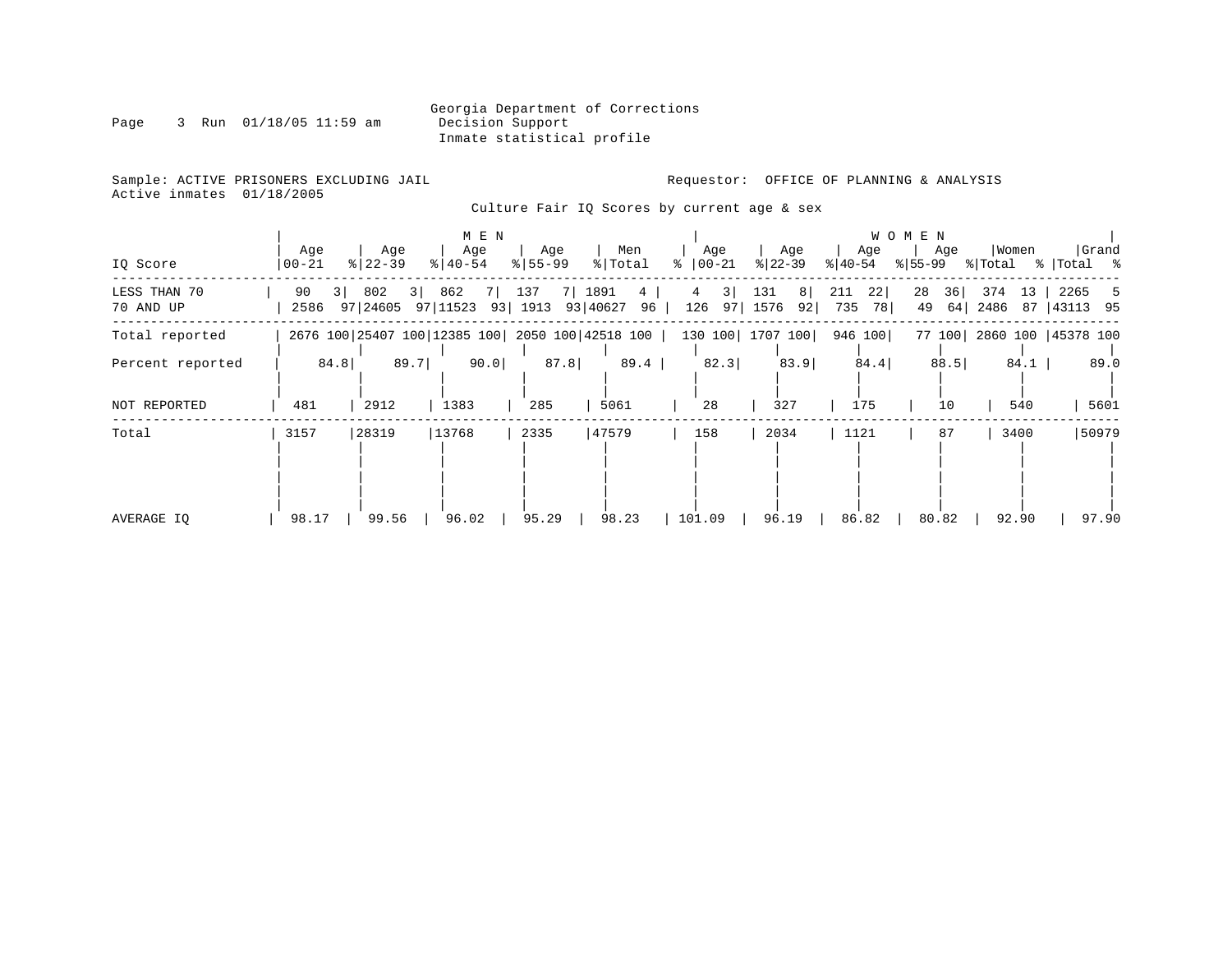Page 4 Run 01/18/05 11:59 am

### Inmate statistical profile

| Sample: ACTIVE PRISONERS EXCLUDING JAIL |  |  |                                                   | Requestor: OFFICE OF PLANNING & ANALYSIS |  |  |  |
|-----------------------------------------|--|--|---------------------------------------------------|------------------------------------------|--|--|--|
| Active inmates 01/18/2005               |  |  |                                                   |                                          |  |  |  |
|                                         |  |  | Self-Rpt Socioeconomic Class by current age & sex |                                          |  |  |  |

| Socioeconomic Class                                        | Aqe<br>$00 - 21$   |      | Age<br>$8 22-39$                                                        |          | Age<br>$8   40 - 54$                             | M E N    | Age<br>$8155 - 99$                                       |                              | Men<br>% Total       |    | Age<br>$8   00 - 21$ |                           |                                | Age<br>$ 22 - 39 $                                          | $8 40-54$ | Age                                                            | W O M E N<br>% 55-99 | Age             | % Total                        | Women                           | %   Total %                                   | Grand    |
|------------------------------------------------------------|--------------------|------|-------------------------------------------------------------------------|----------|--------------------------------------------------|----------|----------------------------------------------------------|------------------------------|----------------------|----|----------------------|---------------------------|--------------------------------|-------------------------------------------------------------|-----------|----------------------------------------------------------------|----------------------|-----------------|--------------------------------|---------------------------------|-----------------------------------------------|----------|
| WELFARE<br>OCC EMPLOY<br>MINIMUM<br>STD<br>MIDDLE<br>OTHER | 281<br>195<br>1297 | 67   | 10 2027<br>1829<br>47 11782<br>945 34 10443 40<br>295<br>2 <sup>1</sup> | $1 \mid$ | 8 868<br>$556 \t 4$<br>45 5710<br>5649 44<br>110 | $1\vert$ | 7 119<br>49<br>44 1080 49 19869<br>936 42 17973 41<br>20 | 2629<br>$2 \mid$<br>$1\vert$ | 5   3295<br>6<br>492 | 45 | $\Omega$             | 13<br> 0 <br>$\mathbf{1}$ | $9 \mid$<br>6<br>85 60 1033 58 | $228$ 13<br>$\circ$<br>42 30 493 27<br>33<br>2 <sup>1</sup> | 3<br>18   | 90<br>9  <br>0 <sup>1</sup><br>$332 \quad 34$<br>$545$ 55<br>2 | 36<br>40             | 3 I<br>45<br>50 | 332<br>11<br>903<br>1703<br>53 | 11<br>$\Omega$<br>30<br>57<br>2 | 3627<br>2640<br>20772 44<br>19676 42<br>545 1 | -8<br>-6 |
| Total reported<br>Percent reported                         |                    | 88.2 |                                                                         | 93.1     |                                                  | 93.6     | 2785 100 26376 100 12893 100 2204 100 44258 100          | 94.4                         | 93.0                 |    |                      | 89.2                      |                                | 141 100  1793 100<br>88.2                                   |           | 988 100<br>88.1                                                |                      | 92.0            |                                | 88.3                            | 80 100 3002 100 47260 100                     | 92.7     |
| NOT RPTD                                                   | 372                |      | 1943                                                                    |          | 875                                              |          | 131                                                      |                              | 3321                 |    | 17                   |                           |                                | 241                                                         |           | 133                                                            |                      |                 |                                | 398                             |                                               | 3719     |
| Total                                                      | 3157               |      | 28319                                                                   |          | 13768                                            |          | 2335                                                     |                              | 47579                |    | 158                  |                           |                                | 2034                                                        | 1121      |                                                                |                      | 87              |                                | 3400                            |                                               | 50979    |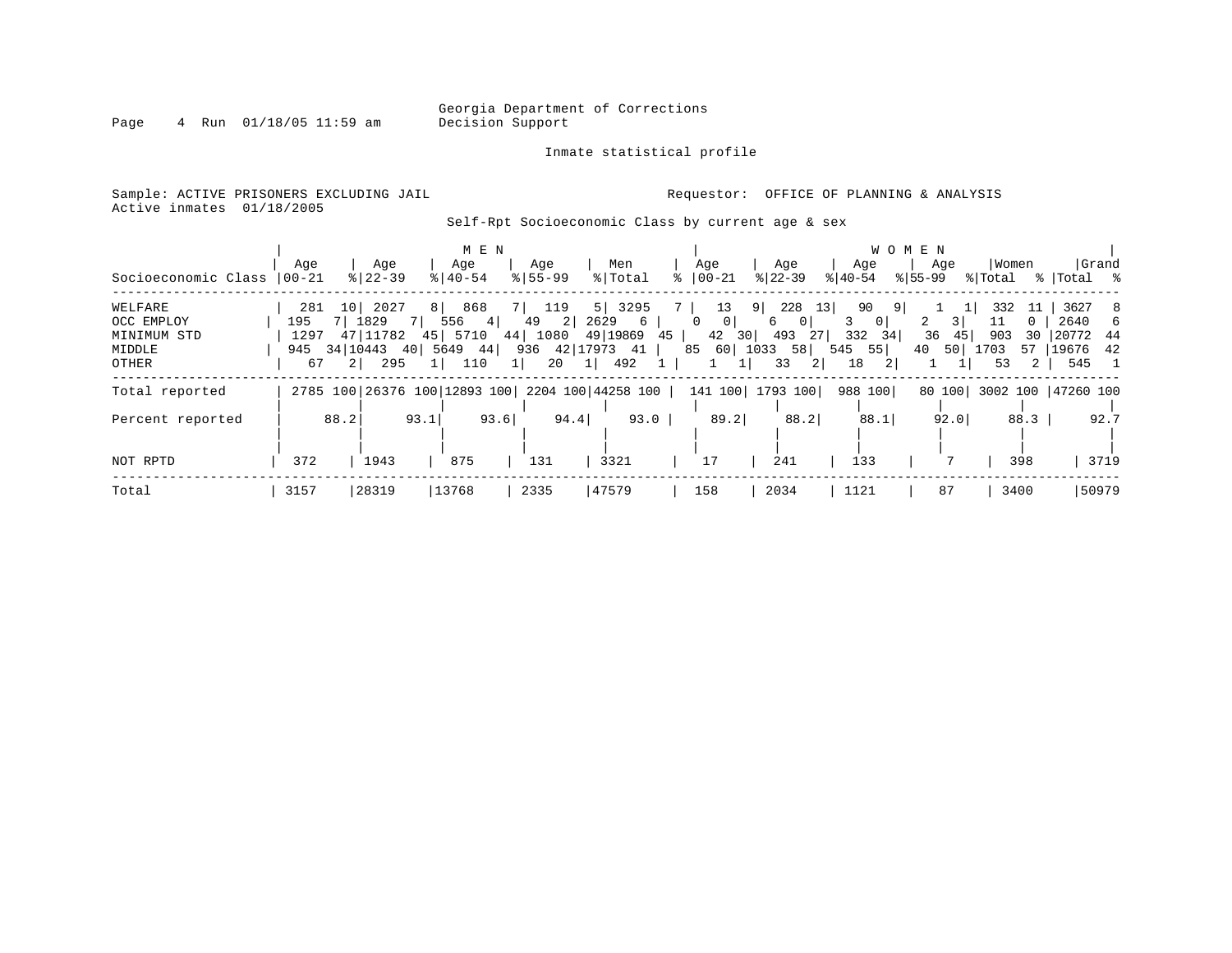Page 5 Run 01/18/05 11:59 am

#### Inmate statistical profile

Sample: ACTIVE PRISONERS EXCLUDING JAIL **Requestor:** OFFICE OF PLANNING & ANALYSIS Active inmates 01/18/2005

Self-Rpt Environment To Age 16 by current age & sex

|                  |                     |                                                 | M E N                   |                 |                       |                                |                  | W O M E N              |                           |            |                                 |
|------------------|---------------------|-------------------------------------------------|-------------------------|-----------------|-----------------------|--------------------------------|------------------|------------------------|---------------------------|------------|---------------------------------|
|                  | Age                 | Age                                             | Age                     | Age             | Men                   | Age                            | Age              | Age                    | Age                       | Women      | Grand                           |
| Environment      | $00 - 21$           | $ 22-39 $                                       | $8140 - 54$             | $8155 - 99$     | % Total               | $ 00-21$                       | $ 22-39 $        | $8 40-54$              | $ 55-99 $                 | % Total    | %   Total %                     |
| RURAL/FARM       | 21                  | 567                                             | 2  627                  | $5 \mid$<br>304 | 14 1519               |                                | 29<br>1          | 2  <br>37<br>4         | 13<br>16                  | 81<br>3    | 1600<br>-3                      |
| RURAL/NFARM      | 67                  | 2 1164<br>$4 \mid$                              | 768<br>6                | - 71<br>165     | 2164 5                | 15 <br>21                      | 325<br>18        | 143<br>14              | 6  <br>5.                 | 494<br>16  | 2658<br>-6                      |
| S.M.S.A          | 896<br>321          | 8820                                            | 33 4077<br>31           | 647             | 29   14440            | 22<br>$32 \mid$                | 209<br>16        | 12<br>132<br>13        | 13<br>16                  | 376<br>12  | 14816 31                        |
| URBAN            | 26  <br>745         | 5937<br>22                                      | 2611<br>20 <sup>1</sup> | 310<br>14       | 9603 22               | 45 <br>63                      | 728<br>41        | 38<br>378              | 20<br>25                  | 1189<br>40 | 10792<br>- 23                   |
| SMALL TOWN       | 1075<br>38          | 9978<br>38                                      | 4840<br>37 L            | 787             | 35 16680              | 33<br>37                       | 23<br>493<br>271 | 295<br>30 <sup>1</sup> | 36<br>29                  | 850<br>28  | 17530<br>- 37                   |
| OTHER            | 0 <sup>1</sup><br>8 | 128<br>0 <sup>1</sup>                           | 65<br>$1\vert$          | $\circ$<br>11   | $\overline{0}$<br>212 | 0 <sup>1</sup><br>$\mathbf{0}$ | 11               | 8                      | 0<br>0 <sup>1</sup>       | 19         | 231<br>$\overline{\phantom{0}}$ |
| Total reported   |                     | 2812 100 26594 100 12988 100 2224 100 44618 100 |                         |                 |                       |                                | 141 100 1795 100 | 993 100                | 80 100 3009 100 47627 100 |            |                                 |
|                  |                     |                                                 |                         |                 |                       |                                |                  |                        |                           |            |                                 |
| Percent reported | 89.1                | 93.9                                            | 94.3                    | 95.2            | 93.8                  | 89.2                           | 88.2             | 88.6                   | 92.0                      | 88.5       | 93.4                            |
|                  |                     |                                                 |                         |                 |                       |                                |                  |                        |                           |            |                                 |
| NOT RPTD         | 345                 | 1725                                            | 780                     | 111             | 2961                  | 17                             | 239              | 128                    |                           | 391        | 3352                            |
| Total            | 3157                | 28319                                           | 13768                   | 2335            | 47579                 | 158                            | 2034             | 1121                   | 87                        | 3400       | 50979                           |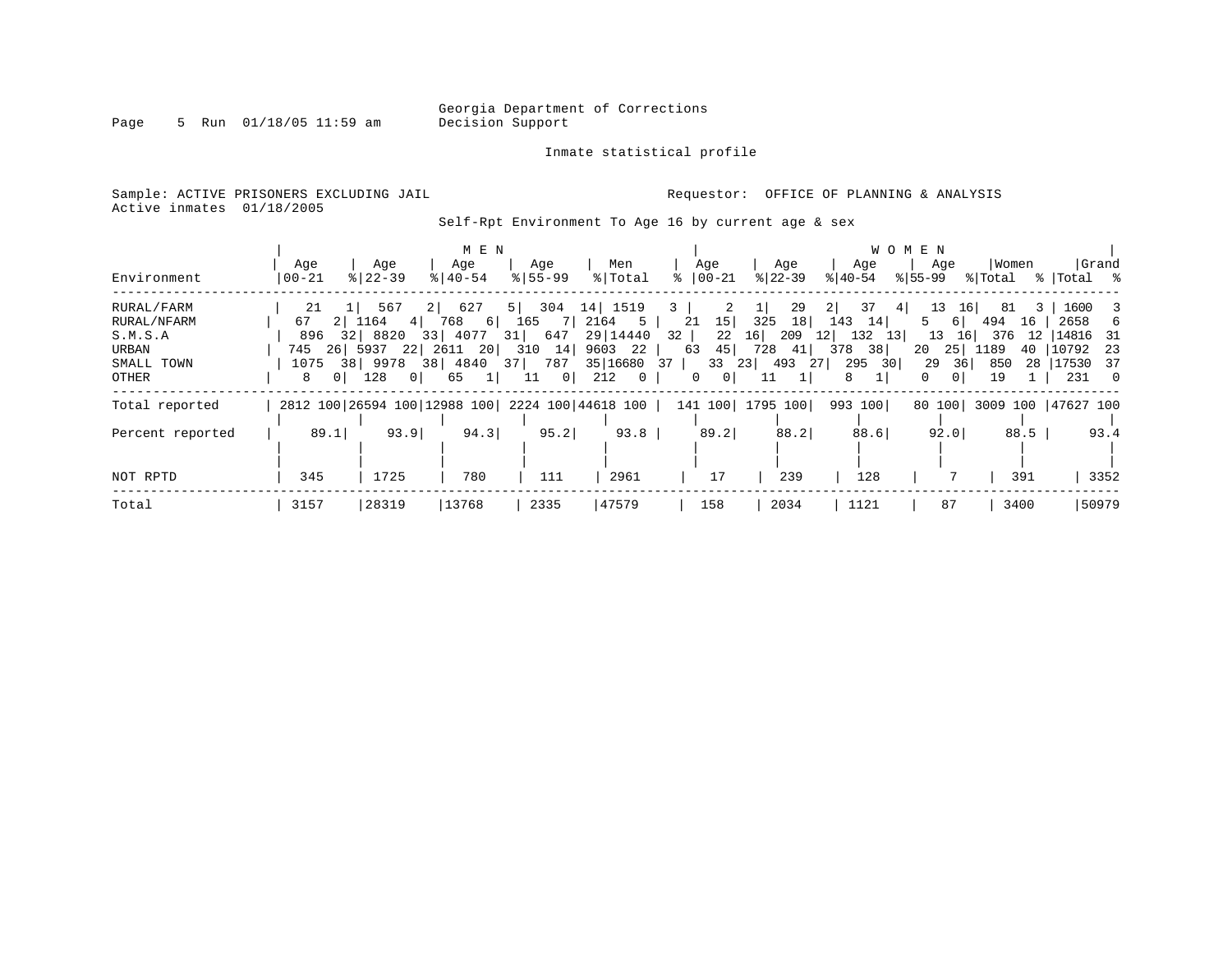Page 6 Run  $01/18/05$  11:59 am

Inmate statistical profile

Sample: ACTIVE PRISONERS EXCLUDING JAIL **Requestor:** OFFICE OF PLANNING & ANALYSIS Active inmates 01/18/2005

Self-Rpt Education Level by current age & sex

| Education Level                                                                                              | Age<br>00-21      | Age<br>$ 22-39 $ | M E N<br>Aqe<br>$\frac{1}{6}$   40-54 | Men<br>  Age<br>% 55-99<br>% Total                                        |                                                                             | Age   Age   Age   Age                                                                                                                                                                                                                                                                                                                                                                                                                       | WOMEN                                      | Women                                      | Grand                                                                                     |
|--------------------------------------------------------------------------------------------------------------|-------------------|------------------|---------------------------------------|---------------------------------------------------------------------------|-----------------------------------------------------------------------------|---------------------------------------------------------------------------------------------------------------------------------------------------------------------------------------------------------------------------------------------------------------------------------------------------------------------------------------------------------------------------------------------------------------------------------------------|--------------------------------------------|--------------------------------------------|-------------------------------------------------------------------------------------------|
| LESS THAN GRADE 7<br>GRADE 7<br>GRADE 8<br>GRADE 9<br>GRADE 10<br>GRADE 11<br>GRADE 12<br>MORE THAN GRADE 12 | 36<br>393 14 2462 | 589              |                                       | 2 443 3 325 15 1393 3 1 1                                                 | 75 3 631 2 381 3 147 7 1234 3 0<br>674 24 4583 17 1667 13 226 10 7150 16 33 | 32<br>2 <br>21<br>$0$  <br>45<br>$3 $ 25 3<br>$9 \mid 1121$ 9 $256$ 11 $4232$ 9 $15$ 11 169 10 74 8<br>24 229 13 96 10<br>773 27   5993 23   2161 17   238 11   9165 21   30 22   275 16   133 14   13 16   451 15  <br>647 23 5376 20 1807 14 186 8 8016 18 33 24 265 15 107 11 7 9 412 14<br>179 6 4633 17 3373 26 475 21 8660 19 14 10 262 15 212 22 16 20 504 17<br>34 1   2339 9   2047 16   383 17   4803 11   12 9   469 27   299 31 | 2 <br>10 <sup>1</sup><br>3 4 73<br>5 6 263 | 62<br>2 I<br>4 5 362 12<br>25 31 805 27    | 1455<br>2   1307 3<br>9   4495 9<br>  7512 16<br>9616 20<br>8428 18<br>9164 19<br>5608 12 |
| Total reported<br>Percent reported<br>NOT REPORTED                                                           | 89.0<br>346       | 94.0<br>1713     | 94.4<br>768                           | 95.8<br>$\begin{array}{c} \begin{array}{c} \end{array} \end{array}$<br>99 | 93.9<br>87.3<br>20                                                          | 2811 100 26606 100 13000 100 2236 100 44653 100   138 100   1746 100   967 100  <br>85.8<br>86.3<br>288<br>154                                                                                                                                                                                                                                                                                                                              | 93.1<br>6                                  | 81 100 2932 100 47585 100<br>86.2  <br>468 | 93.3<br>3394                                                                              |
| Total<br>AVG EDUCATION LEVEL                                                                                 | 3157<br>9.80      | 28319<br>10.75   | 13768<br>11.49                        | 47579<br>2335<br>10.89<br>10.54                                           | 158<br>11.14                                                                | 2034<br>1121<br>13.65<br>$13.97$                                                                                                                                                                                                                                                                                                                                                                                                            | 87<br>12.25                                | 3400<br>13.60                              | 50979<br>11.06                                                                            |

\* NOTE: THE FIELD LABLED "LESS THAN GRADE 7" WAS CORRECTED IN MARCH 1989: MISSING DATA FOR INMATES STILL IN DIAGNOSTICS NOW HAS BEEN REMOVED FROM THIS FIELD AND IDENTIFIED AS "NOT REPORTED" INFORMATION.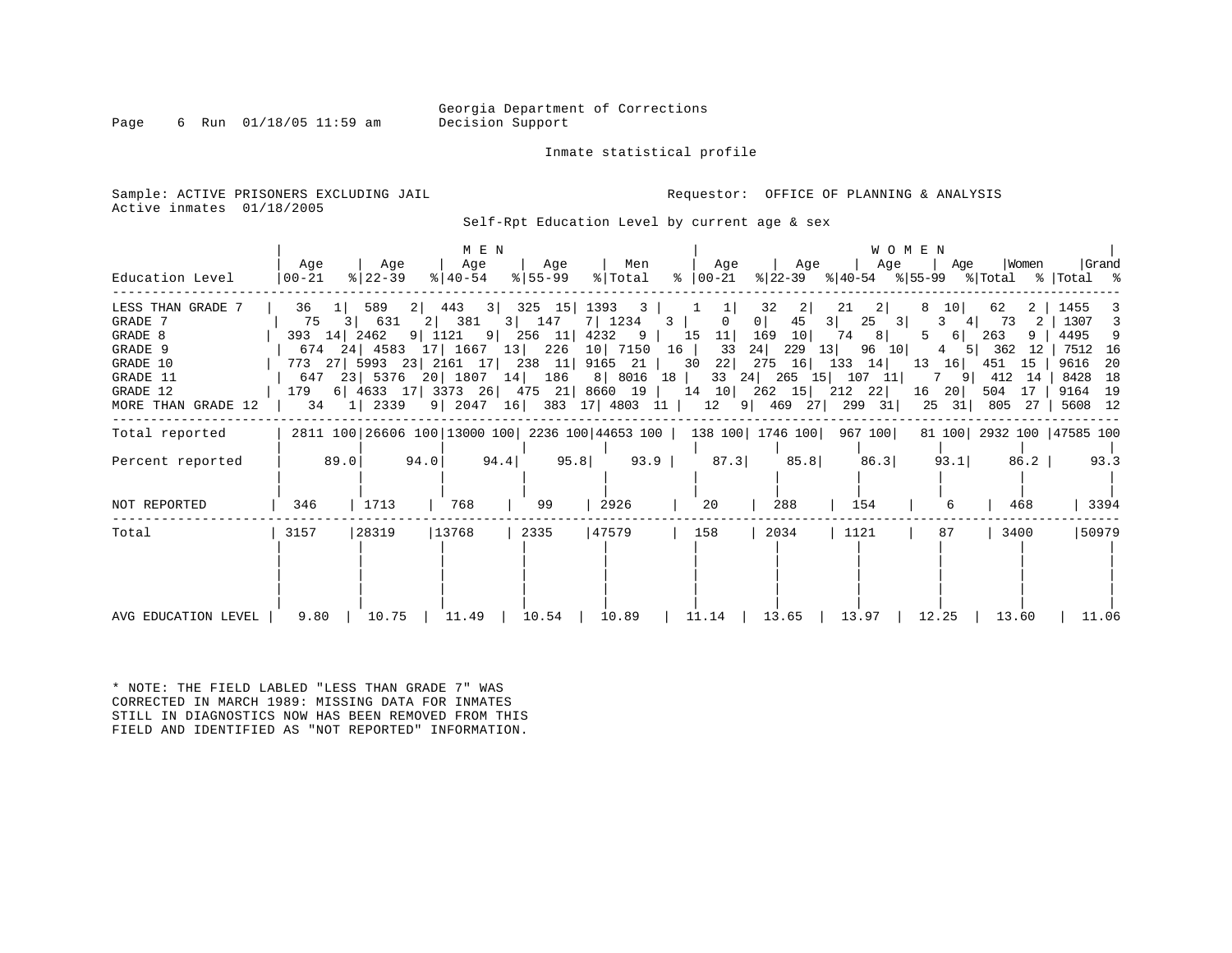Inmate statistical profile

Page 7 Run 01/18/05 11:59 am

Active inmates 01/18/2005

Sample: ACTIVE PRISONERS EXCLUDING JAIL **Requestor:** OFFICE OF PLANNING & ANALYSIS

Functional Reading Level (WRAT Scores) by current age & sex

| WRAT Reading Score                                                                                           | Age<br>$00 - 21$                             |                  | Age<br>$ 22-39 $                                   |                            | Age<br>$ 40-54 $                                | M E N                                      | Age<br>$ 55 - 99 $                        |                                         | Men<br>% Total                                     |                               | ႜ                             | Age<br>$ 00-21$                 |                                      | Age<br>$ 22-39 $                 |                                                | Age<br>$ 40-54 $                      | WOMEN<br>% 55−99 | Age                                                        | Women                                   |                          | % Total % Total %                                  | Grand                                        |
|--------------------------------------------------------------------------------------------------------------|----------------------------------------------|------------------|----------------------------------------------------|----------------------------|-------------------------------------------------|--------------------------------------------|-------------------------------------------|-----------------------------------------|----------------------------------------------------|-------------------------------|-------------------------------|---------------------------------|--------------------------------------|----------------------------------|------------------------------------------------|---------------------------------------|------------------|------------------------------------------------------------|-----------------------------------------|--------------------------|----------------------------------------------------|----------------------------------------------|
| LESS THAN GRADE 6<br>6TH THRU 8TH GRADE<br>GRADE 9<br>GRADE 10<br>GRADE 11<br>GRADE 12<br>MORE THAN GRADE 12 | 1253<br>598<br>242<br>113<br>114<br>365<br>1 | 47<br>22<br>14 I | 11066<br>5552<br>2376<br>1225<br>1215<br>4105<br>3 | 43<br>22<br>9<br>5 I<br>16 | 5881<br>2654<br>963<br>480<br>470<br>1987<br>2  | 47<br>21<br>8 <sup>1</sup><br>16<br>$\cup$ | 992<br>398<br>143<br>84<br>73<br>385<br>0 | 48<br>19<br>4  <br>4 <sup>1</sup><br>19 | 19192<br>9202<br>3724<br>1902<br>1872<br>6842<br>6 | 45<br>22<br>9<br>4<br>16<br>0 | 72<br>29<br>10<br>5<br>5<br>9 | 55<br>22<br>8<br>71<br>$\Omega$ | 942<br>311<br>142<br>77<br>73<br>163 | 55<br>18<br>10 <sup>1</sup><br>0 | 570<br>160<br>60<br>42<br>80<br>$\overline{0}$ | 60<br>17<br>34<br>8 <sup>1</sup><br>0 | 49<br>15<br>01   | 62<br>19<br>6<br>5 <sup>1</sup><br>3<br>4<br>4 <br>0<br>01 | 1633<br>515<br>217<br>128<br>115<br>255 | .57<br>18<br>8<br>4<br>9 | 20825<br>9717<br>3941<br>2030<br>1987<br>7097<br>6 | 46<br>-21<br>9<br>4<br>-16<br>$\overline{0}$ |
| Total reported                                                                                               |                                              |                  |                                                    |                            | 2686 100 25542 100 12437 100 2075 100 42740 100 |                                            |                                           |                                         |                                                    |                               |                               | 130 100 1708 100                |                                      |                                  |                                                | 946 100                               |                  |                                                            |                                         |                          | 79 100 2863 100 45603 100                          |                                              |
| Percent reported                                                                                             |                                              | 85.1             |                                                    | 90.2                       |                                                 | 90.3                                       |                                           | 88.9                                    |                                                    | 89.8                          |                               | 82.3                            |                                      |                                  | 84.0                                           |                                       | 84.4             | 90.8                                                       |                                         | 84.2                     |                                                    | 89.5                                         |
| NOT REPORTED                                                                                                 | 471                                          |                  | 2777                                               |                            | 1331                                            |                                            | 260                                       |                                         | 4839                                               |                               |                               | 28                              |                                      | 326                              |                                                | 175                                   |                  | 8                                                          |                                         | 537                      |                                                    | 5376                                         |
| Total                                                                                                        | 3157                                         |                  | 28319                                              |                            | 13768                                           |                                            | 2335                                      |                                         | 47579                                              |                               | 158                           |                                 |                                      | 2034                             |                                                | 1121                                  |                  | 87                                                         |                                         | 3400                     |                                                    | 50979                                        |
| AVG READING SCORE                                                                                            | 6.71                                         |                  | 6.86                                               |                            | 6.56                                            |                                            | 6.53                                      |                                         | 6.75                                               |                               |                               | 5.27                            |                                      | 5.31                             |                                                | 4.96                                  |                  | 4.51                                                       |                                         | 5.17                     |                                                    | 6.65                                         |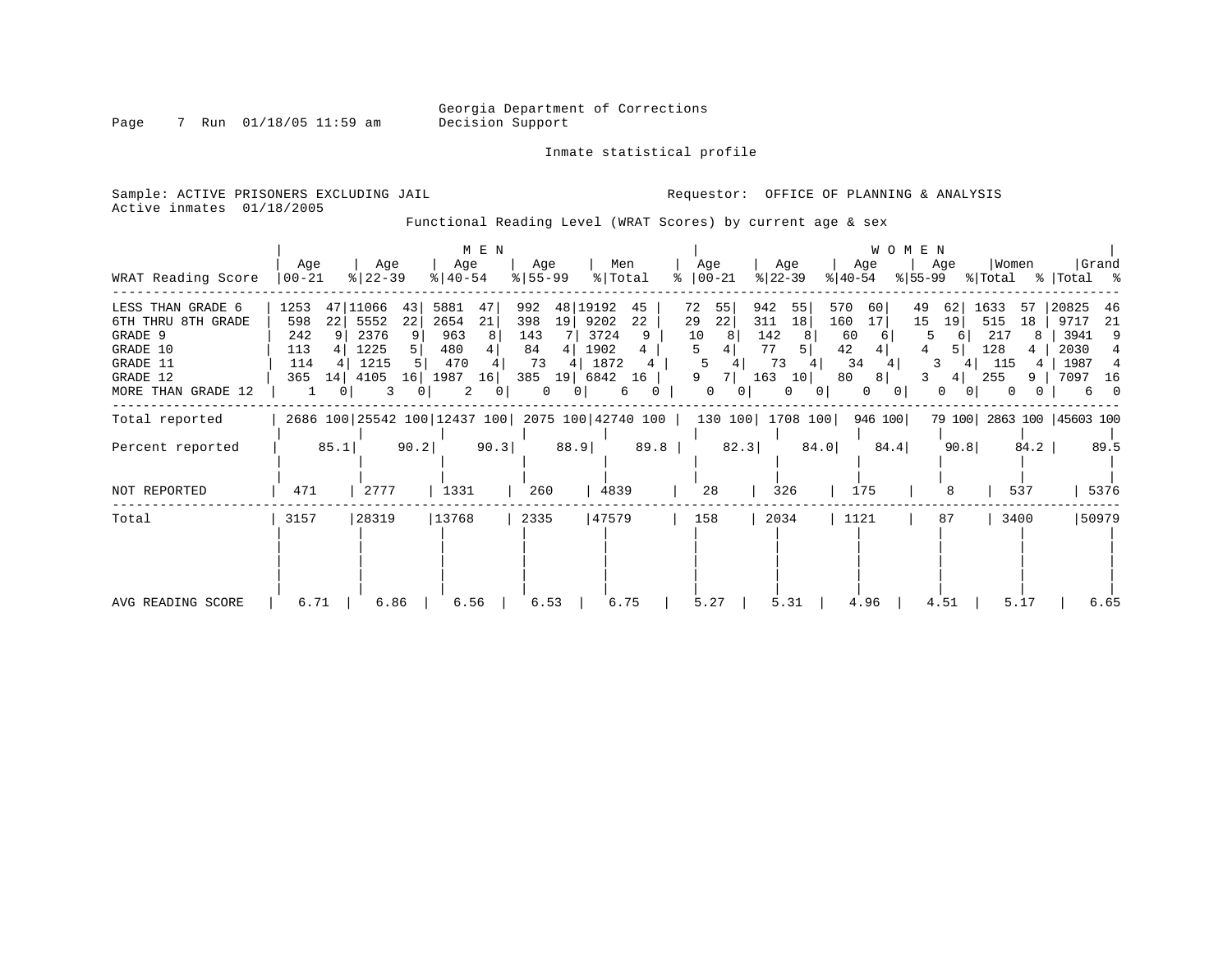Page 8 Run 01/18/05 11:59 am

Inmate statistical profile

Sample: ACTIVE PRISONERS EXCLUDING JAIL **Requestor:** OFFICE OF PLANNING & ANALYSIS Active inmates 01/18/2005

Functional Math Level (WRAT Scores) by current age & sex

| WRAT Math Score                                                                                              | Age<br>  00-21                         |      | Age<br>$ 22-39 $                                    |                                       | Age<br>$8   40 - 54$                            | M E N    | Age<br>$8 55-99$                          |                                        | Men<br>% Total                    |                         | ႜ                   | Age<br>$ 00-21$          |                                      | Age<br>$ 22-39 $ | $ 40-54 $                               | Age                      | WOMEN<br>$ 55-99 $ | Age                                                   | Women<br>% Total                       |                     | %   Total %                                         | Grand                                    |
|--------------------------------------------------------------------------------------------------------------|----------------------------------------|------|-----------------------------------------------------|---------------------------------------|-------------------------------------------------|----------|-------------------------------------------|----------------------------------------|-----------------------------------|-------------------------|---------------------|--------------------------|--------------------------------------|------------------|-----------------------------------------|--------------------------|--------------------|-------------------------------------------------------|----------------------------------------|---------------------|-----------------------------------------------------|------------------------------------------|
| LESS THAN GRADE 6<br>6TH THRU 8TH GRADE<br>GRADE 9<br>GRADE 10<br>GRADE 11<br>GRADE 12<br>MORE THAN GRADE 12 | 1009<br>1270<br>201<br>117<br>60<br>29 | 38   | 7957<br>47 12366<br>2454<br>1461<br>818<br>494<br>8 | 31<br>48<br>10<br>6<br>$\overline{2}$ | 4912<br>5242<br>954<br>645<br>390<br>304<br>4   | 39<br>42 | 942<br>647<br>149<br>144<br>99<br>97<br>0 | 45 14820<br>31   19525<br>5<br>5.<br>0 | 3758<br>2367<br>1367<br>924<br>13 | 35<br>46<br>9<br>6<br>2 | 33<br>66<br>14<br>9 | 25<br>51<br>11<br>0<br>0 | 419<br>843<br>206<br>134<br>78<br>27 | 25<br>49<br>12   | 362<br>386<br>96<br>50<br>37<br>16<br>0 | 38<br>41<br>10<br>2<br>0 | 35<br>27<br>5<br>0 | 44<br>34<br>6 <sup>1</sup><br>6<br>3<br>0<br>$\sigma$ | 849<br>1322<br>321<br>198<br>125<br>48 | 30<br>46<br>11<br>4 | 15669<br>20847<br>4079<br>2565<br>1492<br>972<br>14 | 34<br>46<br>9<br>6<br>3<br>2<br>$\Omega$ |
| Total reported                                                                                               |                                        |      |                                                     |                                       | 2687 100 25558 100 12451 100 2078 100 42774 100 |          |                                           |                                        |                                   |                         |                     | 130 100 1708 100         |                                      |                  |                                         | 947 100                  |                    |                                                       |                                        |                     | 79 100 2864 100 45638 100                           |                                          |
| Percent reported                                                                                             |                                        | 85.1 |                                                     | 90.3                                  |                                                 | 90.4     |                                           | 89.0                                   |                                   | 89.9                    |                     | 82.3                     |                                      |                  | 84.0                                    | 84.5                     |                    | 90.8                                                  |                                        | 84.2                |                                                     | 89.5                                     |
| NOT REPORTED                                                                                                 | 470                                    |      | 2761                                                |                                       | 1317                                            |          | 257                                       |                                        | 4805                              |                         |                     | 28                       |                                      | 326              |                                         | 174                      |                    | 8                                                     |                                        | 536                 |                                                     | 5341                                     |
| Total                                                                                                        | 3157                                   |      | 28319                                               |                                       | 13768                                           |          | 2335                                      |                                        | 47579                             |                         |                     | 158                      |                                      | 2034             |                                         | 1121                     |                    | 87                                                    | 3400                                   |                     |                                                     | 50979                                    |
| AVG MATH SCORE                                                                                               | 6.61                                   |      | 6.95                                                |                                       | 6.62                                            |          | 6.41                                      |                                        | 6.81                              |                         |                     | 7.17                     |                                      | 7.33             |                                         | 6.62                     |                    | 6.02                                                  |                                        | 7.05                |                                                     | 6.82                                     |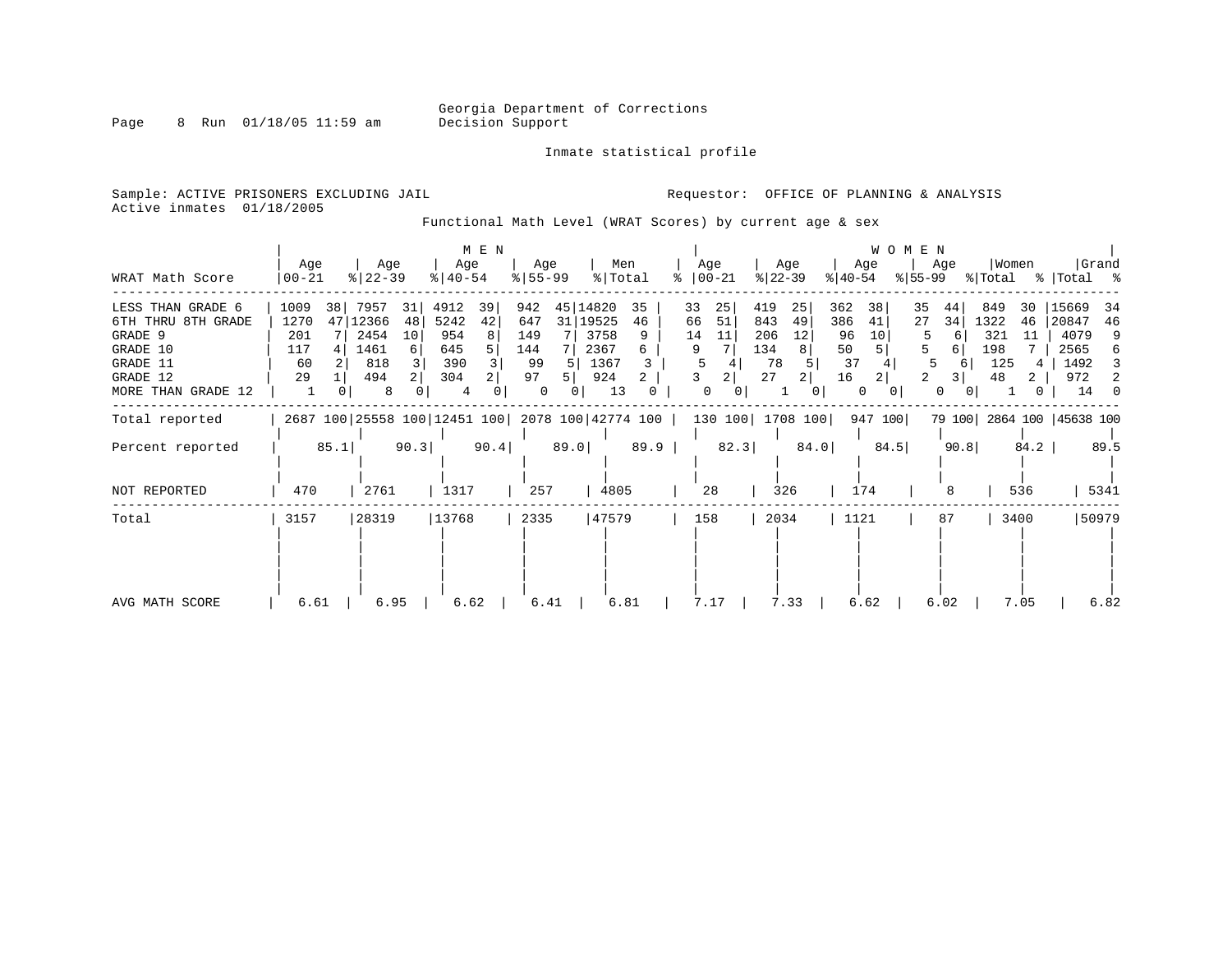Page 9 Run 01/18/05 11:59 am

Inmate statistical profile<br>Requestor: OFFICE OF PLANNING & ANALYSIS

Sample: ACTIVE PRISONERS EXCLUDING JAIL Active inmates 01/18/2005

Functional Spelling Level (WRAT Scores) by current age & sex

|                                                                                                              |                                                                                   |                                                                                                                                                            | M E N                                                              |                                                                                       |                                                         |                                                                                                       |                                                                                                        | WOMEN                                                                                                |                                                                                   |                                                                   |                                                                          |
|--------------------------------------------------------------------------------------------------------------|-----------------------------------------------------------------------------------|------------------------------------------------------------------------------------------------------------------------------------------------------------|--------------------------------------------------------------------|---------------------------------------------------------------------------------------|---------------------------------------------------------|-------------------------------------------------------------------------------------------------------|--------------------------------------------------------------------------------------------------------|------------------------------------------------------------------------------------------------------|-----------------------------------------------------------------------------------|-------------------------------------------------------------------|--------------------------------------------------------------------------|
| WRAT Spelling Score   00-21                                                                                  | Aqe                                                                               | Age<br>$ 22-39 $                                                                                                                                           | Age<br>$8   40 - 54$                                               | Age<br>$ 55-99 $                                                                      | Men<br>% Total                                          | Age<br>$8   00 - 21$                                                                                  | Age                                                                                                    | Age<br>$ 22-39 $ $ 40-54 $ $ 55-99 $ $ Total$ $ 70-1 $ $ 8 $                                         | Age                                                                               | Women                                                             | Grand                                                                    |
| LESS THAN GRADE 6<br>6TH THRU 8TH GRADE<br>GRADE 9<br>GRADE 10<br>GRADE 11<br>GRADE 12<br>MORE THAN GRADE 12 | 1232<br>811<br>224<br>203<br>4 <br>95<br>122<br>5  <br>0 <sup>1</sup><br>$\Omega$ | 46   10974 43   6920 56   1202 58   20328 48  <br>30   7712 30   3059 25   468 23   12050<br>8 2071 8<br>8 1997<br>$1026$ 4<br>1764<br>$\overline{0}$<br>7 | 674 5<br>8 616<br>$345 \quad 3$<br>$7 \mid$<br>0 <sup>1</sup><br>2 | 93<br>83<br>$5 \mid$<br>$\left  \frac{3}{2} \right $<br>54<br>828 7 178 9 2892<br>0 I | 4 3062<br>7 I<br>4 2899<br>$1520 \t 4$<br>10<br>$\circ$ | 44 34<br>28  <br>46<br>12<br>15<br>10<br>7 I<br>$9 \quad 7$<br><b>7</b>  <br>6<br>0 <sup>1</sup><br>0 | 577<br>34<br>35<br>198 12<br>8 198<br>12<br>109<br>6 <br>93<br>-5  <br>-51<br>$\Omega$<br>$\mathbf{1}$ | $426$ $45$<br>532 31 286 30<br>67<br>7 I<br>83<br>-91<br>5 <br>44<br>41<br>4<br>$\Omega$<br>$\Omega$ | 41<br>52 <sub>1</sub><br>23<br>18<br>6  <br>5.<br>10 <sub>1</sub><br>8<br>6 <br>2 | 1088<br>38<br>882<br>- 31<br>285<br>10<br>299<br>10<br>167<br>142 | 21416<br>47<br> 12932<br>- 28<br>3347<br>3198<br>1687<br>4<br>3034<br>11 |
| Total reported                                                                                               |                                                                                   | 2687 100 25551 100 12444 100 2079 100 42761 100   130 100   1708 100   947 100                                                                             |                                                                    |                                                                                       |                                                         |                                                                                                       |                                                                                                        |                                                                                                      |                                                                                   | 79 100 2864 100 45625 100                                         |                                                                          |
| Percent reported                                                                                             | 85.1                                                                              | 90.2                                                                                                                                                       | 90.4                                                               | 89.0                                                                                  | $89.9$                                                  | 82.3                                                                                                  | 84.0                                                                                                   | 84.5                                                                                                 | 90.8                                                                              | 84.2                                                              | 89.5                                                                     |
| NOT REPORTED                                                                                                 | 470                                                                               | 2768                                                                                                                                                       | 1324                                                               | 256                                                                                   | 4818                                                    | 28                                                                                                    | 326                                                                                                    | 174                                                                                                  |                                                                                   | 536                                                               | 5354                                                                     |
| Total                                                                                                        | 3157                                                                              | 28319                                                                                                                                                      | 13768                                                              | 2335                                                                                  | 47579                                                   | 158                                                                                                   | 2034                                                                                                   | 1121                                                                                                 | 87                                                                                | 3400                                                              | 50979                                                                    |
| AVG SPELLING SCORE                                                                                           | 6.45                                                                              | 6.62                                                                                                                                                       | 5.76                                                               | 5.53                                                                                  | 6.31                                                    | 6.60                                                                                                  | 6.86                                                                                                   | 6.01                                                                                                 | 5.67                                                                              | 6.54                                                              | 6.32                                                                     |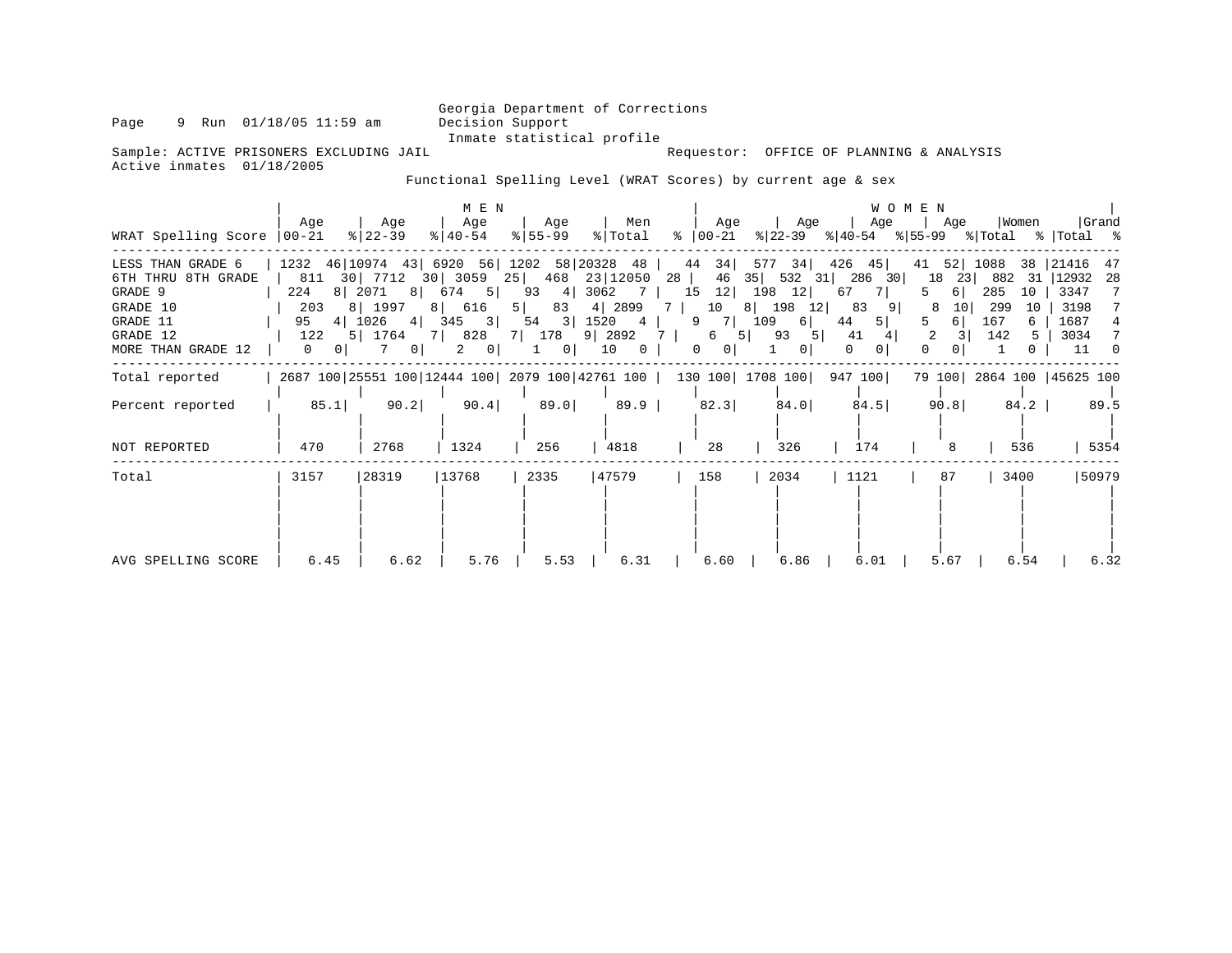### Georgia Department of Corrections<br>Decision Support Inmate statistical profile

Page 10 Run 01/18/05 11:59 am

Sample: ACTIVE PRISONERS EXCLUDING JAIL **Requestor:** OFFICE OF PLANNING & ANALYSIS Active inmates 01/18/2005

Self-Rpt Guardian Status To Age 16 by current age & sex

|                  |                |                        | M E N                   |                      |                                                 |               |                           |                                        | W O M E N |                            |                                 |
|------------------|----------------|------------------------|-------------------------|----------------------|-------------------------------------------------|---------------|---------------------------|----------------------------------------|-----------|----------------------------|---------------------------------|
|                  | Age            | Age                    | Age                     | Age                  | Men                                             | Age           | Age                       | Age                                    | Age       | Women                      | Grand                           |
| Guardian Status  | $ 00 - 21 $    | $ 22 - 39 $            | $8140 - 54$             | $ 55 - 99 $          | % Total                                         | $8   00 - 21$ |                           | $ 22-39 $ $ 40-54 $ $ 55-99 $ $ Total$ |           |                            | %  Total %                      |
| ORPHANAGE        |                |                        |                         |                      | 3162 112 28343 106 13791 106 2342 105 47638 107 | 158 112       | 2036 113                  | 1122 113                               |           | 88 107 3404 113            | 51042 107                       |
| FATHER ONLY      | 118            | 800                    | 329<br>$\overline{3}$   | 46<br>3              | 2 1293                                          | 3             | 54<br>4                   | 3 <br>23<br>-21                        |           | 83                         | 1376<br>$\overline{\mathbf{3}}$ |
| FTR MTR HD       | 197            | 1886<br>$7 \mid$       | - 7 I<br>911            | 139<br>61            | 3133                                            | 15<br>21      | 120                       | <sup>6</sup><br>60                     |           | 202                        | 3335                            |
| MOTHER ONLY      | 1480           | 53 12125               | 45 4493                 | $35$ 521             | 23   18619                                      | 45<br>42      | 32<br>596                 | 270<br>27<br>33                        | 25<br>30  | 936                        | 19555<br>-41                    |
| MTR FTR HD       | 580 211        | 7612 29 5532 43        |                         | 1234                 | 55   14958 33                                   | 31<br>44      | 39<br>693                 | 513<br>52                              | 42<br>51' | 1292                       | 16250<br>-34                    |
| OTH FEMALE       | 74             | 3   591                | 2 289                   | 51<br>$2 \mid$       | 2 1005                                          | 3<br>2        | 43<br>2                   | 30<br>-21<br>31                        |           | 78                         | 1083                            |
| OTH MALE         | 10<br>$\Omega$ | 113<br>$\overline{0}$  | 47<br>0 <sup>1</sup>    | 10<br>0 <sup>1</sup> | 180<br>$\mathbf{0}$                             | 0<br>$\Omega$ | $\mathbf{0}$              |                                        |           |                            | 187                             |
| STEP-PARNTS      | 16             | 355<br>11              | 156<br>1 <sup>1</sup>   | 33<br>$1 \mid$       | 1  560                                          | 0             | 0 <sub>1</sub><br>0       |                                        |           |                            | 566                             |
| FOSTER HOME      | 46<br>$2 \mid$ | 317<br>$1\vert$        | 143<br>$\perp$          | 28<br>$1\vert$       | 534                                             | 2             | $\overline{2}$<br>40      | 15                                     |           | 58                         | 592                             |
| GRAND PRNTS      | 242            | 2229<br>9 <sup>1</sup> | 826<br>8                | 129<br>61            | 3426<br>6                                       | 20<br>8<br>14 | 235<br>13                 | 69                                     |           | 331<br>-11                 | 3757                            |
| OTHER            | 2 <br>43       | 599<br>2               | 264<br>$\left 2\right $ | 39<br>2              | 945<br>2                                        |               | 9                         | 4                                      |           | 15                         | 960                             |
| Total reported   |                |                        |                         |                      | 5968 100 54970 100 26781 100 4572 100 92291 100 |               | 299 100 3831 100 2113 100 |                                        |           | 169 100 6412 100 98703 100 |                                 |
|                  |                |                        |                         |                      |                                                 |               |                           |                                        |           |                            |                                 |
| Percent reported | 89.0           | 94.1                   | 94.5                    | 95.8                 | 94.0                                            | 89.2          | 88.3                      | 88.5                                   | 94.3      | 88.6                       | 93.6                            |
|                  |                |                        |                         |                      |                                                 |               |                           |                                        |           |                            |                                 |
| NOT RPTD         | 346            | 1668                   | 755                     | 98                   | 2867                                            | 17            | 237                       | 129                                    | 5         | 388                        | 3255                            |
| Total            | 3157           | 28319                  | 13768                   | 2335                 | 47579                                           | 158           | 2034                      | 1121                                   | 87        | 3400                       | 50979                           |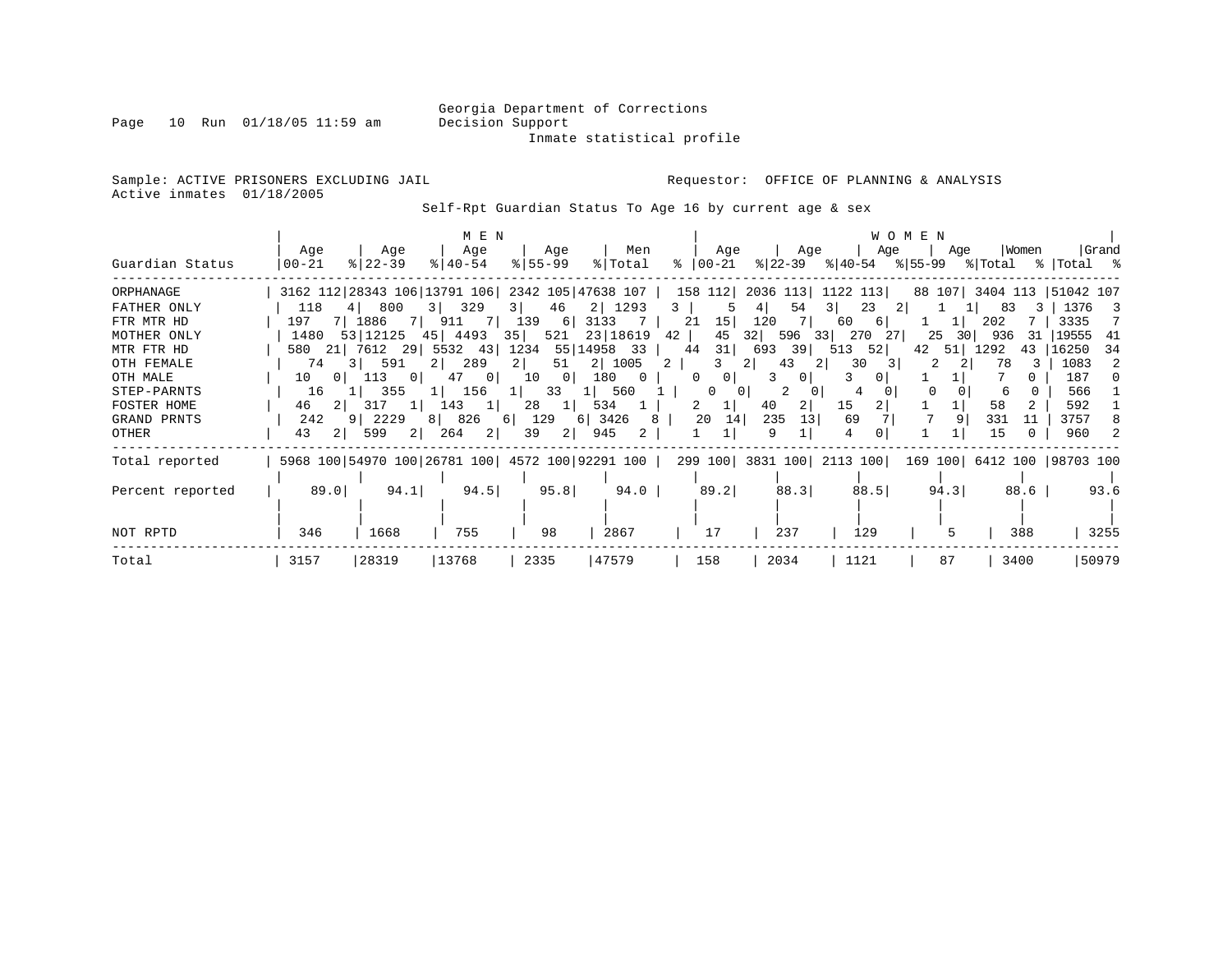Inmate statistical profile

Page 11 Run  $01/18/05$  11:59 am

Sample: ACTIVE PRISONERS EXCLUDING JAIL **Requestor:** OFFICE OF PLANNING & ANALYSIS Active inmates 01/18/2005

Self-Rpt Employment Status Before Prison by current age & sex

| Employment                                                                                           | Age<br>$00 - 21$                                                                | Age<br>$8122 - 39$                                                                                                             | M E N<br>Age<br>$8140 - 54$                                                                                                                           | Age<br>$8155 - 99$                                                                                          | Men<br>% Total                                                                            | Age<br>$8   00 - 21$                                                           | Age<br>$ 22-39 $                                                                               | Age<br>୫∣40-54                                                                                       | W O M E N<br>Age<br>୫∣55–99                                                                 | Women<br>% Total                                                                                | Grand<br>%   Total %                                                                                    |
|------------------------------------------------------------------------------------------------------|---------------------------------------------------------------------------------|--------------------------------------------------------------------------------------------------------------------------------|-------------------------------------------------------------------------------------------------------------------------------------------------------|-------------------------------------------------------------------------------------------------------------|-------------------------------------------------------------------------------------------|--------------------------------------------------------------------------------|------------------------------------------------------------------------------------------------|------------------------------------------------------------------------------------------------------|---------------------------------------------------------------------------------------------|-------------------------------------------------------------------------------------------------|---------------------------------------------------------------------------------------------------------|
| FULL TIME<br>PART TIME<br>UNEMPL < 6M<br>UNEMPL > 6M<br>NEVER WORKD<br>STUDENT<br>INCAPABLE<br>OTHER | 642<br>205<br>328<br>890<br>34  <br>82<br>15<br>1 <sub>1</sub><br>$\Omega$<br>0 | 25 12327<br>432 17 2503<br>8 2919<br>12 <br>13 3783<br>2412<br>10<br>268<br>3 I<br>433<br>2 <br>$\mathbf{0}$<br>0 <sup>1</sup> | 50 6867<br>57<br>779<br>10 <sup>1</sup><br>1300<br>11<br>2189<br>15 <sub>1</sub><br>267<br>2 <br>18<br>$\mathbf{0}$<br>730<br>6 <br>$\mathbf 0$<br>01 | 954 46 20790<br>109<br>6  <br>11<br>217<br>19<br>18 399<br>31<br>2 <br>3<br>0<br>17 1519<br>341<br>$\Omega$ | 50<br>5 <br>3823<br>9<br>4641<br>-11<br>6699 16<br>3600<br>9<br>371<br>4<br>$\Omega$<br>0 | 28<br>30 <br>3<br>8<br>37<br>34<br>19<br>18<br>$\overline{2}$<br>2<br>$\Omega$ | 588<br>48<br>57<br>5<br>132<br>11<br>188<br><b>15</b><br>138<br>11<br>20<br>2<br>109<br>9<br>0 | 300<br>42<br>24<br>31<br>84<br>$12^{\circ}$<br>141<br>20 <br>28<br>20<br>142<br>$\Omega$<br>$\Omega$ | 25<br>17<br>10<br>15<br>23<br>34<br>$\Omega$<br>$\Omega$<br>14<br>21<br>0<br>0 <sup>1</sup> | 933<br>44<br>86<br>4<br>233<br>11<br>353<br>17<br>201<br>10<br>39<br>267<br>13<br>$\Omega$<br>0 | 21723<br>-50<br>3909<br>-9<br>4874<br>-11<br>7052<br>16<br>3801<br>-9<br>410<br>1786<br>$\Omega$<br>- 0 |
| Total reported<br>Percent reported<br>NOT RPTD                                                       | 82.2<br>563                                                                     | 87.0<br>3674                                                                                                                   | 2594 100 24645 100 12150 100 2054 100 41443 100<br>88.2<br>1618                                                                                       | 88.0<br>281                                                                                                 | 87.1<br>6136                                                                              | 58.9<br>65                                                                     | 93 100 1232 100<br>60.6<br>802                                                                 | 720 100<br>64.2<br>401                                                                               | 67 100<br>77.0<br>20                                                                        | 62.1<br>1288                                                                                    | 2112 100   43555 100<br>85.4<br>7424                                                                    |
| Total                                                                                                | 3157                                                                            | 28319                                                                                                                          | 13768                                                                                                                                                 | 2335                                                                                                        | 47579                                                                                     | 158                                                                            | 2034                                                                                           | 1121                                                                                                 | 87                                                                                          | 3400                                                                                            | 50979                                                                                                   |

\* NOTE: THE FIELD LABELD "OTHER" WAS CORRECTED IN APRIL 1989; INMATES CODED "PRE-OTIS NOT REPORTED" NOW HAVE BEEN REMOVED FROM THIS FIELD AND IDENTIFIED AS "NOT REPORTED".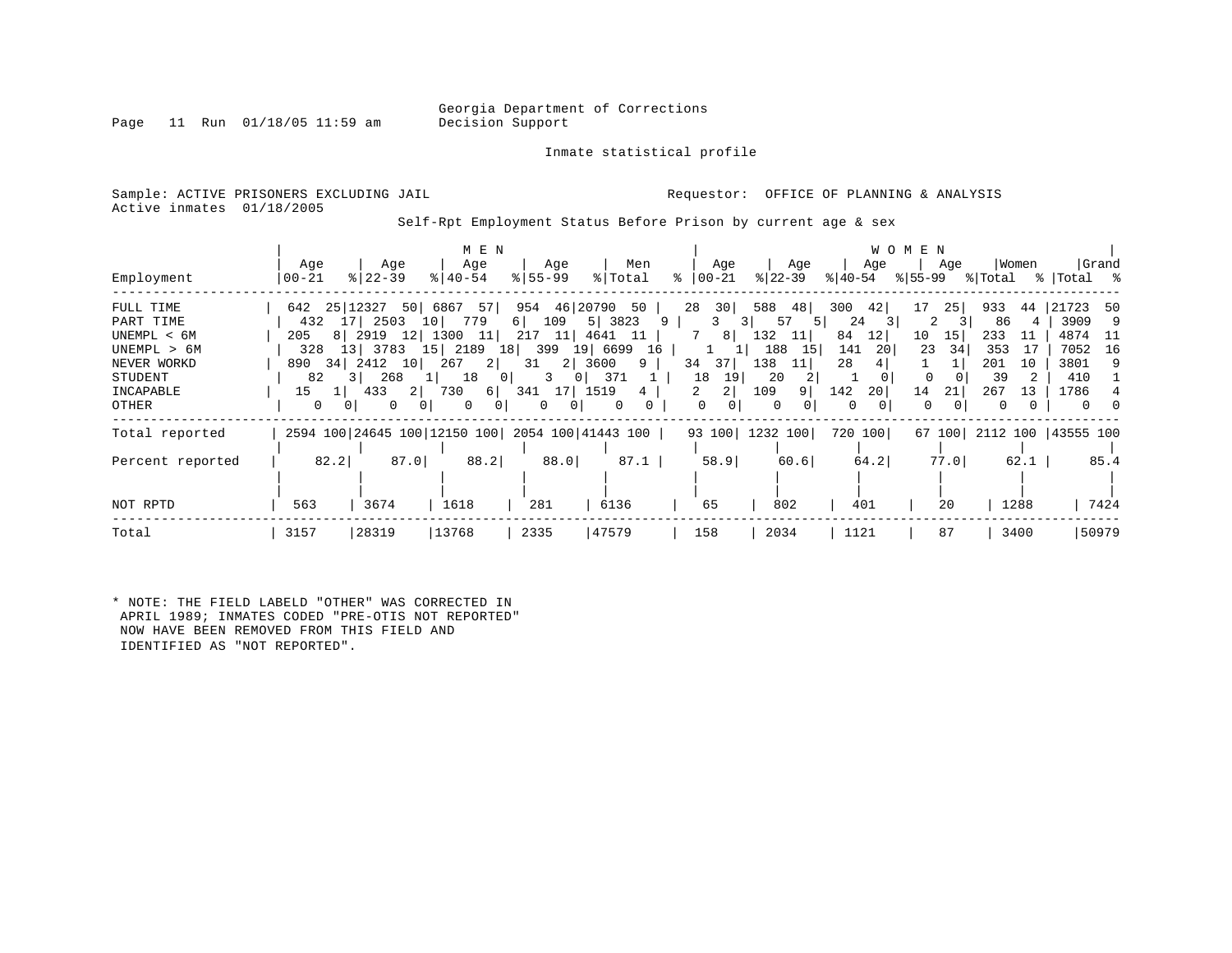Inmate statistical profile

Page 12 Run 01/18/05 11:59 am

Active inmates 01/18/2005

#### Sample: ACTIVE PRISONERS EXCLUDING JAIL **Requestor:** OFFICE OF PLANNING & ANALYSIS

Self-Rpt Marital Status At Admission by current age & sex

|                  |           | M E N    |                              |                |             |                 |           |                  |         |                    |           |                |      |           |                 |         | W O M E N      |         |                 |         |             |                     |      |
|------------------|-----------|----------|------------------------------|----------------|-------------|-----------------|-----------|------------------|---------|--------------------|-----------|----------------|------|-----------|-----------------|---------|----------------|---------|-----------------|---------|-------------|---------------------|------|
|                  | Age       |          | Age                          |                | Age         |                 | Age       |                  | Men     |                    | Age       |                |      | Age       |                 | Age     |                | Age     |                 | Women   |             | Grand               |      |
| Marital Status   | $00 - 21$ |          | $8$   22 – 39                |                | $8140 - 54$ |                 | $8 55-99$ |                  | % Total | °                  | $ 00-21 $ |                |      | $ 22-39 $ |                 | ୫∣40-54 |                | % 55−99 |                 | % Total |             | %  Total %          |      |
| SINGLE           | 2731      |          | 97   18934                   | 71 I           | 5238        | 40              | 389       | 17               | 27292   | 61                 | 133       | 94             | 1073 | 60        | 360             | 36      |                | 13      | 16 <sup>1</sup> | 1579    | 52          | 28871 60            |      |
| MARRIED          | 38        |          | 2735                         | 10             | 2226        | 17 <sub>1</sub> | 568       | 25 5567          | 12      |                    | 4         | 3              | 245  | 14        | 182             | 18      |                | 17      | 21              | 448     | 15          | 6015                | 13   |
| SEPARATED        |           |          | 949                          |                | 1111        | 9               | 230       | 10               | 2295    | .5                 | 4         |                |      | 183       | 10 <sub>1</sub> | 134     | 13             | 8       | 10              | 329     | -11         | 2624                | .5   |
| DIVORCED         |           |          | 1744                         |                | 2862        | 22              | 688       | 31 5297          | 12      |                    | 0         | 0 <sup>1</sup> | 201  | 11        | 201             | 20      |                | 20      | 24              | 422     | 14          | 5719                | - 12 |
| WIDOWED          |           |          | 86                           |                | 263         | 2 <sup>1</sup>  | 165       |                  | 514     |                    | 0         |                |      | 31        |                 | 68      |                | 21      | <b>26</b>       | 120     |             | 634                 |      |
| COMMON LAW       | 38        |          | 2225                         | 8 1320         |             | 10 <sup>1</sup> | 202       | 3785<br>$9 \mid$ |         | 8                  | $\Omega$  | 0 <sup>1</sup> | 63   | 4         | 51              | 5       |                |         | 4               |         | $4^{\circ}$ | 3902                | -8   |
| OTHER            | $\Omega$  | $\Omega$ | 13                           | 0 <sup>1</sup> | 6           | 01              | 4         | 0                | 23      |                    |           | 0              | 0    |           | $\Omega$        | 0       | 0 <sup>1</sup> | 0       |                 |         |             | 24                  |      |
| Total reported   |           |          | 2815 100 26686 100 13026 100 |                |             |                 |           |                  |         | 2246 100 44773 100 |           | 141 100        |      | 1797 100  |                 | 996 100 |                |         | 82 100          |         |             | 3016 100  47789 100 |      |
| Percent reported |           | 89.2     |                              | 94.2           |             | 94.6            |           | 96.2             |         | 94.1               |           | 89.2           |      |           | 88.3            |         | 88.8           |         | 94.3            |         | 88.7        |                     | 93.7 |
| NOT RPTD         | 342       |          | 1633                         |                | 742         |                 | 89        |                  | 2806    |                    | 17        |                |      | 237       |                 | 125     |                |         |                 |         | 384         |                     | 3190 |
| Total            | 3157      |          | 28319                        |                | 13768       |                 | 2335      |                  | 47579   |                    | 158       |                |      | 2034      |                 | 1121    |                | 87      |                 |         | 3400        | 50979               |      |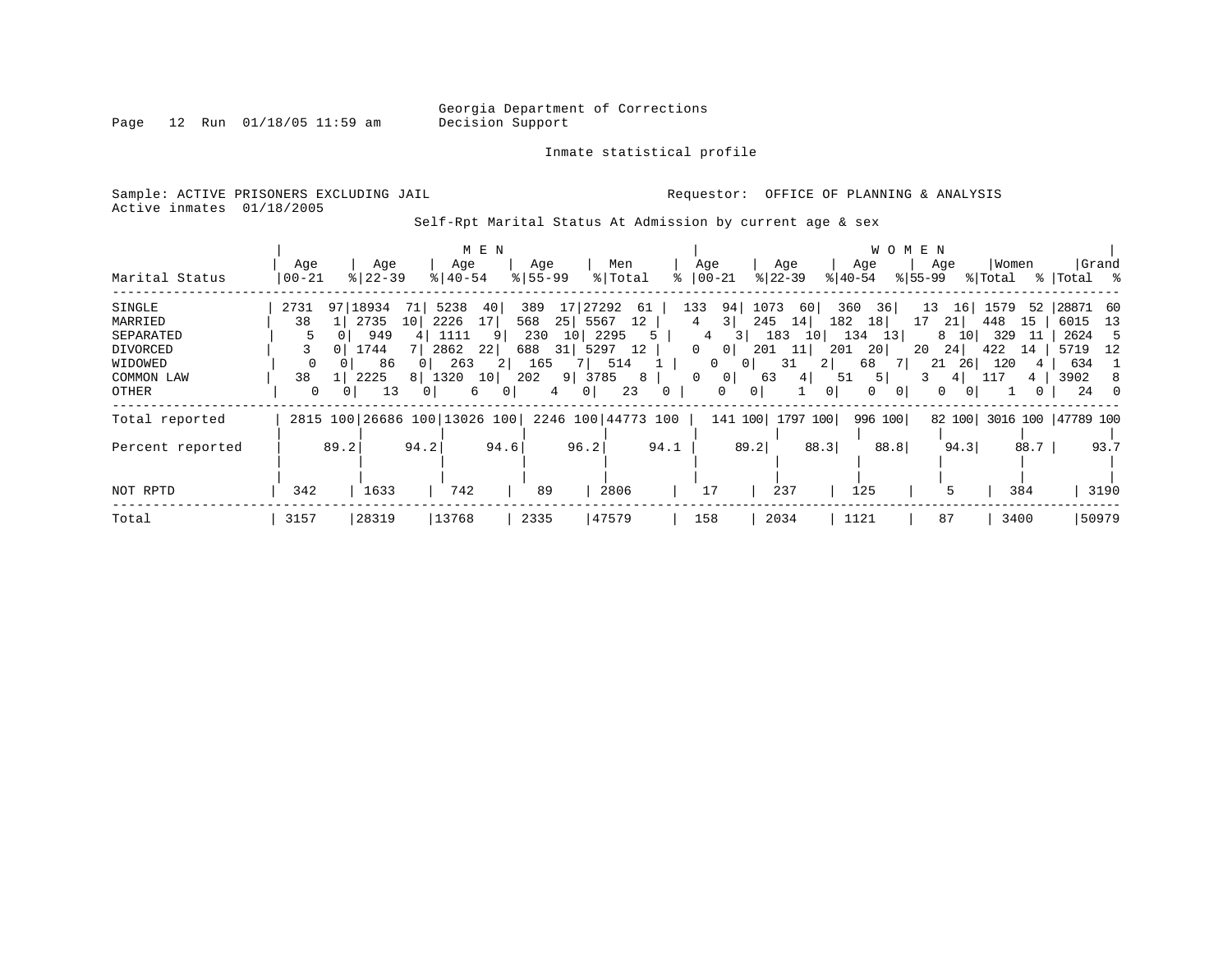Page 13 Run  $01/18/05$  11:59 am

Inmate statistical profile

Sample: ACTIVE PRISONERS EXCLUDING JAIL **Requestor:** OFFICE OF PLANNING & ANALYSIS Active inmates 01/18/2005

Self-Rpt Number Of Children At Admission by current age & sex

|                                                                                                     | Age                      |                                       | Age                                                |                           | M E N<br>Age                   |      | Age                                                                                                   |      | Men     |           | Age                                                                                               |                       | Age     |                | Age                                                      | <b>WOMEN</b> | Age                                                                              | Women   |      |                                                              | Grand |
|-----------------------------------------------------------------------------------------------------|--------------------------|---------------------------------------|----------------------------------------------------|---------------------------|--------------------------------|------|-------------------------------------------------------------------------------------------------------|------|---------|-----------|---------------------------------------------------------------------------------------------------|-----------------------|---------|----------------|----------------------------------------------------------|--------------|----------------------------------------------------------------------------------|---------|------|--------------------------------------------------------------|-------|
| Number Of Children                                                                                  | 00-21                    |                                       | $ 22-39 $                                          |                           | $ 40-54 $                      |      | $8 55-99$                                                                                             |      | % Total |           | $8   00 - 21$                                                                                     |                       | % 22−39 |                | % 40-54                                                  |              | $ \$ 55-99$ $ \$ Total$ $ \$ Total$ $ \$$                                        |         |      |                                                              |       |
| NO CHILDREN<br>ONE CHILD<br>TWO CHILDREN<br>THREE CHILDREN<br><b>FOUR CHILDREN</b><br>FIVE CHILDREN | 2213<br>493<br>106<br>37 | 17 6575<br>$\Omega$<br>$\overline{0}$ | 78   11547<br>4 4 4 3 2 2<br>1 2356<br>1056<br>491 | 25 2845<br>16<br>$2 \mid$ | 43 3795 30<br>2682 21<br>4 879 | 22   | 415 19 17970 40<br>374 17 10287 23<br>9 1732 14 401 18 4526 10<br>7 248 11 2188<br>469 4 141 6 1101 2 |      |         | $5 \vert$ | 26 18<br>450 20 7560 17   12 8   446 25   274 27  <br>4 3 344 19 226 23 19<br> 1 <br>$\mathbf{1}$ | $0 \t 0 \t 169$<br>69 | 4       | $9 \mid$<br>39 | 98 69 393 22 140 14<br>352 19 189 19<br>88 9<br>$4 \mid$ |              | 11 13 642 21 18612 39<br>8 10 575 19 10862 23<br>22 27<br>23 593<br>9<br>4 5 113 | 11 266  |      | 754 25   8314 17<br>20   5119 11<br>9   2454 5<br>4   1214 3 |       |
| MORE THAN 5 CHILDREN                                                                                | $\overline{0}$           | $0$                                   | 357                                                | $1 \mid$                  | 399                            |      | 3 173                                                                                                 |      | 8   929 | 2         | $\mathbf{1}$                                                                                      | $1\vert$              | 43      | 2              | 44                                                       | 4            |                                                                                  | 9 11 97 |      | 3   1026 2                                                   |       |
| Total reported                                                                                      |                          |                                       | 2854 100 26704 100 12801 100 2202 100 44561 100    |                           |                                |      |                                                                                                       |      |         |           |                                                                                                   |                       |         |                | 142 100  1816 100  1000 100                              |              | 82 100 3040 100 47601 100                                                        |         |      |                                                              |       |
| Percent reported                                                                                    |                          | 90.4                                  |                                                    | 94.3                      |                                | 93.0 |                                                                                                       | 94.3 |         | 93.7      |                                                                                                   | 89.9                  |         | 89.3           | 89.2                                                     |              | 94.3                                                                             |         | 89.4 |                                                              | 93.4  |
| NOT REPORTED                                                                                        | 303                      |                                       | 1615                                               |                           | 967                            |      | 133                                                                                                   |      | 3018    |           | 16                                                                                                |                       | 218     |                | 121                                                      |              |                                                                                  | 360     |      |                                                              | 3378  |
| Total                                                                                               | 3157                     |                                       | 28319                                              |                           | 13768                          |      | 2335                                                                                                  |      | 47579   |           | 158                                                                                               |                       | 2034    |                | 1121                                                     |              | 87                                                                               | 3400    |      |                                                              | 50979 |
| AVG NUM CHILDREN                                                                                    | .29                      |                                       | 1.18                                               |                           | 1.74                           |      | 2.49                                                                                                  |      | 1.35    |           | .51                                                                                               |                       | 1.97    |                | 2.26                                                     |              | 2.80                                                                             | 2.02    |      |                                                              | 1.39  |

\* NOTE: THE FIELD LABLED "NO CHILDREN" WAS CORRECTED IN MARCH 1989: MISSING DATA FOR INMATES STILL IN DIAGNOSTICS NOW HAS BEEN REMOVED FROM THIS FIELD AND IDENTIFIED AS "NOT REPORTED" INFORMATION.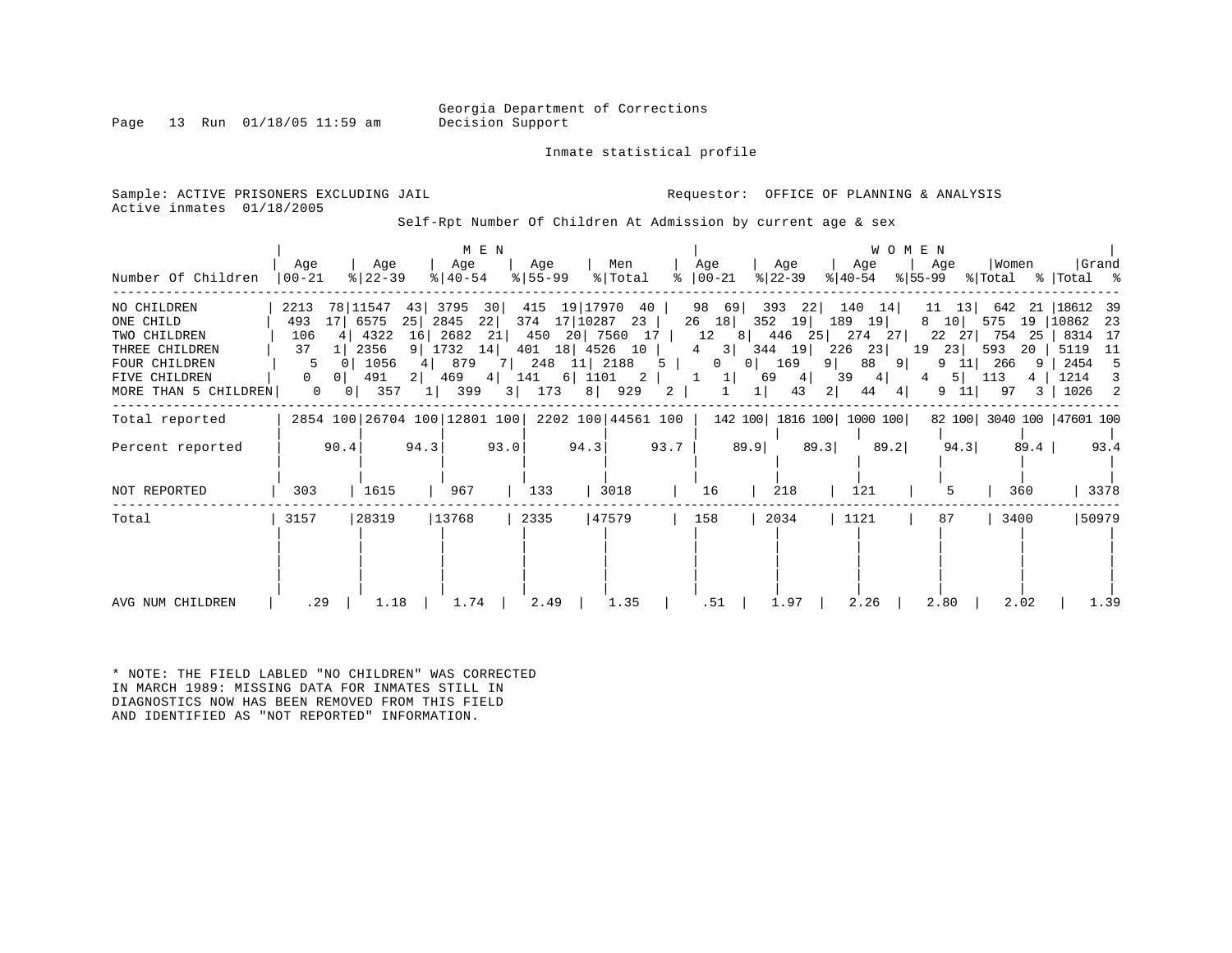Page 14 Run 01/18/05 11:59 am

#### Inmate statistical profile

Sample: ACTIVE PRISONERS EXCLUDING JAIL **Requestor:** OFFICE OF PLANNING & ANALYSIS Active inmates 01/18/2005

Self-Rpt Religious Affiliation by current age & sex

|                   |            |                                                 | M E N         |                       |                        |                      |                  |                      | WOMEN                    |                      |                 |
|-------------------|------------|-------------------------------------------------|---------------|-----------------------|------------------------|----------------------|------------------|----------------------|--------------------------|----------------------|-----------------|
|                   | Age        | Age                                             | Age           | Age                   | Men                    | Age                  | Age              | Age                  | Age                      | Women                | Grand           |
| Religion          | $ 00 - 21$ | $8   22 - 39$                                   | $8140 - 54$   | $8155 - 99$           | % Total                | $00 - 21$<br>ႜ       | $ 22-39$         | $ 40-54 $            | $8155 - 99$              | % Total              | %   Total<br>ွာ |
| <b>ISLAM</b>      | 3 <br>74   | 969                                             | 376<br>3      | 39<br>2               | 1458                   |                      | 19               |                      | 0                        | 26                   | 1484<br>3       |
| CATHOLIC          | 119        | 1197<br>4                                       | 5<br>463<br>4 | 51<br>99              | 1878                   |                      | 88<br>5<br>5.    | 37<br>4              | 6<br>5                   | 137<br>5             | 2015<br>4       |
| <b>BAPTIST</b>    | 1008       | 36 11110<br>42                                  | 7128<br>56    | 56 20475<br>1229      | 47                     | 76<br>54             | 1020<br>57       | 609<br>62            | 52<br>66                 | 1757<br>59           | 22232<br>47     |
| METHODIST         | 28         | 402<br>$\overline{2}$<br>11                     | 403<br>3 I    | 123<br>6              | 956<br>2               | 3<br>2               | 53<br>3          | 52<br>5              | 8<br>6                   | 114<br>4             | 1070<br>2       |
| EPISCOPLN         | 0          | 29<br>0                                         | 25            | 6<br>0                | 61<br>0                | 0                    | 4                |                      |                          | 10<br>0              | 71<br>$\Omega$  |
| PRESBYTRN         | 6          | 41<br>0                                         | 36<br>0       | 15<br>1               | 98<br>O                |                      | O                |                      |                          | 2                    | 100<br>0        |
| CHC OF GOD        | 28         | 211<br>$\mathbf{1}$                             | 176           | 45<br>2               | 460                    |                      | 29<br>2          | 17                   | $\mathbf{1}$             | 48                   | 508             |
| HOLINESS          | 39         | 759<br>3                                        | 556           | 105<br>5              | 1459<br>२              | 5                    | 140<br>8         | 86<br>q              | 4<br>ζ                   | 236<br>8             | 1695            |
| <b>JEWISH</b>     | 0          | 23<br>0                                         | 14            | U                     | 41<br>∩                | U                    | -3<br>U          | -1<br>O              | $\Omega$<br>0            | U<br>4               | 45              |
| ANGLICAN          |            | 3<br>0                                          |               |                       |                        |                      |                  | $\Omega$<br>O        | $\Omega$<br>O            |                      |                 |
| GRK ORTHDX        | $\Omega$   | <sup>0</sup><br>0                               | 0             |                       | 0                      | 0                    | 0<br>$\Omega$    | $\Omega$<br>$\Omega$ | 0                        | $\Omega$             |                 |
| HINDU             | 0          | 5<br>0                                          | $\Omega$      | 0                     | 6<br>$\Omega$          | U<br>0               | $\Omega$<br>0    | $\Omega$<br>0        | $\Omega$                 | O<br>U               |                 |
| <b>BUDDHIST</b>   | 5          | 29<br>0                                         | 6<br>$\Omega$ | 0                     | 41<br><sup>0</sup>     | $\Omega$<br>$\Omega$ | 0                | 0<br>0               | $\Omega$<br>0            |                      | 41              |
| TAOIST            | 0          | 0<br>0                                          | n             | 0<br>O                | 0<br><sup>0</sup>      | 0                    | 0<br>0           | 0<br>0               | 0<br>U                   | 0                    |                 |
| SHINTOIST         | ∩          | 5                                               | 0<br>4        | $\Omega$<br>n         | 10                     | U                    | <sup>n</sup>     | $\Omega$<br>U        | n<br>$\Omega$            | <sup>n</sup>         | 10              |
| SEVEN D AD        | 0          | 62<br>0                                         | 35            | 8<br>0                | 112                    |                      |                  | 0                    | 0                        |                      | 119             |
| <b>JEHOVAH WT</b> | 16         | 220                                             | 102           | 10<br>0               | 348                    | 0                    | 14               | 9                    | 1<br>$\Omega$            | 23                   | 371             |
| LATR DAY S        | 0          | 29<br>O                                         |               | 0                     | 46                     | O<br>0               | 3<br>0           | 0                    | 0                        |                      | 51<br>O         |
| <b>OUAKER</b>     | U          |                                                 |               | $\Omega$              | 0                      | O<br>0               | 0<br>$\Omega$    | 0                    | 0<br>n                   | O                    | ∩               |
| OTHER PROD        | 558<br>20  | 3886<br>15                                      | 8<br>967      | 7<br>144              | 13<br>5555             | 28<br>40             | 328<br>18        | 125<br>13            | 9                        | 500<br>17            | 6055<br>13      |
| <b>NONE</b>       | 522<br>19  | 4425<br>17 I                                    | 1413<br>11    | 199                   | 6559<br>9 <sup>1</sup> | 15                   | 54<br>4          | 17<br>$\frac{3}{2}$  | 2<br>0<br>$\overline{0}$ | 76                   | 6635<br>14      |
| <b>OTHER</b>      | 13<br>362  | 2845<br>11                                      | 1040<br>8     | 154<br>7 <sup>1</sup> | 4401<br>10             | 1                    | 2<br>31          | 2<br>20              | 4                        | 55                   | 4456<br>9       |
| Total reported    |            | 2780 100 26251 100 12758 100 2186 100 43975 100 |               |                       |                        |                      | 141 100 1792 100 | 989 100              | 79 100                   | 3001 100   46976 100 |                 |
|                   |            |                                                 |               |                       |                        |                      |                  |                      |                          |                      |                 |
| Percent reported  | 88.1       | 92.7                                            | 92.7          | 93.6                  | 92.4                   | 89.2                 | 88.1             | 88.2                 | 90.8                     | 88.3                 | 92.1            |
|                   |            |                                                 |               |                       |                        |                      |                  |                      |                          |                      |                 |
| NOT RPTD          | 377        | 2068                                            | 1010          | 149                   | 3604                   | 17                   | 242              | 132                  | 8                        | 399                  | 4003            |
| Total             | 3157       | 28319                                           | 13768         | 2335                  | 47579                  | 158                  | 2034             | 1121                 | 87                       | 3400                 | 50979           |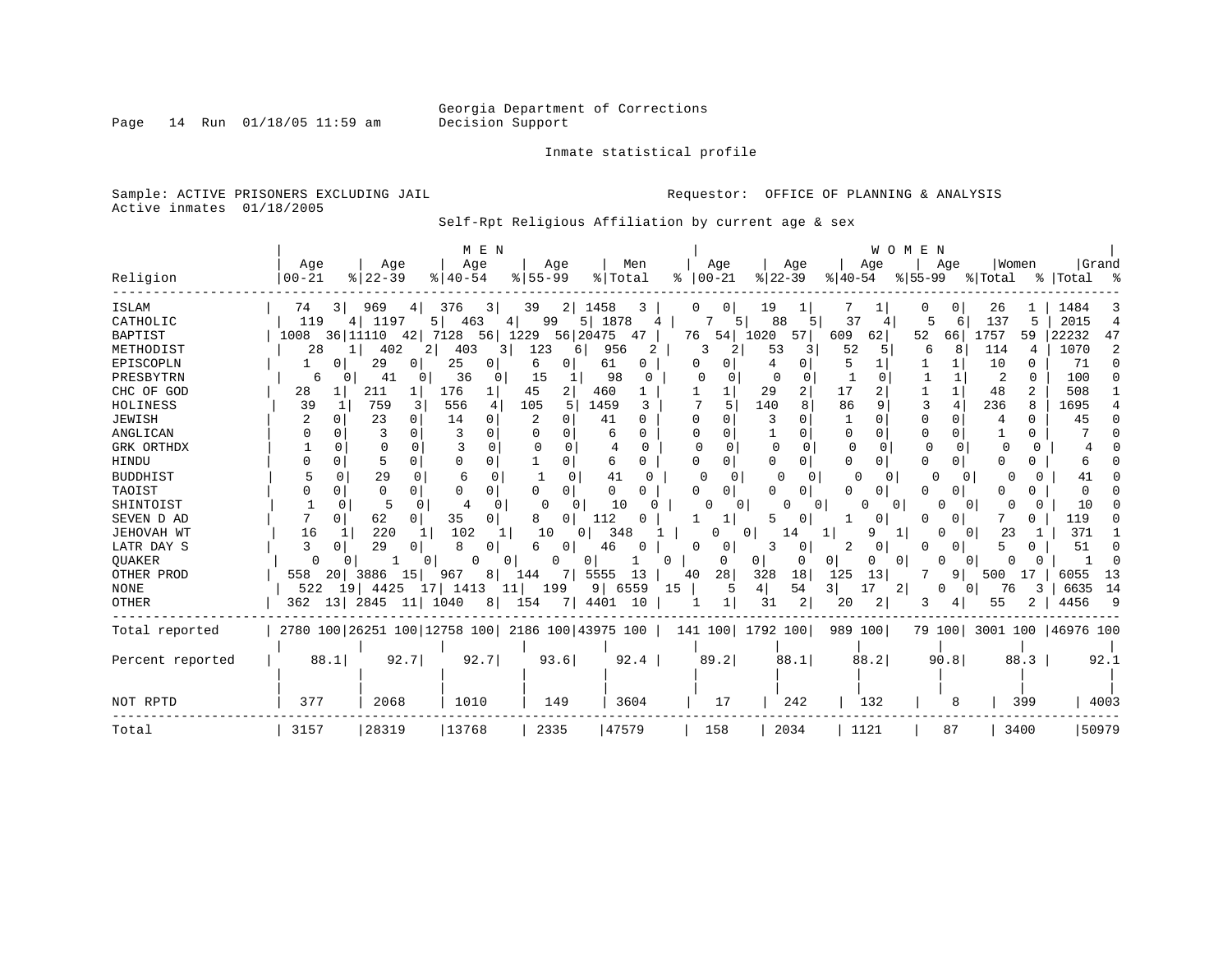Page 15 Run  $01/18/05$  11:59 am

Inmate statistical profile

Sample: ACTIVE PRISONERS EXCLUDING JAIL **Requestor:** OFFICE OF PLANNING & ANALYSIS Active inmates 01/18/2005

Self-Rpt Family Behavior Patterns \* by current age & sex

|                                                                                                                       |                                       |                                                                                                                                                            | M E N                                                                                                                                                                                        |                                                                                                                                                         |                                                                                                                                                       |                                                                                                                         |                                                                                                                                   | W O M E N                                                                                                                                          |                                                                                                        |                                                                                                     |                                                                                                     |
|-----------------------------------------------------------------------------------------------------------------------|---------------------------------------|------------------------------------------------------------------------------------------------------------------------------------------------------------|----------------------------------------------------------------------------------------------------------------------------------------------------------------------------------------------|---------------------------------------------------------------------------------------------------------------------------------------------------------|-------------------------------------------------------------------------------------------------------------------------------------------------------|-------------------------------------------------------------------------------------------------------------------------|-----------------------------------------------------------------------------------------------------------------------------------|----------------------------------------------------------------------------------------------------------------------------------------------------|--------------------------------------------------------------------------------------------------------|-----------------------------------------------------------------------------------------------------|-----------------------------------------------------------------------------------------------------|
| Family Behavior                                                                                                       | Age<br>$00 - 21$                      | Age<br>$8$   22 – 39                                                                                                                                       | Age<br>$8140 - 54$                                                                                                                                                                           | Age<br>$8155 - 99$                                                                                                                                      | Men<br>% Total                                                                                                                                        | Age<br>$ 00-21 $                                                                                                        | Age<br>$ 22-39 $                                                                                                                  | Age<br>% 40-54                                                                                                                                     | Age                                                                                                    | Women                                                                                               | Grand<br>응 55-99 응 Total 응 Total 응                                                                  |
| CRIMINLTY<br>ALCOHOLISM<br>DRUG ABUSE<br>DOMINERING<br>MIGRANT<br>INFL BTGS<br>PERMISSIVE<br>FATH ABSNT<br>MOTH ABSNT | 946<br>481<br>405<br>16<br>62<br>1847 | 7783<br>22 <sub>1</sub><br>4569<br>3049<br>10<br>59<br>$\Omega$<br>173<br>0 <sup>1</sup><br>931<br>47<br>0 <sup>1</sup><br>43   14997<br>471 11 3846<br>11 | 24<br>22 <br>3708<br>2685<br>13 <sup>1</sup><br>9 1102<br>7<br>56<br>01<br>119<br>11<br>0 <sup>1</sup><br>632<br>3 <sup>1</sup><br>35<br>- 0 1<br>$\overline{0}$<br>421<br>5337<br>1439<br>9 | 481 24 12918<br>18 <sup>1</sup><br>357<br>108<br>$\overline{0}$<br>8<br>18<br> 1 <br>131<br>4<br>12<br>$\vert$ 1<br>661<br>35<br>212<br>10 <sup>1</sup> | 23  <br>18 8092 14  <br>5   4664<br>$8-1$<br>124<br>0 <sup>1</sup><br>326<br>$\mathbf{1}$<br>1756<br>6  <br>99<br>$\mathbf{0}$<br>33 22842<br>5968 10 | 57 19<br>34<br>27<br>9 <br>17<br>$\overline{0}$<br>$\mathbf{0}$<br>20<br>$\mathbf{3}$<br>18<br>6<br>63<br>40<br>26<br>9 | 686<br>19<br>435<br>12 <br>11<br>386<br>249<br>6 <br>$\overline{0}$<br>9<br>281<br>223<br>6 <br>22 <br>773<br>-21  <br>264<br>7 I | 347<br>20 <br>12 <br>271<br>16 I<br>-9  <br>157<br>7 I<br>155<br>91<br>2<br>0 <sub>1</sub><br>152<br>8<br>-91<br>5 <br>78<br>318<br>18<br>82<br>51 | 19<br>15<br>19<br>15<br>9<br>15<br>12<br>$\Omega$<br>14<br>11<br>$\overline{2}$<br>28<br>22<br>12<br>9 | 1109<br>19<br>759<br>13<br>579<br>10<br>436<br>8<br>12<br>467<br>8<br>321<br>6<br>1182<br>21<br>384 | 14027<br>-22<br>8851<br>14<br>5243<br>-8<br>560<br>338<br>2223<br>420<br>24024<br>-38<br>6352<br>10 |
| NONE                                                                                                                  | 19                                    | 346<br>0 <sup>1</sup>                                                                                                                                      | 177                                                                                                                                                                                          | 35                                                                                                                                                      | 577<br>2                                                                                                                                              | 30<br>10 <sup>1</sup>                                                                                                   | 311<br>9                                                                                                                          | 164<br>10 <sup>1</sup>                                                                                                                             | 9                                                                                                      | 514<br>9                                                                                            | 1091 2                                                                                              |
| Total reported<br>Percent reported                                                                                    |                                       | 77.9                                                                                                                                                       | 81.4                                                                                                                                                                                         | 81.7                                                                                                                                                    | 4253 100 35800 100 15290 100 2023 100 57366 100  <br>82.7<br>81.3                                                                                     | 74.1                                                                                                                    | 72.9                                                                                                                              | 293 100 3617 100 1726 100 127 100 5763 100 63129 100<br>69.7                                                                                       | 80.5                                                                                                   | 72.1                                                                                                | 80.7                                                                                                |
| OTHER                                                                                                                 | 697                                   | 5259                                                                                                                                                       | 2526                                                                                                                                                                                         | 404                                                                                                                                                     | 8886                                                                                                                                                  | 41                                                                                                                      | 551                                                                                                                               | 340                                                                                                                                                | 17                                                                                                     | 949                                                                                                 | 9835                                                                                                |
| Total                                                                                                                 | 3157                                  | 28319                                                                                                                                                      | 13768                                                                                                                                                                                        | 2335                                                                                                                                                    | 47579                                                                                                                                                 | 158                                                                                                                     | 2034                                                                                                                              | 1121                                                                                                                                               | 87                                                                                                     | 3400                                                                                                | 50979                                                                                               |

\* NOTE: SINCE THERE CAN BE UP TO FIVE BEHAVIOR CODES PER INMATE, THE NUMBER OF CASES REPORTED IN THE DETAIL LINES AND THE TOTAL REPORTED LINE MAY EXCEED THE TOTAL NUMBER OF CASES. IN SHORT, THIS TABLE COUNTS THE NUMBER OF BEHAVIOR PROBLEMS, NOT INMATES.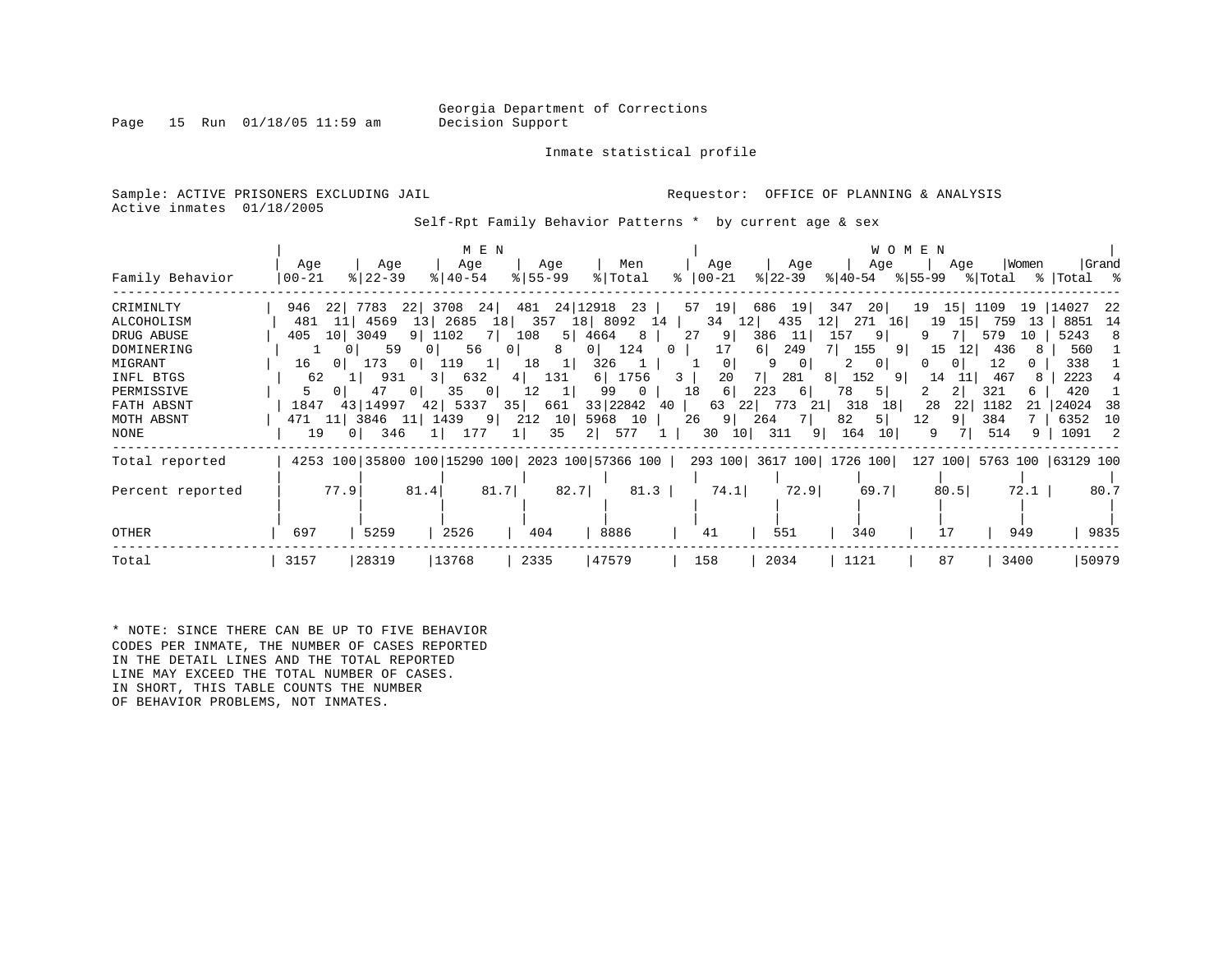Page  $16$  Run  $01/18/05$  11:59 am

Inmate statistical profile

Sample: ACTIVE PRISONERS EXCLUDING JAIL **Requestor:** OFFICE OF PLANNING & ANALYSIS Active inmates 01/18/2005

Inmate Diagnostic Behavior Problem \* by current age & sex

|                    | Age            | Age                     | M E N<br>Aqe                                    | Aqe                    | Men              |          | Aqe               | Age                       | WOMEN<br>Age | Aqe            | Women      | Grand                      |
|--------------------|----------------|-------------------------|-------------------------------------------------|------------------------|------------------|----------|-------------------|---------------------------|--------------|----------------|------------|----------------------------|
| Diagnostic Problem | $ 00 - 21$     | $ 22-39 $               | $8   40 - 54$                                   | $8155 - 99$            | % Total          |          | $\approx$   00-21 | $ 22-39 $                 | $8 40-54$    | $8155 - 99$    | % Total    | %   Total %                |
| ALCOHOLIC          | 70             | 1   1033                | 946<br>$2 \mid$                                 | 202<br>4               | 2251<br>5        | 3        | 5<br>21           | 127<br>4                  | 126          | 71             | 267<br>5.  | 2518                       |
| ALCOH ABSE         | 751 131        | 6847<br>131             | 4264 16                                         | 617                    | 16   12479<br>14 | 4        | 2                 | 122<br>4                  | 100<br>6     | 10             | 236        | 12715<br>13                |
| DRUG EXP           | 12<br>710      | 8165                    | 15 <sup>1</sup><br>3471                         | 357<br>13 <sup>1</sup> | 9 12703          | 14       | 18                | 271<br>9                  | 160<br>9     | 9              | 458        | 13161<br>-14               |
| DRUG ABSE          | 1270 22 10384  | 20 <sub>1</sub>         | 5265<br>20                                      | 365                    | 10   17284<br>19 | 61       | 25                | 859<br>29                 | 494<br>281   | 16<br>12       | 1430<br>28 | 18714<br>20                |
| NARC ADDCT         | 51             | 797                     | 572<br>2 <sub>1</sub>                           | 46<br>2                | 1466<br>11       | 2        | 6                 | 67<br>2                   | 45           |                | 119        | 1585                       |
| EPILEPTIC          | 25<br>$\Omega$ | 270                     | 219<br>1                                        | 35                     | 549              | 5        | 2                 | 83<br>3                   | 52           |                | 147        | 696                        |
| MANIPULTVE         | 970<br>17      | 7689<br>15 <sup>1</sup> | 2868<br>11                                      | 309                    | 8 11836          | 13       |                   | 40                        | 27           |                | 72         | 11908<br>13                |
| ASSAULTIVE         | 1316           | 23 11790<br>22          | 5407<br>20                                      | 975                    | 26 19488<br>22   | 74       | 30                | 639<br>21                 | 326<br>19    | 34<br>25       | 1073<br>21 | 20561<br>22                |
| <b>ESCPE TEND</b>  | 66             | 989<br>2                | 773<br>3                                        | 159<br>4               | 1987             |          | 3                 | 82                        | 45           |                | 130        | 2117<br>2                  |
| SUICIDAL           | 95<br>2        | 1020                    | 586<br>2                                        | 87<br>21               | 1788             | 14       | 6.                | 167<br>6                  | 95           | 6              | 282        | 2070                       |
| WITHDRAWN          | 15             | 158                     | 111<br><sup>o</sup>                             | 32                     | 316              | 10       |                   | 87                        | 52           | 5              | 154        | 470                        |
| PR RLTY CT         | 69             | 596                     | 327                                             | 51                     | 1043             | 3        |                   | 56<br>2                   | 24           |                | 86         | 1129                       |
| HOMOSEXUAL         |                | 146<br>$\Omega$         | 100<br>0                                        | 23                     | 276              | 18       |                   | 132<br>4                  | 43           | $\overline{2}$ | 195        | 471                        |
| <b>NONE</b>        | 70             | 972<br>2                | $\mathbf{2}$<br>635                             | 233<br>-6              | 1910             |          |                   | 10                        | 34<br>2      | 11<br>8        | 55         | 1965                       |
| OTHER              | 35             | 536                     | 1 <br>396                                       | 96<br>3                | 1063             | $\Omega$ | $\Omega$          | 9<br>0                    | 6            | 5              | 20         | 1083                       |
| NOT RPTD           | 174            | 1571<br>3               | 602<br>$\overline{2}$                           | 200<br>5               | 2547             | 24<br>3  | 10                | 259<br>9                  | 111<br>6     | 14<br>10       | 408<br>8   | 2955                       |
| Total reported     |                |                         | 5697 100 53023 100 26559 100 3790 100 89069 100 |                        |                  |          |                   | 246 100 3010 100 1742 100 |              |                |            | 136 100 5134 100 94203 100 |
| Percent reported   | 99.9           | 99.8                    | 99.9                                            | 99.9                   |                  | 99.8     | 100.0             | 100.0                     | 99.8         | 100.0          | 99.9       | 99.8                       |
|                    |                |                         |                                                 |                        |                  |          |                   |                           |              |                |            |                            |
| <b>UNKNOWN</b>     |                | 60                      | 17                                              |                        | 83               |          | O                 | O                         |              |                |            | 85                         |
| Total              | 3157           | 28319                   | 13768                                           | 2335                   | 47579            |          | 158               | 2034                      | 1121         | 87             | 3400       | 50979                      |

\* NOTE: SINCE THERE CAN BE UP TO FIVE BEHAVIOR CODES PER INMATE, THE NUMBER OF CASES REPORTED IN THE DETAIL LINES AND THE TOTAL REPORTED LINE MAY EXCEED THE TOTAL NUMBER OF CASES. IN SHORT, THIS TABLE COUNTS THE NUMBER OF BEHAVIOR PROBLEMS, NOT INMATES.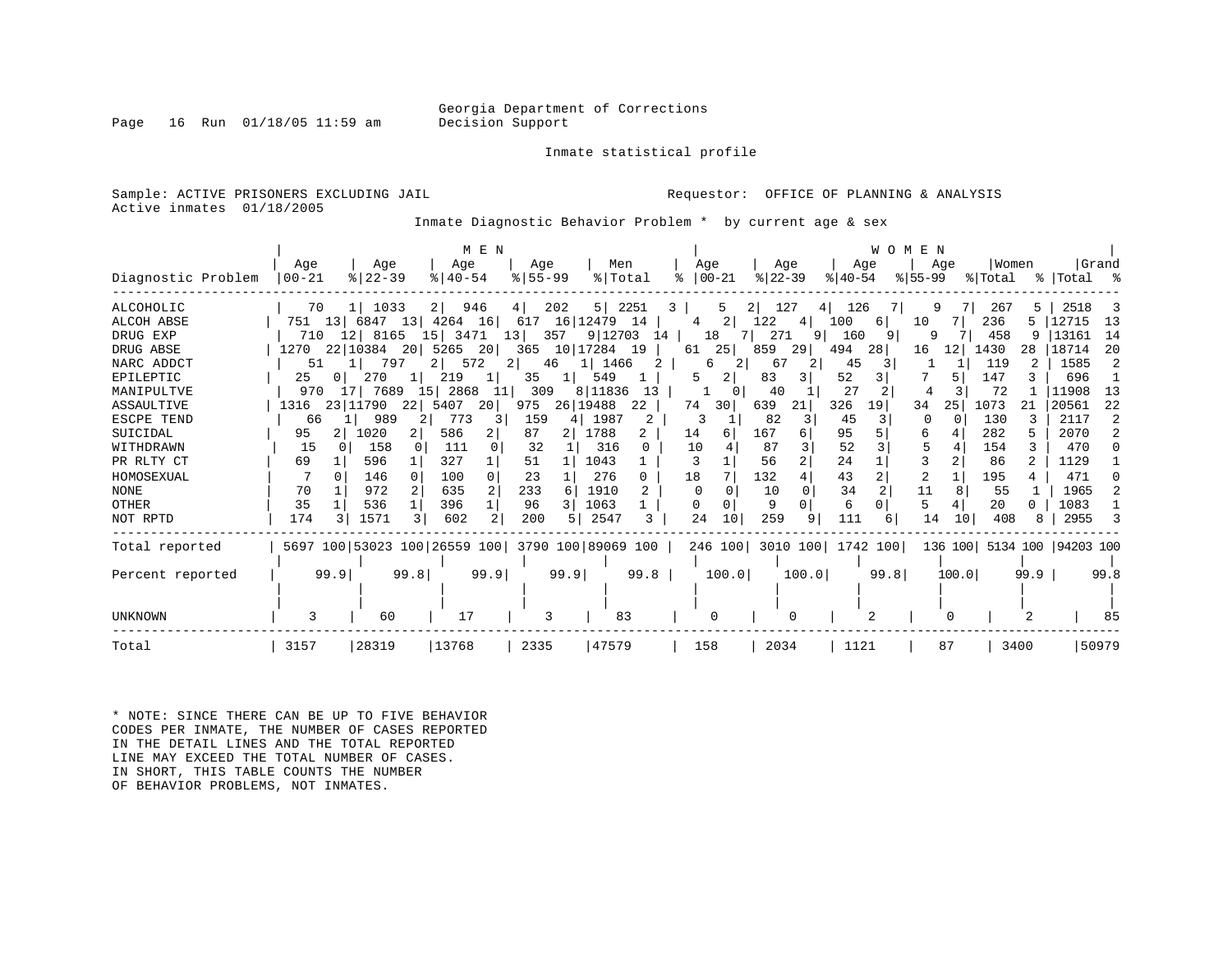Inmate statistical profile

Page 17 Run 01/18/05 11:59 am

Active inmates 01/18/2005

Sample: ACTIVE PRISONERS EXCLUDING JAIL **Requestor:** OFFICE OF PLANNING & ANALYSIS

Physical Profile (General Condition) by current age & sex

|                      |                              |                      |                |             | M E N          |             |      |                    |              |              |          |                |                |           |      | W O M E N   |      |         |      |                    |            |
|----------------------|------------------------------|----------------------|----------------|-------------|----------------|-------------|------|--------------------|--------------|--------------|----------|----------------|----------------|-----------|------|-------------|------|---------|------|--------------------|------------|
|                      | Age                          |                      | Age            | Age         |                | Age         |      | Men                |              | Age          |          |                | Age            |           | Age  |             | Age  | Women   |      |                    | Grand      |
| Physical Profile     | $ 00 - 21$                   | $8   22 - 39$        |                | $8140 - 54$ |                | $8155 - 99$ |      | % Total            |              |              | $ 00-21$ | $ 22-39 $      |                | $ 40-54 $ |      | $8155 - 99$ |      | % Total |      | %   Total %        |            |
| NO LIMITATION        | 2411                         | 21144<br>951         | 84             | 7878        | 63             | 689         | 31   | 32122              | 76           | 97           | 80       | 1078           | 69             | 426       | 47   | 13          | 16   | 1614    | 60   | 33736 75           |            |
| DEFECT NO MAJOR LIMT | 113                          | 2637                 | 10             | 2919        | 23             | 747         | 34   | 6416               | 15           | 24           | 20       | 424            | 27             | 398       | 44   | 39          | 49   | 885     | 33   | 7301               | 16         |
| DEFECT MAJOR LIMIT   | 20                           | 1389                 | 6 I            | 1762        | 14             | 728         | 33   | 3899               |              |              |          | 59             |                | 80        | 9    | 27          | 34   | 167     | 6    | 4066               | - 9        |
| VERY MAJOR DEFECT    | 0                            | 24<br>0 <sup>1</sup> | $\overline{0}$ | 29          | 0 <sup>1</sup> | 48          | 2    | 101                | $\mathbf{0}$ | $\mathbf{0}$ | 0        | $\overline{a}$ | 0 <sup>1</sup> | 5         |      |             |      | 8       | 0    | 109                | $\bigcirc$ |
| Total reported       | 2544 100 25194 100 12588 100 |                      |                |             |                |             |      | 2212 100 42538 100 |              | 122 100      |          | 1563 100       |                | 909 100   |      | 80 100      |      |         |      | 2674 100 45212 100 |            |
| Percent reported     | 80.6                         |                      | 89.0           |             | 91.4           |             | 94.7 |                    | 89.4         |              | 77.2     |                | 76.8           |           | 81.1 |             | 92.0 |         | 78.6 |                    | 88.7       |
|                      |                              |                      |                |             |                |             |      |                    |              |              |          |                |                |           |      |             |      |         |      |                    |            |
| NOT REPORTED         | 613                          |                      | 3125           | 1180        |                |             | 123  |                    | 5041         |              | 36       |                | 471            |           | 212  |             |      |         | 726  |                    | 5767       |
| Total                | 3157                         | 28319                |                | 13768       |                |             | 2335 |                    | 47579        |              | 158      |                | 2034           |           | 1121 |             | 87   |         | 3400 |                    | 50979      |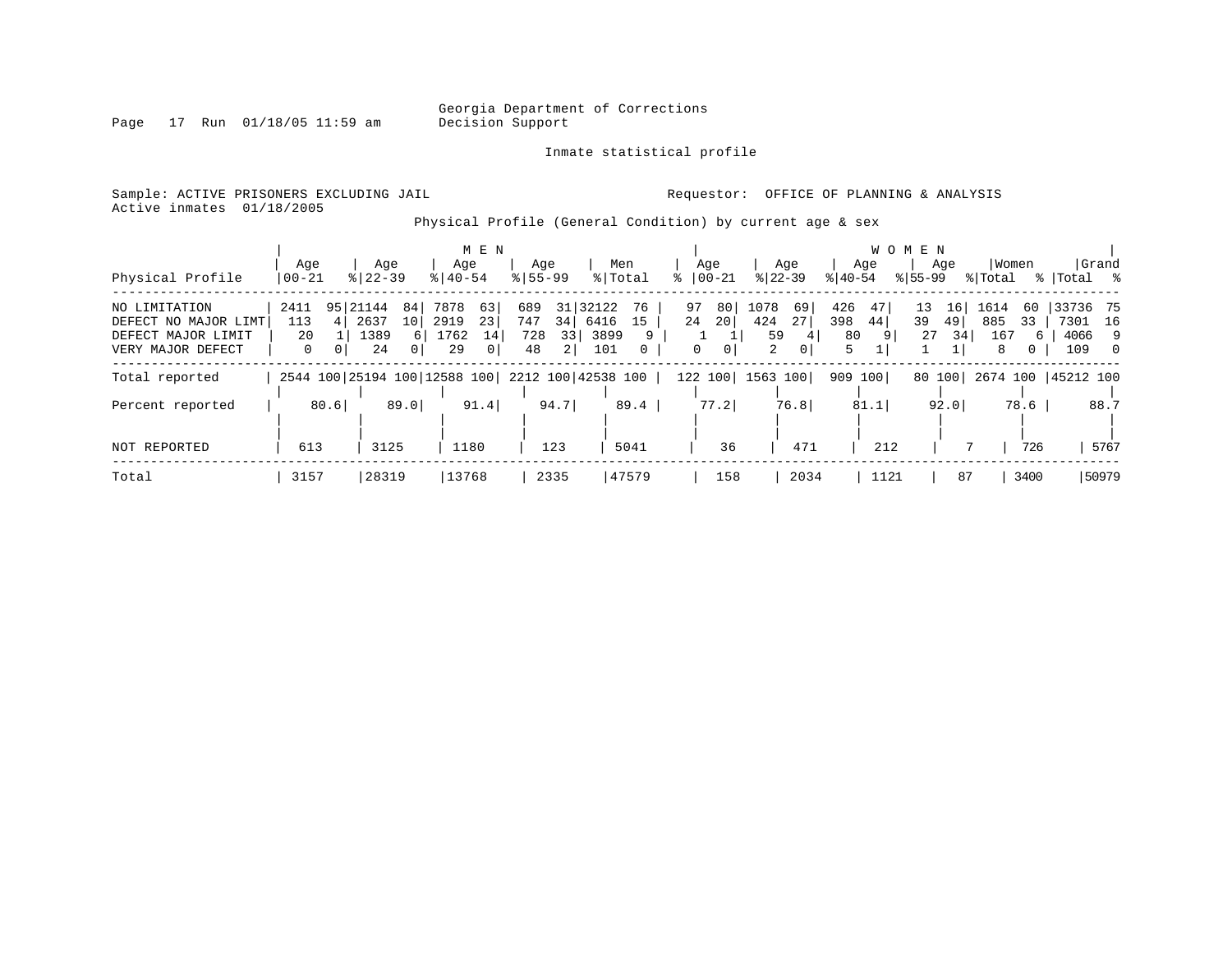Inmate statistical profile

Sample: ACTIVE PRISONERS EXCLUDING JAIL **Requestor:** OFFICE OF PLANNING & ANALYSIS

Active inmates 01/18/2005

Security Status by current age & sex

| Security         | Age<br>  00-21 |      | Age<br>$ 22-39$ |       | Age<br>$ 40-54 $             | M E N | Age<br>$8 55-99$ |       | Men<br>% Total     |       | Age | $ 00-21$ | $ 22 - 39 $ | Age   | $ 40-54 $   | Age               | W O M E N<br>$ 55-99 $ | Age            | % Total | Women | %   Total %        | Grand |
|------------------|----------------|------|-----------------|-------|------------------------------|-------|------------------|-------|--------------------|-------|-----|----------|-------------|-------|-------------|-------------------|------------------------|----------------|---------|-------|--------------------|-------|
| DIAG INCOM       |                | 0    | 0               |       | 0<br>0                       | 0     |                  | 0     |                    |       | 0   |          |             |       | $\mathbf 0$ |                   | 0                      | 0              |         | 0     |                    |       |
| WRK RELEAS       | 0              | 0    | 0               | 0     |                              |       | 0                | 0     |                    | 0     |     |          | $\Omega$    |       | 0           |                   |                        |                |         |       |                    |       |
| TRUSTY           | 33             |      | 1070            |       | 802                          |       | 75               |       | 1980               |       |     |          | 49          |       | 43          |                   |                        |                | 94      |       | 2074               |       |
| MINIMUM          | 757            | 24   | 8879            | 31    | 4974                         | 36    | 872              | 37    | 15482              | 33    | 57  | 36       | 1069        | 53    | 677         | 60                | 60                     | 69             | 1863    | 55    | 17345              | -34   |
| MEDIUM           | 1278           | 41   | 10852           | 38    | 5243                         | 38    | 1018             | 44    | 18391              | 39    | 57  | 36       | 452         | 22    | 201         | 18                | 19                     | 22             | 729     | 21    | 19120              | 38    |
| CLOSE            | 544            | 17   | 4268            | 15    | 1421                         | 10    | 238              | 10    | 6471               | 14    | 23  | 15       | 149         |       | 42          |                   | ל                      | 6              | 219     | 6     | 6690               | -13   |
| MAXIMUM          | 25             |      | 465             | 2     | 156                          |       | 23               |       | 669                |       |     |          | 2           |       |             |                   |                        |                |         |       | 672                |       |
| DIAGNOSTIC       | 518            | 16   | 2784            | 10    | 1172                         | 9     | 109              | 5     | 4583               | 10    | 20  | 13       | 313         | 15    | 157         | 14                | 2                      | $\overline{2}$ | 492     | 14    | 5075 10            |       |
| Total reported   |                |      |                 |       | 3155 100 28319 100 13768 100 |       |                  |       | 2335 100 47577 100 |       |     | 158 100  |             |       |             | 2034 100 1121 100 |                        | 87 100         |         |       | 3400 100 50977 100 |       |
| Percent reported |                | 99.9 |                 | 100.0 |                              | 100.0 |                  | 100.0 |                    | 100.0 |     | 100.0    |             | 100.0 |             | 100.0             |                        | 100.0          |         | 100.0 |                    | 100.0 |
|                  |                |      |                 |       |                              |       |                  |       |                    |       |     |          |             |       |             |                   |                        |                |         |       |                    |       |
| NOT RPTD         | 2              |      | $\Omega$        |       | 0                            |       | $\Omega$         |       |                    |       |     | 0        |             | 0     |             |                   |                        |                |         |       |                    |       |
| Total            | 3157           |      | 28319           |       | 13768                        |       | 2335             |       | 47579              |       | 158 |          | 2034        |       | 1121        |                   |                        | 87             |         | 3400  |                    | 50979 |

\* NOTE: BEGINNING IN JULY 1987, THE FACILITIES DIVISION NO LONGER CODED INMATES AS BEING WORK RELEASE

Page  $18$  Run  $01/18/05$  11:59 am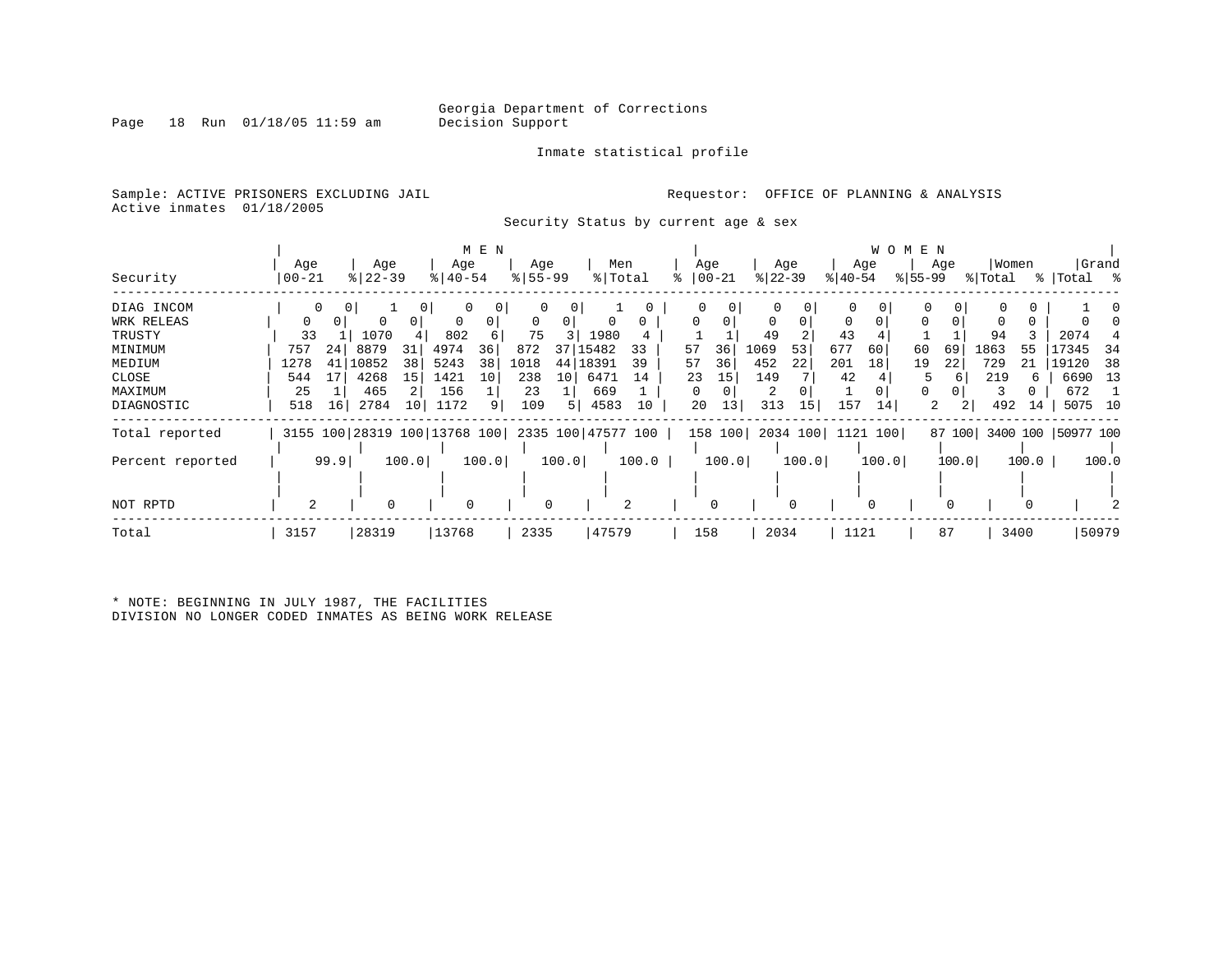Page 19 Run 01/18/05 11:59 am

Inmate statistical profile

Sample: ACTIVE PRISONERS EXCLUDING JAIL **Requestor:** OFFICE OF PLANNING & ANALYSIS Active inmates 01/18/2005

Number Of Sentences by current age & sex

|                     |               |                                                 | M E N                    |            |                                   |                             |           |           | WOMEN               |             |                           |
|---------------------|---------------|-------------------------------------------------|--------------------------|------------|-----------------------------------|-----------------------------|-----------|-----------|---------------------|-------------|---------------------------|
|                     | Age           | Age                                             | Age                      | Age        | Men                               | Age                         | Age       | Age       | Age                 | Women       | Grand                     |
| Number Of Sentences | 00-21         | $8 22-39$                                       | $\frac{1}{6}$   40-54    | $8 55-99$  | % Total                           | $ 00-21 $<br>°              | $ 22-39 $ | $ 40-54 $ | $ 55-99$            | % Total     | %   Total %               |
| $_{\rm ONE}$        | 1420 46 10406 |                                                 |                          |            | 37   5099 38   1024 44   17949 38 | 75<br>49                    | 922<br>48 | 549<br>52 | 40<br>47            | 1586<br>-49 | 19535<br>-39              |
| TWO                 | 831 27 7298   |                                                 | 26 3551 26               | 605        | 26 12285<br>26                    | 40<br>26                    | 515<br>27 | 264<br>25 | 26<br>30            | 845<br>26   | 13130<br>26               |
| THREE               |               | 396 13 4476 16 2184 16 329                      |                          |            | 14 7385<br>16                     | 20<br>13                    | 257<br>13 | 135<br>13 | 9<br>10             | 421<br>-13  | 7806<br>16                |
| FOUR                | 200           | 7 2640                                          | 9 1221<br>9 <sup>1</sup> | 167<br>7 I | 4228<br>9                         | 5 <br>8                     | 126       | 68<br>6   | $\overline{9}$<br>8 | 210         | 4438<br>9                 |
| FIVE                | 108           | 4 1455<br>5                                     | 627<br>5                 | 100<br>4   | 2290<br>5                         |                             | 59        | 32        |                     | 99          | 2389                      |
| MORE THAN FIVE      | 99            | 3   1573<br>61                                  | 798<br>6                 | 86<br>4    | 2556<br>5                         | 4                           | 50        | 17<br>2   | $\Omega$<br>0       | 71          | 2627<br>.5                |
| Total reported      |               | 3054 100 27848 100 13480 100 2311 100 46693 100 |                          |            |                                   | 152 100  1929 100  1065 100 |           |           |                     |             | 86 100 3232 100 49925 100 |
| Percent reported    | 96.7          | 98.3                                            | 97.9                     | 99.0       | 98.1                              | 96.2                        | 94.8      | 95.0      | 98.9                | 95.1        | 97.9                      |
| NOT REPORTED        | 103           | 471                                             | 288                      | 24         | 886                               | 6                           | 105       | 56        |                     | 168         | 1054                      |
| Total               | 3157          | 28319                                           | 13768                    | 2335       | 47579                             | 158                         | 2034      | 1121      | 87                  | 3400        | 50979                     |
|                     |               |                                                 |                          |            |                                   |                             |           |           |                     |             |                           |
|                     |               |                                                 |                          |            |                                   |                             |           |           |                     |             |                           |
|                     |               |                                                 |                          |            |                                   |                             |           |           |                     |             |                           |
| AVG NUM SENTENCES   | 2.06          | 2.42                                            | 2.40                     | 2.16       | 2.38                              | 1.97                        | 2.00      | 1.90      | 1.93                | 1.97        | 2.35                      |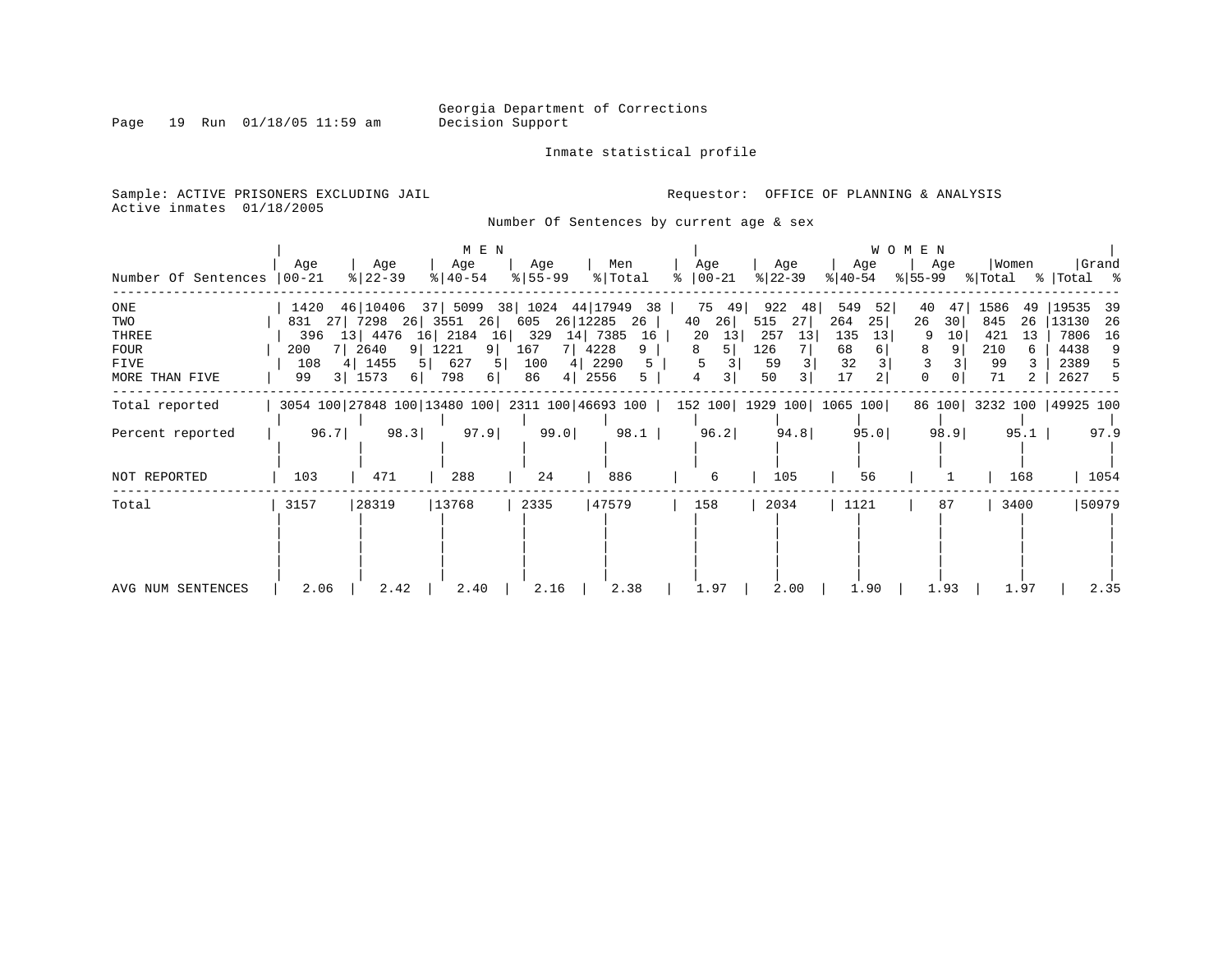Page 20 Run 01/18/05 11:59 am

Inmate statistical profile

Sample: ACTIVE PRISONERS EXCLUDING JAIL **Requestor:** OFFICE OF PLANNING & ANALYSIS Active inmates 01/18/2005

Number Of Disciplinaries by current age & sex

| Disciplinaries                                                       | Age<br>$ 00-21 $                                                      | Aqe<br>$ 22-39 $                                                                      | M E N<br>Age<br>$\frac{1}{6}$   40-54 | Age<br>$ 55 - 99 $ | Men<br>% Total                                                                                                                                    | Age<br>$8   00-21$                                             | Age<br>% 22−39                                                                                              | Age<br>$ 40-54 $                                                                        | W O M E N<br>Age                                                              | Women                                                           | Grand<br>$ \$ 55-99 \$ \total \times \text{\bmat{\bmat{\bmat{\bmat{\bmat{\bmat{\bmat{\bmat{\bmat{\bmat{\bmat{\bmat{\bmat{\bmat{\bmat{\bmat{\bmat{\bmat{\bmat{\bmat{\bmat{\bmat{\bmat{\bmat{\bmat{\bmat{\bmat{\bmat{\bmat{\bmat{\bmat{\bm |
|----------------------------------------------------------------------|-----------------------------------------------------------------------|---------------------------------------------------------------------------------------|---------------------------------------|--------------------|---------------------------------------------------------------------------------------------------------------------------------------------------|----------------------------------------------------------------|-------------------------------------------------------------------------------------------------------------|-----------------------------------------------------------------------------------------|-------------------------------------------------------------------------------|-----------------------------------------------------------------|------------------------------------------------------------------------------------------------------------------------------------------------------------------------------------------------------------------------------------------|
| ZERO<br>ONE<br>TWO<br>THREE<br><b>FOUR</b><br>FIVE<br>MORE THAN FIVE | 1289 41 11302 40 6727 49 1146 49 20464 43<br>234<br>204<br>155<br>120 | 395 13 3483 12 1880<br>7 2263<br>6 1482<br>$5 \mid 1161 \mid 4 \mid$<br>4 905 3 374 3 | 8   1097   8  <br>5 695<br>528<br>4   | 5 119<br>88        | 14 409 18 6167 13 14<br>198 8 3792 8<br>5 2500<br>4   1932<br>4<br>63 3 1462<br>$\overline{\mathbf{3}}$<br>760 24 7721 27 2467 18 312 13 11260 24 | 14<br>$9 \mid$<br>12<br>$5 \mid$<br>7  <br>11<br>2<br>26<br>16 | 79 50 1213 60<br>9 220<br>- 11  <br>134<br>7 I<br>91<br>$8 \mid$<br>4<br>2 <br>48<br>43<br>2 I<br>285<br>14 | 746 67<br>134<br>12<br>59<br>5 <br>44<br>$\overline{3}$<br>34<br>17<br>87<br>8          | 52<br>60  <br>15<br>17<br>10 <br>2<br>2 <sub>1</sub><br>$\mathbf 0$<br>8<br>9 | 2090<br>61<br>383<br>-11<br>216<br>149<br>94<br>62<br>406<br>12 | 22554<br>44<br>6550<br>13<br>4008<br>2649<br>2026<br>1524<br> 11666<br>-23                                                                                                                                                               |
| Total reported                                                       |                                                                       |                                                                                       |                                       |                    |                                                                                                                                                   |                                                                |                                                                                                             | 3157 100   28317 100   13768 100   2335 100   47577 100   158 100   2034 100   1121 100 |                                                                               | 87 100 3400 100 50977 100                                       |                                                                                                                                                                                                                                          |
| Percent reported                                                     | 100.0                                                                 | 100.0                                                                                 | 100.0                                 | 100.0              | 100.0                                                                                                                                             | 100.0                                                          | 100.0                                                                                                       | 100.0                                                                                   | 100.0                                                                         | 100.0                                                           | 100.0                                                                                                                                                                                                                                    |
| NOT REPORTED                                                         | 0                                                                     | 2                                                                                     | $\Omega$                              | $\Omega$           | $\overline{a}$                                                                                                                                    | $\Omega$                                                       | $\Omega$                                                                                                    |                                                                                         |                                                                               |                                                                 |                                                                                                                                                                                                                                          |
| Total                                                                | 3157                                                                  | 28319                                                                                 | 13768                                 | 2335               | 47579                                                                                                                                             | 158                                                            | 2034                                                                                                        | 1121                                                                                    | 87                                                                            | 3400                                                            | 50979                                                                                                                                                                                                                                    |
| AVG NUM DISCIP                                                       | 4.28                                                                  | 5.81                                                                                  | 3.98                                  | 3.07               | 5.04                                                                                                                                              | 2.65                                                           | 2.81                                                                                                        | 1.75                                                                                    | 2.02                                                                          | 2.43                                                            | 4.87                                                                                                                                                                                                                                     |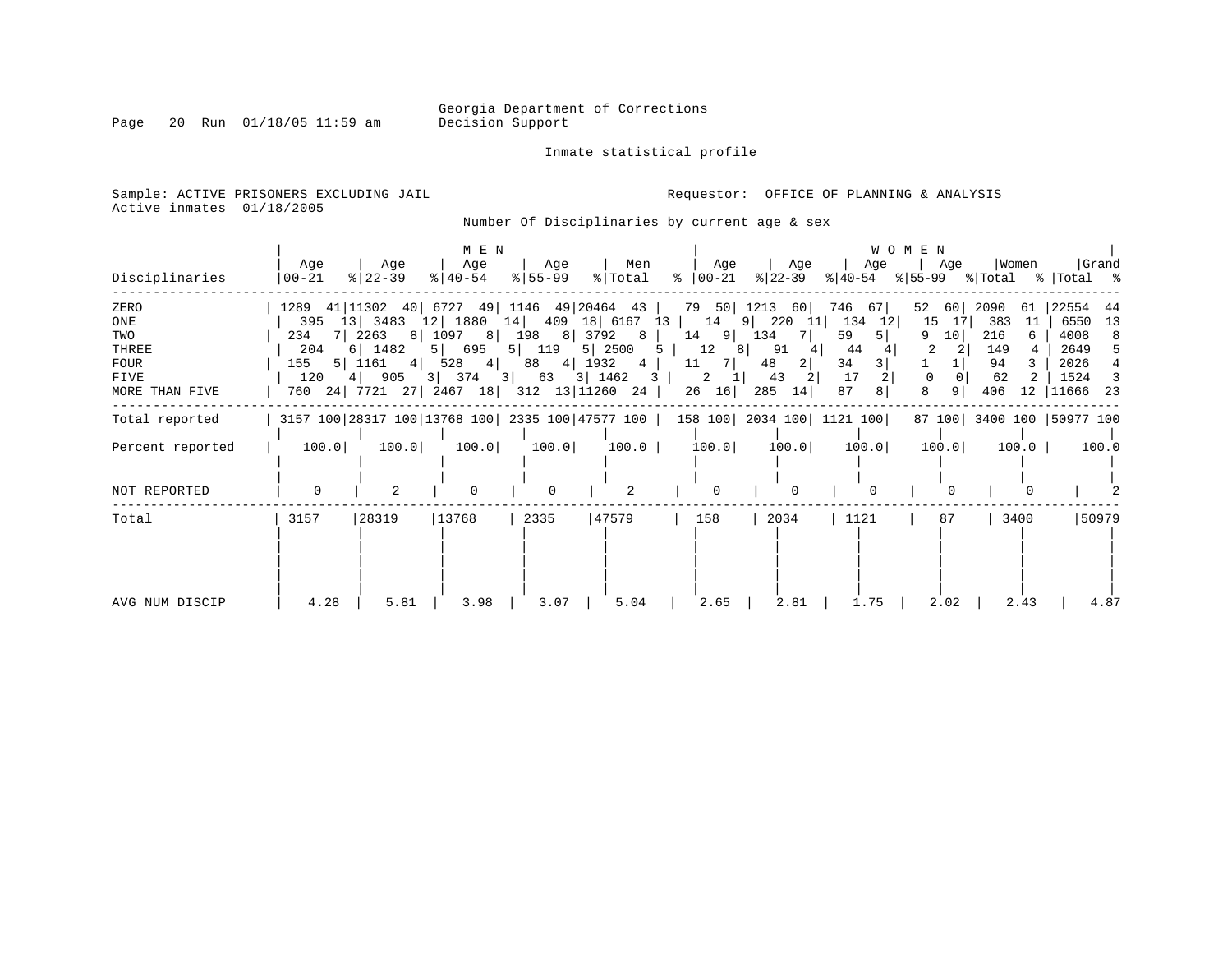Page 21 Run 01/18/05 11:59 am

Inmate statistical profile

Sample: ACTIVE PRISONERS EXCLUDING JAIL **Requestor:** OFFICE OF PLANNING & ANALYSIS Active inmates 01/18/2005

Number Of Escapes by current age & sex

|                  |                     |                                                                                         | M E N                      |                     |                            |                      |                     |                                  | WOMEN  |          |                                                                                                                                                                                                                                          |
|------------------|---------------------|-----------------------------------------------------------------------------------------|----------------------------|---------------------|----------------------------|----------------------|---------------------|----------------------------------|--------|----------|------------------------------------------------------------------------------------------------------------------------------------------------------------------------------------------------------------------------------------------|
| Escapes          | Age<br>$00 - 21$    | Age<br>$ 22-39 $                                                                        | Age<br>$ 40-54 $           | Age<br>$ 55-99 $    | Men<br>% Total             | Age<br>$8   00 - 21$ | Age<br>% 22−39      | Age<br>% 40-54                   | Age    | Women    | Grand<br>$ \$ 55-99 \$ \total \times \text{\bmat{\bmat{\bmat{\bmat{\bmat{\bmat{\bmat{\bmat{\bmat{\bmat{\bmat{\bmat{\bmat{\bmat{\bmat{\bmat{\bmat{\bmat{\bmat{\bmat{\bmat{\bmat{\bmat{\bmat{\bmat{\bmat{\bmat{\bmat{\bmat{\bmat{\bmat{\bm |
| ZERO             |                     | 3150 100 28182 100 13632 99                                                             |                            | 2293                | 98 47257<br>99             | 158 100              | 2030 100            | 1119 100                         | 87 100 | 3394 100 | 50651<br>99                                                                                                                                                                                                                              |
| ONE              | υı                  | 136<br>0 <sup>1</sup>                                                                   | 119                        | 34<br><b>1</b>      | 296<br>1                   | $\Omega$             | 4<br>0              | 0 I<br>0 <sup>1</sup>            |        | h        | 302                                                                                                                                                                                                                                      |
| TWO              | $\cup$              | 0 <sup>1</sup>                                                                          | 14<br>$\circ$              | 0 <sup>1</sup><br>5 | 20<br>0                    | $\mathbf{0}$<br>0    | 0<br>0 <sub>1</sub> | 0<br>0                           | 0      |          | 20                                                                                                                                                                                                                                       |
| THREE            | $\Omega$<br>$\cup$  | 0<br>0 <sup>1</sup>                                                                     |                            | 0 <sup>1</sup>      | 0 <sup>1</sup>             | 0<br>0               | 0 <sub>1</sub><br>0 | 0 <sup>1</sup><br>0 <sub>1</sub> |        |          |                                                                                                                                                                                                                                          |
| <b>FOUR</b>      | 0 <sup>1</sup><br>0 | 0 <sup>1</sup>                                                                          | 0 <sup>1</sup><br>$\Omega$ | 0 <sup>1</sup>      |                            | 0 I<br>0             | $\Omega$            | 0<br>0                           | 0      |          |                                                                                                                                                                                                                                          |
| FIVE             | $\Omega$<br>$\cup$  | $\Omega$<br>0 <sup>1</sup>                                                              | 0                          | 0 <sup>1</sup><br>0 | 0 <sup>1</sup><br>$\Omega$ | $\Omega$<br>$\Omega$ | 0 I                 | $\Omega$<br><sup>o</sup><br>01   |        |          |                                                                                                                                                                                                                                          |
| MORE THAN FIVE   | $\mathbf{0}$<br>0   | $\mathbf{0}$                                                                            |                            | 0<br>0              | 0<br>0                     |                      |                     | 0                                | 0      |          |                                                                                                                                                                                                                                          |
| Total reported   |                     | 3157 100   28319 100   13768 100   2335 100   47579 100   158 100   2034 100   1121 100 |                            |                     |                            |                      |                     |                                  |        |          | 87 100 3400 100 50979 100                                                                                                                                                                                                                |
| Percent reported | 100.0               | 100.0                                                                                   | 100.0                      | 100.0               | 100.0                      | 100.0                | 100.0               | 100.0                            | 100.0  | 100.0    | 100.0                                                                                                                                                                                                                                    |
|                  |                     |                                                                                         |                            |                     |                            |                      |                     |                                  |        |          |                                                                                                                                                                                                                                          |
| NOT REPORTED     | $\mathbf 0$         | $\mathbf 0$                                                                             |                            | $\Omega$            | $\Omega$                   | $\Omega$             | $\cap$              |                                  |        |          |                                                                                                                                                                                                                                          |
| Total            | 3157                | 28319                                                                                   | 13768                      | 2335                | 47579                      | 158                  | 2034                | 1121                             | 87     | 3400     | 50979                                                                                                                                                                                                                                    |
|                  |                     |                                                                                         |                            |                     |                            |                      |                     |                                  |        |          |                                                                                                                                                                                                                                          |
|                  |                     |                                                                                         |                            |                     |                            |                      |                     |                                  |        |          |                                                                                                                                                                                                                                          |
|                  |                     |                                                                                         |                            |                     |                            |                      |                     |                                  |        |          |                                                                                                                                                                                                                                          |
|                  |                     |                                                                                         |                            |                     |                            |                      |                     |                                  |        |          |                                                                                                                                                                                                                                          |
|                  |                     |                                                                                         |                            |                     |                            |                      |                     |                                  |        |          |                                                                                                                                                                                                                                          |
| AVG NUM ESCAPES  | .00                 | .00                                                                                     | .01                        | .02                 | .01                        | .00                  | .00                 | .00                              | .00    | .00      | .01                                                                                                                                                                                                                                      |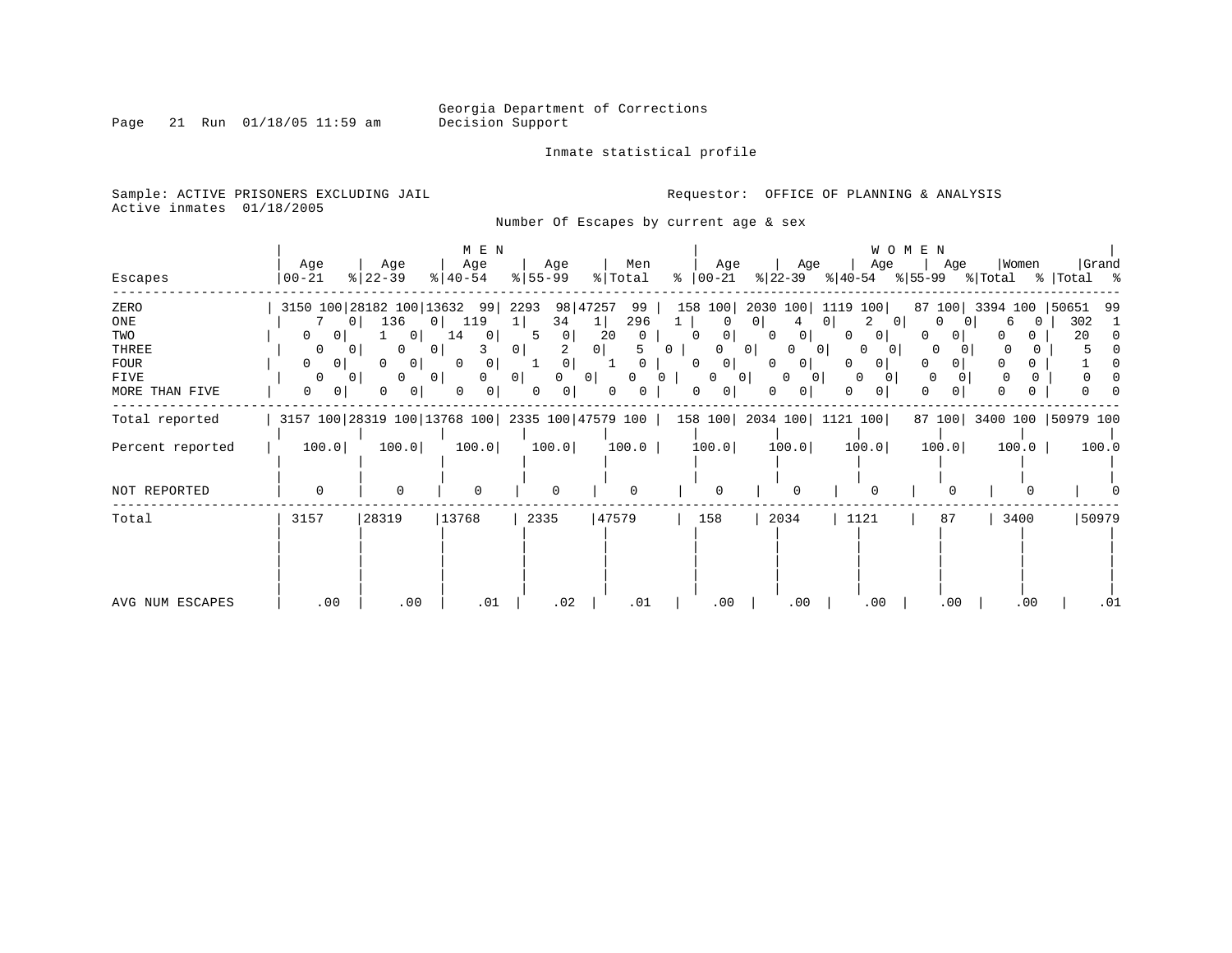Page 22 Run 01/18/05 11:59 am Decision Support

Inmate statistical profile

Sample: ACTIVE PRISONERS EXCLUDING JAIL **Analysis** Requestor: OFFICE OF PLANNING & ANALYSIS Active inmates 01/18/2005

Number Of Prior Georgia Incarcerations \* by current age & sex

|                            |                                  |                                           | M E N                 |                    |                         |                                |                                                     |                                                                             | <b>WOMEN</b>   |            |                                 |
|----------------------------|----------------------------------|-------------------------------------------|-----------------------|--------------------|-------------------------|--------------------------------|-----------------------------------------------------|-----------------------------------------------------------------------------|----------------|------------|---------------------------------|
| Prior Incarcerations 00-21 | Aqe                              | Age<br>$ 22-39 $                          | Age<br>$8   40 - 54$  | Age<br>$8 55 - 99$ | Men<br>% Total          | Age<br>$8   00 - 21$           | Age                                                 | Age<br>$ 22-39 $ $ 40-54 $ $ 55-99 $ $ Total$ $ Total$ $ 8 $                | Aqe            | Women      | Grand                           |
| ZERO                       |                                  | 2950 93 17266 61 5565 40 1258 54 27039 57 |                       |                    |                         | 152 96 1447                    |                                                     | 71 614 55                                                                   | 67<br>77 I     | 2280<br>67 | 29319<br>58                     |
| ONE                        | 195                              | 6 5508 19 2434 18 431 18 8568             |                       |                    |                         | 18<br>6                        | 4                                                   | 304 15 191 17                                                               | 81             | 508<br>15  | 9076<br>18                      |
| TWO                        | 11                               | $0 2793$ 10 1702 12 251 11                |                       |                    | 4757 10                 | 0<br>$\Omega$                  | 159                                                 | 8 109<br>10                                                                 | 5              | 272        | 5029<br>10                      |
| THREE                      | $\overline{0}$                   | 0 1474                                    | 5   1390              | 10 160             | 7 3024                  | 6  <br>$\Omega$                | $\begin{array}{c} \circ \\ \circ \end{array}$<br>71 | 78<br>3 <br>-7 I                                                            | 61<br>5        | 154<br>.5  | 3178<br>6                       |
| <b>FOUR</b>                | $0$                              | 727 3 1009 7 103                          |                       | 4                  | 1839 4                  | 0<br>$\Omega$                  | 2 <br>32                                            | 5 <br>55                                                                    | 0 <sup>1</sup> | 87         | 1926<br>4                       |
| FIVE                       |                                  | $0$   331                                 | 1   698               | 57<br>$5 \mid$     | 2 1087                  | $\overline{0}$<br>$2 \mid$     | 10<br>$\begin{array}{c c} 0 & \end{array}$          | 31<br>$\circ$<br>3                                                          |                | 42         | 1129<br>2                       |
| MORE THAN FIVE             | 0 <sup>1</sup><br>$\overline{0}$ | 220<br>1                                  | 970<br>7 <sup>1</sup> | 3 1265<br>75       | $\overline{\mathbf{3}}$ | 0 <sup>1</sup><br>$\mathbf{0}$ | 11                                                  | 4 <br>43                                                                    | $\overline{3}$ | 57         | 1322<br>$\overline{\mathbf{3}}$ |
| Total reported             |                                  |                                           |                       |                    |                         |                                |                                                     | 3157 100 28319 100 13768 100 2335 100 47579 100   158 100 2034 100 1121 100 |                |            | 87 100 3400 100 50979 100       |
| Percent reported           | 100.0                            | 100.0                                     | 100.0                 | 100.0              | 100.0                   | 100.0                          | 100.0                                               | 100.0                                                                       | 100.0          | $100.0$    | 100.0                           |
| NOT REPORTED               | $\mathbf 0$                      | $\Omega$                                  | $\mathbf 0$           |                    | $\Omega$                |                                | $\Omega$                                            |                                                                             |                |            |                                 |
| Total                      | 3157                             | 28319                                     | 13768                 | 2335               | 47579                   | 158                            | 2034                                                | 1121                                                                        | 87             | 3400       | 50979                           |
|                            |                                  |                                           |                       |                    |                         |                                |                                                     |                                                                             |                |            |                                 |
| AVG # INCARCERATIONS       | .07                              | .76                                       | 1.76                  | 1.14               | 1.02                    | .04                            | .53                                                 | 1.19                                                                        | .64            | .73        | 1.00                            |

\* This data counts a parole revocation on an existing sentenCE AS A prior incarceration. Also, this data counts, for any cohort of inmates, the total number of Georgia incarcerations the inmate has had during his entire criminal career. For example, if an inmate was admitted to prison first in FY72, and then re-admitted in FY79 and FY85, he had two prior incarcerations before the FY85 admission. This inmate's records show two prior incarcerations in all three of his records since he has had two prior incarcerations in his criminal career. If the cohort of FY72 admissions is selected for analysis, two prior incarcerations will be listed for this inmate even though in FY72, he had no prior incarcerations.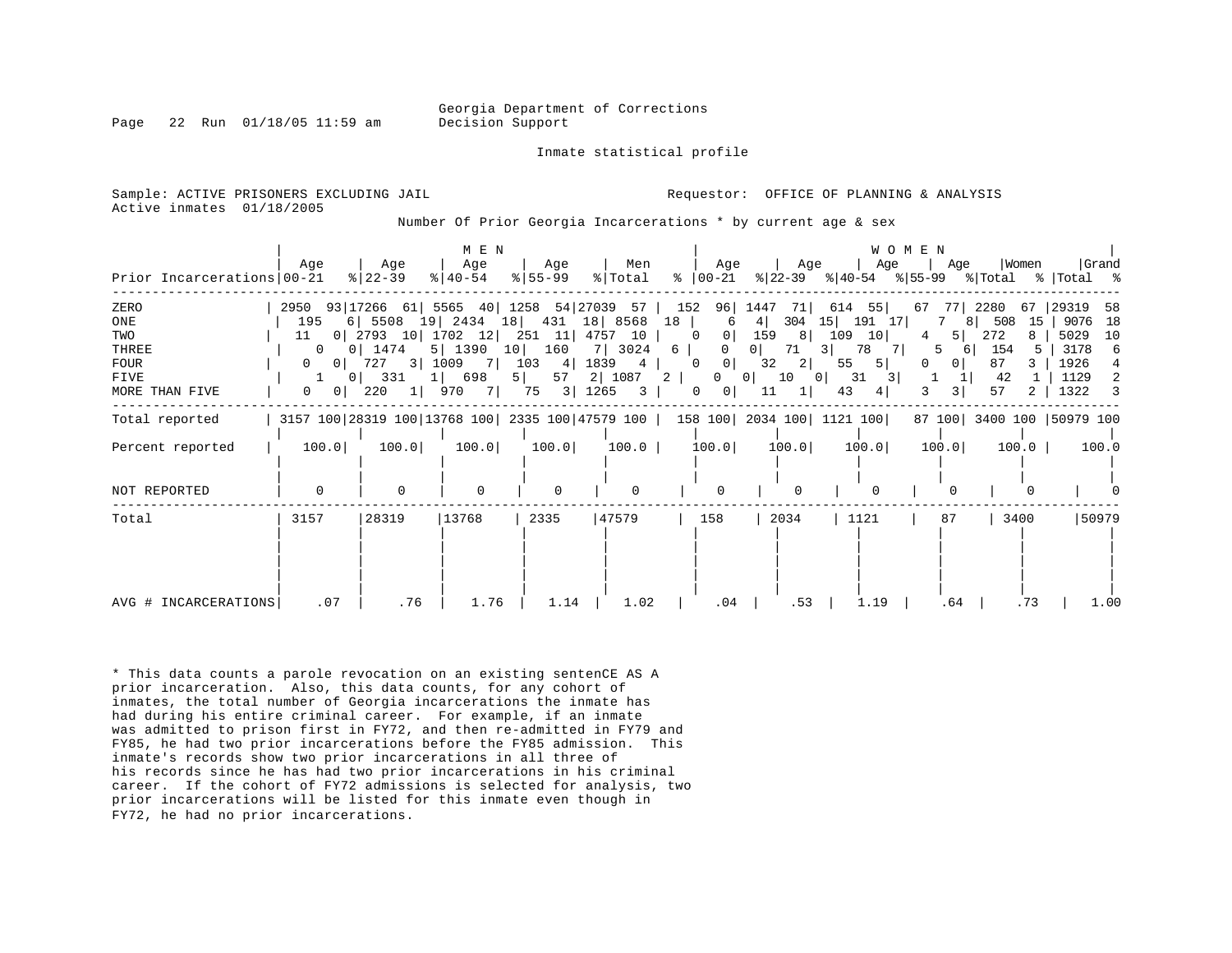Page 23 Run 01/18/05 11:59 am

Inmate statistical profile

Sample: ACTIVE PRISONERS EXCLUDING JAIL **Requestor:** OFFICE OF PLANNING & ANALYSIS Active inmates 01/18/2005

Number Of Transfers by current age & sex

| Transfers                                                     | Age<br>$ 00 - 21$                                                          | Age<br>$\frac{8}{22} - 39$                                                                                            | M E N<br>Age<br>$ 40-54 $                                             | Age<br>$\frac{8}{55}$ 55 - 99                                                                                    | Men<br>% Total<br>ႜ                                         | Age<br>$ 00-21 $                                                                                                                                                                 | Age<br>$ 22-39 $<br>୫∣40-54                                                             | W O M E N<br>Age<br>Age<br>% 55−99                                                                               | Women<br>% Total % Total %                                                                 | Grand                                                                                         |
|---------------------------------------------------------------|----------------------------------------------------------------------------|-----------------------------------------------------------------------------------------------------------------------|-----------------------------------------------------------------------|------------------------------------------------------------------------------------------------------------------|-------------------------------------------------------------|----------------------------------------------------------------------------------------------------------------------------------------------------------------------------------|-----------------------------------------------------------------------------------------|------------------------------------------------------------------------------------------------------------------|--------------------------------------------------------------------------------------------|-----------------------------------------------------------------------------------------------|
| ZERO<br>ONE<br>TWO<br>THREE<br>FOUR<br>FIVE<br>MORE THAN FIVE | 811<br>1537<br>49 10546<br>526<br>17<br>183<br>6<br>61<br>18<br>21<br>-1 I | 26 3710 13<br>37 <sup>1</sup><br>5802<br>20 <sub>1</sub><br>3339<br>12 <br>7 1000<br>2 1868<br>1099<br>1955<br>7 1684 | 1638<br>12 <br>35<br>4767<br>18<br>2497<br>1491<br>11<br>7 L<br>4 691 | 171<br>7 6330<br>817<br>35 17667<br>18 9254<br>429<br>12 5286<br>273<br>190<br>8 3119<br>5 110<br>12 345 15 4005 | 13<br>37<br>19<br>11<br>7<br>$5 \mid 1918 \mid 4 \mid$<br>8 | 36<br>23 <br>568<br>104<br>1007<br>66  <br>13<br>293<br>8 <br>3 <br>5<br>36<br> 0 <br>$\overline{0}$<br>$\overline{0}$<br>0 <sup>1</sup><br>18<br>$\mathbf{0}$<br>0 <sup>1</sup> | 314<br>28<br>50<br>14<br>180<br>96<br>5 <br>2 <br>23<br>16<br>$1 \mid$<br>24<br>$\perp$ | 28<br>13<br>15<br>496 44<br>$33 \quad 38$<br>16<br>20<br>23 <br>12<br>65<br>6  <br>2 <br>2<br>19<br>2 <br>4<br>2 | 931<br>27<br>1640 48<br>506<br>15<br>14<br>178<br>-5<br>2 <br>61<br>-39<br>5  <br>3 <br>45 | 7261<br>-14<br>19307<br>- 38<br>9760<br>19<br>5464<br>- 11<br>3180<br>-6<br>1957<br>8<br>4050 |
| Total reported                                                |                                                                            |                                                                                                                       |                                                                       |                                                                                                                  |                                                             | 3157 100 28319 100 13768 100 2335 100 47579 100   158 100 2034 100   1121 100                                                                                                    |                                                                                         |                                                                                                                  | 87 100 3400 100 50979 100                                                                  |                                                                                               |
| Percent reported                                              | 100.0                                                                      | 100.0                                                                                                                 | 100.0                                                                 | 100.0                                                                                                            | 100.0                                                       | 100.0                                                                                                                                                                            | 100.0                                                                                   | 100.0<br>100.0                                                                                                   | 100.0                                                                                      | 100.0                                                                                         |
| NOT REPORTED                                                  | $\mathbf 0$                                                                | $\mathbf 0$                                                                                                           | $\mathbf 0$                                                           | $\mathbf 0$                                                                                                      | $\mathbf 0$                                                 | $\Omega$                                                                                                                                                                         | $\Omega$                                                                                | $\Omega$                                                                                                         | $\Omega$<br>$\Omega$                                                                       |                                                                                               |
| Total                                                         | 3157                                                                       | 28319                                                                                                                 | 13768                                                                 | 2335                                                                                                             | 47579                                                       | 158                                                                                                                                                                              | 2034                                                                                    | 1121<br>87                                                                                                       | 3400                                                                                       | 50979                                                                                         |
| AVG NUM TRANSFERS                                             | 1.15                                                                       | 2.15                                                                                                                  | 2.66                                                                  | 2.96                                                                                                             | 2.27                                                        | .92                                                                                                                                                                              | 1.10                                                                                    | 1.27                                                                                                             | 1.80<br>1.17                                                                               | 2.20                                                                                          |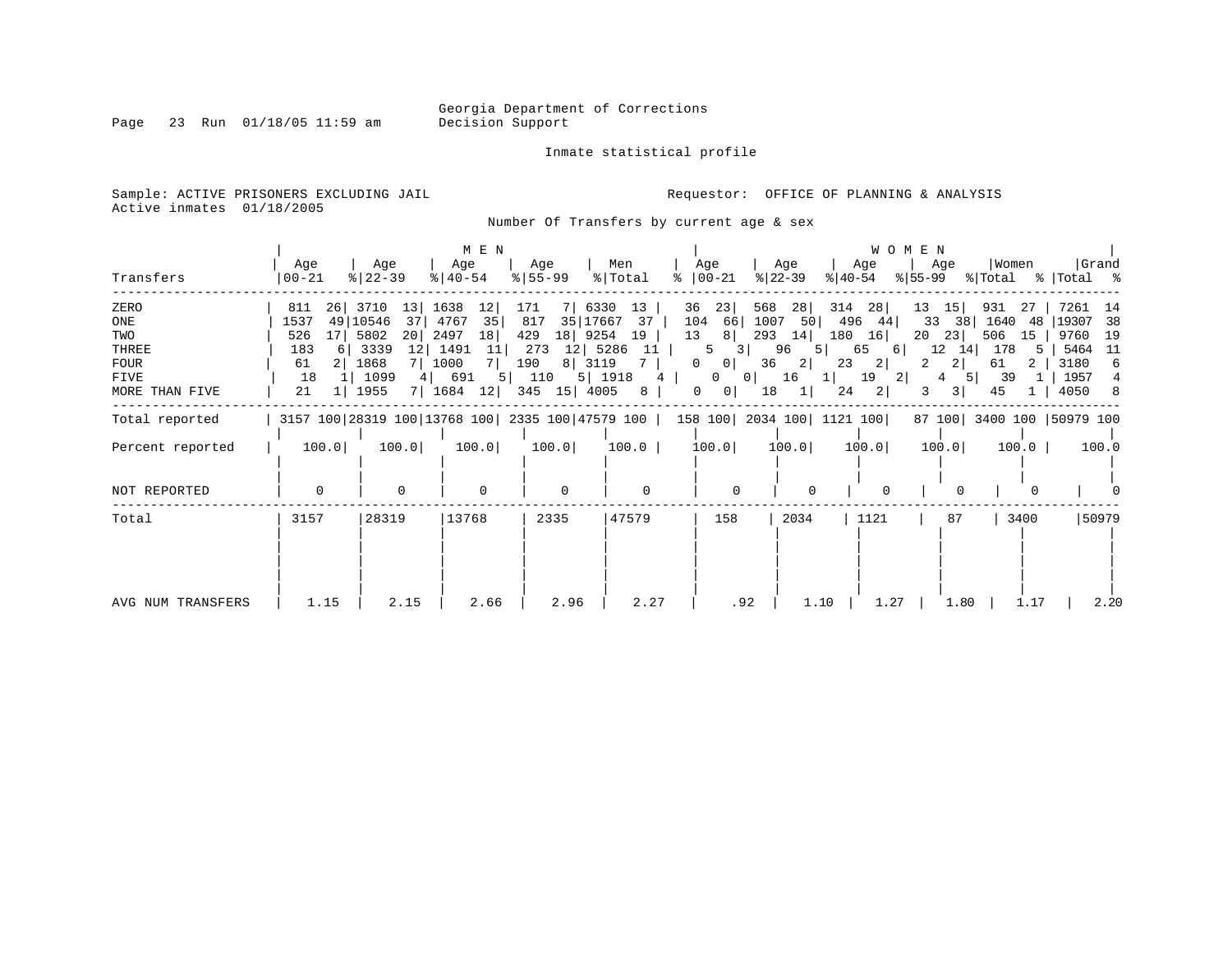Inmate statistical profile

Sample: ACTIVE PRISONERS EXCLUDING JAIL **Requestor:** OFFICE OF PLANNING & ANALYSIS Active inmates 01/18/2005

County Of Conviction by current age & sex

|                            |              |                |                       |                |               | M E N        |                     |                |                       |                    |          |                |                |                |              |                | W O M               | E N          |                |                |                |           |              |
|----------------------------|--------------|----------------|-----------------------|----------------|---------------|--------------|---------------------|----------------|-----------------------|--------------------|----------|----------------|----------------|----------------|--------------|----------------|---------------------|--------------|----------------|----------------|----------------|-----------|--------------|
|                            | Age          |                | Age                   |                | Age           |              | Age                 |                | Men                   |                    |          | Age            |                | Age            |              |                | Age                 |              | Age            | Women          |                | Grand     |              |
| County Of Conviction 00-21 |              |                | $8   22 - 39$         |                | $8   40 - 54$ |              | $8155 - 99$         |                | %   Total             |                    | ႜ        | $00 - 21$      |                | $ 22-39$       |              | $ 40-54$       |                     | $8155 - 99$  |                | % Total        |                | %   Total | း            |
|                            |              |                |                       |                |               |              |                     |                |                       |                    |          |                |                |                |              |                |                     |              |                |                |                |           |              |
| Appling                    | .5           | $\Omega$       | 53                    | 0              | 21            | 0            | 9                   | 0              | 88                    | 0                  |          | 0              | 0              |                | 0            | 1              | 0                   | 0            | 0              | 8              | 0              | 96        |              |
| Atkinson                   | 2            | $\Omega$       | 15                    | $\mathbf 0$    | 12            | $\mathbf 0$  | 5                   | $\mathbf 0$    | 34                    | $\Omega$           |          | O              | $\mathbf 0$    | $\overline{c}$ | $\mathbf 0$  | $\mathbf{1}$   | $\Omega$            | $\Omega$     | $\Omega$       | 3              | $\Omega$       | 37        | $\cap$       |
| Bacon                      |              | 0              | 32                    | 0              | 19            | 0            | $\Omega$            | $\mathbf 0$    | 52                    | 0                  |          | $\Omega$       | 0              | 2              | 0            | 1              | 0                   | $\Omega$     | 0              | 3              | 0              | 55        | $\Omega$     |
| Baker                      | $\Omega$     | $\Omega$       | 11                    | 0              | 9             | $\Omega$     | $\mathbf 0$         | 0              | 20                    | $\Omega$           |          | $\Omega$       | $\Omega$       | $\mathfrak{D}$ | $\mathbf 0$  | $\Omega$       | $\Omega$            | $\Omega$     | 0              | $\overline{2}$ | 0              | 22        | $\Omega$     |
| Baldwin                    | 34           |                | 212                   |                | 91            | $\mathbf{1}$ | 10                  | 0              | 347                   | 1                  |          | $\Omega$       | 0              | 16             | 1            | 11             | 1                   | $\Omega$     | 0              | 27             |                | 374       |              |
| Banks                      | 7            | $\Omega$       | 41                    | $\Omega$       | 21            | $\mathbf{0}$ | 6                   | $\Omega$       | 75                    | 0                  |          | $\mathbf{1}$   | $\mathbf{1}$   | 4              | $\Omega$     | 3              | $\Omega$            |              | $\Omega$<br>0  | 8              | 0              | 83        |              |
| Barrow                     | 12           | 0              | 117                   | 0              | 76            | 1            | 16                  | 1              | 221                   | 0                  |          | $\Omega$       | $\mathbf 0$    | 9              | 0            |                | $\Omega$            | 1            | $\mathbf{1}$   | 11             | 0              | 232       | <sup>0</sup> |
| Bartow                     | 31           | 1              | 264                   | 1              | 142           | 1            | 32                  | 1.             | 469                   |                    |          | 2              |                | 38             |              | 2              | 12<br>1             |              | 0<br>0         | 52             | 2              | 521       | $\mathbf{1}$ |
| Ben Hill                   | 11           | $\Omega$       | 113                   | $\Omega$       | 59            | 0            | 8                   | $\Omega$       | 191                   | O                  |          | $\overline{c}$ | 1              | 12             | $\mathbf{1}$ | 4              | 0                   | O            | 0              | 18             | 1              | 209       | $\Omega$     |
| Berrien                    | 9            | O              | 57                    | 0              | 27            | $\Omega$     | 5                   |                | 0                     | 98<br><sup>0</sup> |          |                | 1              |                |              | 0              | $\overline{0}$      |              | 0              | 9              | 0              | 107       | $\Omega$     |
| <b>Bibb</b>                | 55           | 2              | 539                   | $\overline{2}$ | 311           | 2            | 56                  | 2              | 961                   | 2                  |          | $\overline{2}$ |                | 30             | 2            | 22             | 2                   | 3            | 3              | 57             | 2              | 1018      | 2            |
| Bleckley                   | 4            | 0              | 82                    | $\Omega$       |               | 26           | 0                   | 1              | 0                     | 113                | 0        |                | $\Omega$       | 0 <sup>1</sup> | 3            | 0              | $\overline{0}$<br>3 |              |                | 7              | 0              | 120       | $\cap$       |
| Brantley                   | 3            | 0              | 26                    | 0              | 15            | 0            |                     | 0              | 51                    | 0                  |          |                | 1              | $\Omega$       | $\mathbf 0$  | 1              | 0                   | 1            | $\mathbf{1}$   | 3              | 0              | 54        |              |
| <b>Brooks</b>              | 2            |                | 51<br>0               |                | 0             | 16           | 0                   | 6              | $\overline{0}$        | 75                 | $\Omega$ |                | 0              | $\mathbf{0}$   | 0            | 0              | 0<br>0              |              | $\Omega$<br>0  | $\Omega$       | 0              | 75        |              |
| Bryan                      | 8            | $\mathbf 0$    | 45                    | $\Omega$       | 30            | 0            | 8                   | $\mathbf 0$    | 91                    | $\Omega$           |          | $\Omega$       | $\mathbf 0$    | $\Omega$       | 0            | $\Omega$       | $\Omega$            | 1            | 1              | 1              | 0              | 92        | $\Omega$     |
| Bulloch                    | 47           |                | 269<br>$\overline{2}$ |                | 1             | 94           | 1                   | 13             | $1\vert$              | 423<br>1           |          | 3              | 2              | 20             |              |                | 9                   |              | 5              | 36             | 1              | 459       |              |
| Burke                      | 17           | 1 <sup>1</sup> | 114                   | $\Omega$       | 54            | 0            | 9                   | $\mathbf 0$    | 194                   | C                  |          | $\Omega$       | 0              | $\overline{2}$ | 0            | 2              | $\Omega$            | 2            | $\overline{2}$ | 6              | 0              | 200       | $\Omega$     |
| <b>Butts</b>               | 6            |                | 72<br>0               |                | 0             | 36           | 0                   | 7              | 121<br>$\overline{0}$ | $\Omega$           |          | 2              | 1              | 6              | 0            | $\Omega$       | 0                   | $\mathbf{1}$ | 1              | 9              | 0              | 130       | $\cap$       |
| Calhoun                    | 2            | 0              | 22                    | 0              | 11            | 0            | 2                   | 0              | 37                    | 0                  |          | 0              | 0              | 3              | 0            | 0              | $\overline{0}$      | $\Omega$     | 0              | 3              | 0              | 40        | $\Omega$     |
| Camden                     | 3            |                | 71<br>$\Omega$        | $\Omega$       | 31            |              | 3<br>$\overline{0}$ | 0              | 108                   | 0                  |          | $\Omega$       | 0              | $\overline{2}$ | 0            | $\overline{2}$ | 0                   | 1            | 1              | 5              | 0              | 113       | $\Omega$     |
| Candler                    | 7            | 0              | 45                    | 0              | 14            | 0            | -1                  | 0              | 67                    | 0                  |          | 0              | 0              | 1              | 0            | 2              | 0                   | 0            | 0              | 3              | 0              | 70        | $\Omega$     |
| Carroll                    | 25           |                | 293<br>1              |                | 130           |              | 41                  | 2              | 489                   |                    |          | $\mathbf{1}$   | 1              | 26             | 1            | 10             | 1                   | $\mathbf{1}$ | 1              | 38             | 1              | 527       |              |
| Catoosa                    | 14           | 0              | 133                   | 0              | 65            | 0            | 17                  | $1\vert$       | 229                   | O                  |          | 1              | 1              | 18             | $\mathbf{1}$ | 9              | 1                   | 0            | 0              | 28             | 1              | 257       | 1            |
| Charlton                   | 2            | 0              | 44                    | 0              | 23            | 0            | 1                   | 0              | 70                    | $\Omega$           |          | 0              | 0              | $\overline{2}$ | $\mathbf 0$  | $\mathbf{1}$   | 0                   | 0            | 0              | 3              | 0              | 73        | $\Omega$     |
| Chatham                    | 190          | 6              | 1423                  | 5              | 588           | 4            | 90                  | $\overline{4}$ | 2291                  | 5                  |          | 5              | 3              | 80             | 4            | 44             | 4                   | 2            | $\overline{a}$ | 131            | 4              | 2422      |              |
| Chattahoochee              | 1            | 0              | 22                    | $\mathbf 0$    | 5             | $\mathbf 0$  | $\mathbf 0$         | $\Omega$       | 28                    | $\Omega$           |          | $\Omega$       | $\mathbf 0$    | $\Omega$       | $\Omega$     | $\Omega$       | $\Omega$            | $\Omega$     | $\Omega$       | $\mathbf 0$    | $\Omega$       | 28        | $\Omega$     |
| Chattooga                  | 3            | $\Omega$       | 130                   | $\mathbf 0$    | 70            | $\mathbf 1$  | 13                  | 1              | 216                   | $\Omega$           |          | $\mathbf{1}$   | 1              | 15             | $\mathbf 1$  | 6              | 1                   | $\mathbf{1}$ | $\mathbf{1}$   | 23             | 1              | 239       | $\Omega$     |
| Cherokee                   | 26           | 1              | 317                   | 1              | 186           | $\mathbf{1}$ | 34                  | 1              | 563                   | 1                  |          | $\mathbf{1}$   | $\mathbf 1$    | 33             | 2            | 16             | 2 <sub>1</sub>      | 0            | $\Omega$       | 50             | $\overline{a}$ | 613       |              |
| Clarke                     | 29           |                | 308                   | 1              | 142           | 1            | 22                  | 1              | 501                   | $\mathbf{1}$       |          | $\Omega$       | $\Omega$       | 20             | 1            | 14             | 1                   | $\mathbf{1}$ | 1              | 35             | $\mathbf{1}$   | 536       | -1           |
| Clay                       | 1            | $\Omega$       | 15                    | $\mathbf{0}$   | 11            | 0            | 1                   | $\Omega$       | 28                    | 0                  |          | $\Omega$       | $\mathbf{0}$   | $\mathbf{1}$   | $\Omega$     | $\Omega$       | $\overline{0}$      | $\Omega$     | 0              | $\mathbf{1}$   | 0              | 29        | $\Omega$     |
| Clayton                    | 155          | 5              | 1057                  | 4              | 440           | 3            | 54                  | 2 <sup>1</sup> | 1706                  | 4                  |          |                | 5              | 96             | 5            | 28             | 3                   |              | 2<br>2         | 133            | 4              | 1839      |              |
| Clinch                     | $\mathbf{1}$ | $\Omega$       | 35                    | $\overline{0}$ | 14            | $\mathbf{0}$ | $\mathbf{1}$        | 0              | 51                    | O                  |          | $\Omega$       | $\mathbf{0}$   | 3              | 0            | $\Omega$       | 0                   | O            | $\Omega$       | 3              | 0              | 54        | $\Omega$     |
| Cobb                       | 187          | 6              | 1425                  | 5              | 705           | 5            | 102                 | 4              | 2419                  | 5                  |          | 13             | 9 <sup>1</sup> | 127            |              | 87             | 8                   |              | 5<br>6         | 232            | 7              | 2651      | 5            |
| Coffee                     | 9            | 0              | 159                   | $\mathbf{1}$   | 68            | $\mathbf{1}$ | 10                  | $\Omega$       | 246                   |                    |          | $\Omega$       | $\mathbf 0$    | 15             | $\mathbf{1}$ | 6              | 1                   | 1            | $\mathbf{1}$   | 22             | $\mathbf{1}$   | 268       | 1            |
| Colquit                    | 14           | 0              | 152                   | 1              | 83            | 1            | 23                  |                | 272                   |                    |          | O              | 0              |                | 6            | 0              | 0<br>4              |              | $\overline{a}$ | 12             | 0              | 284       | $\mathbf{1}$ |
| Columbia                   | 21           | 1              | 157                   |                | 73            | 1            | 13                  | -1             | 264                   |                    |          | 2              | 1              | 12             | 1            | 8              | 1                   |              | 1              | 23             |                | 287       | $\mathbf{1}$ |
|                            |              |                |                       |                |               |              |                     |                |                       |                    |          |                |                |                |              |                |                     |              |                |                |                |           |              |

(continued)

Page 24 Run 01/18/05 11:59 am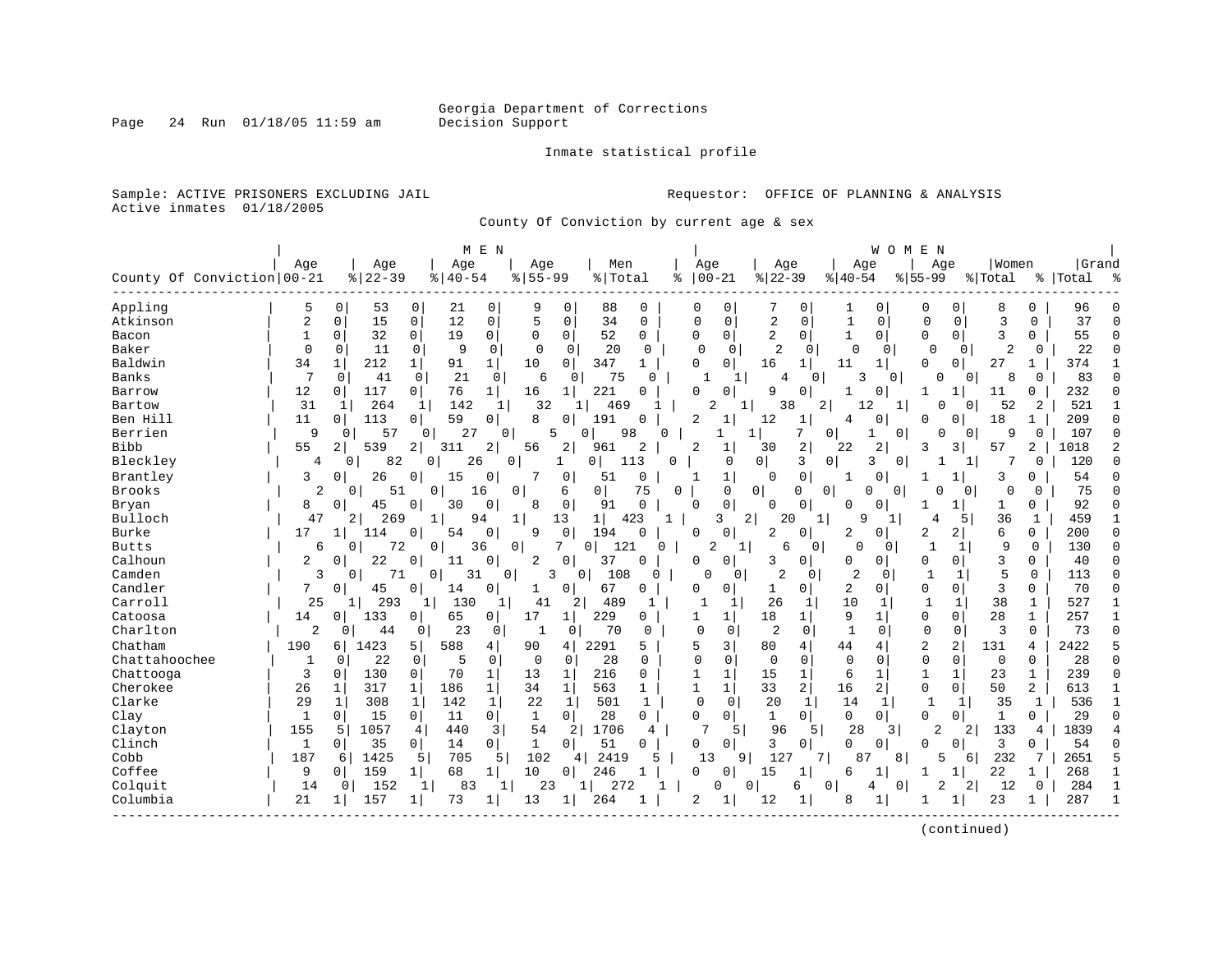Page 25 Run 01/18/05 11:59 am Decision Support

Inmate statistical profile

Sample: ACTIVE PRISONERS EXCLUDING JAIL **Analysis** Requestor: OFFICE OF PLANNING & ANALYSIS Active inmates 01/18/2005 County Of Conviction by current age & sex (continued) | M E N | W O M E N | | Age | Age | Age | Age | Men | Age | Age | Age | Age |Women |Grand County Of Conviction|00-21 %|22-39 %|40-54 %|55-99 %|Total % |00-21 %|22-39 %|40-54 %|55-99 %|Total % |Total % ------------------------------------------------------------------------------------------------------------------------------------ Cook | 4 0| 80 0| 49 0| 8 0| 141 0 | 1 1| 2 0| 4 0| 0 0| 7 0 | 148 0 Coweta | 26 1| 304 1| 123 1| 22 1| 475 1 | 1 1| 16 1| 9 1| 0 0| 26 1 | 501 1 Crawford | 0 0| 12 0| 6 0| 1 0| 19 0 | 1 1| 1 0| 0 0| 1 1| 3 0 | 22 0 Crisp | 20 1| 171 1| 73 1| 9 0| 273 1 | 1 1| 13 1| 6 1| 1 1| 21 1 | 294 1 Dade | 2 0| 69 0| 52 0| 10 0| 133 0 | 0 0| 4 0| 0 0| 0 0| 4 0 | 137 0 Dawson | 3 0| 39 0| 30 0| 7 0| 79 0 | 0 0| 2 0| 1 0| 0 0| 3 0 | 82 0 Decatur | 21 1| 187 1| 75 1| 9 0| 292 1 | 1 1| 10 1| 4 0| 0 0| 15 0 | 307 1 DeKalb | 246 8| 1917 7| 848 6| 119 5| 3130 7 | 20 13| 107 6| 46 4| 6 7| 179 6 | 3309 7 Dodge | 5 0| 116 0| 52 0| 5 0| 178 0 | 0 0| 14 1| 7 1| 0 0| 21 1 | 199 0 Dooly | 7 0| 71 0| 41 0| 6 0| 125 0 | 0 0| 3 0| 2 0| 0 0| 5 0 | 130 0 Dougherty | 42 1| 602 2| 266 2| 45 2| 955 2 | 0 0| 24 1| 30 3| 1 1| 55 2 | 1010 2 Douglas | 66 2| 595 2| 276 2| 46 2| 983 2 | 8 5| 45 2| 31 3| 0 0| 84 3 | 1067 2 Early | 4 0| 39 0| 21 0| 3 0| 67 0 | 0 0| 1 0| 0 0| 0 0| 1 0 | 68 0 Echols | 0 0| 7 0| 3 0| 1 0| 11 0 | 0 0| 0 0| 0 0| 0 0| 0 0 | 11 0 Effingham | 15 0| 108 0| 33 0| 6 0| 162 0 | 1 1| 4 0| 4 0| 1 1| 10 0 | 172 0 Elbert | 6 0| 95 0| 49 0| 8 0| 158 0 | 0 0| 5 0| 8 1| 0 0| 13 0 | 171 0 Emanuel | 19 1| 129 0| 35 0| 7 0| 190 0 | 0 0| 4 0| 1 0| 0 0| 5 0 | 195 0 Evans | 7 0| 55 0| 15 0| 3 0| 80 0 | 1 1| 1 0| 1 0| 0 0| 3 0 | 83 0 Fannin | 4 0| 64 0| 35 0| 10 0| 113 0 | 0 0| 6 0| 1 0| 0 0| 7 0 | 120 0 Fayette | 16 1| 164 1| 83 1| 20 1| 283 1 | 2 1| 11 1| 4 0| 1 1| 18 1 | 301 1 Floyd | 36 1| 453 2| 226 2| 40 2| 755 2 | 2 1| 55 3| 37 3| 1 1| 95 3 | 850 2 Forsyth | 10 0| 117 0| 56 0| 22 1| 205 0 | 1 1| 11 1| 4 0| 0 0| 16 0 | 221 0 Franklin | 8 0| 74 0| 48 0| 11 0| 141 0 | 0 0| 6 0| 5 0| 1 1| 12 0 | 153 0 Fulton | 264 9| 2631 9| 1339 10| 230 10| 4464 10 | 5 3| 103 5| 68 6| 6 7| 182 6 | 4646 9 Gilmer | 3 0| 73 0| 53 0| 15 1| 144 0 | 0 0| 7 0| 4 0| 0 0| 11 0 | 155 0 Glascock | 1 0| 3 0| 1 0| 1 0| 6 0 | 0 0| 1 0| 0 0| 0 0| 1 0 | 7 0 Glynn | 22 1| 263 1| 156 1| 27 1| 468 1 | 0 0| 10 1| 6 1| 0 0| 16 0 | 484 1 Gordon | 19 1| 162 1| 92 1| 15 1| 288 1 | 1 1| 23 1| 9 1| 0 0| 33 1 | 321 1 Grady | 18 1| 153 1| 57 0| 10 0| 238 1 | 0 0| 12 1| 0 0| 1 1| 13 0 | 251 1 Greene | 4 0| 85 0| 27 0| 2 0| 118 0 | 0 0| 5 0| 0 0| 2 2| 7 0 | 125 0 Gwinnett | 105 3| 865 3| 348 3| 76 3| 1394 3 | 7 5| 64 3| 35 3| 5 6| 111 3 | 1505 3 Habersham | 8 0| 62 0| 50 0| 3 0| 123 0 | 0 0| 7 0| 5 0| 0 0| 12 0 | 135 0 Hall | 42 1| 362 1| 246 2| 45 2| 695 1 | 4 3| 30 2| 28 3| 3 3| 65 2 | 760 2 Hancock | 2 0| 15 0| 11 0| 1 0| 29 0 | 0 0| 0 0| 1 0| 0 0| 1 0 | 30 0 Haralson | 2 0| 45 0| 25 0| 5 0| 77 0 | 0 0| 1 0| 3 0| 0 0| 4 0 | 81 0

------------------------------------------------------------------------------------------------------------------------------------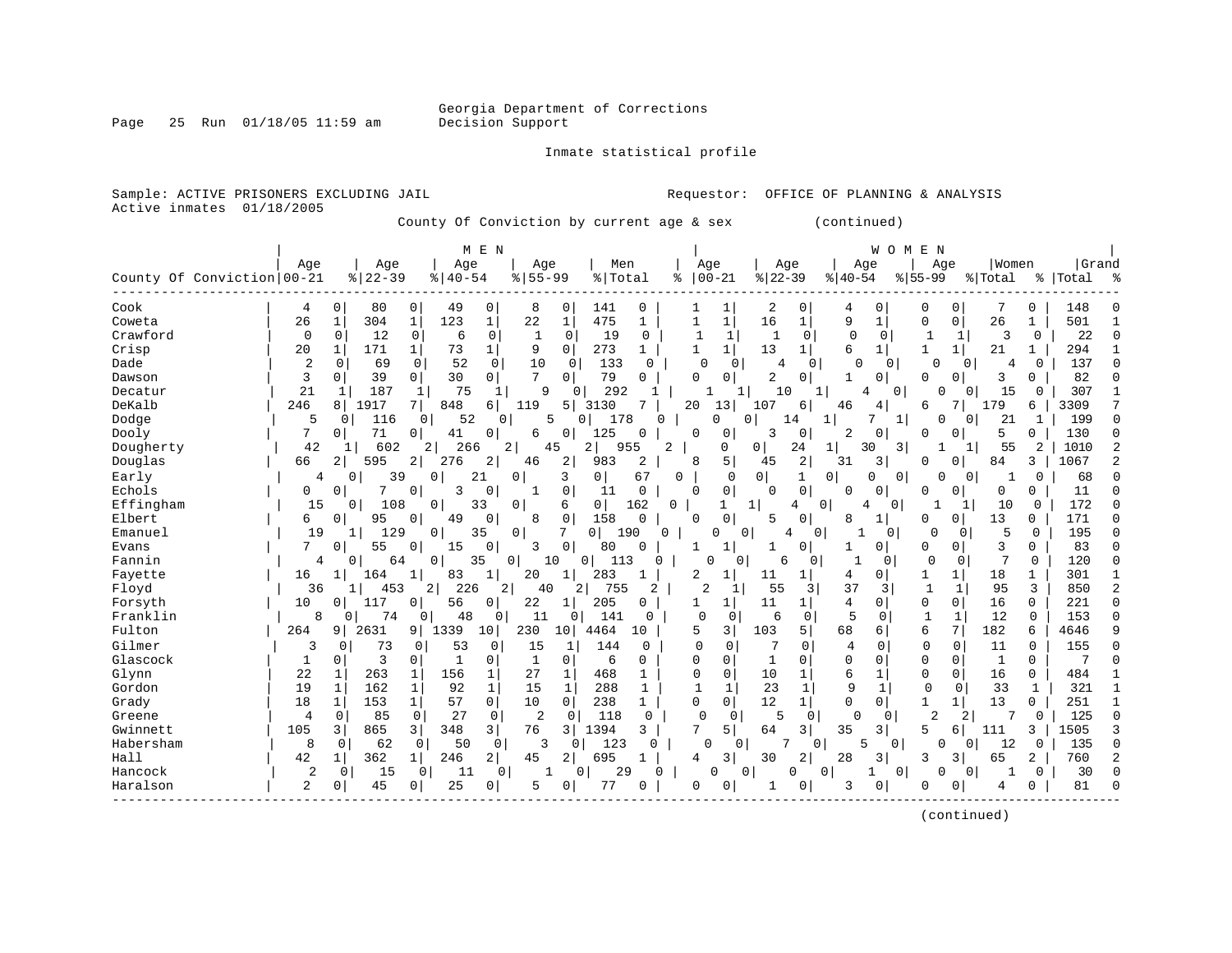Page 26 Run 01/18/05 11:59 am Decision Support

Inmate statistical profile

Active inmates 01/18/2005

Sample: ACTIVE PRISONERS EXCLUDING JAIL **Requestor:** OFFICE OF PLANNING & ANALYSIS

County Of Conviction by current age & sex (continued)

|                            |                |                   | M E N                                  |                     |                                  |                 |          |                        |                     |                            |                            | W O M E<br>N  |                         |                |              |       |  |
|----------------------------|----------------|-------------------|----------------------------------------|---------------------|----------------------------------|-----------------|----------|------------------------|---------------------|----------------------------|----------------------------|---------------|-------------------------|----------------|--------------|-------|--|
|                            | Age            | Age               | Age                                    |                     | Age                              | Men             |          | Age                    | Age                 |                            | Age                        |               | Age                     | Women          |              | Grand |  |
| County Of Conviction 00-21 |                | $ 22-39$          | $8   40 - 54$                          | $55 - 99$<br>ႜ      |                                  | % Total         | ႜ        | $00 - 21$              | $ 22-39$            | $ 40-54$                   |                            | $8155 - 99$   |                         | % Total        | ႜ            | Total |  |
| Harris                     | 12             | 58<br>0           | 26<br>0<br>0                           |                     | 97<br>0                          | $\Omega$        |          | 0<br>0                 | 0                   |                            | 0                          | 0             | 0                       | 5              | 0            | 102   |  |
| Hart                       | 6              | 64<br>0           | $\Omega$<br>26                         | 0                   | $\Omega$<br>4                    | 100             | $\Omega$ | ሰ                      | $\Omega$<br>12      |                            | $\mathfrak{D}$<br>$\Omega$ | $\Omega$      | $\Omega$                | 14             | $\Omega$     | 114   |  |
| Heard                      | 1              | 23<br>0           | $\Omega$<br>0<br>8                     | 9                   | $\Omega$<br>41                   | $\Omega$        |          | 1                      | $\Omega$            | 0                          | 0                          | $\Omega$      | 0                       | 2              | 0            | 43    |  |
| Henry                      | 18             | 246               | 9                                      | 13                  |                                  | 396             |          | 2                      | 28                  | $\mathbf{1}$               | 8                          | $\Omega$      | $\Omega$                | 38             | 1            | 434   |  |
| Houston                    | 50             | 2<br>296          | 1                                      | 10                  | 530<br>0                         |                 |          | 3<br>4                 | 21                  | 12                         | $\mathbf{1}$               | 1             | 1                       | 38             | $\mathbf{1}$ | 568   |  |
| Irwin                      | 3              | 44<br>0           | U                                      | 6<br>0              | 0                                | 80              |          | $\Omega$<br>0          |                     | $\Omega$<br>0              | $\Omega$                   | $\mathbf 0$   | $\mathbf 0$             | $\mathbf{1}$   | $\mathbf{0}$ | 81    |  |
| Jackson                    | 9              | 108<br>0          | 0<br>74<br>1                           | 20                  | 211<br>1                         | O               |          | 2<br>1                 | 12<br>1             | 7                          | $\mathbf{1}$               | 3             | $\overline{\mathbf{3}}$ | 24             | $\mathbf{1}$ | 235   |  |
| Jasper                     | 3              | 42<br>0           | 16<br>$\Omega$                         | $\overline{c}$<br>0 | <sup>0</sup>                     | 63<br>$\Omega$  |          | $\Omega$<br>$\Omega$   | $\cap$              | $\Omega$<br>4              | $\Omega$                   | $\Omega$      | 0                       | 4              | $\Omega$     | 67    |  |
| Jeff Davis                 | 2              | 33<br>0           | 16<br>0<br>0                           | 4                   | 0                                | 55<br>O         |          | $\Omega$<br>0          | 2<br>O              | 4                          | O                          | $\Omega$      | 0                       | 6              | $\Omega$     | 61    |  |
| Jefferson                  | 9              | 62<br>O           | 24<br><sup>0</sup>                     | 9<br>0              | $\Omega$                         | 104<br>$\Omega$ |          | $\Omega$<br>$\Omega$   | 2<br>U              | $\mathbf{1}$               | $\Omega$                   | $\Omega$      | $\Omega$                | 3              | $\Omega$     | 107   |  |
| Jenkins                    | 4              | 0<br>54           | 18<br>0<br>0                           | 4                   | 0                                | 80<br>0         |          | $\Omega$<br>U          | 1<br>0              | 4                          | O                          | $\Omega$      | $\Omega$                | 5              | 0            | 85    |  |
| Johnson                    | $\overline{2}$ | 27<br>0           | 14<br>$\mathbf{0}$<br>0                | 3                   | $\Omega$                         | 46<br>0         |          | 0                      | 0<br>$\Omega$       | $\mathbf{1}$               | $\Omega$                   | $\Omega$      | $\Omega$                |                | 0            | 47    |  |
| Jones                      |                | $\Omega$<br>69    | 25<br>$\mathbf 0$<br>0                 | 7                   | 108<br>$\Omega$                  | 0               |          | $\mathbf{1}$           | 6<br>$\Omega$       | 3                          | $\Omega$                   | 0             | 0                       | 10             | $\Omega$     | 118   |  |
| Lamar                      | 2              | 48<br>0           | $\mathbf{0}$<br>29<br>$\Omega$         | 8                   | 87<br>$\mathbf 0$                | 0               |          | 0<br><sup>0</sup>      | $\Omega$<br>1       | 4                          | 0                          | 1             | 1                       | 6              | 0            | 93    |  |
| Lanier                     | 3              | 23<br>$\mathbf 0$ | 11<br>0                                | 0<br>$\overline{4}$ | 0                                | 41<br>$\Omega$  |          | $\mathbf{1}$           | $\mathbf{1}$        | $\mathbf 0$<br>4           | 0                          | $\mathbf 0$   | 0                       | 6              | $\mathbf 0$  | 47    |  |
| Laurens                    | 13             | 173<br>0          | 71<br>$\mathbf{1}$<br>1                | 6                   | 263<br>$\mathbf 0$               | 1               |          | 0<br>በ                 | 11<br>1             | 5                          | 0                          | $\Omega$      | 0 <sup>1</sup>          | 16             | 0            | 279   |  |
| Lee                        | 3              | 30<br>0           | 18<br>0                                | $\mathbf 0$<br>3    | 0                                | 54<br>0         |          | $\Omega$<br>0          | 3                   | 0                          | $\Omega$<br>0              | 0             | 0                       | 3              | 0            | 57    |  |
| Liberty                    | 16             | 184               | 58<br>$\overline{0}$<br>1              | 13                  | 271<br>1                         |                 |          | 0                      | 10                  | 4                          | U                          | $\cap$        | 0                       | 14             | 0            | 285   |  |
| Lincoln                    | $\overline{2}$ | 24<br>0           | 15<br>0                                | 0                   | 0                                | 42              |          |                        |                     | 0                          |                            | 0<br>∩        | $\Omega$                | 3              | 0            | 45    |  |
| Long                       | 6              | 52<br>0           | 19<br>$\overline{0}$<br>$\overline{0}$ | 4                   | $\Omega$                         | 81              |          | U                      | O<br>6              |                            | 0                          | ∩             | 0                       | 7              | <sup>0</sup> | 88    |  |
| Lowndes                    | 26             | 329<br>1          | 184<br>-1                              | 21<br>1             | 1                                | 560             |          |                        | 21                  | 1                          | 17                         | 2<br>2        | 2                       | 41             |              | 601   |  |
| Lumpkin                    | 2              | 44<br>0           | 20<br>0 <sup>1</sup><br>0              | 9                   | 0                                | 75<br>$\Omega$  |          | 2<br>1                 | 2<br>0              | 5                          | 0                          | O             | 0                       | 9              | 0            | 84    |  |
| Macon                      | -1             | $\Omega$<br>37    | 23<br>0                                | 0                   | 0<br>5                           | 66              | 0        | $\mathbf 0$            | $\overline{0}$<br>0 | 0                          | 0                          | $\Omega$<br>0 | 0                       | 0              | $\Omega$     | 66    |  |
| Madison                    | 10             | 71                | 32<br>0<br>0                           | 8                   | 121<br>0                         | 0               |          | 0<br>$\Omega$          | 10<br>1             | 5                          | 0                          | O             | 0                       | 15             | 0            | 136   |  |
| Marion                     | $\mathbf{1}$   | 23<br>0           | 0<br>10                                | 0                   | $\overline{2}$<br>0 <sup>1</sup> | 36              | 0        | $\mathbf 0$            | 0 <sup>1</sup><br>0 | 0                          | $\overline{2}$<br>0        | -1            |                         | 3              | 0            | 39    |  |
| McDuffie                   | 13             | 112<br>0          | 57<br>0<br>O                           | 14                  | $\mathbf{1}$<br>196              | $\mathbf 0$     |          | $\mathsf{O}$<br>$\cap$ | 10<br>1             | 1                          | 0                          | ∩             | 0                       | 11             | 0            | 207   |  |
| McIntosh                   | 1              | 40<br>0           | 27<br>0                                | 0                   | 0 <sup>1</sup><br>4              | 72              | 0        | $\Omega$               | 0                   | 0                          | 0<br>0                     | $\Omega$      | 0                       | 1              | 0            | 73    |  |
| Meriwether                 | 8              | 117<br>0          | 52<br>0<br>0                           | 13                  | 190<br>1                         | 0               |          | 0<br>0                 | 11                  | 6                          | 1                          | 1             | 1                       | 18             | 1            | 208   |  |
| Miller                     | 1              | 18<br>0           | 0<br>9                                 | 0                   | 0 I<br>0                         | 28              |          | 0<br>$\Omega$          | $\overline{2}$      | $\Omega$                   | $\Omega$                   | 0             | $\Omega$                | $\overline{2}$ | $\Omega$     | 30    |  |
| Mitchell                   | 12             | 125<br>0          | $\Omega$<br>$\Omega$<br>53             | 7                   | 197<br>$\Omega$                  | $\Omega$        |          | 1                      | 9<br>$\Omega$       | 7                          |                            | $\Omega$      | $\overline{0}$          | 17             | $\mathbf{1}$ | 214   |  |
| Monroe                     | 15             | 82<br>0           | 0<br>51                                | 0<br>10             | 0 <sup>1</sup>                   | 158<br>N        |          | 0<br>ſ                 |                     | 4<br>0                     | $\Omega$                   | $\Omega$      | $\Omega$                | 11             | $\Omega$     | 169   |  |
| Montgomery                 | 4              | 28<br>0           | 0<br>0<br>14                           | 5                   | 0                                | 51<br>O         |          | $\overline{0}$         | 01                  | 3                          | 0                          | 0             | $\overline{0}$          | 3              | 0            | 54    |  |
| Morgan                     | 4              | 58<br>0           | 24<br>0                                | 8<br>0              | 0                                | 94<br>0         |          | O<br>0                 | 4                   | $\overline{2}$<br>$\Omega$ | $\Omega$                   | 0             | 0                       | 6              | $\Omega$     | 100   |  |
| Murray                     | 11             | 108<br>0          | 0<br>$\Omega$<br>45                    | 14                  | 178<br>$1\vert$                  | 0               |          | 0<br>U                 | 9<br>0              | 4                          | 0                          | 0             | $\overline{0}$          | 13             | $\Omega$     | 191   |  |
| Muscogee                   | 122            | 876<br>4          | 516<br>3                               | 69<br>4             | 1583<br>3                        | ς               |          | 5<br>3                 | 69                  | 29<br>4                    | 3                          | $\mathbf{1}$  | $\mathbf{1}$            | 104            | 3            | 1687  |  |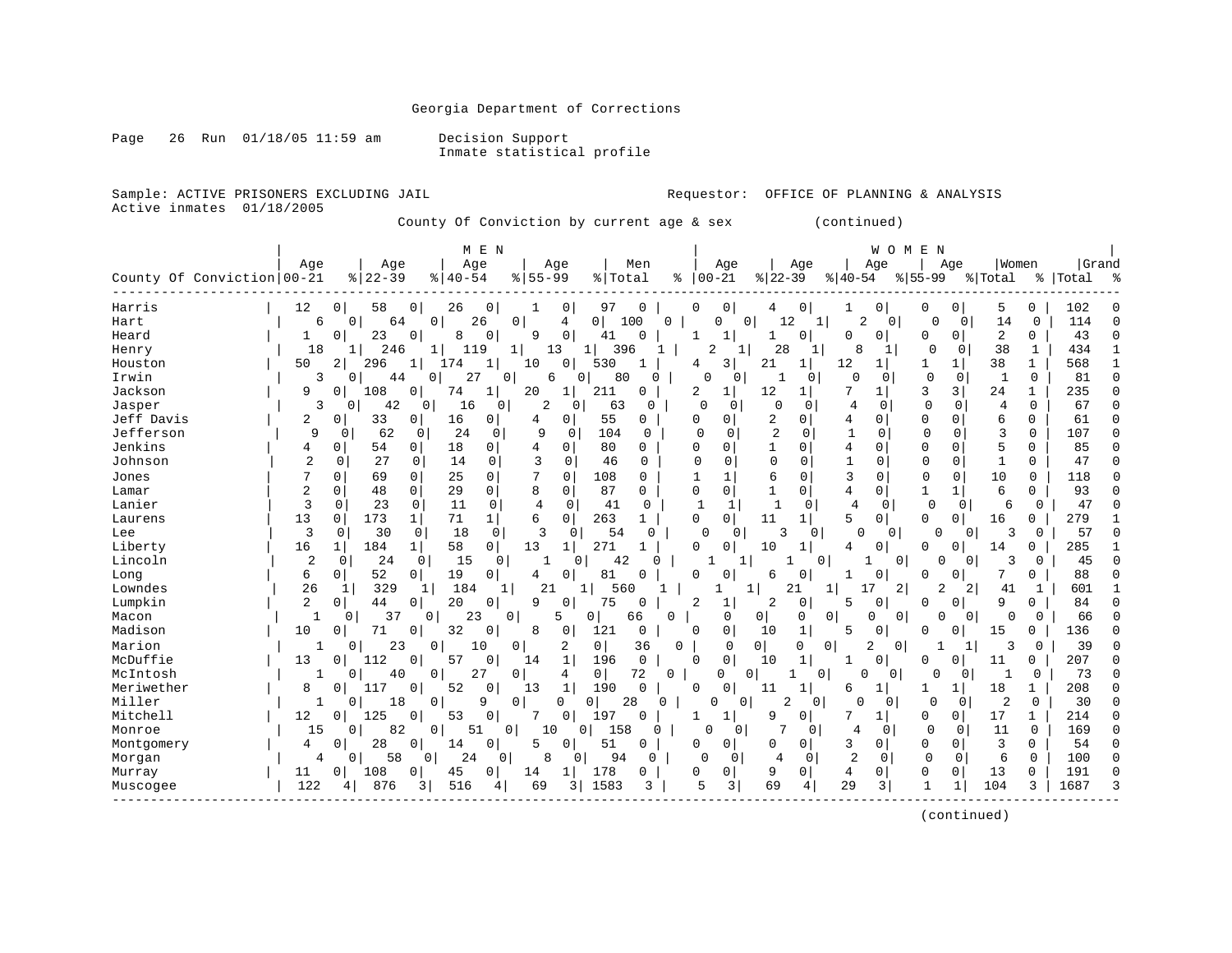Page 27 Run 01/18/05 11:59 am

Inmate statistical profile

| Active inmates               | 01/18/2005     |                       | County Of Conviction by current age & sex |                             |                      |                   |                              |                                  |                            | (continued)                   |                |                             |                         |           |              |
|------------------------------|----------------|-----------------------|-------------------------------------------|-----------------------------|----------------------|-------------------|------------------------------|----------------------------------|----------------------------|-------------------------------|----------------|-----------------------------|-------------------------|-----------|--------------|
|                              | Age            | Age                   |                                           | M E N<br>Age                | Age                  | Men               | Aqe                          |                                  | Aqe                        | W O M E<br>Aqe                | N<br>Aqe       |                             | Women                   | Grand     |              |
| County Of Conviction   00-21 |                | $8   22 - 39$         | $8   40 - 54$                             | ႜ                           | $55 - 99$            | % Total           | $ 00 - 21$<br>%              | $ 22-39$                         |                            | $ 40-54 $                     | $ 55-99$       | % Total                     |                         | %   Total |              |
| Newton                       | 18             | $\mathbf 1$<br>265    | $1\vert$<br>132                           | 19<br>1                     | 434<br>1             | 1                 | 0<br>0                       | 18                               | 14<br>1                    | $\mathbf{1}$                  | 2              | $\overline{a}$<br>34        | 1                       | 468       |              |
| Oconee                       | 3              | 0<br>42               | 0                                         | 18<br>0                     | 0<br>$\overline{4}$  | 67<br>$\mathbf 0$ | $\Omega$                     | $\mathbf 0$<br>1                 | 0                          | $\Omega$                      | 0              | 2<br>0                      | 0                       | 69        | $\Omega$     |
| Oglethorpe                   | 5              | 0<br>41               | 0<br>14                                   | 3<br>$\Omega$               | $\Omega$<br>63       | $\Omega$          | $\Omega$<br>$\Omega$         | 3                                | $\Omega$                   | $\overline{c}$<br>0           | $\Omega$       | 0<br>5                      | 0                       | 68        | n            |
| Paulding                     | 16             | 1<br>101              | 0                                         | 65<br>0                     | $\overline{0}$<br>9  | 191<br>$\Omega$   | 0                            | 8<br>$\mathbf{0}$                | 0                          | б<br>$\mathbf{1}$             | -1             | 15<br>1                     | 0                       | 206       | $\Omega$     |
| Peach                        | 3              | 50<br>0               | 0<br>31                                   | $\mathbf 0$<br>2            | $\mathbf 0$<br>86    | $\Omega$          | 0<br>U                       | $\Omega$                         | 0 <sup>1</sup>             | 1<br>0                        | $\Omega$       | $\mathbf{1}$<br>0           | $\Omega$                | 87        | C            |
| Pickens                      | 4              | 48<br>0               | 0                                         | 33<br>0                     | 7<br>0               | 92<br>O           | U                            | 0<br>$\Omega$                    | $\Omega$                   | $\cap$<br>0                   | $\Omega$       | 0<br>0                      | 0                       | 92        | $\cap$       |
| Pierce                       | $\Omega$       | 29<br>$\Omega$        | 0<br>16                                   | $\Omega$<br>4               | 49<br>$\Omega$       | $\Omega$          | 0<br>U                       | 1                                | $\Omega$                   | $\Omega$<br>0                 | $\Omega$       | $\mathbf{1}$<br>0           | $\Omega$                | 50        | $\Omega$     |
| Pike                         | 3              | 0<br>19               | 0<br>16                                   | 0                           | 0<br>6               | 0<br>44           | $\Omega$<br>0                | 2                                | $\Omega$                   | 3<br>$\Omega$                 | $\Omega$       | 5<br>0                      | $\Omega$                | 49        | $\cap$       |
| Polk                         | 8              | 0<br>95               | 45<br>0                                   | 0<br>11                     | 159<br>$\mathbf 0$   | 0                 | 1<br>1                       | 5                                | 0 <sup>1</sup>             | 1<br>0                        | $\mathbf 0$    | 7<br>0                      | 0                       | 166       | $\bigcap$    |
| Pulaski                      | 6              | 0<br>65               | 26<br>0                                   | $\circ$<br>$\mathbf{1}$     | 0                    | 98<br>0           | $\mathbf 0$<br>0             | 8                                | 0                          | 4<br>0                        | $\Omega$       | 12<br>0                     | $\mathbf 0$             | 110       | O            |
| Putnam                       | 5              | 85<br>$\Omega$        | 47<br>0                                   | 9<br>0                      | $\Omega$<br>146      | 0                 | 1<br>1                       | 7                                | $\Omega$                   | $\mathbf{1}$<br>0             | $\Omega$       | 9<br>0                      | 0                       | 155       | C            |
| Quitman                      | $\mathbf 0$    | $\circ$<br>8          | $\overline{c}$<br>0                       | $\mathbf 0$<br>$\mathbf 0$  | $\mathbf 0$          | 10<br>$\Omega$    | $\mathbf{1}$<br>$\mathbf{1}$ | $\mathbf{0}$                     | $\Omega$                   | $\mathbf 0$<br>0              | $\Omega$       | 0<br>$\mathbf{1}$           | $\Omega$                | 11        | $\Omega$     |
| Rabun                        | 3              | $\Omega$<br>44        | 15<br>0                                   | $\Omega$<br>3               | $\Omega$<br>65       | $\Omega$          | 0<br>O                       | $\Omega$                         | $\Omega$                   | $\mathbf{1}$<br>0             | $\mathbf 0$    | $\mathbf{1}$<br>0           | $\Omega$                | 66        | C            |
| Randolph                     | 7              | 43<br>$\Omega$        | $\mathbf 0$<br>19                         | $\mathbf 0$<br>4            | 73<br>$\Omega$       | $\Omega$          | 0<br>0                       | 2                                | $\mathbf 0$                | 3<br>$\Omega$                 | $\mathbf 0$    | $\mathbf 0$<br>5            | 0                       | 78        | $\Omega$     |
| Richmond                     | 136            | 1136<br>4             | 491<br>4                                  | 86<br>4                     | 1849<br>4            | 4                 | 7<br>5                       | 84                               | 4                          | 46<br>4                       | $\overline{2}$ | 2<br>139                    | 4                       | 1988      |              |
| Rockdale                     | 45             | 211<br>1              | $\mathbf{1}$<br>108                       | $\mathbf 1$<br>12           | $1\vert$<br>376      | 1                 | 1<br>1                       | 22                               | 10<br>$\mathbf{1}$         | $1\vert$                      | $\mathbf 0$    | 33<br>0                     | 1                       | 409       |              |
| Schley                       | $\overline{c}$ | $\mathbf 0$<br>16     | $\mathbf 0$<br>6                          | $\mathbf{1}$<br>$\mathbf 0$ | 0                    | 25<br>$\Omega$    | $\Omega$<br>$\mathbf{0}$     | $\mathbf{1}$                     | 0                          | $\mathbf 0$<br>$\Omega$       | 0              | 0                           | $\mathbf 0$<br>1        | 26        | $\Omega$     |
| Screven                      | 10             | $\Omega$<br>90        | $\overline{0}$<br>32                      | $\circ$<br>7                | 139<br>0             | $\Omega$          | $\mathbf{1}$<br>$\mathbf{1}$ | 5                                | 0                          | 3<br>$\Omega$                 | $\Omega$       | 0<br>9                      | $\Omega$                | 148       | C            |
| Seminole                     | 5              | 52<br>$\Omega$        | 22<br>0                                   | $\Omega$                    | 6<br>0               | 85<br>O           |                              | $\Omega$<br>3                    | $\Omega$                   | 3<br>$\Omega$                 | 0              | $\overline{0}$              | 6<br>$\Omega$           | 91        |              |
| Spalding                     | 46             | $\overline{2}$<br>411 | 1 <sup>1</sup><br>180                     | 40<br>1                     | 2<br>677             |                   | 2<br>1                       | 28                               | 13<br>1                    | 1                             | 1              | 1<br>44                     | 1                       | 721       |              |
| Stephens                     | 10             | 86<br>0               | 50<br>$\mathbf 0$                         | 0                           | 12<br>1 <sup>1</sup> | 158<br>$\Omega$   | U                            | 0                                | 2<br>0                     | 3<br>0                        | 1              | 1                           | 6<br>0                  | 164       | $\Omega$     |
| Stewart                      | 6              | 27<br>0               | $\overline{0}$<br>6                       | $\Omega$<br>0               | 39<br>0              | $\Omega$          | O<br>0                       |                                  | 0                          | $\overline{2}$<br>$\mathbf 0$ | O              | 0<br>3                      | 0                       | 42        | C            |
| Sumter                       | 13             | $\mathbf 0$<br>139    | 58<br>0                                   | 0                           | 4<br>$\Omega$        | 21<br>0<br>.4     | 1                            | $1\vert$                         | 7<br>$\overline{0}$        | 3<br>0                        | 0              | $\overline{0}$<br>11        | $\mathbf 0$             | 225       | U            |
| Talbot                       | $\mathbf{1}$   | 26<br>0               | 0<br>9                                    | 0<br>1                      | $\mathbf 0$<br>37    | $\Omega$          | 0<br>0                       | $\Omega$                         | 0 <sup>1</sup>             | 0<br>3                        | 0              | 3<br>0                      | 0                       | 40        | C            |
| Taliaferro                   | $\mathbf 1$    | 0                     | 3<br>0                                    | 3<br>0                      | 2<br>0               | 9                 | $\Omega$<br>$\mathbf 0$      | 0                                | $\Omega$<br>$\overline{0}$ | $\Omega$<br>$\Omega$          | $\Omega$       | $\overline{0}$              | $\mathbf 0$<br>$\Omega$ | 9         |              |
| Tattnall                     | 7              | $\Omega$<br>81        | 0<br>35                                   | $\mathbf 0$<br>9            | $\mathbf 0$<br>132   | 0                 | $\mathbf{1}$<br>1            |                                  | $\mathbf 0$                | 1<br>6                        | 0              | 8<br>0                      | 0                       | 140       | C            |
| Taylor                       | 8              | 0<br>60               | 0                                         | 22<br>0                     | 3<br>0               | 93<br>$\mathbf 0$ | 0                            | $\circ$                          | $\overline{2}$<br>0        | $\cap$<br>$\circ$             | $\Omega$       | $\overline{2}$<br>0         | 0                       | 95        |              |
| Telfair                      | 9              | 0<br>76               | 0<br>36                                   | 0<br>6                      | $\mathsf{O}$<br>127  | $\mathbf 0$       | 0<br>U                       | 5                                | 0 <sup>1</sup>             | 1<br>6                        | 0              | 0<br>11                     | 0                       | 138       |              |
| Terrell                      | 7              | 48<br>0               | 0                                         | 26<br>0                     | 3<br>$\overline{0}$  | 84<br>0           | $\Omega$                     | $\overline{0}$<br>$\overline{2}$ | 0                          | $\Omega$<br>0                 | $\Omega$       | $\overline{2}$<br>0         | $\Omega$                | 86        | O            |
| Thomas                       | 25             | 174<br>1              | 1<br>105                                  | 12<br>1                     | $\mathbf{1}$<br>316  |                   | $\Omega$<br>0                | 9                                | $\mathbf 0$                | 8<br>1                        | $\mathbf 0$    | 17<br>0                     | 1                       | 333       | -1           |
| Tift                         | 17             | 1<br>183              | 1                                         | $1\vert$<br>111             | 15<br>11             | 326<br>1          |                              | 9<br>1                           | $\Omega$                   | 10<br>1                       | 1              | 21<br>1                     | $\mathbf{1}$            | 347       | $\mathbf{1}$ |
| Toombs                       | 29             | 180<br>1              | 1<br>64                                   | $\mathbf 0$<br>7            | $\mathbf{0}$<br>280  |                   | 0<br>0                       | 19                               | $1\vert$                   | 6<br>$1\vert$                 | $\mathbf 0$    | $\overline{0}$<br>25        | $\mathbf{1}$            | 305       | $\mathbf{1}$ |
| Towns                        | 0              | 0<br>12               | $\overline{0}$                            | 5<br>0 <sup>1</sup>         | 4<br>0 <sup>1</sup>  | 21<br>0           | 0                            | $\mathbf{1}$<br>$\overline{0}$   | 0                          | $\mathbf 0$<br>$\mathbf 0$    | $\mathbf 0$    | $\mathbf 0$<br>$\mathbf{1}$ | $\mathbf 0$             | 22        | $\Omega$     |
| Treutlen                     | 4              | 0<br>18               | 0<br>15                                   | 0<br>1                      | 38<br>0              | 0                 | 0<br>0                       | 0                                | 0                          | $\overline{a}$<br>0           | $\mathbf 0$    | 2<br>0                      | 0                       | 40        | $\bigcap$    |
| Troup                        | 44             | 394<br>1              | 168                                       | 30<br>$\mathbf{1}$          |                      | 636<br>-1         | $\overline{c}$<br>1          | 28                               | $\mathbf{1}$               | 9<br>$\mathbf 1$              | $\overline{2}$ | $\overline{2}$<br>41        | $\mathbf{1}$            | 677       | $\mathbf{1}$ |
|                              |                |                       |                                           |                             |                      |                   |                              |                                  |                            |                               |                |                             |                         |           |              |

(continued)

Sample: ACTIVE PRISONERS EXCLUDING JAIL Requestor: OFFICE OF PLANNING & ANALYSIS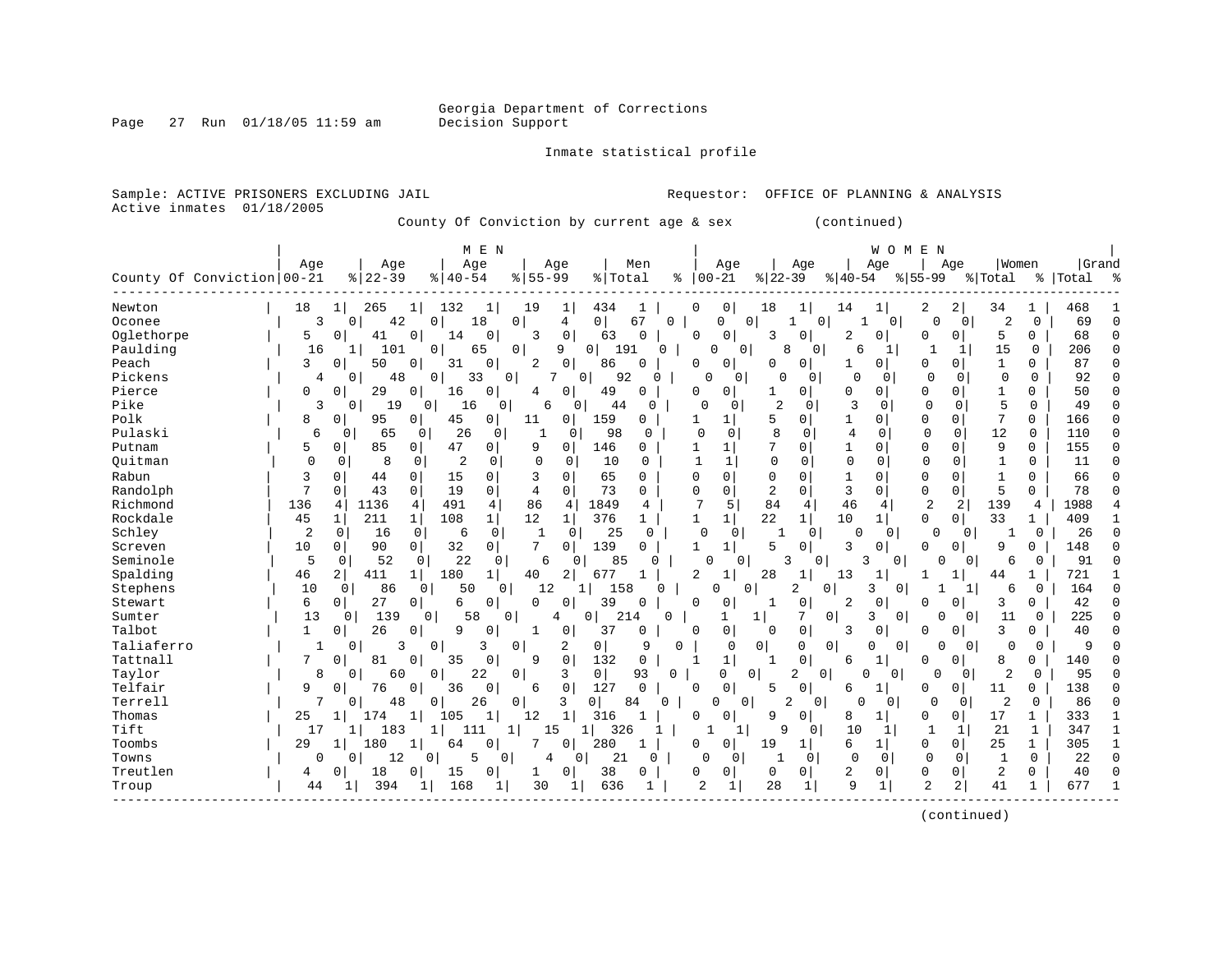Inmate statistical profile

| Sample: ACTIVE PRISONERS EXCLUDING JAIL |                                 |                                                                     |                                            |                                         |                                               | Requestor:                       | OFFICE OF PLANNING & ANALYSIS         |                                                                  |                                  |                         |                           |
|-----------------------------------------|---------------------------------|---------------------------------------------------------------------|--------------------------------------------|-----------------------------------------|-----------------------------------------------|----------------------------------|---------------------------------------|------------------------------------------------------------------|----------------------------------|-------------------------|---------------------------|
| Active inmates                          | 01/18/2005                      |                                                                     |                                            |                                         | County Of Conviction by current age & sex     |                                  |                                       | (continued)                                                      |                                  |                         |                           |
| County Of Conviction 00-21              | Aqe                             | Age<br>$ 22-39 $                                                    | M E N<br>Age<br>$8   40 - 54$              | Age<br>$8 55-99$                        | Men<br>% Total<br>៖                           | Aqe<br>$ 00-21 $                 | Aqe<br>$ 22 - 39 $<br>$ 40-54 $       | W O M E N<br>Aqe<br>୫∣55–99                                      | Aqe                              | Women<br>% Total        | Grand<br>%   Total %      |
| Turner<br>Twiggs<br>Union               | 0 <sup>1</sup><br>4<br>3<br>0 I | 42<br>0<br>18<br>$\Omega$<br>0 <sup>1</sup><br>22<br>$\overline{0}$ | 28<br>0<br>18<br>$\Omega$<br>15<br>0       | 6<br>0<br>0 <sup>1</sup><br>0<br>5<br>0 | 80<br>0<br>39<br>$\mathbf{0}$<br>43<br>$\cap$ | 0 <sup>1</sup><br>O<br>0         | 0<br>0 <sup>1</sup><br>0<br>2         | 0 <sup>1</sup><br>0<br>0<br>$\Omega$<br>$\Omega$<br><sup>0</sup> | 0<br>O<br>$\Omega$<br>0          | 0<br>$\Omega$<br>0      | 82<br>40<br>47            |
| Upson<br>Walker                         | 15<br>0                         | 103<br>0 <sup>1</sup><br>0  <br>207<br>$\mathbf{1}$                 | 49<br>0<br>94                              | 14<br>11<br>25<br>331                   | 181<br>0                                      | 0<br>18<br>0<br>0                | 8<br>$\Omega$<br>12<br>1              | 3<br>$\Omega$                                                    |                                  | 11<br>$\Omega$<br>31    | 192<br>362                |
| Walton<br>Ware                          | 18<br>14<br>0                   | 184<br>11<br>217<br>$1\vert$                                        | 111<br>1 <br>123<br>11                     | 13<br>19<br>373<br>11                   | 326                                           | 0<br>19<br>0<br>0                | 11<br>$\mathbf{1}$<br>6               | 6<br>0                                                           | 2<br>2<br>$\Omega$               | 19<br>1<br>25<br>1      | 345<br>398                |
| Warren<br>Washington                    | 14<br>0                         | 26<br>0 <sup>1</sup><br>$\overline{0}$<br>79<br>0 I                 | 15<br>0<br>32<br>0 <sup>1</sup>            | 3<br>0<br>127<br>2<br>0                 | 45<br>0<br>0                                  | <sup>0</sup><br>0<br>0<br>5<br>O | 0<br>0                                | 0<br>O<br>0                                                      | $\Omega$<br>$\Omega$             | 2<br>$\Omega$<br>6<br>0 | 47<br>133                 |
| Wayne<br>Webster                        | 0<br>0<br>0                     | 102<br>$\Omega$<br>4<br>0 <sup>1</sup>                              | 42<br>$\Omega$<br>$\Omega$                 | <sup>0</sup><br>0                       | 158<br><sup>0</sup><br>9                      | $\Omega$<br>0                    | 6<br>$\Omega$<br>$\Omega$<br>0        | $\Omega$<br>∩                                                    | $\Omega$                         | 14<br><sup>0</sup><br>U | 172<br>10                 |
| Wheeler<br>White                        | 5<br>U<br>$\Omega$<br>4         | 16<br>0<br>42<br>$\Omega$                                           | 16<br>$\Omega$<br>21<br>$\Omega$           | 0<br>4                                  | 40<br>$\Omega$<br>71<br><sup>n</sup>          | 0<br>$\Omega$<br>n<br>-1         | $\Omega$<br>$\Omega$<br>$\Omega$<br>0 | $\mathbf{1}$<br>O                                                | $\Omega$                         | $\Omega$<br>0           | 41<br>75                  |
| Whitfield<br>Wilcox                     | 32<br>2<br>0                    | 391<br>$1\vert$<br>38<br>$\overline{0}$                             | 248<br>$\overline{a}$<br>19<br>$\mathbf 0$ | 51<br>2<br>$\Omega$<br>6                | 722<br>2<br>65<br>$\Omega$                    | 50<br>6<br>4<br>1                | 3 <br>27<br>$\Omega$<br>2<br>0        | 3<br>O                                                           | $\Omega$<br>0                    | 84<br>3<br>$\Omega$     | 806<br>68                 |
| Wilkes<br>Wilkinson                     | $\Omega$<br>4<br>5              | 42<br>$\circ$<br>37<br>$\Omega$                                     | 27<br>$\Omega$<br>17<br>$\Omega$           | 0<br>5<br>$\mathcal{D}$                 | 78<br>61<br>$\Omega$                          | ζ<br>$\Omega$<br>O               | 0<br>$\Omega$                         | $\Omega$<br><sup>0</sup><br>$\Omega$<br><sup>0</sup>             | $\Omega$<br>$\Omega$<br>$\Omega$ | 5<br>0                  | 83<br>65                  |
| Worth                                   | 11<br>0                         | 87                                                                  | 48                                         | 156<br>10<br>0                          |                                               | $\Omega$<br>0<br>6               | 2<br>O                                | $\Omega$<br><sup>0</sup>                                         | $\Omega$                         |                         | 164                       |
| Total reported                          |                                 | 3054 100 27851 100 13481 100 2313 100 46699 100                     |                                            |                                         |                                               |                                  | 152 100   1929 100   1065 100         |                                                                  |                                  |                         | 86 100 3232 100 49931 100 |
| Percent reported                        | 96.7                            | 98.3                                                                | 97.9                                       | 99.1                                    | 98.2                                          | 96.2                             | 94.8                                  | 95.0                                                             | 98.9                             | 95.1                    | 97.9                      |
| Not reported                            | 103                             | 468                                                                 | 287                                        | 22                                      | 880                                           | 6                                | 105                                   | 56                                                               |                                  | 168                     | 1048                      |
| Total                                   | 3157                            | 28319                                                               | 13768                                      | 2335                                    | 47579                                         | 158                              | 2034                                  | 1121                                                             | 87                               | 3400                    | 50979                     |

Page 28 Run  $01/18/05$  11:59 am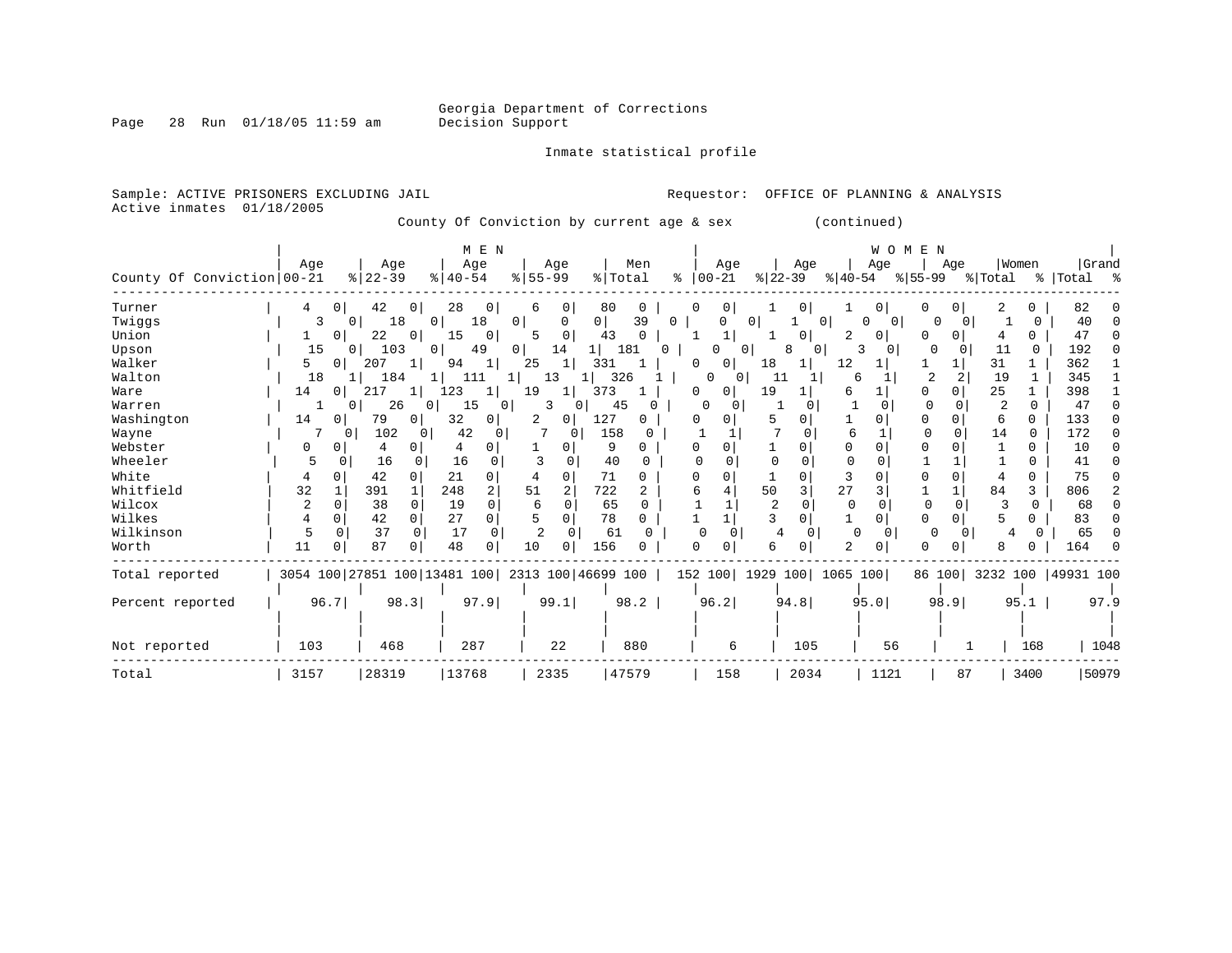Inmate statistical profile

Sample: ACTIVE PRISONERS EXCLUDING JAIL **Requestor:** OFFICE OF PLANNING & ANALYSIS Active inmates 01/18/2005

Circ Of Conviction by current age & sex

|                    |            |                       |                |                       | M E N          |           |                |             |                |              |                      |                |                |                | W O M E        | N              |                |         |                |           |  |
|--------------------|------------|-----------------------|----------------|-----------------------|----------------|-----------|----------------|-------------|----------------|--------------|----------------------|----------------|----------------|----------------|----------------|----------------|----------------|---------|----------------|-----------|--|
|                    | Age        |                       | Age            | Age                   |                | Age       |                | Men         |                |              | Age                  |                | Age            |                | Age            |                | Age            | Women   |                | Grand     |  |
| Circ Of Conviction | $ 00 - 21$ | $8   22 - 39$         |                | $\frac{1}{6}$   40-54 |                | $8 55-99$ |                | % Total     |                |              | $8   00 - 21$        | $ 22-39$       |                | $ 40-54$       |                | $8 55-99$      |                | % Total |                | %   Total |  |
| Alapaha            | 19         | 1                     | 210            | 113<br>1              | 1              | 23        | 1              | 365         | 1              | 3            | 2                    | 15             | 1              | 10             | 1              | <sup>0</sup>   | 0              | 28      | 1              | 393       |  |
| Alcovy             | 36         | 449<br>$1\vert$       | $\overline{2}$ | 243                   | $\overline{2}$ | 32        | $\mathbf{1}$   | 760         | 2              | 0            | 0                    | 29             | 2              | 20             | 2              | 4              | 5              | 53      | $\overline{a}$ | 813       |  |
| Atlanta            | 264        | 2631<br>9             | 9              | 1339                  | 10             | 230       | 10             | 4464        | 10             | 5            | 3                    | 103            | 5              | 68             | 6              | 6              | 7              | 182     | 6              | 4646      |  |
| Atlantic           | 45         | $\mathbf{1}$<br>457   | 2 <sup>1</sup> | 184                   | $\mathbf{1}$   | 41        | 2              | 727         | 2              |              | $\mathbf{1}$         | 19             | $\mathbf 1$    | 12             | 1              | $\mathbf 1$    | $\mathbf 1$    | 34      | $\mathbf{1}$   | 761       |  |
| Augusta            | 174        | 1407<br>6             | 5              | 618                   | 5              | 108       | 5              | 2307        | 5              | 9            | 6                    | 98             | 5              | 56             | 5 <sup>1</sup> | 5              | 6              | 168     | 5              | 2475      |  |
| Blue Ridge         | 26         | 317                   | 1              | 186                   | $\mathbf{1}$   | 34        | 1              | 563         |                | $\mathbf{1}$ |                      | 33             | 2              | 16             | 2              | $\Omega$       | 0              | 50      | 2              | 613       |  |
| Brunswick          | 39         | 522                   | 2 <sup>1</sup> | 266                   | 2 <sup>1</sup> | 50        | $\overline{2}$ | 877         | 2              | 1            | $\mathbf{1}$         | 28             | 1 <sup>1</sup> | 19             | 21             | $\mathbf{1}$   | $\mathbf{1}$   | 49      | 2              | 926       |  |
| Chattahoochee      | 145        | 5<br>1065             |                | 588<br>4              | 4              | 76        | 3              | 1874        | 4              |              | 5<br>3               | 75             | 4              | 35             | 3              | 2              | 2              | 117     | 4              | 1991      |  |
| Cherokee           | 50         | $\overline{2}$<br>426 | 2 <sup>1</sup> | 234                   | 2              | 47        | $\overline{2}$ | 757         | 2              | ς            | 2                    | 61             | 3 I            | 21             | $\overline{2}$ | $\Omega$       | $\overline{0}$ | 85      | 3              | 842       |  |
| Clayton            | 155        | 1057<br>5             |                | 440<br>4              | $\overline{3}$ | 54        | 2              | 1706        | 4              |              |                      | 96<br>51       |                | 5              | 28<br>3        |                | 2<br>2         | 133     | 4              | 1839      |  |
| Cobb               | 187        | 1425<br>б.            | 5              | 705                   | 51             | 102       | 4              | 2419        | 5              | 13           | 9                    | 127            | 7              | 87             | 8              | 5              | б.             | 232     | 7              | 2651      |  |
| Conasauga          | 43         |                       | 499            | 293                   | 2              | 65        |                | 3<br>900    |                |              | б                    | 4              | 59             | 3              | 31<br>3        |                |                | 97      | 3              | 997       |  |
| Cordele            | 40         | 393<br>1 <sup>1</sup> | 11             | 192                   | 1              | 29        | 1 <sup>1</sup> | 654         |                | 4            | 3                    | 30             | 2              | 12             | 1              |                |                | 47      | 1              | 701       |  |
| Coweta             | 104        | 3                     | 1131           | 481<br>4              |                | 4<br>115  |                | 5 I<br>1831 |                | 4            | 5                    | 3              | 82             | $\overline{4}$ | 34<br>3        |                | 5              | 125     | 4              | 1956      |  |
| Dougherty          | 42         | 602<br>$1\vert$       | 2 <sup>1</sup> | 266                   | 2              | 45        | 2              | 955         | 2              | 0            | 0                    | 24             | $\mathbf{1}$   | 30             | 3              |                |                | 55      | 2              | 1010      |  |
| Dublin             | 22         | 1                     | 236            | 1                     | 118            | 1         | 10             | 0           | 386            | 1            | 0                    | 0 <sup>1</sup> | 12             | $\mathbf{1}$   | 8<br>1         |                | $\cap$<br>0    | 20      | 1              | 406       |  |
| Eastern            | 190        | 1423<br>6             | 5 <sup>1</sup> | 588                   | 4              | 90        | 4              | 2291        | 5              | 5            | 3                    | 80             | 4              | 44             | 4              | 2              | 21             | 131     | 4              | 2422      |  |
| Flint              | 18         | 1                     | 246            | 1                     | 119            | 1         | 13             | 1           | 396            | 1            | 2                    | $1\vert$       | 28             | $\mathbf{1}$   | 8              | U              | $\Omega$       | 38      | 1              | 434       |  |
| Griffin            | 80         | 697<br>3              | 3 <sup>1</sup> | 328                   | 2              | 80        | 3              | 1185        | 3              | 4            | 3                    | 49             | 3              | 23             | $\overline{2}$ | 2              | 21             | 78      | 2              | 1263      |  |
| Gwinnett           | 105        | 3                     | 865            | 3                     | 348            | 3         | 76             | 3<br>1394   |                |              |                      | 5<br>64        | $\overline{3}$ | 35             | 3              | 5              | 6              | 111     | 3              | 1505      |  |
| Houston            | 50         | 296<br>2              | $\mathbf 1$    | 174                   | $\mathbf{1}$   | 10        | $\circ$        | 530         | $\mathbf{1}$   | 4            | 3                    | 21             | 1              | 12             | $1\vert$       | 1              | $\mathbf{1}$   | 38      | $\mathbf{1}$   | 568       |  |
| Lookout Mountain   | 24         | 1                     | 539            | 2<br>281              |                | 2         | 65             | 3<br>909    | 2              |              | $\overline{a}$       | 55             | 3              | 27             | 3              | 2              | 2              | 86      | 3              | 995       |  |
| Macon              | 58         | 2<br>601              | 21             | 348                   | 3              | 59        | 3 I            | 1066        | 2              | 3            | 2                    | 31             | 2              | 23             | $2\vert$       | 4              | 5              | 61      | 2              | 1127      |  |
| Middle             | 78         | 3                     | 495            | 2<br>169              | $\mathbf{1}$   | 26        | 1              | 768         | 2              |              | $\Omega$<br>$\Omega$ | 31             | 2              | 11             | 1              | 0              | $\Omega$       | 42      | 1              | 810       |  |
| Mountain           | 21         | 192                   |                | 115                   | 1              | 18        | 1              | 346         |                | 0            | 0                    | 9              | $\Omega$       | 9              | $\mathbf{1}$   | 1              | 1              | 19      | $\mathbf{1}$   | 365       |  |
| Northeastern       | 45         | 1                     | 401            | 276<br>1              | 2              | 52        | $\overline{2}$ | 774         | $\overline{2}$ | 4            | 3                    | 32             | 2              | 29             | 3              | 3              | 3              | 68      | $\overline{a}$ | 842       |  |
| Northern           | 35         | 345<br>$1\vert$       | 1 <sup>1</sup> | 169                   | 1              | 34        | $1\vert$       | 583         | 1              | $\Omega$     | $\Omega$             | 36             | 2 <sup>1</sup> | 22             | $\overline{2}$ | $\mathbf{1}$   | $\mathbf{1}$   | 59      | $\overline{a}$ | 642       |  |
| Ocmulgee           | 64         | 2                     | 603            | 258<br>2              | 2              | 41        | 2              | 966         | 2              | 2            | 1                    | 42             | 2              | 22             | 2              | 2              | 2              | 68      | $\overline{2}$ | 1034      |  |
| Oconee             | 33         | $\mathbf{1}$<br>383   | $\mathbf 1$    | 170                   | 1              | 21        | $\mathbf{1}$   | 607         | 1              | $\Omega$     | 0                    | 30             | 2              | 23             | 2              | $\overline{2}$ | $\overline{a}$ | 55      | 2              | 662       |  |
| Ogeechee           | 76         | $\overline{a}$<br>521 | 2              | 177                   | $\mathbf 1$    | 30        | $\mathbf{1}$   | 804         | 2              | 5            | 3                    | 30             | $\overline{2}$ | 20             | $\overline{2}$ | 5              | 6              | 60      | $\overline{2}$ | 864       |  |
| Pataula            | 25         | 223<br>1              | $\mathbf{1}$   | 110                   | $\mathbf 1$    | 17        | 1              | 375         | 1              | 1            | $\mathbf{1}$         | 11             | $\mathbf{1}$   | 6              | 1              | $\mathbf 0$    | $\mathbf 0$    | 18      | $\mathbf{1}$   | 393       |  |
| Piedmont           | 28         | $\mathbf{1}$<br>266   | $\mathbf{1}$   | 171                   | 1              | 42        | $\overline{2}$ | 507         | $\mathbf{1}$   | 3            | 2 <sup>1</sup>       | 25             | $1\vert$       | 11             | 1              | 4              | 5 <sup>1</sup> | 43      | 1              | 550       |  |
| Rome               | 36         | 1                     | 453            | 226<br>2              | $\overline{2}$ | 40        | 2              | 755         | 2              |              | $\overline{2}$<br>1  | 55             | 3              | 37             | 3 I            | 1              | 1              | 95      | 3              | 850       |  |
| South Georgia      | 53         | $\overline{2}$<br>498 | $\overline{2}$ | 205                   | 2              | 28        | 11             | 784         | 2              | 2            | $\mathbf{1}$         | 36             | 2 <sup>1</sup> | 11             | $\mathbf{1}$   |                |                | 50      | 2              | 834       |  |
| Southern           | 67         | 2                     | 713            | 391<br>3              | 3              | 63        | 3              | 1234        | 3              |              |                      | 36<br>1        | $\overline{2}$ | 29             | 3              |                | 5<br>4         | 70      | 2              | 1304      |  |
| Southwestern       | 25         | 253<br>$\mathbf{1}$   | 1              | 115                   | 1 <sup>1</sup> | 14        | 1 <sup>1</sup> | 407         |                | 1            | 1                    | 13             | 1              | 5              | 0              | <sup>0</sup>   | 0              | 19      |                | 426       |  |
|                    |            |                       |                |                       |                |           |                |             |                |              |                      |                |                |                |                |                |                |         |                |           |  |

(continued)

Page 29 Run 01/18/05 11:59 am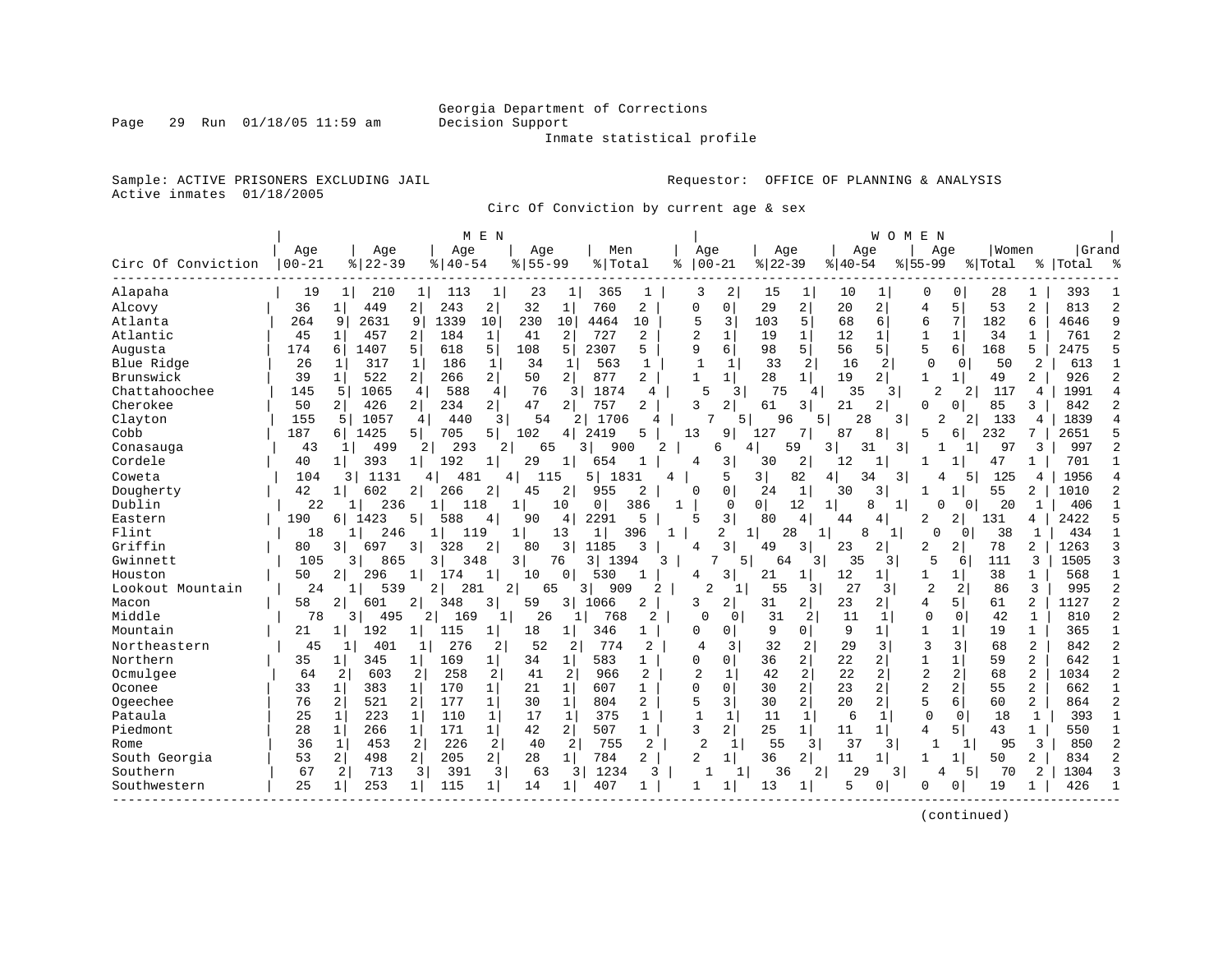Georgia Department of Corrections Page 30 Run 01/18/05 11:59 am Decision Support

#### Inmate statistical profile

Sample: ACTIVE PRISONERS EXCLUDING JAIL **Requestor:** OFFICE OF PLANNING & ANALYSIS Active inmates 01/18/2005

Circ Of Conviction by current age & sex (continued)

|                    |           |                        |                              | M E N          |           |                    |                |              |                   | W O M E N         |                |           |
|--------------------|-----------|------------------------|------------------------------|----------------|-----------|--------------------|----------------|--------------|-------------------|-------------------|----------------|-----------|
|                    | Age       | Age                    | Age                          |                | Age       | Men                | Age            | Age          | Age               | Age               | Women          | Grand     |
| Circ Of Conviction | $00 - 21$ | $ 22-39$               | $8   40 - 54$                |                | $8 55-99$ | % Total<br>°       | $00 - 21$      | $ 22-39 $    | $ 40-54 $         | $ 55-99 $         | % Total        | %   Total |
| Stone Mountain     | 246       | 1917<br>8 <sup>1</sup> | 848                          | 119<br>б.      | 5         | 3130               | 13<br>20       | 107<br>6     | 46<br>4           | 7<br>6            | 179<br>6       | 3309      |
| Tallapoosa         | 10        | 140<br><sup>o</sup>    | 70                           |                | 16        | 236                |                | 6<br>O       | 4                 | $\Omega$          | 11<br>$\Omega$ | 247       |
| Tifton             | 35        | 356                    | 214                          | 37             | 2         | 642                |                | 17           | 13                |                   | 32             | 674       |
| Toombs             | 22        | 210                    | 118                          |                | 26        | 376                | $\overline{a}$ | 16           | 4                 | 0                 | 22             | 398       |
| Waycross           | 29        | 507                    | 264                          |                | 41        | 841                |                | 39           | 15                |                   | 57             | 898<br>2  |
| Western            | 32        | 350                    | 160                          | 26             |           | 568                | $\cap$<br>0    | 21           | 15                |                   | 37             | 605       |
| Rockdale           | 45        | 211                    | 108                          |                | 12        | 376                |                | 22           | 10                | O                 | 33             | 409       |
| Douglas            | 66        | 595                    | $\overline{2}$<br>276        | 46             | 2         | 983                | 8              | 45           | 31<br>3           | $\Omega$          | 84             | 1067      |
| Appalachian        | 11        | 185                    | 121                          |                | 32        | 349                | 0              | 13           | 0                 | O<br>$\Omega$     | 18             | 367       |
| Enotah             |           | 120<br>0               | 61<br>$\Omega$               |                | 22        | 210<br>0           | 2              |              | 10<br>T           | 0<br><sup>0</sup> | 18             | 228       |
| Bell-Forsyth       | 10        | 117<br>n               | 56<br>$\Omega$               | $\overline{0}$ | 22        | 205                |                | 11           | $\overline{0}$    | 0<br>0            | 16             | 221       |
| Towaliga           | 23        | 202                    | 116                          | 25             | 1         | 366                |                | 14           | 8                 | 2                 | 26             | 392       |
| Paulding           | 16        | 101                    | 65<br>$\Omega$               | 0              | 9<br>0    | 191                |                | 0            |                   |                   | 15             | 206       |
| Total reported     |           |                        | 3054 100 27851 100 13481 100 |                |           | 2313 100 46699 100 | 152 100        |              | 1929 100 1065 100 | 86 100            | 3232 100       | 49931 100 |
| Percent reported   |           | 96.7                   | 98.3                         | 97.9           | 99.1      | 98.2               |                | 96.2<br>94.8 | 95.0              | 98.9              | 95.1           | 97.9      |
|                    |           |                        |                              |                |           |                    |                |              |                   |                   |                |           |
| Not reported       | 103       | 468                    | 287                          |                | 22        | 880                | 6              | 105          | 56                |                   | 168            | 1048      |
| Total              | 3157      | 28319                  | 13768                        |                | 2335      | 47579              | 158            | 2034         | 1121              | 87                | 3400           | 50979     |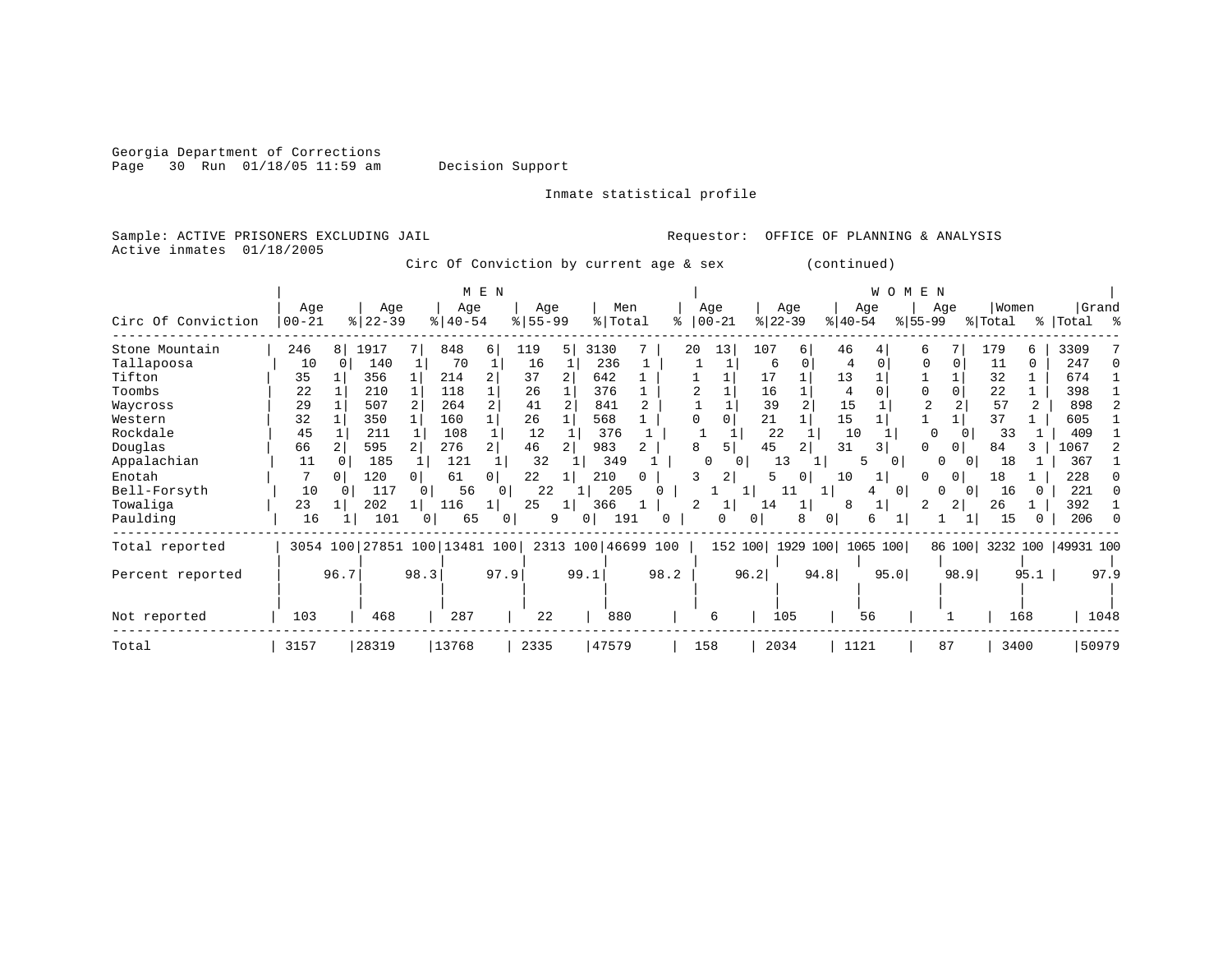Inmate statistical profile

Sample: ACTIVE PRISONERS EXCLUDING JAIL **Requestor:** OFFICE OF PLANNING & ANALYSIS Active inmates 01/18/2005

Home County by current age & sex

|               |                |                      | M E N                           |                          |                        |              |                      |                      |                      | WOMEN                      |                       |              |           |
|---------------|----------------|----------------------|---------------------------------|--------------------------|------------------------|--------------|----------------------|----------------------|----------------------|----------------------------|-----------------------|--------------|-----------|
|               | Age            | Age                  | Age                             | Age                      | Men                    |              | Age                  | Age                  | Age                  | Age                        | Women                 |              | Grand     |
| Home County   | $00 - 21$      | $8   22 - 39$        | $8   40 - 54$                   | $8 55-99$                | %   Total              | ႜ            | $00 - 21$            | $ 22-39$             | $8 40-54$            | $8 55-99$                  | % Total               |              | %   Total |
| Appling       | 5              | 0<br>57              | 0<br>17<br>0                    | 7<br>0                   | 86<br>0                |              | 0<br><sup>0</sup>    | 0<br>6               | 1                    | 0<br>0                     | 7<br>0                | $\Omega$     | 93        |
| Atkinson      |                | 0<br>14              | 12<br>0<br>0                    | 4<br>0 <sup>1</sup>      | 31<br>0                |              | 0<br>0               | 1<br>0               | 0<br>0 <sup>1</sup>  | 0                          | 0<br>1                | 0            | 32        |
| Bacon         | 1              | 26<br>0              | 21<br>$\mathbf 0$<br>0          | 1<br>0                   | 49<br>$\Omega$         |              | 0<br>0               | 3                    | 0<br>2               | 0<br>0                     | $\Omega$<br>5         | 0            | 54        |
| Baker         | 0              | 0<br>8               | 0<br>5<br>0                     | 1<br>0 <sup>1</sup>      | 14<br>0                | 0            | 0                    | $\overline{0}$       | 0<br>0               | 0                          | 0 <sup>1</sup><br>1   | 0            | 15        |
| Baldwin       | 22             | 176<br>1             | 76<br>1<br>1                    | 7<br>$\Omega$            | 281                    | $\mathbf{1}$ | $\cap$<br>0          | 10                   | 7<br>1               |                            | 18                    | -1           | 299       |
| Banks         | 4              | 29<br>0              | 15<br>0<br>0                    | 4<br>0                   | 52<br>$\Omega$         | Ω            | 0                    | 4<br>0               |                      | $\Omega$                   | 5<br>0                | 0            | 57        |
| Barrow        | 10             | $\Omega$<br>110      | 83<br>0                         | 17                       | 220<br>1 <sup>1</sup>  |              | $\cap$<br>$\Omega$   | q                    | 3                    | $\Omega$<br>$\cap$         | 12<br>$\Omega$        | 0            | 232       |
| Bartow        | 28             | 239<br>$1\vert$      | 133<br>1                        | 35<br>2                  | 435                    |              | 1                    | 3<br>43              | 2<br>18              |                            | 63<br>1               | 2            | 498       |
| Ben Hill      | 11             | 84<br>0              | 0<br>44                         | 5<br>$\mathbf{0}$        | $\Omega$<br>144        | U            | $\overline{2}$       | 2 <sub>1</sub><br>13 | 6<br>1               | $\mathbf{1}$<br>$\Omega$   | 21<br>0 <sup>1</sup>  | 1            | 165       |
| Berrien       | 8              | 36<br>$\Omega$       | 21<br>0<br>0                    | 7<br>0                   | 72<br>0                | -1           | 1                    | $\mathbf 0$          | $\Omega$<br>0        | ∩                          | 6<br>0                | 0            | 78        |
| <b>Bibb</b>   | 69             | 572<br>3             | $\overline{2}$<br>343           | 53<br>3                  | 3 <sup>1</sup><br>1037 | 3            | 2                    | $\overline{2}$<br>34 | 21<br>2              | 2                          | 58<br>1               | 2            | 1095      |
| Bleckley      | 3              | 74<br>0              | 17<br>0<br>0                    | 0<br>1                   | 95<br>0                | Ω            | 0                    | $\Omega$<br>4        | 2<br>0               | -1                         | 7                     | 0            | 102       |
| Brantley      | $\overline{2}$ | 21<br>$\overline{0}$ | 10<br>0                         | 2<br>0                   | 0<br>35                | 0            | $\mathbf{1}$         | 1<br>0               | 0                    | 0<br>$\cap$                | 2<br>0                | 0            | 37        |
| <b>Brooks</b> | 5              | 49<br>$\Omega$       | $\Omega$<br>22<br>0             | $\mathbf 0$<br>4         | 80<br>0                | U            | 0                    | $\mathbf 0$          | 0<br>1               | $\Omega$                   | $\overline{0}$<br>2   | 0            | 82        |
| Bryan         | 3              | 36<br>0              | 22<br>$\mathbf 0$               | 7<br>$\mathbf 0$         | $\overline{0}$<br>68   | $\Omega$     | $\Omega$             | 2<br>0               | $\overline{2}$<br>0  | $\Omega$<br>0 <sub>1</sub> | 0<br>4                | $\mathbf 0$  | 72        |
| Bulloch       | 35             | 189<br>$1\vert$      | 80<br>1                         | $\overline{0}$<br>10     | 314<br>-1              |              | 2<br>2               | 15<br>1              | 6<br>$\mathbf{1}$    | $\overline{2}$             | 25<br>31              | 1            | 339       |
| Burke         | 13             | 96                   | 50<br>0                         | 8<br>0                   | 0 <sup>1</sup><br>167  | $\Omega$     | በ<br>0               |                      | 0                    | 0                          | 6                     | 0            | 173       |
| <b>Butts</b>  | 4              | 69<br>$\Omega$       | 36<br>0<br>$\Omega$             | $\Omega$<br>6            | 115<br>0               | 2            | 2                    | $\Omega$<br>4        | 0<br>0               | 1                          | 7<br>1                | 0            | 122       |
| Calhoun       | 2              | 22<br>0              | 9<br>$\overline{0}$             | 0<br>1                   | 34<br>0                | $\cap$       | $\Omega$<br>$\Omega$ | 2                    | $\Omega$<br>$\Omega$ | 0<br>0                     | 2<br>$\Omega$         | $\Omega$     | 36        |
| Camden        | 3              | 53<br>0              | 27<br>0<br>0                    | 0<br>4                   | 87<br>0                | 0            | 0                    | 3<br>0               | 1<br>0               | 0                          | 0<br>4                | 0            | 91        |
| Candler       | 7              | 50<br>0              | 12<br>0                         | 1<br>0<br>0              | 70                     |              | $\Omega$<br>0        | $\overline{2}$       | $\mathbf{1}$<br>0    | $\Omega$<br>$\Omega$       | 3<br>0                | $\Omega$     | 73        |
| Carroll       | 20             | 260<br>$1\vert$      | 118<br>$\mathbf{1}$<br>1        | 2 <br>39                 | 437<br>1               | 0            | 0                    | 33<br>2              | 11<br>1              | $\mathbf{1}$               | 45<br>1               | 2            | 482       |
| Catoosa       | 11             | 89<br>$\Omega$       | 42<br>0<br>0                    | 10<br>0                  | 152<br>$\Omega$        |              | $\mathbf{1}$<br>1    | 9<br>1               | $\overline{4}$<br>0  | $\overline{1}$             | $\mathbf{1}$<br>15    | 1            | 167       |
| Charlton      | 2              | 29<br>0              | 14<br>0<br>0                    | 1<br>$\Omega$            | 46<br>0                | 0            | 0                    | $\Omega$<br>$\Omega$ | 1<br>$\Omega$        | $\Omega$                   | 0<br>$\mathbf{1}$     | $\Omega$     | 47        |
| Chatham       | 171            | 1334                 | 5<br>510<br>$\overline{4}$      | 82<br>4                  | 2097<br>5              | 5            | $\overline{4}$       | 60<br>4              | 38<br>4              | 3                          | $\overline{4}$<br>106 | 4            | 2203      |
| Chattahoochee | $\mathbf{1}$   | $\Omega$<br>14       | 0<br>0<br>4                     | $\Omega$<br>1            | 20<br>0                | $\Omega$     | $\mathbf 0$          | $\Omega$<br>0        | $\Omega$<br>$\Omega$ | $\Omega$                   | 0<br>$\mathbf 0$      | $\Omega$     | 20        |
| Chattooga     | 7              | $\Omega$<br>116      | 56<br>0<br>$\Omega$             | 13<br>$\mathbf{1}$       | 192<br>0               | 0            | 0                    | 13<br>$\mathbf 1$    | 7<br>$\mathbf{1}$    | $\mathbf{1}$               | $\mathbf{1}$<br>21    | $\mathbf{1}$ | 213       |
| Cherokee      | 18             | 224                  | 129<br>$\mathbf{1}$<br>1        | 26<br>1                  | 397<br>1               |              | $\overline{2}$<br>2  | 30                   | 13<br>2              | $\mathbf 0$<br>1           | 45<br>0               | 2            | 442       |
| Clarke        | 24             | 315<br>$\mathbf{1}$  | 143<br>$1\vert$<br>$\mathbf{1}$ | 15<br>$1\vert$           | 497<br>$\mathbf{1}$    | 0            | 0                    | 21<br>1              | 10<br>1              | 2                          | 3<br>33               | 1            | 530       |
| Clay          | $\mathbf 0$    | 0<br>16              | $\mathbf 0$<br>$\mathbf 0$<br>4 | $\mathbf{1}$<br>$\Omega$ | 21                     | $\Omega$     | O<br>$\Omega$        |                      | 0<br>U               | $\Omega$<br>$\Omega$       | 0 <sup>1</sup><br>1   | $\Omega$     | 22        |
| Clayton       | 91             | 710<br>4             | 3<br>3<br>300                   | 38<br>$\overline{2}$     | 1139<br>3              | 4            | 3                    | 56<br>3              | 18<br>2              | 2                          | $\overline{3}$<br>80  | 3            | 1219      |
| Clinch        | 1              | 30<br>0              | 12<br>0                         | 3<br>0<br>0              | 46                     | U            | 0                    | 3                    | 0<br>U               | 0<br>$\cap$                | 3<br>0                | $\Omega$     | 49        |
| Cobb          | 142            | 980<br>5             | 501<br>4<br>4                   | 3 l<br>67                | 1690<br>4              | 6            | 5                    | 90<br>5              | 50<br>5              | 2                          | 3<br>148              | 5            | 1838      |
| Coffee        | 8              | 142<br>0             | 57                              | 8<br>0                   | 0<br>215               |              | U                    | 0<br>16              | 1<br>6               | 1                          | 23                    |              | 238       |
| Colquit       | 7              | 146<br>0             | 67<br>1                         | 14<br>$\mathbf 1$        | 234                    | 0            | 0                    | 0<br>6               | 3<br><sup>0</sup>    |                            | 10                    | 0            | 244       |
| Columbia      | 15             | 105<br>1             | 0<br>40                         | 0<br>12                  | 172<br>$1\vert$        | 0            | $\Omega$             | 8<br>0 <sup>1</sup>  | 0                    | 1                          | 15<br>0               |              | 187       |
|               |                |                      |                                 |                          |                        |              |                      |                      |                      |                            |                       |              |           |

(continued)

Georgia Department of Corrections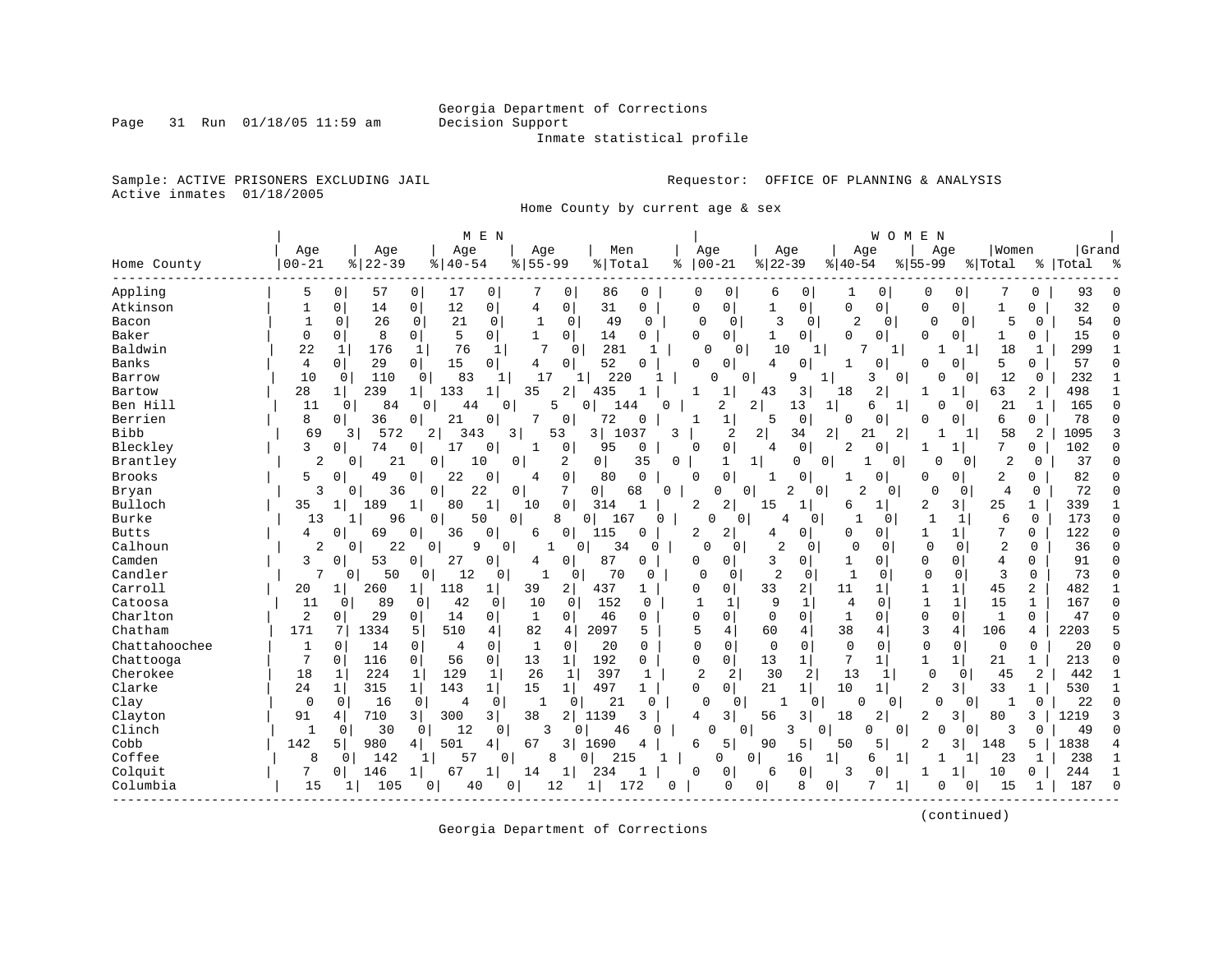#### Inmate statistical profile

Sample: ACTIVE PRISONERS EXCLUDING JAIL **Requestor:** OFFICE OF PLANNING & ANALYSIS Active inmates 01/18/2005

Home County by current age & sex (continued)

|             |              |             |                |                |               | M E N          |                |                |              |          |          |             |                     |                |                |                |                     | WOMEN          |                      |                |                |           |           |
|-------------|--------------|-------------|----------------|----------------|---------------|----------------|----------------|----------------|--------------|----------|----------|-------------|---------------------|----------------|----------------|----------------|---------------------|----------------|----------------------|----------------|----------------|-----------|-----------|
|             | Age          |             | Age            |                | Age           |                | Age            |                | Men          |          |          | Age         |                     | Age            |                |                | Age                 |                | Age                  | Women          |                | Grand     |           |
| Home County | $00 - 21$    |             | $ 22-39$       |                | $8   40 - 54$ |                | $8 55-99$      |                | % Total      |          | ိ        | $00 - 21$   |                     | $ 22-39$       |                | $8 40-54$      |                     | $8 55-99$      |                      | % Total        |                | %   Total |           |
| Cook        | 3            | 0           | 57             | 0              | 32            | $\mathbf 0$    | 4              | 0              | 96           | 0        |          | 1           | 1                   | 3              | 0              | 3              | 0                   | 0              | 0                    |                | 0              | 103       |           |
| Coweta      | 21           |             | 253            | 1              | 99            | $\mathbf{1}$   | 16             | 1              | 389          | 1        |          | 4           | 3                   | 10             | 1              | 9              | 1                   | 1              | $\mathbf{1}$         | 24             | 1              | 413       |           |
| Crawford    | $\mathbf 0$  | 0           | 11             | 0              | 9             | $\mathbf 0$    | $\mathbf 0$    | 0              | 20           | 0        |          | 0           | 0                   | $\mathbf 0$    | $\Omega$       | $\Omega$       | $\Omega$            | $\mathbf{1}$   | $\mathbf{1}$         | $\mathbf{1}$   | 0              | 21        |           |
| Crisp       | 16           | 1           | 132            | 1              | 61            | $\mathbf 1$    | 9              | $\mathbf 0$    | 218          | 1        |          | $\mathbf 0$ | $\mathbf 0$         | 10             | 1              | 4              | $\Omega$            | $\mathbf 0$    | 0                    | 14             | $\mathbf 0$    | 232       |           |
| Dade        | 1            | 0           | 29             | 0              | 24            | $\overline{0}$ | 8              | $\Omega$       | 62           | $\Omega$ |          | U           | 0                   | 3              | 0 <sup>1</sup> | $\Omega$       | $\Omega$            | $\mathbf 0$    | 0                    | 3              | 0              | 65        |           |
| Dawson      | $\mathbf{1}$ | $\Omega$    | 40             | $\Omega$       | 23            | $\Omega$       | 4              | $\Omega$       | 68           | $\Omega$ |          | $\Omega$    | $\Omega$            | $\overline{2}$ | $\Omega$       | 3              | $\Omega$            |                | $\Omega$<br>0        | 5              | $\Omega$       | 73        |           |
| Decatur     | 17           | 1           | 173            | $\mathbf{1}$   | 47            | 0              | 6              | $\overline{0}$ | 243          | 1        |          | 1           | $\mathbf{1}$        | 5              | 0              | $\overline{2}$ | 0                   | $\Omega$       | 0                    | 8              | 0              | 251       |           |
| DeKalb      | 161          | 6           | 1493           | 6              | 619           | 5              | 95             |                | 2368<br>5 I  | 6        |          | 13          | 11                  | 94             | 6              |                | 42                  | 5              | $\overline{a}$<br>3  | 151            | 5              | 2519      |           |
| Dodge       | 1            | 0           | 102            | 0              | 48            | 0              | 4              | $\Omega$       | 155          | $\Omega$ |          | U           | 0                   | 12             |                | 6              | $\mathbf{1}$        | $\Omega$       | 0                    | 18             | $\mathbf{1}$   | 173       |           |
| Dooly       | 3            | $\Omega$    | 60             | $\Omega$       | 21            | $\Omega$       |                | 2              | 0            | 86       | $\Omega$ |             | <sup>0</sup>        | $\Omega$       | 3              | $\overline{0}$ | 2                   | $\Omega$       | $\Omega$<br>$\Omega$ | 5              | $\Omega$       | 91        |           |
| Dougherty   | 45           | 21          | 569            | $\overline{2}$ | 244           | 2              | 43             | 2              | 901          | 2        |          | 0           | 0                   | 28             | 2              | 21             | 2                   | 3              | 4                    | 52             | 2              | 953       |           |
| Douglas     | 42           | 2           | 282            | 1              | 145           |                | 1              | 29             | $\mathbf{1}$ | 498      |          |             | 4                   | 3              | 19             | $\mathbf{1}$   | 18                  | 2              | 0<br>0               | 41             | 1              | 539       |           |
| Early       | 4            | $\Omega$    | 36             | 0              | 21            | 0              | 1              | 0              | 62           | $\Omega$ |          | $\Omega$    | 0                   | 2              | 0              | 1              | 0                   | $\Omega$       | 0                    | 3              | 0              | 65        |           |
| Echols      | $\mathbf 0$  | 0           | $\overline{2}$ | 0              |               | 1              | 0              | $\Omega$       | 0            | 3        | 0        |             | 0                   | $\Omega$       | $\Omega$       | 0              | $\Omega$<br>0       |                | 0<br>$\Omega$        | 0              | $\Omega$       | 3         |           |
| Effingham   | 12           | 0           | 76             | 0              | 25            | $\Omega$       | $\overline{2}$ | $\mathbf 0$    | 115          | 0        |          | 1           | $\mathbf{1}$        | 5              | $\mathbf 0$    | 4              | 0                   | -1             | 1                    | 11             | 0              | 126       |           |
| Elbert      | 6            | 0           | 86             | 0              |               | 44             | 0              | 8              | $\Omega$     | 144      | $\Omega$ |             | $\Omega$<br>$\circ$ |                | 0<br>5         |                | 6<br>1 <sup>1</sup> | 0              | 0                    | 11             | $\Omega$       | 155       |           |
| Emanuel     | 9            | 0           | 106            | 0              | 25            | 0              | 6              | $\mathbf 0$    | 146          | $\Omega$ |          | O           | 0                   | 7              | $\mathbf 0$    | 1              | 0                   | $\Omega$       | 0                    | 8              | 0              | 154       |           |
| Evans       | 8            | $\Omega$    | 53             | 0              |               | 14             | 0              | 2              | $\Omega$     | 0        |          |             | 1 <sup>1</sup>      | 1              | $\Omega$       | २              | 0                   | $\Omega$       | 0                    | $\overline{2}$ | $\Omega$       | 82        |           |
| Fannin      | 3            | 0           | 52             | 0              | 27            | $\mathbf 0$    | 11             | $\mathbf{1}$   | 93           | $\Omega$ |          | U           | 0                   | 3              | $\overline{0}$ | 4              | 0                   | $\mathbf 0$    | 0                    | 7              | 0              | 100       |           |
| Fayette     | 8            | 0           | 68             | 0              | 52            |                | 0<br>14        |                | 142          | U        |          | 2           | 2                   | 5              | 0              | $\overline{c}$ | $\Omega$            | 0              | $\Omega$             | 9              | $\Omega$       | 151       |           |
| Floyd       | 30           | 1           | 398            | 2              | 193           | 2              | 29             | $\mathbf{1}$   | 650          | 2        |          | 2           | 2                   | 42             | 3              | 25             | $\overline{3}$      | 1              | 1                    | 70             | $\overline{a}$ | 720       |           |
| Forsyth     | 5            | 0           | 81             | 0              | 49            | 0              | 8              | 0              | 143          | 0        |          | $\Omega$    | $\mathbf 0$         | 8              | 0              | $\overline{2}$ | $\Omega$            | $\mathbf 0$    | $\mathbf 0$          | 10             | $\Omega$       | 153       | O         |
| Franklin    | 7            | 0           | 65             | 0              | 37            | 0              | 10             | 0              | 119          | 0        |          | 0           | 0                   | 12             | $\mathbf{1}$   | $\overline{2}$ | 0                   | 0              | 0                    | 14             | $\Omega$       | 133       | $\bigcap$ |
| Fulton      | 366          | 14          | 3459           | 14             | 1756          | 15             | 276            | 14             | 5857         | 14       |          | 12          | 10                  | 155            | 9              | 103            | 11                  | 12             | 15                   | 282            | 10             | 6139      | 14        |
| Gilmer      | 2            | 0           | 53             | 0              | 37            | $\mathbf 0$    | 11             | 1              | 103          | 0        |          | 0           | 0                   | 8              | $\Omega$       | $\overline{2}$ | $\Omega$            | $\mathbf 0$    | 0                    | 10             | $\Omega$       | 113       | C         |
| Glascock    | $\mathbf{1}$ | $\Omega$    | 3              | $\Omega$       | κ             | 0              | $\Omega$       | $\Omega$       | 7            | 0        |          | $\Omega$    | $\Omega$            | $\Omega$       | O              | $\Omega$       | $\Omega$            | $\Omega$       | $\Omega$             | $\Omega$       | $\Omega$       | 7         |           |
| Glynn       | 19           | 1           | 221            | 1              | 131           | $\mathbf{1}$   | 19             | 1              | 390          |          |          | 0           | 0                   | 10             | $\mathbf{1}$   | 6              | $\mathbf{1}$        | $\mathbf 0$    | 0                    | 16             | $\mathbf{1}$   | 406       |           |
| Gordon      | 12           | $\Omega$    | 156            | $\mathbf 1$    | 75            | $\mathbf{1}$   | 10             | $\mathbf 0$    | 253          | 1        |          | 1           | 1                   | 18             | $\mathbf{1}$   | 7              | $\mathbf{1}$        | $\mathbf 0$    | 0                    | 26             | $\mathbf 1$    | 279       |           |
| Grady       | 8            | 0           | 122            | $\mathbf 0$    | 48            | 0              | 7              | 0              | 185          | $\Omega$ |          | $\Omega$    | $\mathbf 0$         | 13             | 1              | $\mathbf 0$    | 0                   | $\mathbf{1}$   | 1                    | 14             | 0              | 199       |           |
| Greene      | 3            | $\Omega$    | 64             | $\Omega$       | 19            | $\mathbf{0}$   | 3              | $\Omega$       | 89           | $\Omega$ |          | O           | $\Omega$            | 5              | $\Omega$       | $\mathbf{1}$   | 0                   | $\overline{a}$ | 3                    | 8              | $\Omega$       | 97        |           |
| Gwinnett    | 88           | 3           | 647            | 3              | 282           | 2              | 59             | 3              | 1076         | 3        |          | 9           | 7                   | 49             | 3              | 21             | 2 <sup>1</sup>      | $\overline{2}$ | 3                    | 81             | 3              | 1157      |           |
| Habersham   | 5            | $\Omega$    | 64             | 0              | 47            | 0              | 2              | $\Omega$       | 118          | $\Omega$ |          | $\Omega$    | 0                   | 5              | 0              | 4              | O                   | $\Omega$       | 0                    | 9              | 0              | 127       |           |
| Hall        | 35           | 1           | 311            | 1              | 224           | 2              | 45             | 2              | 615          | 2        |          |             | 4                   | 22             | $\mathbf{1}$   | 25             | 3                   |                | 5<br>4               | 56             | 2              | 671       |           |
| Hancock     | 2            | 0           | 31             | 0              | 18            | 0              | 2              | $\Omega$       | 53           | $\Omega$ |          | 0           | 0                   | 1              | $\Omega$       | 1              | 0                   | $\Omega$       | $\Omega$             | 2              | 0              | 55        |           |
| Haralson    | 3            | $\mathbf 0$ | 52             | 0              | 33            | 0              | 10             |                | 0<br>98      | U        |          |             | 1                   |                | २              | 0              | 3                   | 0              | 0<br>U               | 7              | $\Omega$       | 105       |           |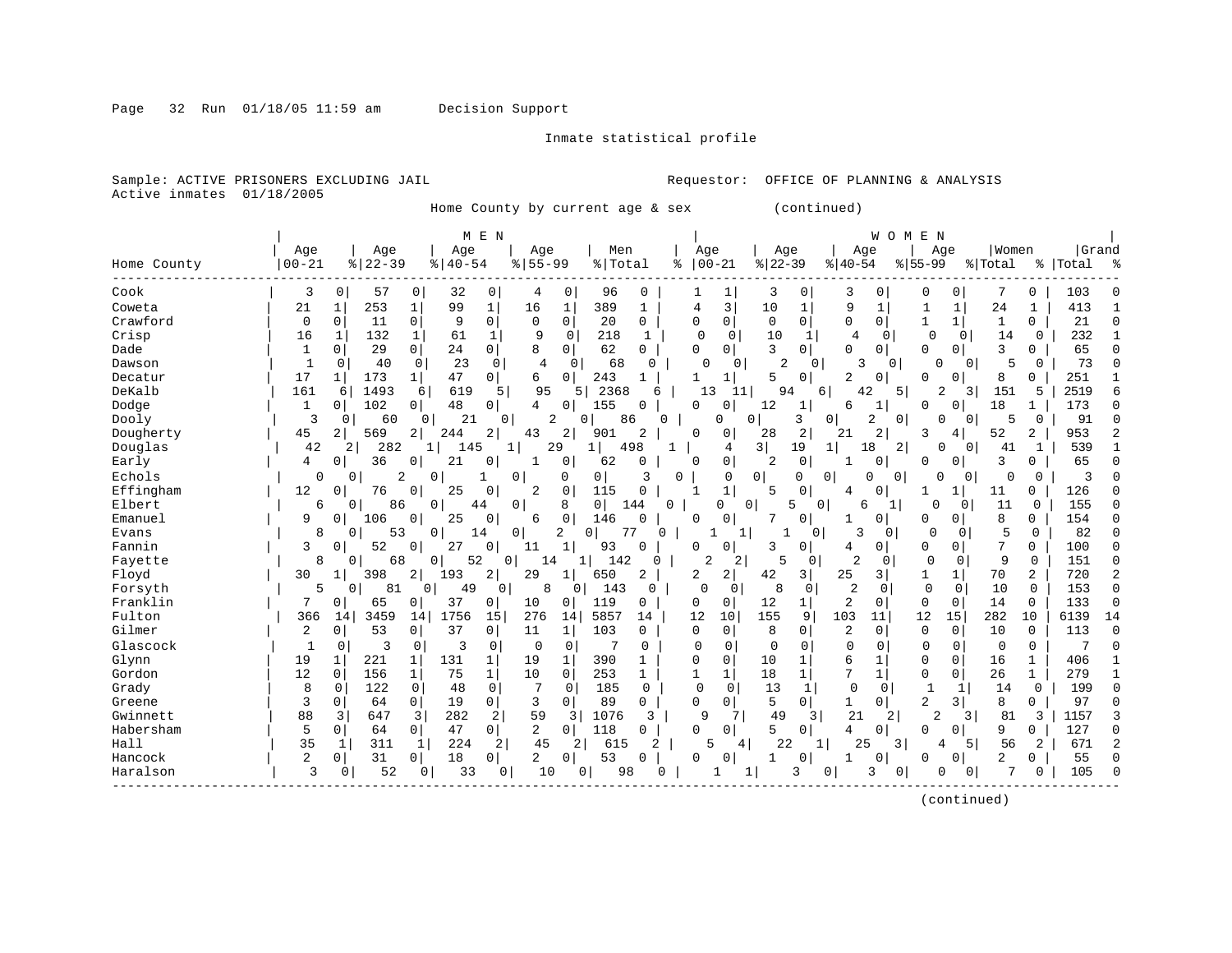Page 33 Run 01/18/05 11:59 am

#### Inmate statistical profile

Sample: ACTIVE PRISONERS EXCLUDING JAIL **Requestor:** OFFICE OF PLANNING & ANALYSIS Active inmates 01/18/2005

Home County by current age & sex (continued)

| Age<br>Age<br>Age<br>Men<br>Age<br>Age<br>Women<br>Age<br>Age<br>Age<br>$00 - 21$<br>$ 22-39$<br>$8155 - 99$<br>$00 - 21$<br>$ 22-39$<br>$8   40 - 54$<br>% Total<br>$8140 - 54$<br>$8155 - 99$<br>Home County<br>ిక<br>% Total<br>ႜ<br>Harris<br>42<br>5<br>$\Omega$<br>0<br>23<br>0<br>0<br>71<br>$\Omega$<br>$\Omega$<br>0<br>0<br>0<br>0<br>0<br>0<br>0<br>4<br>4 | Grand<br> Total<br>ႜ<br>75<br>91<br>45<br>406<br>503 |
|-----------------------------------------------------------------------------------------------------------------------------------------------------------------------------------------------------------------------------------------------------------------------------------------------------------------------------------------------------------------------|------------------------------------------------------|
|                                                                                                                                                                                                                                                                                                                                                                       |                                                      |
|                                                                                                                                                                                                                                                                                                                                                                       |                                                      |
|                                                                                                                                                                                                                                                                                                                                                                       |                                                      |
| 0<br>50<br>$\mathbf 0$<br>24<br>0<br>3<br>$\mathbf{0}$<br>84<br>0<br>4<br>$\mathbf 0$<br>3<br>7<br>0<br>Hart<br>7<br>O<br>0<br>0<br>$\Omega$<br>$\Omega$                                                                                                                                                                                                              |                                                      |
| $\mathbf 0$<br>$\overline{2}$<br>9<br>$\mathsf{O}$<br>10<br>$\mathbf 0$<br>$\mathbf 0$<br>$\mathbf 0$<br>24<br>0<br>$\mathbf 0$<br>45<br>$\Omega$<br>$\mathbf 0$<br>0<br>$\Omega$<br>Heard<br>0<br>$\Omega$<br>$\Omega$<br>0                                                                                                                                          |                                                      |
| $\mathbf{1}$<br>$\mathbf 1$<br>3<br>$\mathbf{1}$<br>13<br>19<br>$\mathbf{1}$<br>229<br>100<br>18<br>$\mathbf{1}$<br>366<br>23<br>$\mathbf{1}$<br>$\Omega$<br>0<br>40<br>$\mathbf{1}$<br>Henry<br>4                                                                                                                                                                    |                                                      |
| 2<br>31<br>280<br>$\mathbf{1}$<br>149<br>$\mathbf{1}$<br>$\mathbf{1}$<br>473<br>2<br>18<br>1<br>10<br>30<br>$\mathbf{1}$<br>1<br>13<br>$\Omega$<br>Houston<br>1<br>$\mathbf{1}$<br>$\Omega$                                                                                                                                                                           |                                                      |
| Irwin<br>3<br>25<br>$\mathbf 0$<br>5<br>$\Omega$<br>0<br>47<br>0<br>80<br>0<br>0<br>0<br>$\Omega$<br>0<br>0<br>$\Omega$<br>$\Omega$<br>$\Omega$<br>1<br>-1                                                                                                                                                                                                            | 81<br>O                                              |
| 1 <br>Jackson<br>6<br>0<br>25<br>188<br>6<br>94<br>63<br>$\mathbf{1}$<br>1<br>10<br>18<br>0<br>1<br>0<br>1<br>1<br>1                                                                                                                                                                                                                                                  | 206<br>C                                             |
| 5<br>Jasper<br>18<br>$\mathbf 0$<br>3<br>$\overline{2}$<br>0<br>43<br>$\Omega$<br>69<br>$\Omega$<br>O<br>0<br>2<br>$\Omega$<br>0<br>0<br>∩<br>0<br>O<br>4                                                                                                                                                                                                             | 73                                                   |
| Jeff Davis<br>12<br>43<br>$\overline{0}$<br>60<br>0<br>$\overline{2}$<br>$\Omega$<br>1<br>0<br>0<br>0 <sup>1</sup><br>O<br>O<br>0<br>4<br>$\Omega$<br>6<br>0<br>4<br><sup>0</sup>                                                                                                                                                                                     | 66                                                   |
| Jefferson<br>11<br>$\mathbf 0$<br>59<br>19<br>7<br>$\mathbf 0$<br>96<br>0<br>2<br>0<br>0<br>$\Omega$<br>U<br>$\mathbf{0}$<br>3<br>0<br>0<br>5<br>0<br><sup>0</sup>                                                                                                                                                                                                    | 101                                                  |
| Jenkins<br>6<br>49<br>20<br>76<br>$\overline{0}$<br>0<br>0<br>0<br>$\mathbf 0$<br>0<br>0<br>0<br>0<br>O<br><sup>0</sup><br>4<br>$\Omega$<br>4                                                                                                                                                                                                                         | 80                                                   |
| 25<br>Johnson<br>$\Omega$<br>9<br>2<br>0<br>36<br>$\Omega$<br>0<br>$\Omega$<br>0<br>0<br>$\Omega$<br>O<br>U<br>0<br>0<br>0<br>0<br>$\Omega$<br>$\Omega$                                                                                                                                                                                                               | 36                                                   |
| 53<br>32<br>0<br>3<br>0<br>0<br>0<br>0<br>14<br>0<br>0<br>$\Omega$<br>0<br>$\Omega$<br>0<br>5<br>0<br>Jones<br>4<br>4                                                                                                                                                                                                                                                 | 58                                                   |
| 25<br>78<br>43<br>0<br>$\Omega$<br>$\mathbf 0$<br>$\Omega$<br>3<br>3<br>Lamar<br>4<br>0<br>0<br>$\Omega$<br>0<br>$\Omega$<br>$\Omega$<br>0<br>0<br>6<br>O                                                                                                                                                                                                             | 81                                                   |
| Lanier<br>1<br>$\mathbf 0$<br>23<br>0<br>2<br>0<br>33<br>2<br>5<br>0<br>0<br>0<br>2<br>0<br>$\Omega$<br><sup>0</sup><br>0                                                                                                                                                                                                                                             | 38<br>$\Omega$                                       |
| 7<br>16<br>148<br>$\mathbf{1}$<br>68<br>1<br>0<br>239<br>$\Omega$<br>$\Omega$<br>9<br>1<br>14<br>0<br>Laurens<br>1<br>1<br>5<br>0<br>1                                                                                                                                                                                                                                | 253                                                  |
| $\mathbf{1}$<br>$\Omega$<br>$\Omega$<br>3<br>21<br>20<br>0<br>2<br>44<br>$\Omega$<br>2<br>$\Omega$<br>Lee<br>1<br>0<br><sup>0</sup><br>U<br><sup>0</sup><br>0<br>O                                                                                                                                                                                                    | 47<br>C                                              |
| Liberty<br>10<br>0<br>244<br>$\overline{2}$<br>16<br>19<br>167<br>48<br>0<br>0<br>0 <sup>1</sup><br>3<br>1<br>9<br>5<br>1<br>1<br>ı                                                                                                                                                                                                                                   | 260                                                  |
| Lincoln<br>37<br>2<br>2<br>0<br>$\mathbf 0$<br>0<br>20<br>14<br>0<br>1<br>0<br>0<br>O<br>0<br>0<br><sup>0</sup><br>0                                                                                                                                                                                                                                                  | 39<br>C                                              |
| 6<br>2<br>20<br>12<br>$\Omega$<br>$\mathbf 0$<br>0<br>Long<br>0<br>0<br>0<br>$\mathbf{1}$<br>35<br>$\mathbf 0$<br>6<br>0<br>$\cap$<br>$\Omega$<br>$\mathbf 0$<br>U<br>0                                                                                                                                                                                               | 41                                                   |
| Lowndes<br>23<br>269<br>143<br>1<br>0<br>12<br>3<br>4<br>31<br>1<br>26<br>$\mathbf{1}$<br>461<br>16<br>1<br>Ω                                                                                                                                                                                                                                                         | 492                                                  |
| Lumpkin<br>2<br>0<br>22<br>$\overline{0}$<br>8<br>73<br>$\Omega$<br>2<br>2<br>0<br>$\Omega$<br>41<br>$\Omega$<br>$\Omega$<br>$\Omega$<br>$\Omega$<br>0<br>4<br>0                                                                                                                                                                                                      | 77<br>$\Omega$                                       |
| $\mathbf{0}$<br>Macon<br>19<br>0<br>5<br>0<br>69<br>0<br>0<br>$\Omega$<br>0<br>4<br>0<br>41<br>0<br>0<br>0<br>0<br>1<br>0<br>1                                                                                                                                                                                                                                        | 70<br>∩                                              |
| Madison<br>32<br>7<br>113<br>$\mathbf 0$<br>16<br>8<br>66<br>0<br>0<br>0<br>$\Omega$<br>0<br>11<br>0<br>1<br>0<br>0<br>1<br>5<br>1                                                                                                                                                                                                                                    | 129<br>C                                             |
| Marion<br>2<br>22<br>10<br>0<br>2<br>0 <sup>1</sup><br>35<br>0<br>$\Omega$<br>2<br>0<br>$\Omega$<br>0<br>0<br>O<br>0<br>$\Omega$<br>$\Omega$<br>1<br>0                                                                                                                                                                                                                | 37<br>C                                              |
| McDuffie<br>78<br>7<br>$\Omega$<br>$\mathcal{L}$<br>10<br>48<br>$\Omega$<br>$\Omega$<br>0<br>$\Omega$<br>0<br>11<br>147<br>$\Omega$<br>$\Omega$<br>$\Omega$<br>$\Omega$<br>1<br>$\Omega$<br>$\Omega$                                                                                                                                                                  | 154                                                  |
| McIntosh<br>28<br>50<br>0<br>0<br>1<br>0<br>0<br>20<br>$\circ$<br>1<br>$\mathbf{0}$<br>0<br>$\Omega$<br>0<br>1<br>0<br>0<br>0<br>1<br>0                                                                                                                                                                                                                               | 51                                                   |
| 12<br>177<br>5<br>17<br>Meriwether<br>103<br>50<br>0<br>12<br>$\mathbf 0$<br>11<br>$\mathbf{1}$<br>$\mathbf{1}$<br>$\mathbf{1}$<br>0<br>0<br>1<br>0<br>$\mathbf{1}$<br>0                                                                                                                                                                                              | 194<br>C                                             |
| Miller<br>9<br>$\Omega$<br>$\Omega$<br>31<br>$\Omega$<br>$\mathbf{1}$<br>$\mathbf{1}$<br>21<br>$\Omega$<br>0<br>0<br>$\mathbf 1$<br>$\Omega$<br>0<br>$\mathbf 0$<br>$\Omega$<br>$\Omega$<br>0<br>U<br>Ω                                                                                                                                                               | 32<br>$\cap$                                         |
| 5<br>Mitchell<br>10<br>111<br>50<br>0<br>7<br>178<br>0<br>8<br>$\mathbf 0$<br>$\Omega$<br>13<br>$\mathbf{0}$<br>$\Omega$<br>$\mathbf 0$<br>$\Omega$<br>0<br>0<br>0<br>$\mathbf{1}$                                                                                                                                                                                    | 191<br>$\cap$                                        |
| $\overline{2}$<br>9<br>Monroe<br>63<br>30<br>0<br>4<br>106<br>0<br>6<br>0<br>$\mathbf 0$<br>0<br>8<br>0<br>0<br>0<br>$\Omega$<br>0<br>0<br>0                                                                                                                                                                                                                          | 114<br>O                                             |
| 0<br>2<br>27<br>8<br>2<br>39<br>0<br>$\overline{2}$<br>$\Omega$<br>3<br>0<br>0<br>0<br>0<br>$\Omega$<br>$\Omega$<br>$\Omega$<br>0<br>Montgomery<br>0<br>$\mathbf{1}$                                                                                                                                                                                                  | 42                                                   |
| 28<br>$\mathbf 0$<br>5<br>2<br>7<br>$\overline{4}$<br>$\Omega$<br>$\Omega$<br>6<br>$\Omega$<br>81<br>$\Omega$<br>$\Omega$<br>$\Omega$<br>0<br>O<br>$\Omega$<br>Morgan<br>43<br>$\Omega$<br>$\Omega$                                                                                                                                                                   | 88                                                   |
| 159<br>9<br>92<br>$\mathbf 0$<br>0<br>2<br>0<br>44<br>0<br>14<br>1<br>0<br>5<br>0<br>0<br>$\Omega$<br>0<br>Murray<br>Ω<br>0                                                                                                                                                                                                                                           | 166                                                  |
| 101<br>735<br>421<br>1320<br>27<br>87<br>63<br>3<br>3<br>2<br>2<br>56<br>3<br>3<br>3<br>4<br>3<br>4<br>3<br>2<br>Muscogee                                                                                                                                                                                                                                             | 1407                                                 |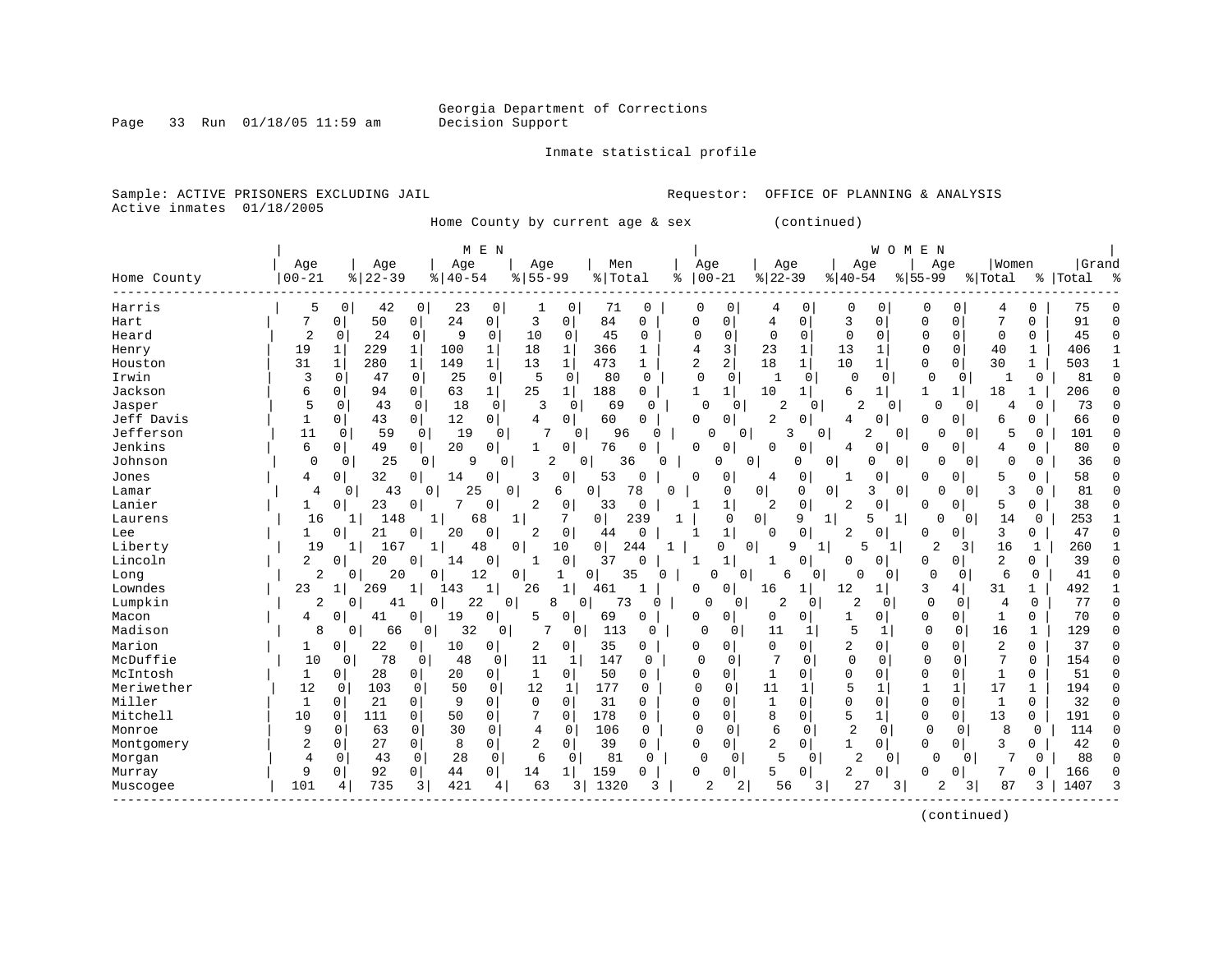Page 34 Run 01/18/05 11:59 am

#### Inmate statistical profile

Sample: ACTIVE PRISONERS EXCLUDING JAIL **Requestor:** OFFICE OF PLANNING & ANALYSIS Active inmates 01/18/2005

Home County by current age & sex (continued)

|             |                  |                     |                      | M E N                |                          |                |              |                |                 |                     | W O M                         | E<br>N           |              |                  |              |                    |
|-------------|------------------|---------------------|----------------------|----------------------|--------------------------|----------------|--------------|----------------|-----------------|---------------------|-------------------------------|------------------|--------------|------------------|--------------|--------------------|
| Home County | Age<br>$00 - 21$ | Age<br>$ 22-39$     | Age<br>$8   40 - 54$ | Age<br>$8 55-99$     | Men<br>%   Total         |                | Age<br>ႜ     | $ 00 - 21$     | Age<br>$ 22-39$ |                     | Age<br>$ 40-54$               | Aqe<br>$8 55-99$ |              | Women<br>% Total |              | Grand<br>%   Total |
|             |                  |                     |                      |                      |                          |                |              |                |                 |                     |                               |                  |              |                  |              |                    |
| Newton      | 21               | 230<br>1            | 116<br>1             | 17<br>1              | 384<br>1                 |                | 0            | 0              | 19              |                     | 11                            | 3                | 4            | 33               | 1            | 417                |
| Oconee      | 4                | 0<br>18             | $\mathbf 0$<br>11    | $\mathbf 0$<br>4     | 37<br>0                  | 0              | 0            | $\mathbf 0$    | 2               | $\mathbf 0$         | $\mathbf{1}$<br>$\mathbf 0$   | 0                | 0            | 3                | $\mathbf 0$  | 40                 |
| Oglethorpe  | 3                | 44<br>0             | 12<br>0              | $\overline{2}$<br>0  | 61<br>0                  | 0              | $\mathbf 0$  | 0              | $\overline{4}$  | $\mathbf 0$         | $\overline{c}$<br>0           | $\Omega$         | $\mathbf 0$  | 6                | $\Omega$     | 67<br>$\sqrt{ }$   |
| Paulding    | 16               | 121<br>$\mathbf{1}$ | 67<br>0              | 9<br>1               | 0<br>213                 | 1              |              | 1              | 7               | $\Omega$            | 8<br>1                        | $\overline{2}$   | 3            | 18               | $\mathbf{1}$ | 231                |
| Peach       | $\mathsf{R}$     | 65<br>$\Omega$      | 29<br>$\Omega$       | $\overline{2}$<br>0  | 0<br>104                 | $\Omega$       | $\Omega$     | $\Omega$       | $\mathcal{R}$   | $\Omega$            | $\mathbf 0$<br>$\Omega$       | $\Omega$         | 0            | 3                | $\Omega$     | 107<br>$\Omega$    |
| Pickens     | ζ                | $\Omega$<br>45      | 34<br>$\Omega$       | 6<br>0               | $\Omega$<br>88           | 0              | $\Omega$     | $\Omega$       | 2               | $\Omega$            | $\overline{4}$<br>$\Omega$    | $\Omega$         | 0            | 6                | $\Omega$     | 94                 |
| Pierce      | $\mathbf{1}$     | $\mathsf{O}$<br>24  | $\mathbf 0$<br>16    | $\mathbf 0$<br>1     | 0<br>42                  | 0              | $\Omega$     | $\mathbf 0$    | 2               | $\Omega$            | $\mathbf 0$<br>0              | $\mathbf 0$      | $\mathbf 0$  | $\overline{2}$   | 0            | 44                 |
| Pike        | 2                | $\mathbf 0$<br>18   | 25<br>$\Omega$       | 5<br>$\mathbf 0$     | $\mathbf 0$<br>50        | $\Omega$       | $\mathbf 0$  | $\mathbf 0$    | $\overline{4}$  | $\Omega$            | 2<br>$\Omega$                 | $\mathbf 0$      | $\Omega$     | 6                | 0            | 56                 |
| Polk        | 9                | 0<br>115            | 60<br>$\mathbf 0$    | $1\vert$<br>14       | 198<br>$\mathbf{1}$      | 0              | 0            | 0 <sup>1</sup> | 7               | 0                   | 3<br>$\Omega$                 | 0                | 0            | 10               | 0            | 208                |
| Pulaski     | 7                | 55<br>$\Omega$      | 28<br>$\mathbf 0$    | $\mathbf{1}$<br>0    | 91<br>$\Omega$           | $\Omega$       | $\Omega$     | $\Omega$       | 6               | 0                   | 5<br>1                        | $\Omega$         | $\Omega$     | 11               | $\Omega$     | 102                |
| Putnam      | 5                | 68<br>0             | 41<br>0              | 7<br>0               | 121<br>0                 | 0              | $\Omega$     | $\mathbf 0$    | 4               | $\mathbf 0$         | 0                             | $\Omega$         | 0            | 5                | 0            | 126                |
| Ouitman     |                  | 5<br>0              | $\overline{2}$<br>0  | $\Omega$<br>0        | 0<br>8                   | O              |              |                | 0               | 0                   | 0                             | O                | 0            | $\overline{2}$   | $\mathbf 0$  | 10                 |
| Rabun       | 2                | 0<br>30             | 15<br>0              | $\overline{2}$<br>0  | $\Omega$<br>49           | 0              | 0            | 0              | 0               | 0                   | $\Omega$<br><sup>0</sup>      | 0                | 0            | 0                | 0            | 49                 |
| Randolph    | 6                | 38<br>0             | 16<br>0              | $\overline{2}$<br>0  | $\mathbf 0$              | 62             |              | O<br>0         | 0               | $\mathbf 0$         | 3                             | $\Omega$<br>0    | 0            | 3                | $\mathbf 0$  | 65                 |
| Richmond    | 124              | 1081<br>5 I         | 461<br>4             | 70<br>4              | 3<br>1736                | 4              | 8            | 7              | 76              | 5                   | 4<br>41                       | ζ                | 4            | 128              | 5            | 1864               |
| Rockdale    | 17               | 145                 | 82                   | 14<br>1              | 1                        | 25<br>8        |              | 1              | 1<br>15         | $1\vert$            | 4                             | 0<br>$\Omega$    | 0            | 20               | $\mathbf{1}$ | 278                |
| Schley      | $\Omega$         | 11<br>0             | 3<br>0               | 0<br>$\Omega$        | 0<br>14                  | 0              |              | 0              | 0               | $\mathbf 0$         | 0<br>0                        | 0                | 0            | 0                | 0            | 14<br>C            |
| Screven     | 8                | 0<br>64             | $\mathbf 0$          | 26<br>0              | 8<br>$\mathbf 0$         | 106            | 0            | 1              | 1               | 5<br>$\overline{0}$ | 3                             | 0<br>0           | 0            | 9                | $\mathbf 0$  | 115                |
| Seminole    | 5                | $\circ$<br>33       | 19<br>0              | 0<br>4               | $\mathbf 0$<br>61        | 0              | $\cap$       | $\overline{0}$ | 2               | $\mathbf 0$         | $\overline{2}$<br>$\mathbf 0$ | O                | 0            | 4                | $\mathbf 0$  | 65                 |
| Spalding    | 38               | 346<br>1            | 148<br>1             | 1                    | 2 <br>31                 | 563<br>1       |              | 2              | 2 <br>25        | $1\vert$            | 12<br>1                       | $\overline{2}$   | 3            | 41               | 1            | 604                |
| Stephens    | 7                | 86<br>0             | 51<br>0              | 0<br>14              | 158<br>1                 | 0              | $\Omega$     | $\mathbf 0$    | 5               | $\Omega$            | $\Omega$<br>1                 | 0                | 0            | 6                | 0            | 164                |
| Stewart     | 6                | 21<br>$\Omega$      | 0                    | 7<br>0               | $\Omega$<br>$\mathbf{1}$ | 35<br>$\Omega$ |              | $\Omega$<br>U  | $\Omega$        | $\Omega$            | 0<br>$\Omega$                 | $\Omega$         | 0            | $\Omega$         | $\Omega$     | 35                 |
| Sumter      | 13               | 127<br>$\mathbf{1}$ | 53                   | $\Omega$<br>5        | 0<br>198                 | 0              | O            | $\mathbf 0$    | 7               | 0                   | 3<br>$\overline{0}$           | 0                | 0            | 10               | 0            | 208                |
| Talbot      | 3                | 0<br>30             | 0<br>12              | 0                    | 0<br>46                  | 0              |              | 0<br>0         |                 | 0                   | 3<br>$\circ$                  | $\mathbf 0$      | $\mathbf 0$  | $\overline{4}$   | $\mathbf 0$  | 50                 |
| Taliaferro  | 0                | 0<br>4              | $\overline{0}$       | 0                    | 0<br>6                   | 0              | 0            | $\overline{0}$ | 0               | 0                   | 0<br>0                        | 0                | 0            | 0                | 0            | 6                  |
| Tattnall    | 4                | 75<br>0             | 24<br>0              | $\overline{0}$<br>4  | 107<br>0                 | 0              | $\mathbf{1}$ | $\mathbf{1}$   | 3               | $\mathbf 0$         | 6<br>$\mathbf{1}$             | $\mathbf 0$      | $\mathbf 0$  | 10               | $\mathbf 0$  | 117                |
| Taylor      | 5                | 0<br>52             | 15<br>0              | 0<br>4               | 76<br>$\overline{0}$     | 0              | <sup>0</sup> | 0 <sup>1</sup> | 1               | $\Omega$            | 3<br>$\Omega$                 | $\Omega$         | 0            | 4                | $\Omega$     | 80                 |
| Telfair     | 5                | 72<br>0             | 33<br>0              | 7<br>$\Omega$        | 117<br>$\mathbf 0$       | 0              | $\Omega$     | 0              |                 | $\Omega$            | 4<br>$\Omega$                 | $\mathbf 0$      | 0            | 9                | $\Omega$     | 126<br>C           |
| Terrell     | 7                | 0<br>44             | 20<br>0              | 0<br>0               | 71<br>0                  | 0              | $\Omega$     | $\Omega$       | 1               | $\Omega$            | $\Omega$<br>1                 | $\Omega$         | 0            | 2                | $\Omega$     | 73<br>C            |
| Thomas      | 18               | 159<br>1            | 89<br>1              | 12<br>1              | $\mathbf{1}$<br>278      | 1              | $\Omega$     | $\Omega$       | 6               | $\Omega$            | $7\phantom{.0}$               | $\mathbf 0$      | $\mathbf 0$  | 13               | $\Omega$     | 291                |
| Tift        | 15               | $\mathbf 1$<br>150  | 101<br>1             | 20<br>1 <sup>1</sup> | 286<br>$\mathbf{1}$      | 1              | $\Omega$     | $\Omega$       | 5               | $\Omega$            | 5<br>1                        | $\mathbf{1}$     | $\mathbf{1}$ | 11               | $\Omega$     | 297<br>-1          |
| Toombs      | 24               | $\mathbf 1$<br>150  | $\mathbf{1}$<br>49   | 7<br>$\Omega$        | $\Omega$<br>230          | 1              | $\Omega$     | 0              | 13              | 1                   | 7                             | 0                | 0            | 20               | $\mathbf 1$  | 250                |
| Towns       | $\Omega$         | $\mathbf 0$<br>6    | $\mathbf 0$<br>3     | $\Omega$<br>3        | 12<br>0                  | $\mathbf 0$    | $\Omega$     | $\mathbf 0$    | $\Omega$        | $\Omega$            | $\overline{2}$<br>$\Omega$    | $\mathbf 0$      | $\Omega$     | 2                | $\mathbf 0$  | 14<br>U            |
| Treutlen    | $\overline{2}$   | 0<br>23             | 9<br>0               | $\mathbf{1}$<br>0    | 0<br>35                  | 0              | $\Omega$     | $\mathbf 0$    | 0               | 0                   | $\overline{2}$<br>0           | $\Omega$         | 0            | 2                | $\mathbf 0$  | 37                 |
| Troup       | 40               | 327<br>2            | 132<br>1             | 21<br>1              | 520<br>1                 | 1              | $\mathbf{1}$ | 1              | 24              |                     | 7<br>1                        | 2                | 3            | 34               |              | 554                |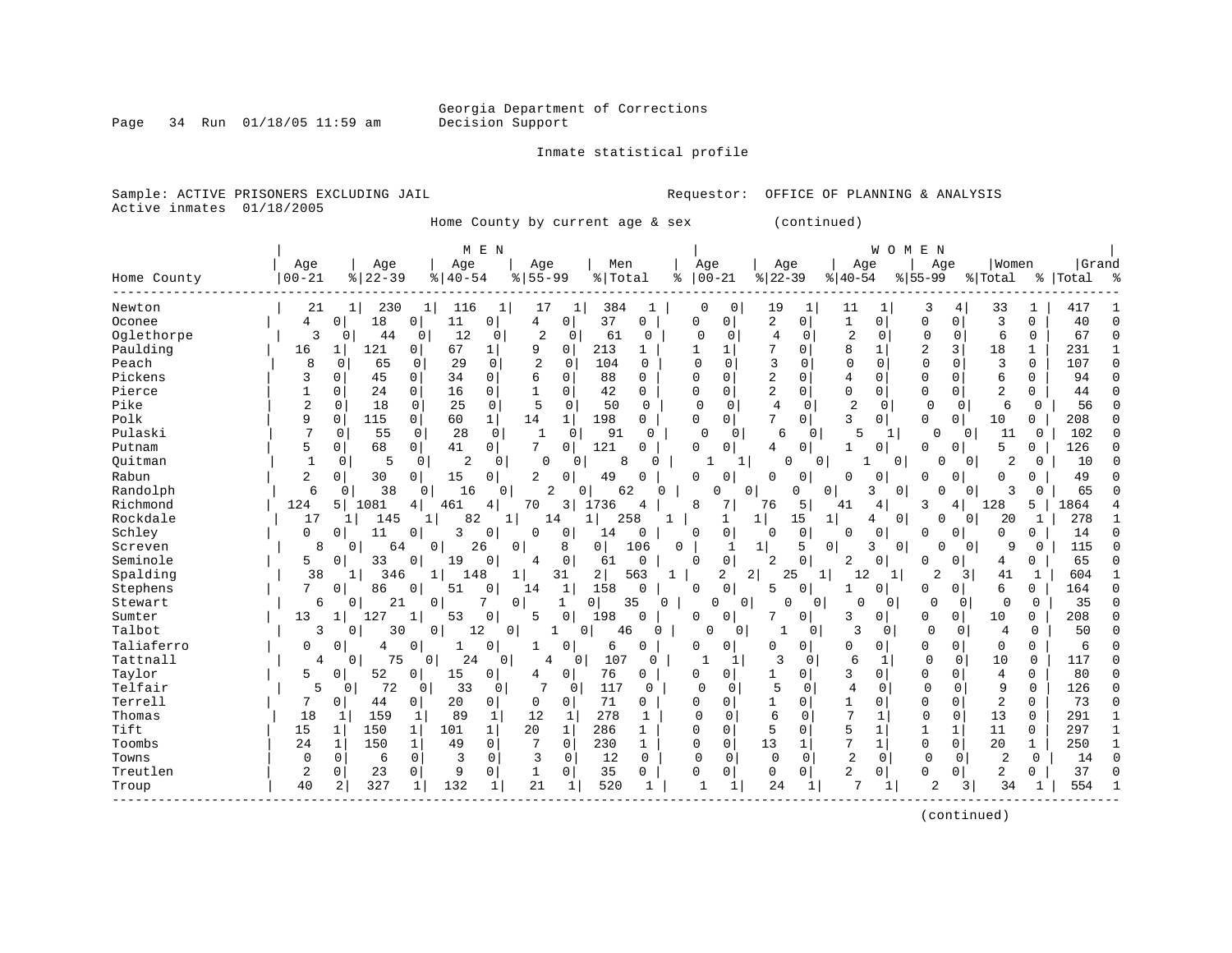Page 35 Run 01/18/05 11:59 am

#### Inmate statistical profile

Sample: ACTIVE PRISONERS EXCLUDING JAIL **Requestor:** OFFICE OF PLANNING & ANALYSIS Active inmates 01/18/2005

Home County by current age & sex (continued)

|                  |            |              |          |                | M E N               |                |                |          |         |                    |            |          |                |          |           | WOMEN          |           |          |                |          |                      |      |
|------------------|------------|--------------|----------|----------------|---------------------|----------------|----------------|----------|---------|--------------------|------------|----------|----------------|----------|-----------|----------------|-----------|----------|----------------|----------|----------------------|------|
|                  | Age        |              | Age      |                | Age                 |                | Age            |          | Men     |                    | Age        |          | Age            |          | Age       |                | Age       |          | Women          |          | Grand                |      |
| Home County      | $ 00 - 21$ |              | $ 22-39$ |                | $8   40 - 54$       |                | $8 55-99$      |          | % Total | ႜ                  | $ 00 - 21$ |          | $ 22-39$       |          | $8 40-54$ |                | $ 55-99 $ |          | % Total        |          | % Total %            |      |
| Turner           | 5          | $\Omega$     | 45       | 0 <sup>1</sup> | 26                  | 0 <sup>1</sup> | 2              | 0        | 78      | 0                  | $\Omega$   | $\Omega$ | 2              | 0        |           | 0              | 0         | $\Omega$ | 3              | 0        | 81                   |      |
| Twiggs           | 3          | $\mathbf{0}$ | 20       | $\Omega$       |                     | 0              |                | 0        | 41      | 0                  | 0          | 0        |                | 0        |           | 0              |           |          | 3              | n        | 44                   |      |
| Union            |            | 0            | 29       | 0 <sup>1</sup> | 13                  | 0              | 4              |          | 47      | U                  | $\Omega$   | 0        |                | 0        |           | $\Omega$       |           | $\Omega$ | $\overline{2}$ | $\Omega$ | 49                   |      |
| Upson            | 15         |              | 103      | 0              | 47                  | 0              | 13             |          | 178     | 0                  | $\Omega$   | 0        |                | 0        |           |                |           | 0        | 8              | 0        | 186                  |      |
| Walker           | 5          |              | 168      |                | 87                  | 1              | 20             |          | 280     |                    | ∩          |          | 18             |          | q         |                |           | O        | 27             |          | 307                  |      |
| Walton           | 19         |              | 155      |                | 97                  |                | 14             |          | 285     |                    |            |          |                | O        |           |                |           |          | 17             |          | 302                  |      |
| Ware             | 10         | <sup>0</sup> | 162      | 1              | 101                 |                | 19             |          | 292     |                    |            |          | 15             |          |           |                |           |          | 21             |          | 313                  |      |
| Warren           | $\Omega$   |              | 24       | 0              | 12                  | 0              |                | $\Omega$ | 41      | O                  |            |          | $\overline{2}$ | 0        |           |                | O         |          | 3              | 0        | 44                   |      |
| Washington       | 14         |              | 82       | 0              | 39                  | 0              | 2              | $\Omega$ | 137     | 0                  |            |          | 6              | 0        | 2         | 0              | 0         | 0        | 8              | 0        | 145                  |      |
| Wayne            |            | $\cap$       | 90       | $\Omega$       | 37                  | $\Omega$       | 5              | $\Omega$ | 139     | 0                  |            |          | 8              | $\cap$   | 5         |                | $\cap$    |          | 14             | $\Omega$ | 153                  |      |
| Webster          |            |              | 11       |                |                     | 0              | <sup>0</sup>   |          | 13      | 0                  |            |          | 2              | 0        |           |                | O         | O        | 2              | 0        | 15                   |      |
| Wheeler          | 2          | O            | 9        |                | 6                   | <sup>0</sup>   | $\overline{c}$ | 0        | 19      |                    | $\Omega$   | $\Omega$ | 0              | $\Omega$ |           | O              | $\Omega$  |          |                |          | 20                   |      |
| White            | 4          | 0            | 38       |                | 14                  | 0              |                | 0        | 57      | 0                  |            | 0        | 0              | 0        | ζ         |                | U         |          | 3              |          | 60                   |      |
| Whitfield        | 27         |              | 316      |                | 211                 | 2              | 46             |          | 600     |                    | 3          | 2        | 38             | 2        | 24        | 3              |           |          | 66             | 2        | 666                  |      |
| Wilcox           |            | 0            | 23       |                | 15                  | $\Omega$       | 4              | 0        | 43      | C                  |            |          | 2              | 0        | O.        | 0              | O         | 0        | ς              | 0        | 46                   |      |
| Wilkes           |            | $\Omega$     | 29       | 0              | 21                  | $\mathbf{0}$   | б              | 0        | 59      |                    |            |          |                | 0        |           | $\overline{0}$ | O         |          |                |          | 62                   |      |
| Wilkinson        | 3          | 0            | 41       | 0              | 17                  | 0              | 3              | 0        | 64      | O                  |            |          | 4              | 0        | 0         | 0              | O         | 0        | 5              | 0        | 69                   |      |
| Worth            | 5          | 0            | 69       |                | 43                  | 0              | 9              | 0        | 126     |                    |            | O        | 0              | 0        |           | 6              |           |          | 10             |          | 136                  |      |
| Total reported   | 2596 100   |              |          |                | 24422 100 11813 100 |                |                |          |         | 2018 100 40849 100 |            | 122 100  |                | 1678 100 |           | 928 100        |           | 79 100   |                |          | 2807 100   43656 100 |      |
| Percent reported |            | 82.2         |          | 86.2           |                     | 85.8           |                | 86.4     |         | 85.9               |            | 77.2     |                | 82.5     |           | 82.8           |           | 90.8     |                | 82.6     |                      | 85.6 |
| Not reported     | 561        |              | 3897     |                | 1955                |                | 317            |          | 6730    |                    | 36         |          | 356            |          | 193       |                |           | 8        |                | 593      | 7323                 |      |
| Total            | 3157       |              | 28319    |                | 13768               |                | 2335           |          | 47579   |                    | 158        |          | 2034           |          | 1121      |                |           | 87       | 3400           |          | 50979                |      |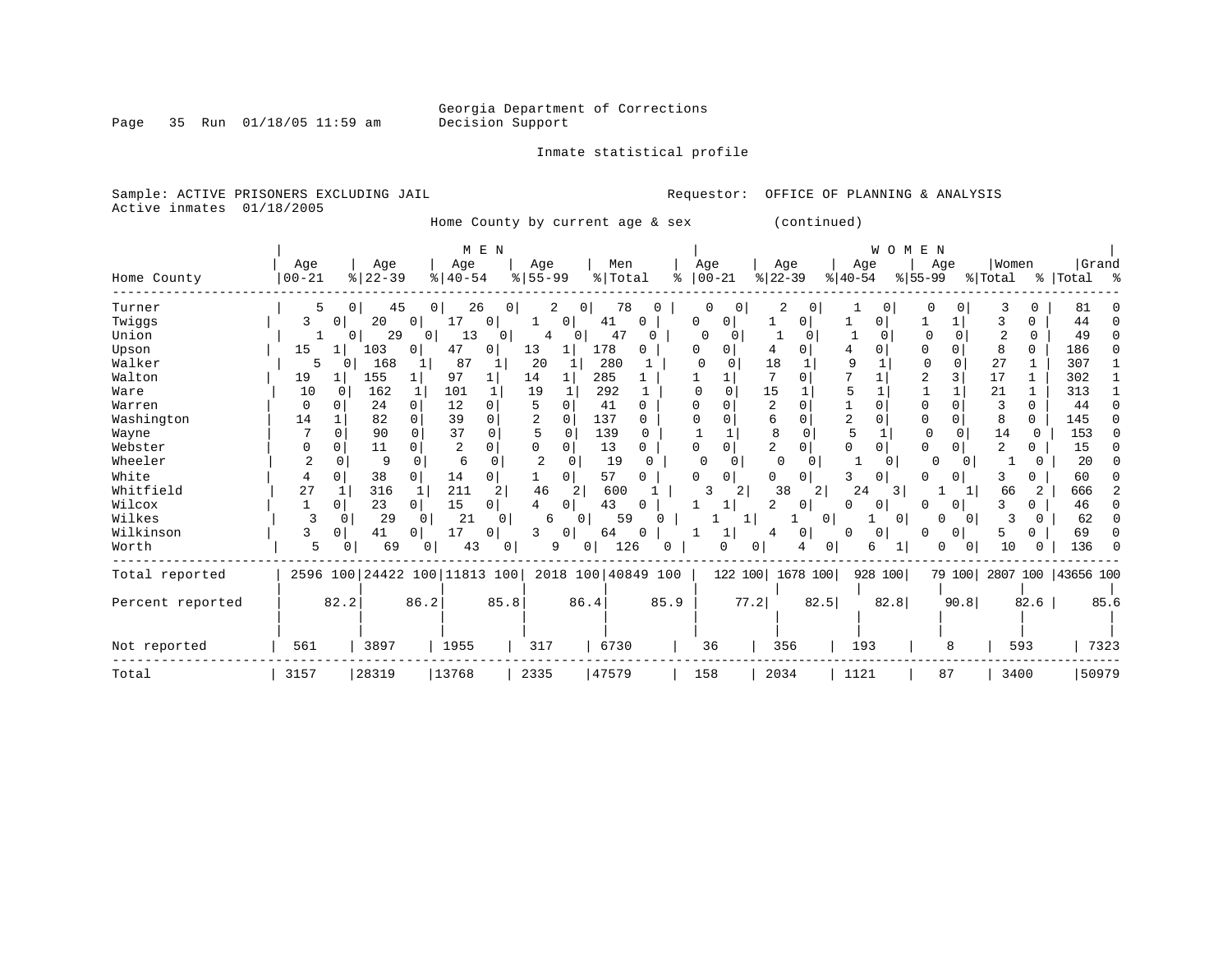Inmate statistical profile<br>Requestor: OFFICE OF PLANNING & ANALYSIS

Sample: ACTIVE PRISONERS EXCLUDING JAIL Active inmates 01/18/2005

Prison Sentence In Years by current age & sex

|                                                                                                                                                                                                                                                              |                                                                                                                                                                                                                         |                                                                                                                                                                                                                                                                                                                           | M E N                                                                                                                                                                                                                                                                                                                                     |                                                                                                                                                                                                                                                                           |                                                                                                                                                                                                                                       |                                                                                                                                                                                                                                                                                                              |                                                                                                                                                                                                                                                            |                                                                                                                                                                                                                                                                                                                                                                                                                              | WOMEN                                                                                                                                                                                                                                                                                      |                                                                                                                                                                                                                                                                  |                                                                                                                                                                                                                                                                                                                 |
|--------------------------------------------------------------------------------------------------------------------------------------------------------------------------------------------------------------------------------------------------------------|-------------------------------------------------------------------------------------------------------------------------------------------------------------------------------------------------------------------------|---------------------------------------------------------------------------------------------------------------------------------------------------------------------------------------------------------------------------------------------------------------------------------------------------------------------------|-------------------------------------------------------------------------------------------------------------------------------------------------------------------------------------------------------------------------------------------------------------------------------------------------------------------------------------------|---------------------------------------------------------------------------------------------------------------------------------------------------------------------------------------------------------------------------------------------------------------------------|---------------------------------------------------------------------------------------------------------------------------------------------------------------------------------------------------------------------------------------|--------------------------------------------------------------------------------------------------------------------------------------------------------------------------------------------------------------------------------------------------------------------------------------------------------------|------------------------------------------------------------------------------------------------------------------------------------------------------------------------------------------------------------------------------------------------------------|------------------------------------------------------------------------------------------------------------------------------------------------------------------------------------------------------------------------------------------------------------------------------------------------------------------------------------------------------------------------------------------------------------------------------|--------------------------------------------------------------------------------------------------------------------------------------------------------------------------------------------------------------------------------------------------------------------------------------------|------------------------------------------------------------------------------------------------------------------------------------------------------------------------------------------------------------------------------------------------------------------|-----------------------------------------------------------------------------------------------------------------------------------------------------------------------------------------------------------------------------------------------------------------------------------------------------------------|
| Sentence In Years                                                                                                                                                                                                                                            | Age<br>  00-21                                                                                                                                                                                                          | Age<br>$8$   22-39                                                                                                                                                                                                                                                                                                        | Age<br>$8   40 - 54$                                                                                                                                                                                                                                                                                                                      | Age<br>$\frac{1}{6}$   55-99                                                                                                                                                                                                                                              | Men<br>% Total                                                                                                                                                                                                                        | Age<br>%   00−21                                                                                                                                                                                                                                                                                             | Age<br>$ 22-39 $                                                                                                                                                                                                                                           | Aqe<br>% 40-54 % 55-99 % Total % Total %                                                                                                                                                                                                                                                                                                                                                                                     | Age                                                                                                                                                                                                                                                                                        | Women                                                                                                                                                                                                                                                            | Grand                                                                                                                                                                                                                                                                                                           |
| $0 - 1$<br>$1.1 - 2$<br>$2.1 - 3$<br>$3.1 - 4$<br>$4.1 - 5$<br>$5.1 - 6$<br>$6.1 - 7$<br>$7.1 - 8$<br>$8.1 - 9$<br>$9.1 - 10$<br>$10.1 - 12$<br>$12.1 - 15$<br>$15.1 - 20$<br>$20.1 - OVER$<br>LIFE<br><b>DEATH</b><br>LIFE W/O PAROLE<br>YOUTHFUL OFFENDERS | 115<br>4<br>332<br>11<br>357<br>273<br>9 <br>349<br>11<br>245<br>104<br>3 I<br>111<br>$4 \mid$<br>111<br>40<br>11<br>555<br>105<br>156<br>198<br>0<br>0<br>0 <sup>1</sup><br>$\mathbf{0}$<br>0 <sup>1</sup><br>$\sigma$ | 834<br>3<br>2343<br>8 <sup>1</sup><br>12 2163<br>8 <br>1698<br>6<br>2121<br>8<br>$6 \mid$<br>8 1670<br>941<br>3 I<br>978<br>4 1113<br>2 211<br>432<br>18 4442<br>3 1291<br>$5$ 535<br>5   2156<br>0 <sup>1</sup><br>$\mathbf{0}$<br>$\Omega$<br>0 <sup>1</sup><br>0 <sup>1</sup><br>$\overline{0}$<br>1<br>0 <sup>1</sup> | $\overline{3}$<br>342<br>7 <br>948<br>891<br>7<br>5 <br>666<br>913<br>- 7 I<br>686<br>$5 \mid$<br>$3 \mid$<br>400<br>4 398<br>$3 \mid$<br>4  501<br>$2 \mid$<br>16   1495   11   252   11   6744   14  <br>$4 \mid$<br>8 1091<br>$0 \mid$<br>$\overline{0}$<br>$\mathbf{0}$<br>$\circ$<br>$0 \mid$<br>0<br>0 <sup>1</sup><br>$\mathbf{1}$ | 20<br>4   3723<br>100<br>92<br>3   2715<br>78<br>117<br>67<br>3   2668<br>38<br>45 2 1532<br>69<br>$4 \mid$<br>26<br>$\vert$ 1<br>81 4 2012 4<br>8 212<br>0<br>$\overline{0}$<br>0 <sup>1</sup><br>0<br>$\overline{0}$<br>$0 \quad 0$<br>$\overline{0}$<br>0 <sup>1</sup> | 1 1311<br>3<br>8  <br>4 3503<br>8<br>6<br>5   3500<br>$6 \mid$<br>2 1483<br>$\overline{\phantom{a}3}$<br>3   1794<br>709<br>2<br>9   3615 8  <br>$0$  <br>$\overline{0}$<br>$\Omega$<br>$\Omega$<br>$0 \qquad 0 \qquad$<br>2<br>$0-1$ | $3 \quad 2$<br>29 19<br>$\begin{vmatrix} 1 & 17 & 11 \\ 256 & 13 \end{vmatrix}$<br>$17$ $11$ $174$<br>7  <br>12<br>13<br>$3 \mid$<br>5<br>$4 \mid$<br>6<br>5<br>$4 \mid$<br>1<br>$1\vert$<br>$3 \quad 2$<br>$0 \mid$<br>$\overline{0}$<br>$\mathbf{0}$<br>0 <sup>1</sup><br>$0 \quad 0$<br>0<br>$\mathbf{0}$ | 101<br>5 <sup>1</sup><br>314 16<br>9 <sup>1</sup><br>9 139<br>7 <br>$3 \mid$<br>50<br> 2 <br>44<br>$3 \mid$<br>75<br>22<br> 1 <br>63 3<br>$5 \quad 3$  <br>67<br>$0$  <br>$\mathbf{0}$<br>$\Omega$<br>0<br>$\overline{\phantom{0}}$<br>0<br>0 <sup>1</sup> | 57<br>5 <br>$157$ 15<br>133<br>12<br>79<br>7<br>8   184   10   102   10<br>77<br>7<br>$3 \mid$<br>40<br>$\left  \right $<br>34<br>$3 \mid$<br>37<br>3 <br>4<br>1 <br>7<br>23 15 213 11 100 9<br>29<br>$3 \mid$<br>$54$ $5$<br>3 <br>6   5659 20   4401 33   1115 48   11373 24   13 9   227 12   159 15  <br>$0 \quad 0$<br>0<br>0<br>0 <sup>1</sup><br>0<br>$\overline{\phantom{0}}$<br>0<br>0 <sup>1</sup><br>$\mathbf{0}$ | $1 \mid$<br>1<br>6<br>$7 \mid$<br>$3 \mid$<br>3<br>$1\vert$<br>$\mathbf{1}$<br>1<br> 1 <br>$2 \mid$<br>2<br>1<br>$\overline{2}$<br>2 <sup>1</sup><br>9 <sup>1</sup><br>8<br>$4 \quad 5$<br>42 49<br>0<br> 0 <br>$\Omega$<br>0 <sup>1</sup><br>$\Omega$<br>0 <sup>1</sup><br>$\Omega$<br>01 | 162<br>506 16<br>$4 \quad 5 \mid 410$<br>273<br>8<br>5 6 303<br>230<br>7 I<br>- 96<br>86<br>3 <sup>1</sup><br>1 118<br>32<br>$\mathbf{1}$<br>$6 \quad 7 \mid 342$<br>103<br>3<br>130<br>4<br>441<br>0<br>0<br>0<br>$\Omega$<br>$\mathbf 0$<br>$\Omega$<br>0<br>0 | 5   1473<br>3<br>4229<br>8<br>8<br>13   3913<br>2988<br>8<br>9 3803<br>6<br>2898<br>$\overline{3}$<br>3   1579<br>3<br>1618<br>4   1912<br>$\overline{4}$<br>741<br>1<br>11   7086 14<br>2115<br>4<br>3745<br>8<br>14   11814<br>24<br>$\Omega$<br>$\overline{0}$<br>$\Omega$<br>$\Omega$<br>$\Omega$<br>0<br>2 |
| Total reported                                                                                                                                                                                                                                               |                                                                                                                                                                                                                         |                                                                                                                                                                                                                                                                                                                           |                                                                                                                                                                                                                                                                                                                                           |                                                                                                                                                                                                                                                                           |                                                                                                                                                                                                                                       |                                                                                                                                                                                                                                                                                                              |                                                                                                                                                                                                                                                            | 3051 100 27842 100 13479 100 2312 100 46684 100   152 100   1929 100   1065 100                                                                                                                                                                                                                                                                                                                                              |                                                                                                                                                                                                                                                                                            |                                                                                                                                                                                                                                                                  | 86 100 3232 100 49916 100                                                                                                                                                                                                                                                                                       |
| Percent reported                                                                                                                                                                                                                                             | 96.6                                                                                                                                                                                                                    | 98.3                                                                                                                                                                                                                                                                                                                      | 97.9                                                                                                                                                                                                                                                                                                                                      | 99.0                                                                                                                                                                                                                                                                      | $98.1$                                                                                                                                                                                                                                | 96.2                                                                                                                                                                                                                                                                                                         | 94.8                                                                                                                                                                                                                                                       | 95.0                                                                                                                                                                                                                                                                                                                                                                                                                         | 98.9                                                                                                                                                                                                                                                                                       | 95.1                                                                                                                                                                                                                                                             | 97.9                                                                                                                                                                                                                                                                                                            |
| NOT REPORTED                                                                                                                                                                                                                                                 | 106                                                                                                                                                                                                                     | 477                                                                                                                                                                                                                                                                                                                       | 289                                                                                                                                                                                                                                                                                                                                       | 23                                                                                                                                                                                                                                                                        | 895                                                                                                                                                                                                                                   | 6                                                                                                                                                                                                                                                                                                            | 105                                                                                                                                                                                                                                                        | 56                                                                                                                                                                                                                                                                                                                                                                                                                           | 1                                                                                                                                                                                                                                                                                          | 168                                                                                                                                                                                                                                                              | 1063                                                                                                                                                                                                                                                                                                            |
| Total                                                                                                                                                                                                                                                        | 3157                                                                                                                                                                                                                    | 28319                                                                                                                                                                                                                                                                                                                     | 13768                                                                                                                                                                                                                                                                                                                                     | 2335                                                                                                                                                                                                                                                                      | 47579                                                                                                                                                                                                                                 | 158                                                                                                                                                                                                                                                                                                          | 2034                                                                                                                                                                                                                                                       | 1121                                                                                                                                                                                                                                                                                                                                                                                                                         | 87                                                                                                                                                                                                                                                                                         | 3400                                                                                                                                                                                                                                                             | 50979                                                                                                                                                                                                                                                                                                           |
| AVG EXCLUDING<br>LIFE, DEATH, YO                                                                                                                                                                                                                             |                                                                                                                                                                                                                         |                                                                                                                                                                                                                                                                                                                           |                                                                                                                                                                                                                                                                                                                                           |                                                                                                                                                                                                                                                                           |                                                                                                                                                                                                                                       |                                                                                                                                                                                                                                                                                                              |                                                                                                                                                                                                                                                            |                                                                                                                                                                                                                                                                                                                                                                                                                              |                                                                                                                                                                                                                                                                                            | $27.06$                                                                                                                                                                                                                                                          | 41.39                                                                                                                                                                                                                                                                                                           |
| AVG INCLUDING<br>LIFE=21, YO=3 YRS                                                                                                                                                                                                                           | 14.85                                                                                                                                                                                                                   | 35.34                                                                                                                                                                                                                                                                                                                     | 56.04                                                                                                                                                                                                                                                                                                                                     | 83.76                                                                                                                                                                                                                                                                     | 42.38                                                                                                                                                                                                                                 |                                                                                                                                                                                                                                                                                                              |                                                                                                                                                                                                                                                            | 21.71   22.92   29.48   99.64                                                                                                                                                                                                                                                                                                                                                                                                |                                                                                                                                                                                                                                                                                            | 27.06                                                                                                                                                                                                                                                            | 41.39                                                                                                                                                                                                                                                                                                           |

Page 36 Run 01/18/05 11:59 am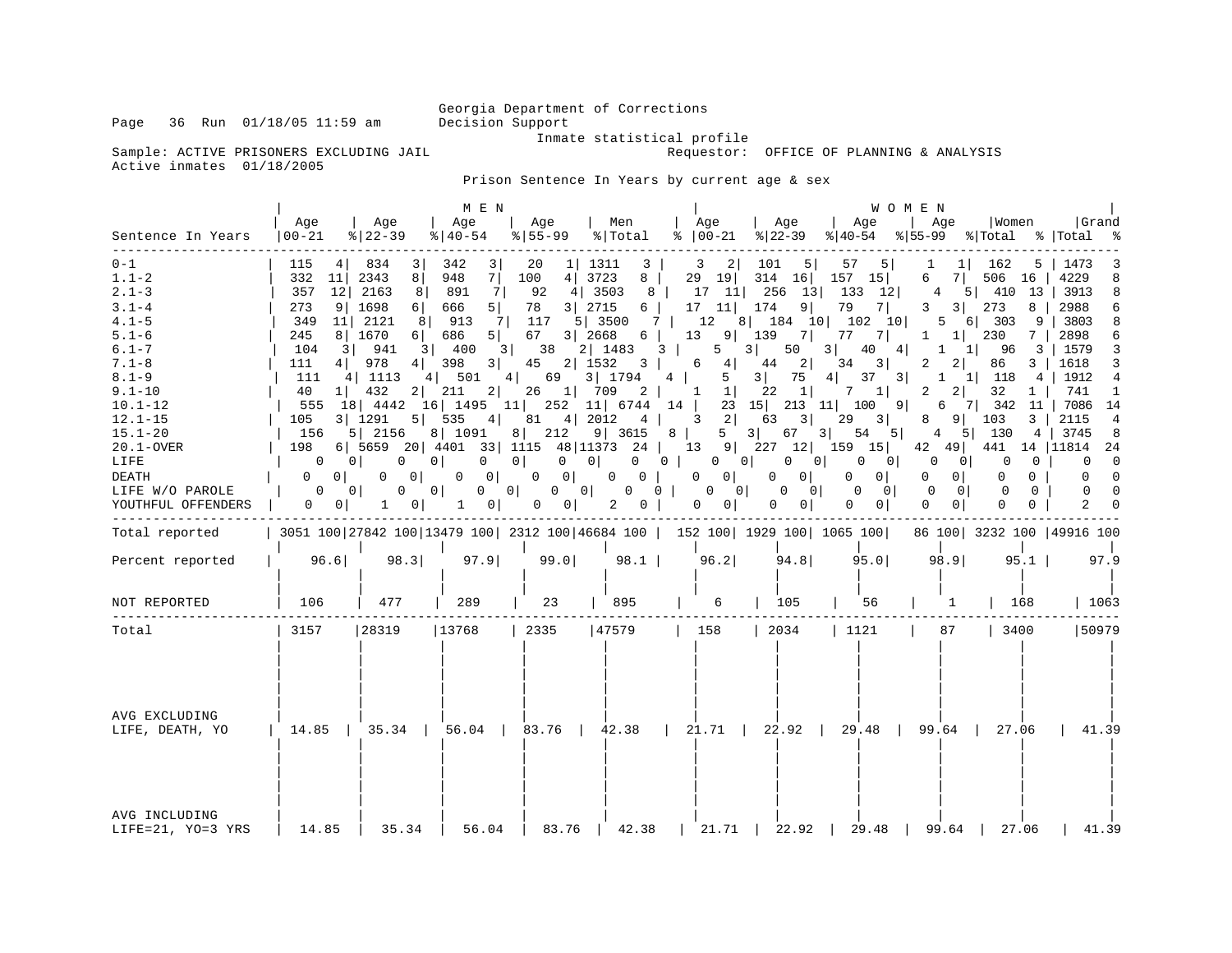Page 37 Run 01/18/05 11:59 am

Inmate statistical profile

Sample: ACTIVE PRISONERS EXCLUDING JAIL Requestor: OFFICE OF PLANNING & ANALYSIS Active inmates 01/18/2005

Probation To Follow Prison by current age & sex

| Prob After Prison                   | Age<br>  00-21 | Aqe<br>$8$   22-39                              | M E N<br>Age<br>$8140 - 54$ | Aqe<br>$8155 - 99$ | Men<br>% Total                 | Aqe<br>$8   00 - 21$ | Aqe<br>$ 22-39 $                      | Aqe<br>$ 40-54 $             | W O M E N<br>Aqe<br>% 55-99 | Women<br>Grand<br>% Total<br>%   Total %      |
|-------------------------------------|----------------|-------------------------------------------------|-----------------------------|--------------------|--------------------------------|----------------------|---------------------------------------|------------------------------|-----------------------------|-----------------------------------------------|
| PROBATION TO FOLLOW<br>NO PROBATION | $\Omega$       | 1616 100 11936 99 5193<br>171<br>0 <sup>1</sup> | 83<br>1098<br>17            |                    | 779 66 19524 92<br>398 34 1667 | 8<br>$\mathbf{0}$    | 85 100 874 100<br>2<br>0 <sup>1</sup> | 470<br>95<br> 0 <br>26<br>51 | 9<br>26                     | 26 74 1455 98 20979 92<br>  1704 8<br>37<br>2 |
| Total reported                      |                | 1616 100 12107 100                              |                             |                    | 6291 100 1177 100 21191 100    |                      | 85 100                                | 876 100<br>496 100           |                             | 35 100   1492 100   22683 100                 |
| Percent reported                    | 51.2           | 42.8                                            | 45.7                        |                    | 50.4                           | 44.5                 | 53.8                                  | 44.2<br>43.1                 | 40.2                        | 43.9<br>44.5                                  |
| NOT REPORTED                        | 1541           | 16212                                           | 7477                        | 1158               | 26388                          | 73                   | 1158                                  | 625                          | 52                          | 28296<br>1908                                 |
| Total                               | 3157           | 28319                                           | 13768                       | 2335               | 47579                          | 158                  | 2034                                  | 1121                         | 87                          | 50979<br>3400                                 |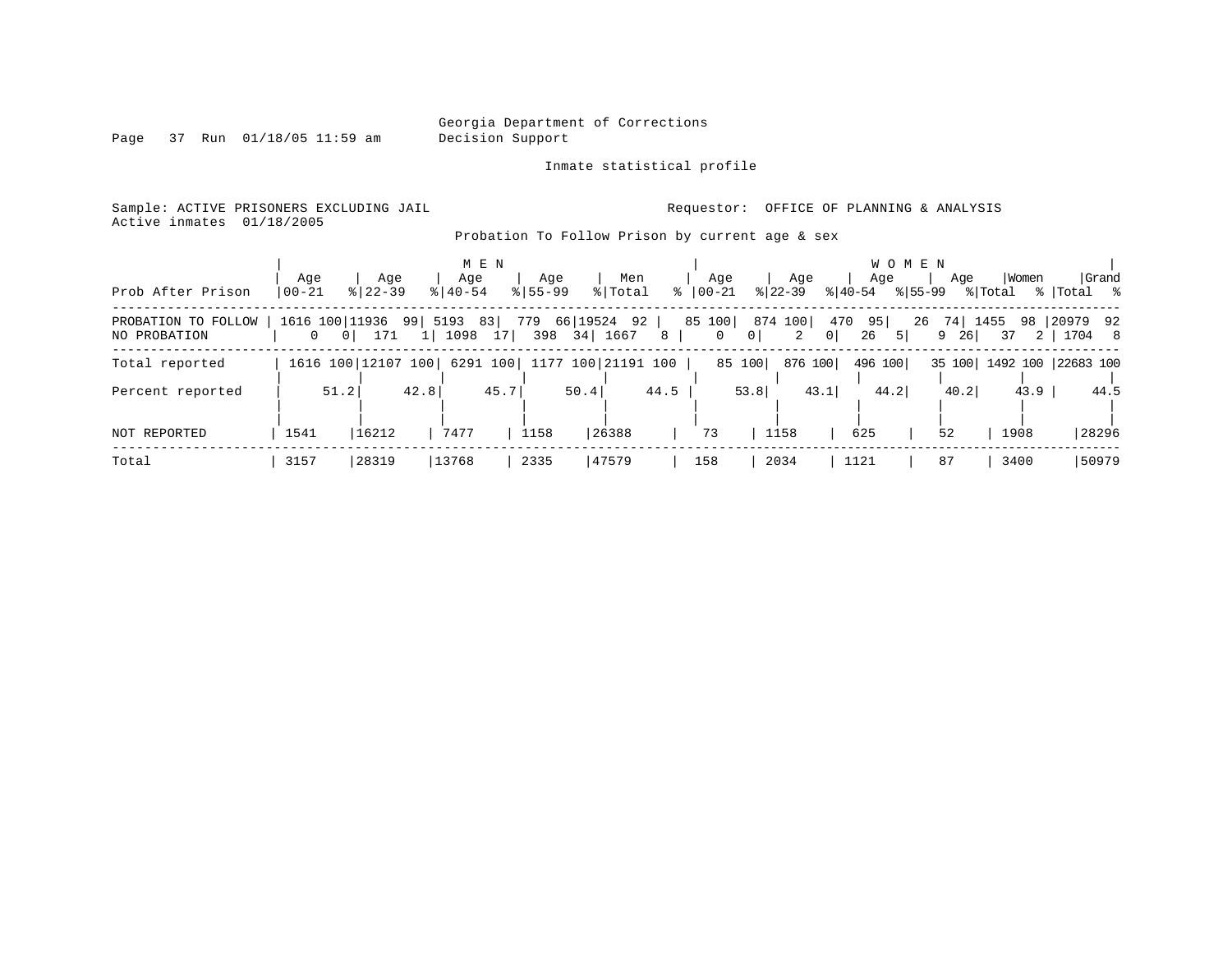Page 38 Run 01/18/05 11:59 am

#### Inmate statistical profile

Sample: ACTIVE PRISONERS EXCLUDING JAIL **Requestor:** OFFICE OF PLANNING & ANALYSIS Active inmates 01/18/2005

Admission Type by current age & sex

|                      |              |                                                 | M E N               |               |                |                        |                               |                              | WOMEN            |                           |              |
|----------------------|--------------|-------------------------------------------------|---------------------|---------------|----------------|------------------------|-------------------------------|------------------------------|------------------|---------------------------|--------------|
|                      | Age          | Age                                             | Age                 | Aqe           | Men            | Age                    | Age                           | Aqe                          | Aqe              | Women                     | Grand        |
| Admission Type       | $00 - 21$    | $8$   22-39                                     | $8140 - 54$         | $8155 - 99$   | % Total        | $ 00-21$<br>ి          | $ 22-39$                      | $ 40-54$                     | $ 55-99$         | % Total                   | % Total %    |
| COMMITTED FROM COURT | 2539         | 83 18974<br>68                                  | 8853<br>66          | 1773          | 77 32139<br>69 | 126<br>83              | 1271<br>66                    | 671<br>63                    | 79<br>68         | 2136<br>66                | 34275<br>-69 |
| RETURN APPEAL/BOND   | 0            | 0<br>$\Omega$<br>6                              | 0                   | 0<br>0        | 0              | $\Omega$<br>$\Omega$   | 0<br>0                        | 0<br>0                       | $\Omega$         | $\Omega$<br><sup>n</sup>  | $\Omega$     |
| PAROLE REV/NEW SENT  | 76           | 3009<br>11                                      | 1850<br>14          | 234           | 10 5169<br>11  |                        | 137                           | 93<br>9                      | 5.               | 236                       | 5405<br>-11  |
| PAR REV/NO NEW SENT  | 30           | 1008<br>4                                       | 562<br>4            | 63<br>31      | 1663           |                        | 72<br>4                       | 60<br>6                      | 2                | 135                       | 1798<br>4    |
| PROB VIOL/TOTAL REV  | 0            | $\Omega$                                        | 0                   |               |                |                        | 0                             | 0                            |                  |                           | <sup>0</sup> |
| PROB VIOL/PARTIAL    | 211          | 1862                                            | 816<br>6            | 3  <br>69     | 2958<br>6      | 16                     | 232<br>12                     | 131<br>12                    | 3                | 382<br>12                 | 3340         |
| ADMIT FM OTHER CUST  | $\Omega$     | 25<br>0                                         | 13<br>0             | 6             | 44             |                        | O                             | 0.<br>0                      | $\left( \right)$ | O                         | 48           |
| SHOCK INCARCERATION  | 0            | 0<br>O<br>O                                     | O<br>0              | 0<br>0        | 0<br>0         | O<br>0                 | 0                             | 0<br>n                       |                  | O                         |              |
| PROB REV/REMAINDER   | 181          | 2512                                            | 1031<br>9           | 103<br>8      | 3827<br>4      |                        | 51<br>202                     | 10 <sub>l</sub><br>104<br>10 | 9<br>10          | 322<br>10                 | 4149         |
| NEW SENT/PAR REV PND | 0            | 27<br>$\Omega$<br>$\circ$                       | 28<br>0             | 3<br>0        | 58             | $\Omega$<br>0          | 0<br>0                        | 0                            |                  |                           | 59           |
| LIFE W/O PAROLE      | 4            | 135<br>0                                        | 82<br>0             | 20            | 1  <br>241     | $\Omega$               | 0                             | 0<br>0                       | 0                |                           | 244          |
| PAROLE REV BOOT CAMP | 0            | O<br>0                                          | $\Omega$<br>0       | 0<br>O        | U<br>0         | $\overline{0}$<br>O    | 0<br>0                        | U<br>0                       |                  |                           |              |
| PAR REV/RSN UNKNOWN  |              | 6                                               | 43<br>01            | 31            | 80             | $\Omega$               | 0 <sup>1</sup><br>O           | 0                            | O<br>n           |                           | 80           |
| PROBATION/PAROLE REV | 0            | 0                                               | 0<br>O              | $\Omega$      | O<br>U         | $\Omega$<br>0          | 0<br><sup>o</sup>             | 0                            |                  | <sup>0</sup>              |              |
| PB PAROLE RESCINDED  |              |                                                 | 0 1                 | 0<br>U        | 01             | 0.                     | O                             | 0                            | n                | ∩                         |              |
| PROB REVOC/SPEC COND |              | 82<br>0<br>0                                    | 40                  | 2<br>0        | 131            | O                      | 13                            |                              |                  | 16<br>0                   | 147          |
| PAR REV/REVOC CENTER | 2            | 156<br>O                                        | 147                 | 1             | 312<br>0       |                        | O                             |                              | $\Omega$         |                           | 313          |
| INFORMATION ONLY     | 0            |                                                 | 0                   | 0<br>0        |                |                        | 0                             |                              | O.               |                           |              |
| INCOMPLETE SENT PKG  | O            | 0                                               | $\sigma$            | 0             | 0<br>O         | O<br>n                 |                               | <sup>0</sup>                 | 0                | 0                         |              |
| HANCOCK REVOC CENTER | U            | O<br>0                                          | 0<br>O              | 0             | 0              | U<br>0                 | 0                             | 0<br>0                       | O<br>O.          | $\Omega$                  |              |
| WHITWORTH DETENTION  |              | 37<br>0                                         | 14<br>0<br>$\Omega$ | C             | 55             | $\cap$<br><sup>0</sup> | 0<br>n                        | $\Omega$<br>$\Omega$         | $\Omega$<br>∩    | <sup>0</sup><br>O         | 55           |
| DCYS AT RISK         |              | 0<br>0                                          | O<br>$\Omega$       | 0             | 10<br>O        | 0<br>O                 | 0<br>Ω                        | $\Omega$                     | U<br>0           |                           | 10<br>$\cap$ |
| OTHER                | <sup>0</sup> | 0<br>0<br>0                                     | <sup>0</sup><br>0   | $\Omega$<br>0 | 0              | ∩                      | 0                             | <sup>0</sup>                 | $\cap$<br>0      |                           |              |
| Total reported       |              | 3057 100 27850 100 13484 100 2313 100 46704 100 |                     |               |                |                        | 152 100   1932 100   1066 100 |                              |                  | 86 100 3236 100 49940 100 |              |
|                      |              |                                                 |                     |               |                |                        |                               |                              |                  |                           |              |
| Percent reported     | 96.8         | 98.3                                            | 97.9                | 99.1          | 98.2           | 96.2                   | 95.0                          | 95.1                         | 98.9             | 95.2                      | 98.0         |
|                      |              |                                                 |                     |               |                |                        |                               |                              |                  |                           |              |
| <b>UNKNOWN</b>       | 100          | 469                                             | 284                 | 22            | 875            | 6                      | 102                           | 55                           |                  | 164                       | 1039         |
|                      |              |                                                 |                     |               |                |                        |                               |                              |                  |                           |              |
| Total                | 3157         | 28319                                           | 13768               | 2335          | 47579          | 158                    | 2034                          | 1121                         | 87               | 3400                      | 50979        |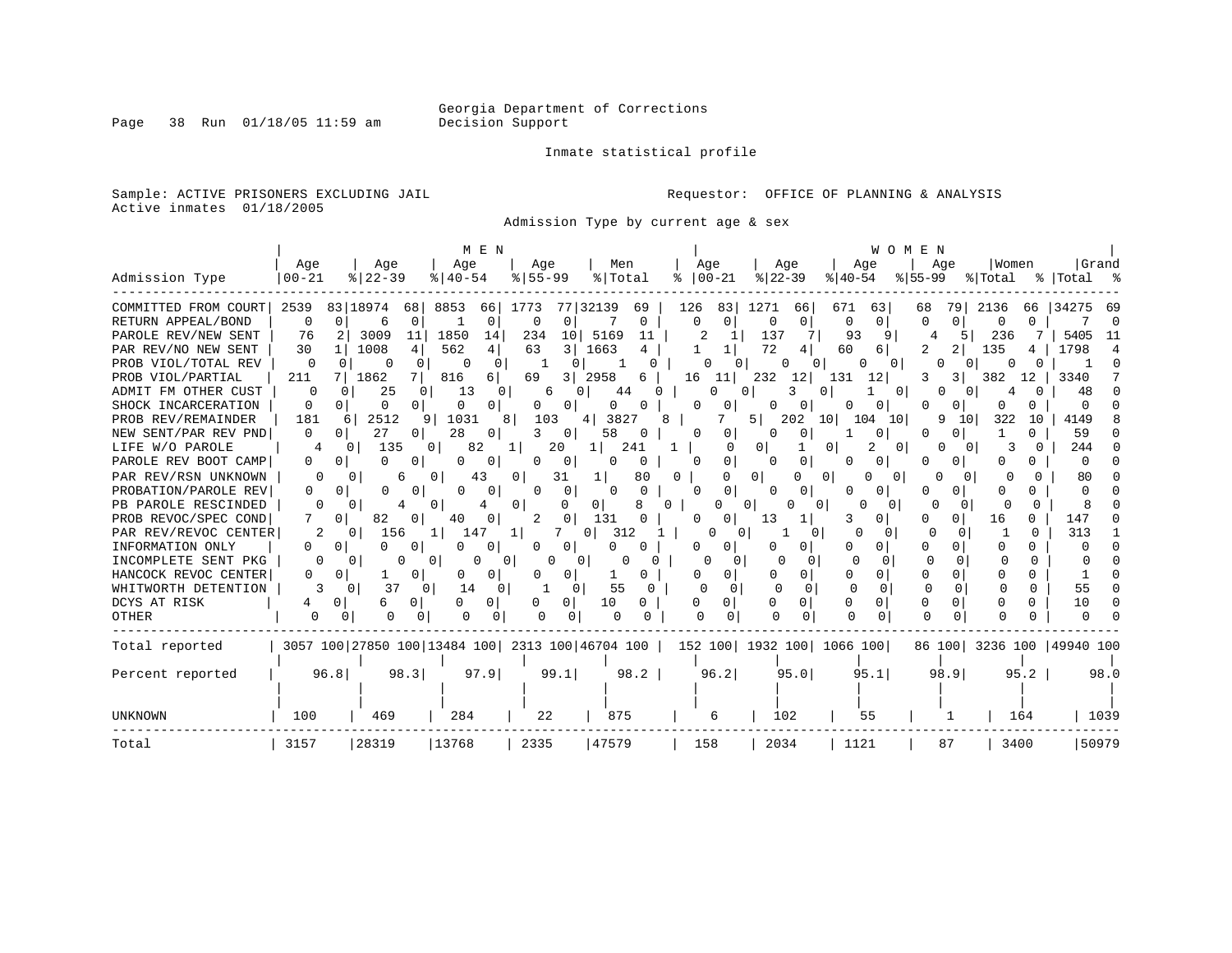Inmate statistical profile

Page 39 Run 01/18/05 11:59 am

Sample: ACTIVE PRISONERS EXCLUDING JAIL **Requestor:** OFFICE OF PLANNING & ANALYSIS

Active inmates 01/18/2005

Release Type by current age & sex

|              |           |             | M E N                   |             |                                                                                                                 |                       |             |                     | W O M E N |         |             |
|--------------|-----------|-------------|-------------------------|-------------|-----------------------------------------------------------------------------------------------------------------|-----------------------|-------------|---------------------|-----------|---------|-------------|
|              | Age       | Age         | Age                     | Age         | Men                                                                                                             | Age                   | Age         | Age                 | Aqe       | Women   | Grand       |
| Release Type | $00 - 21$ | $8122 - 39$ | $\frac{8}{6}$   40 – 54 | $8155 - 99$ | %   Total                                                                                                       | $\frac{1}{6}$   00-21 | $8122 - 39$ | 8 40 - 54 8 55 - 99 |           | % Total | %   Total % |
| PAROLE       | 100       |             |                         |             | 3   469 2   284 2   22 1   875 2   6 4   102 5   55 5   1 1   164 5                                             |                       |             |                     |           |         | 1039 2      |
| Active       |           |             |                         |             | 3162 100 28343 100 13791 100 2342 100 47638 100   158 100   2036 100   1122 100   88 101   3404 100   51042 100 |                       |             |                     |           |         |             |
| Total        | 3157      | 28319       | 13768                   | 2335        | 47579                                                                                                           | 158                   | 2034        | 1121                | 87        | 3400    | 50979       |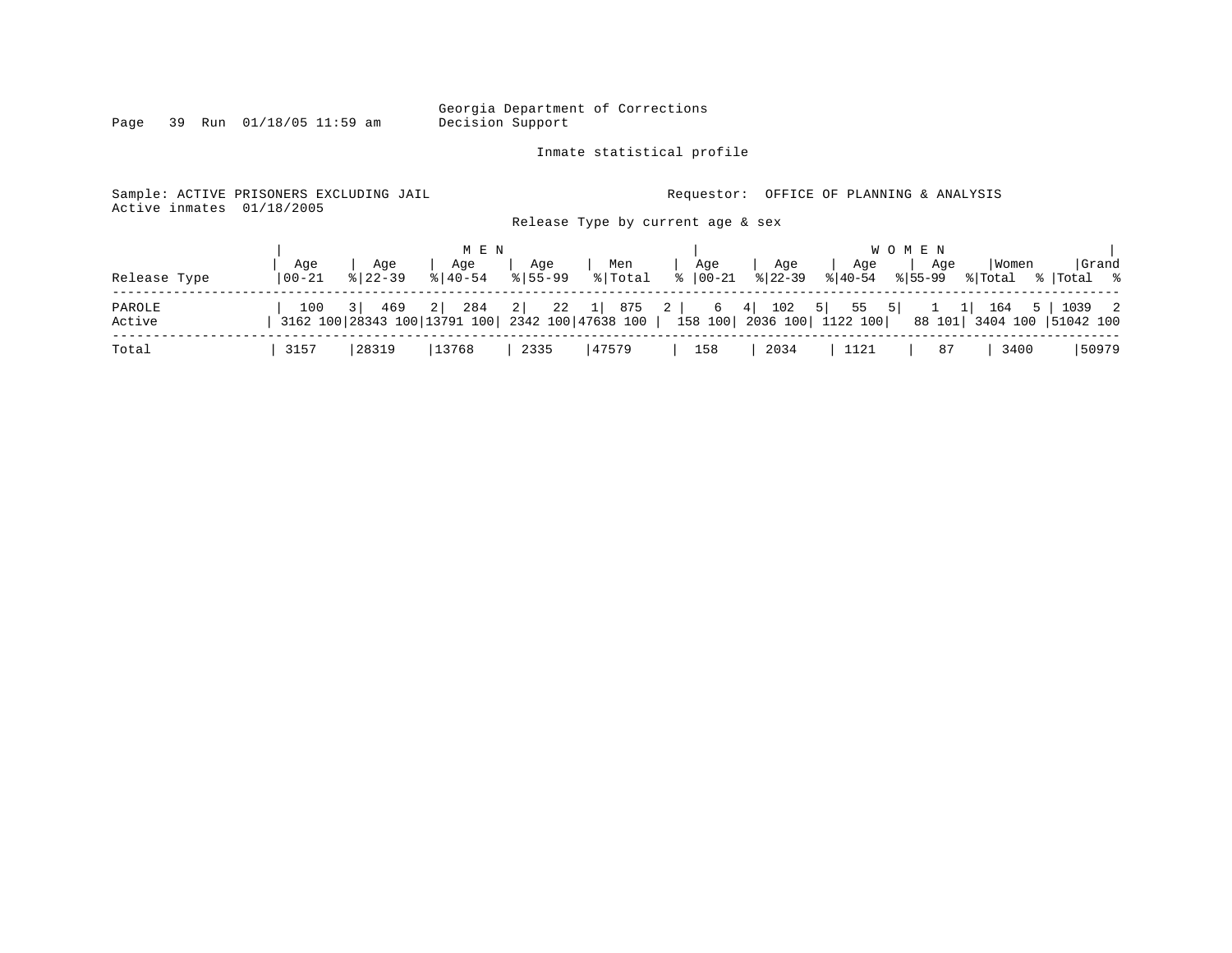Page 40 Run 01/18/05 11:59 am

#### Inmate statistical profile

Sample: ACTIVE PRISONERS EXCLUDING JAIL **Requestor:** OFFICE OF PLANNING & ANALYSIS Active inmates 01/18/2005

Inst By Group by current age & sex

|                     |           |              |             |               | M E N          |             |                |                |              |    |               |                |                |                |                | W O          | M E N       |                |                |       |    |           |                  |
|---------------------|-----------|--------------|-------------|---------------|----------------|-------------|----------------|----------------|--------------|----|---------------|----------------|----------------|----------------|----------------|--------------|-------------|----------------|----------------|-------|----|-----------|------------------|
|                     | Aqe       |              | Aqe         |               | Age            | Age         |                |                | Men          |    | Age           |                |                | Age            |                | Age          |             | Age            |                | Women |    | Grand     |                  |
| Inst By Group       | $00 - 21$ |              | $8$   22-39 |               | $8140 - 54$    | $8155 - 99$ |                |                | % Total      |    | $8   00 - 21$ |                | $ 22-39 $      |                | $ 40-54 $      |              | $8155 - 99$ |                | % Total        |       |    | %   Total | °≈               |
| Transitional center | 32        |              | 902         |               | 560            | 37          |                |                | 1531         |    |               |                | 136            |                |                | 82           |             |                |                | 226   |    | ⊥757      |                  |
|                     |           |              |             |               |                |             |                |                |              |    |               |                |                |                |                |              |             |                |                |       |    |           |                  |
| State hospital      |           |              |             | 01            |                |             |                |                | $\mathbf{0}$ |    | 0             | 0 <sup>1</sup> |                |                |                | 01           |             | 0              |                |       |    |           | $\left( \right)$ |
| County camp         | 344       |              | 3657        | $\mathcal{E}$ | 1028           |             | 41             | 21             | 5070         |    |               | 0              | 0 <sup>1</sup> |                | 0              | 0            | $\Omega$    | $\Omega$       | 0 <sup>1</sup> |       |    | 5070 10   |                  |
| State prison        | 2050      | 651<br>19260 |             | 68   10729    | 78             | 2080        |                | 89 34119       | 72           |    | 151           | 96             | 1897           | 93             | 1039           | 93           | 86          | 99             | 3173           |       | 93 | 37292     | 73               |
| Private prison      | 363       |              | 2936        | 10            | 1222           |             | 167            |                | 4688         | 10 |               |                | 01             |                | $\overline{0}$ | $\mathbf{0}$ |             | $\Omega$       | 01             |       |    | 4688      | 9                |
| Prison annex        | 103       |              | 661         | 228<br>2 I    | $\overline{2}$ | 10          | 0 <sup>1</sup> | 1002           |              |    |               | 0 <sup>1</sup> |                | 0 <sup>1</sup> |                | 0            | 0           | 0 <sup>1</sup> |                |       | 0. | 1002      | 2                |
| Inmate boot camp    | 265       | 81           | 903         |               |                |             |                | $\overline{0}$ | 1168         |    |               |                | $\mathbf 0$    |                | $\Omega$       |              | 0           | $\Omega$       | 0              |       |    | 1168      | 2                |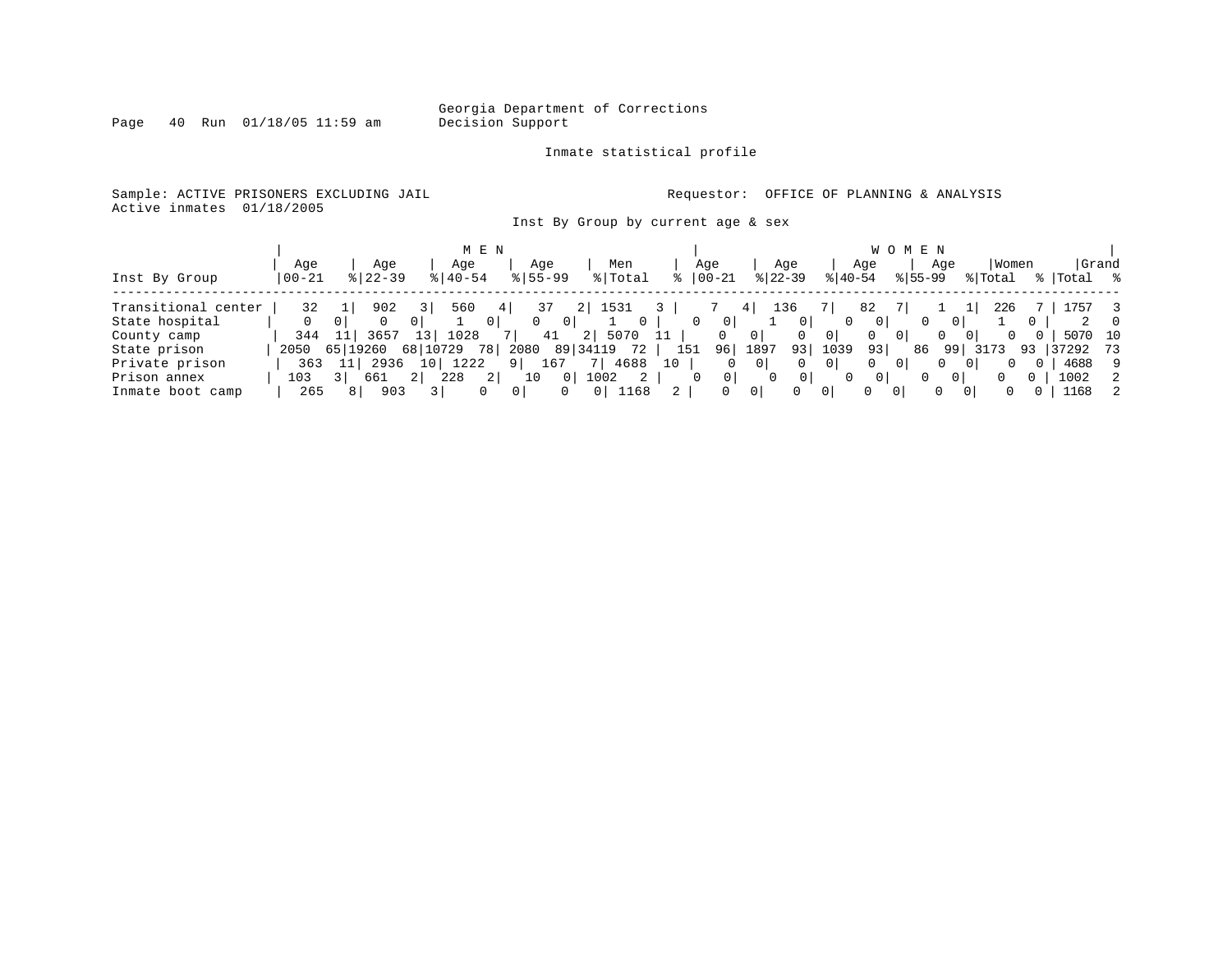Inmate statistical profile

Sample: ACTIVE PRISONERS EXCLUDING JAIL **Requestor:** OFFICE OF PLANNING & ANALYSIS Active inmates 01/18/2005

Institution by current age & sex

|                      |              |                       |                      | M E N                |              |                |                       |              |              |                     |                |                     |              | WOMEN          |           |                |              |              |           |              |
|----------------------|--------------|-----------------------|----------------------|----------------------|--------------|----------------|-----------------------|--------------|--------------|---------------------|----------------|---------------------|--------------|----------------|-----------|----------------|--------------|--------------|-----------|--------------|
|                      | Age          | Age                   |                      | Age                  | Aqe          |                | Men                   |              | Age          |                     | Age            |                     | Age          |                | Aqe       |                | Women        |              | Grand     |              |
| Institution          | $00 - 21$    | $ 22-39$              |                      | $ 40-54$             | $8155 - 99$  |                | % Total               | ిక           | $ 00-21$     |                     | $ 22-39$       |                     | $ 40-54$     |                | $8 55-99$ |                | % Total      |              | %   Total |              |
| Albany Trans Ctr     | 3            | 80<br>0               | 0                    | 62<br>$\overline{0}$ | 5            | 0              | 150                   | 0            | 0            | 0 <sup>1</sup>      | 0              | 0                   | 0            | 0              | 0         | 0              |              |              | 150       |              |
| Atlanta Trans Ctr(M) | $\mathbf 0$  | 0<br>142              | 1                    | 100<br>$\mathbf{1}$  | 4            | 0              | 246                   |              | <sup>0</sup> | $\Omega$            | O              | $\Omega$            | $\Omega$     | 0              | $\Omega$  | 0              | O            | 0            | 246       |              |
| Macon Trans Ctr      | 2            | 89<br>0               | $\Omega$             | 59<br>0 <sup>1</sup> | ζ            | 0              | 153                   | $\Omega$     | <sup>0</sup> | $\Omega$            | 0              | 0                   | $\Omega$     | $\Omega$       | U         | 0 <sup>1</sup> | $\Omega$     | 0            | 153       | $\Omega$     |
| Metro Trans Ctr (W)  | $\Omega$     | 0<br>∩                | $\circ$              | 0<br>n               | $\Omega$     | $\Omega$       | $\Omega$              | O            | 7            | 4                   | 135            |                     | 82           | 7 I            | -1        | $\mathbf{1}$   | 225          | 7            | 225       | $\Omega$     |
| Savannah Mens TC     | 7            | 125<br>$\Omega$       | 0 I                  | 60<br>0              | 8            | 0              | 200                   | U            | $\Omega$     | $\Omega$            | 0              | 0                   | $\cap$       | $\Omega$       | U         |                | $\cap$       |              | 200       |              |
| Savannah Womens TC   | ∩            | $\Omega$<br>$\Omega$  | 0                    | $\Omega$<br>$\Omega$ | U            | n              | O                     | O            |              | $\Omega$<br>0       |                | 1<br>$\Omega$       | O            | $\Omega$       | O         | $\Omega$       |              | $\Omega$     | -1        |              |
| Augusta Trans Ctr    | 7            | 114<br>$\Omega$       | 0                    | 75<br>1              | 5            | 0              | 201                   | 0            | O            | 0                   | U              | 0                   | ∩            | $\Omega$       | U         | 0              | <sup>0</sup> | 0            | 201       |              |
| Coastal Trans Ctr    | 5            | 128<br>$\Omega$       | $\Omega$             | 69                   | $\mathbf{1}$ | κ              | 205<br>0              | $\Omega$     |              | U                   | 0 <sup>1</sup> | $\Omega$<br>0       | $\Omega$     | $\Omega$       | $\Omega$  | $\Omega$       | $\Omega$     | $\Omega$     | 205       |              |
| LaGrange Trans Ctr   | 3            | 101<br>$\Omega$       | 0 <sup>1</sup>       | 46<br>0              | 2            | 0              | 152                   | 0            | $\Omega$     | 0                   | 0              | 0                   | ∩            | 0 <sup>1</sup> | U         | $\Omega$       | ∩            | $\Omega$     | 152       | n            |
| Clayton Trans Ctr    | 5            | 123<br>$\Omega$       | 0 <sup>1</sup>       | 89                   | $\mathbf{1}$ | 7              | $\overline{0}$        | 224<br>0     |              | $\Omega$            | $\Omega$       | $\overline{0}$      | $\Omega$     | $\overline{0}$ | U         | $\Omega$       |              | $\Omega$     | 224       |              |
| Central State Hosp   | $\Omega$     | O<br>$\Omega$         | 0                    | O<br>1               | 0            | 0              | 1                     | 0            | ∩            | 0 <sup>1</sup>      | -1             | 0                   | <sup>n</sup> | $\Omega$       | U         | O.             | 1            | $\Omega$     | 2         |              |
| Bulloch County       | 6            | 111<br>$\Omega$       | 0 <sup>1</sup>       | 30                   | $\Omega$     | 0              | 0 <sup>1</sup>        | 147<br>0     |              | 0<br>0 <sup>1</sup> |                | $\overline{0}$<br>0 | 0            | $\Omega$       | ∩         | $\Omega$       | $\Omega$     | $\Omega$     | 147       |              |
| Carroll County       | 10           | 153<br>$\Omega$       | 1                    | 40<br>0              | -1           | 0              | 204                   | 0            | $\Omega$     | $\Omega$            | 0              | $\Omega$            | O            | $\Omega$       | U         | 0 l            | $\Omega$     | $\Omega$     | 204       |              |
| Clarke County        | 5            | $\Omega$              | 76<br>$\overline{0}$ | 21                   | 0            | 1              | 0 <sup>1</sup><br>103 | 0            |              | 0<br>$\Omega$       | <sup>0</sup>   | 0                   | U            | 0              | $\Omega$  | $\Omega$       | $\mathbf 0$  | $\Omega$     | 103       |              |
| Colquitt County      | 17           | 122<br>1 <sup>1</sup> | 0                    | 40<br>0              | 1            | 0              | 180                   | 0            | ∩            | $\Omega$            | U              | $\Omega$            | $\Omega$     | $\Omega$       | U         | 0              | $\Omega$     | $\Omega$     | 180       | $\Omega$     |
| Coweta County        | 10           | 139<br>0 I            | 0                    | 46                   | $\Omega$     |                | $\Omega$<br>196       | 0            |              | 0                   | $\Omega$       | <sup>0</sup>        | U            | $\Omega$       | O         | $\Omega$       | $\Omega$     | $\Omega$     | 196       | $\Omega$     |
| Decatur County       | 15           | 152<br>0 <sup>1</sup> | $\mathbf{1}$         | 46<br>0              | 2            | 0              | 215                   | $\Omega$     | O            | ΩI                  | U              | $\Omega$            | $\Omega$     | $\Omega$       | U         | 0 l            | $\Omega$     | $\Omega$     | 215       | $\Omega$     |
| Effingham County     | 16           | 191<br>1              | 1                    | 35<br>$\Omega$       | 2            | 0 I            | 244                   |              | O            | $\Omega$            | $\Omega$       | $\Omega$            | $\Omega$     | $\Omega$       | $\Omega$  | $\Omega$       | $\Omega$     | $\Omega$     | 244       | $\cap$       |
| Floyd County         | 20           | 237<br>11             | $\mathbf{1}$         | 83<br>1              | 4            | 0              | 344                   | 1            | U            | $\Omega$            | O              | 0                   | $\Omega$     | $\Omega$       | O         | n I            | $\Omega$     | $\Omega$     | 344       |              |
| Fulton County        | $\Omega$     | 0<br>$\Omega$         | 0                    | $\overline{1}$<br>0  | $\Omega$     | $\Omega$       | $\mathbf{1}$          | $\Omega$     | $\Omega$     | <sup>0</sup>        | $\cap$         | $\Omega$            | $\Omega$     | <sup>0</sup>   | $\Omega$  | $\Omega$       | $\Omega$     | $\Omega$     | -1        | $\Omega$     |
| Gwinnett County      | 13           | 176<br>$\Omega$       | 1                    | 58<br>$\mathbf{0}$   | <sup>0</sup> | 0              | 247                   | 1            | ∩            | $\Omega$            | U              | 0                   | $\Omega$     | $\Omega$       | U         | 0              | $\cap$       | $\Omega$     | 247       | $\Omega$     |
| Hall County          |              | 120<br>O              | 0                    | 29<br>$\Omega$       | -1           | 0              | 157                   | O            | U            | $\Omega$            |                | $\Omega$            | $\Omega$     | $\Omega$       | $\Omega$  | $\Omega$       | $\Omega$     | $\Omega$     | 157       | $\Omega$     |
| Harris County        |              | 77<br>0               | 0                    | 18<br>$\Omega$       | 1            | 0              | 103                   | $\Omega$     | $\cap$       | $\Omega$            | $\Omega$       | $\Omega$            | $\Omega$     | $\Omega$       | O         | $\cap$         | $\Omega$     | $\Omega$     | 103       |              |
| Houston County       | <sup>0</sup> | $\Omega$<br>$\Omega$  | 0                    | $\Omega$<br>0        | 1            | 0              | 1                     | 0            | $\Omega$     | $\Omega$            | $\Omega$       | $\Omega$            | $\Omega$     | $\Omega$       | O         | $\Omega$       | $\mathbf 0$  | $\Omega$     |           | $\Omega$     |
| Jackson County       | 9            | 0<br>105              | 0                    | 0<br>51              | 5            | $\mathbf 0$    | 170                   | $\Omega$     |              | 0                   | O              | $\Omega$            | 0            | 0              | O         | $\Omega$       | $\Omega$     | $\Omega$     | 170       |              |
| Jefferson County     | 15           | 0<br>138              | 0                    | 33<br>0              | 1            | $\mathbf 0$    | 187                   | 0            | $\Omega$     | $\overline{0}$      | 0              | $\Omega$            | $\Omega$     | $\overline{0}$ | $\Omega$  | 0              | $\Omega$     | $\Omega$     | 187       |              |
| Mitchell County      | 11           | 87<br>0               | $\mathbf 0$          | 21<br>$\Omega$       | $\mathbf 0$  | 0              | 119                   | $\mathbf{0}$ | $\Omega$     | $\mathbf 0$         |                | $\Omega$            | $\Omega$     | <sup>0</sup>   | $\Omega$  | 0              | $\Omega$     | 0            | 119       | $\cap$       |
| Muscogee County      | 42           | 381<br>1              | 1 <sup>1</sup>       | 88<br>$\mathbf{1}$   | 4            | $\Omega$       | 515                   | 1            | $\Omega$     | $\Omega$            | 0              | 0                   | $\Omega$     | $\Omega$       | O         | 0              | $\Omega$     | 0            | 515       |              |
| Richmond County      | 16           | 1<br>156              | 1                    | 36<br>$\Omega$       | $\mathbf{2}$ | $\Omega$       | 210                   | $\Omega$     | O            | $\Omega$            | U              | $\Omega$            | O            | 0              | U         | $\Omega$       | U            | $\Omega$     | 210       | $\cap$       |
| Screven County       | 7            | 110<br>$\Omega$       | 0 I                  | 24<br>$\overline{0}$ | 2            | 0              | 143                   | 0            | $\Omega$     | $\Omega$            | O              | 0                   | $\Omega$     | 0              | 0         | 0              | $\Omega$     | 0            | 143       | $\Omega$     |
| Spalding County      | 24           | 256<br>$\mathbf{1}$   | $1\vert$             | 96<br>$\mathbf{1}$   | 4            | 0 <sup>1</sup> | 380                   |              |              | O<br>0              | O              | $\Omega$            | $\Omega$     | $\Omega$       | $\Omega$  | $\Omega$       | $\Omega$     | 0            | 380       | -1           |
| Stewart County       | 7            | 71<br>$\Omega$        | 0 <sup>1</sup>       | 14<br>$\overline{0}$ | O            | 0              | 92                    | 0            | $\Omega$     | $\mathbf 0$         | $\Omega$       | 0                   | $\Omega$     | $\Omega$       | U         | $\Omega$       | $\Omega$     | 0            | 92        | $\Omega$     |
| Sumter County        | 24           | 233                   | 1                    | 74                   | 1            | ς              | 0<br>334              |              |              | 0                   | $\Omega$       | $\Omega$<br>U       | $\Omega$     | $\Omega$       | O         | $\Omega$       | U            | $\Omega$     | 334       | $\mathbf{1}$ |
| Terrell County       | 6            | 96<br>0               | 0                    | 28<br>$\Omega$       | 0            | 0              | 130                   | 0            | $\Omega$     | 0                   | $\Omega$       | 0                   | $\Omega$     | $\Omega$       | U         | 0              | $\Omega$     | <sup>o</sup> | 130       | $\Omega$     |
| Thomas County        | 16           | 121<br>1 <sup>1</sup> | $\Omega$             | 20                   | $\mathbf{0}$ | 2              | 0 <sup>1</sup><br>159 | 0            |              | $\Omega$            | $\overline{0}$ | 0<br>0              | 0            | $\Omega$       | O         | 0 <sup>1</sup> | <sup>0</sup> | $\Omega$     | 159       | $\Omega$     |
| Troup County         | 17           | 197<br>1              | 1                    | 53<br>0 <sup>1</sup> | 2            | 0              | 269                   |              | O            | $\mathbf 0$         | $\Omega$       | 0                   |              | $\Omega$       |           | 0              | $\Omega$     |              | 269       | $\mathbf{1}$ |
|                      |              |                       |                      |                      |              |                |                       |              |              |                     |                |                     |              |                |           |                |              |              |           |              |

(continued)

Page 41 Run 01/18/05 11:59 am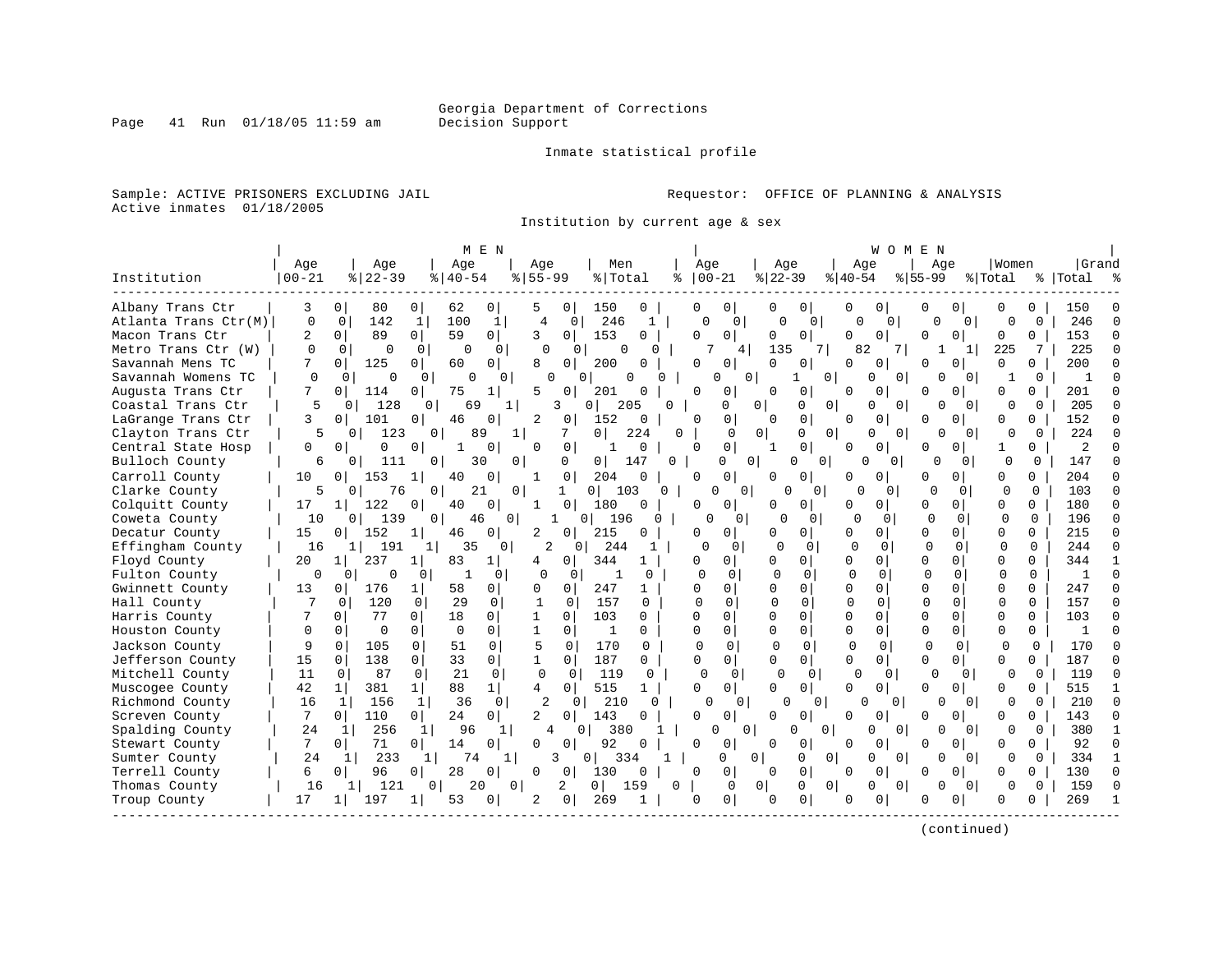Page 42 Run 01/18/05 11:59 am

Inmate statistical profile

Sample: ACTIVE PRISONERS EXCLUDING JAIL Requestor: OFFICE OF PLANNING & ANALYSIS Active inmates 01/18/2005

Institution by current age & sex (CONTINUED)

| Grand<br>Age<br>Age<br>Men<br>Aqe<br>Women<br>Age<br>Aqe<br>Aqe<br>Aqe<br>Aqe<br>$8   22 - 39$<br>$8155 - 99$<br>% Total<br>$ 22-39$<br>$\frac{1}{6}$ 55-99<br>Institution<br>  00-21<br>$8   40 - 54$<br>$ 00-21 $<br>% Total<br>% Total %<br>⊱<br>$ 40-54 $<br><b>Upson County</b><br>0<br>$\Omega$<br>$\Omega$<br><sup>0</sup><br>$\Omega$<br>0<br>0<br>$\Omega$<br>$\Omega$<br>O<br>0<br>$\Omega$<br>0<br>O<br>$\Omega$<br>0<br>$\Omega$<br>Clayton County<br>152<br>43<br>0<br>219<br>0<br>$\Omega$<br>$\Omega$<br>219<br>1<br>1<br>$\Omega$<br>0<br>$\Omega$<br>0<br>0<br>U<br>U<br>U<br>24<br>0<br>0<br>Ware Prison<br>57<br>567<br>2<br>293<br>2<br>2<br>958<br>958<br>41<br>2<br>$\Omega$<br>$\Omega$<br>U<br>$\Omega$<br>$\cap$<br>∩<br>$\Omega$<br>$\Omega$<br>U<br><sup>0</sup><br>Lowndes Prison<br>27<br>180<br>84<br>4<br>$\Omega$<br>295<br>295<br>$1\vert$<br>1 <br>$\Omega$<br>0<br>0<br>$\Omega$<br>$\Omega$<br>$\Omega$<br>$\Omega$<br>U<br>$\Omega$<br>0<br>1<br>1<br>Dodge Prison<br>2<br>680<br>2<br>386<br>3 <br>69<br>1193<br>58<br>1193<br>3<br>3<br>$\Omega$<br>$\Omega$<br>$\Omega$<br>0<br>0<br>0<br>Phillips Prison<br>23<br>397<br>298<br>62<br>$1\vert$<br>1 <sup>1</sup><br>$\overline{2}$<br>$\overline{3}$<br>780<br>$\overline{a}$<br>$\Omega$<br>780<br>$\Omega$<br>U<br>$\cap$<br>$\Omega$<br>O<br>O<br>0<br>Walker Prison<br>29<br>183<br>28<br>620<br>380<br>620<br>$\mathbf{1}$<br>1<br><sup>n</sup><br>U<br><sup>n</sup><br>U<br>0<br>0<br>1 <sup>1</sup><br>$\Omega$<br>$\Omega$<br>Wayne Prison<br>6<br>103<br>196<br>196<br>81<br>6<br>0<br>0<br>0<br>0 <sup>1</sup><br>01<br>1<br>0<br>O<br>U<br>$\Omega$<br>0<br>Arrendale Prison<br>883<br>242<br>18<br>0<br>8<br>424<br>199<br>883<br>$\mathfrak{D}$<br>$\Omega$<br>$\Omega$<br>0<br>$\Omega$<br><sup>0</sup><br>$\Omega$<br>U<br>26<br>388<br>Montgomery Prison<br>260<br>90<br>12<br>388<br>$\Omega$<br>$\Omega$<br>1 <sup>1</sup><br>$\mathbf{1}$<br>1 <sup>1</sup><br>0<br>n<br>U<br>O<br>U<br>U<br>721<br>Lee Prison<br>46<br>418<br>26<br>$\Omega$<br>$\Omega$<br>0<br>0<br>231<br>2<br>1 <sup>1</sup><br>721<br>2<br>0<br>$\Omega$<br>U<br>$\Omega$<br>0<br>0<br>Georgia State Prison<br>37<br>$\overline{3}$<br>1208<br>0<br>1209<br>771<br>337<br>2<br>63<br>0<br>0<br>3<br>3<br>0<br>$\Omega$<br>O<br>0<br>Mens Prison<br>120<br>683<br>264<br>296<br>13 <sup>1</sup><br>0 l<br>O<br>$\Omega$<br>U<br>$\Omega$<br>0<br>∩<br>0 I<br>2<br>683<br>O<br>O<br>$\Omega$<br>Jackson Prison-Diag<br>1587<br>2712<br>2712<br>229<br>809<br>87<br>0<br>$\overline{0}$<br>6 <sup>1</sup><br>б.<br>4<br>6<br>U<br>U<br>O<br>0<br>0<br>01<br>$\Omega$<br>252<br>Jackson Prison-Perm<br>141<br>252<br>96<br>∩<br>0<br>$\cap$<br>0<br>10<br>0  <br>∩<br>ΩI<br>U<br>$\Omega$<br>n<br>$\Omega$<br>$\Omega$<br>$\cap$<br>0<br>$\mathbf{1}$<br>172<br>2014<br>Coastal Prison<br>1162<br>2014<br>$\Omega$<br>51<br>612<br>4<br>68<br>3<br>0<br>$\Omega$<br>U<br>0<br>U<br>0<br>4<br>1262<br>Scott Prison<br>60<br>718<br>3 I<br>31<br>3 1262<br>$\Omega$<br>$\Omega$<br>423<br>61<br>0<br>$\Omega$<br>$\Omega$<br>$\cap$<br>$\Omega$<br>$\Omega$<br>$\cap$<br>15<br>Womens Prison<br>15<br>U<br>$\Omega$<br>O<br>13<br>1<br>1 <sup>1</sup><br><sup>n</sup><br><sup>0</sup><br>O<br>0<br>0<br>$\Omega$<br>0 I<br>11<br>n<br>O<br>Rivers Prison<br>1113<br>45<br>1113<br>$\Omega$<br>$\Omega$<br>$\Omega$<br>$\Omega$<br>$\Omega$<br>$\Omega$<br>648<br>2<br>3<br>53<br>2<br>2<br>$\Omega$<br>$\Omega$<br>$\cap$<br>367<br>O<br>17<br>$\Omega$<br>$\Omega$<br>579<br>Rutledge Prison<br>266<br>246<br>2<br>2 <sub>1</sub><br>579<br>0<br>$\Omega$<br>0<br>0<br>$\Omega$<br>0<br>50<br>$\Omega$<br>1<br>1<br>0<br>802<br>Central Prison<br>11<br>363<br>354<br>74<br>802<br>$\Omega$<br>$\cap$<br>$\Omega$<br>3 <br>3 <br>$\cap$<br>$\sqrt{ }$<br>0<br><sup>0</sup><br>$\Omega$<br>$\cap$<br>0<br>$1\vert$<br>$\Omega$<br>118<br>982<br>982<br>$\mathcal{L}$<br>Augusta Med Prison<br>36<br>472<br>356<br>$\overline{3}$<br>5<br>$\Omega$<br>$\Omega$<br>2 <sub>1</sub><br>$\overline{2}$<br>0<br>$\Omega$<br>O<br>$\Omega$<br>1 <sup>1</sup><br>O<br>$\Omega$<br>325<br>$\overline{2}$<br>1296<br>$\Omega$<br>1296<br>Rogers Prison<br>118<br>833<br>20<br>$\cap$<br>$\Omega$<br>$\cap$<br>$\Omega$<br>O<br>4<br>3<br>3<br>$\Omega$<br>$\Omega$<br>O<br>Burruss Prison<br>54<br>175<br>289<br>$\Omega$<br>289<br>53<br>0<br>7<br>0<br><sup>0</sup><br>O<br><sup>0</sup><br>$\Omega$<br>2<br>$\Omega$<br>$\Omega$<br>$\Omega$<br>226<br>Bostick Prison<br>11<br>296<br>2<br>706<br>$\cap$<br>$\Omega$<br>$\cap$<br>$\Omega$<br>$\cap$<br>0<br>706<br>$\cap$<br>$\mathbf{1}$<br>173<br>1<br>U<br>$\Omega$<br>$\cap$<br>$\cap$<br>$\mathbf{1}$<br>37<br>$\overline{2}$<br>256<br>$\overline{2}$<br>783<br>$\Omega$<br>783<br>Valdosta Prison<br>447<br>2<br>$\overline{a}$<br>$\Omega$<br>$\Omega$<br>$\Omega$<br>$\cap$<br>$\cap$<br>$\Omega$<br>$\Omega$<br>$\cap$<br>2<br>43<br>$\cap$<br>$\mathbf{1}$<br>$\overline{2}$<br>$\overline{a}$<br>464<br>252<br>58<br>821<br>0<br>$\Omega$<br>821<br>Hays Prison<br>47<br>1<br>$\Omega$<br>O<br>0<br>0<br>0<br>$\Omega$<br>$\Omega$<br>0<br>$\overline{a}$<br>Hancock Prison<br>50<br>2<br>706<br>357<br>$\overline{3}$<br>70<br>3<br>1183<br>2<br>$\mathbf 0$<br>$\mathbf 0$<br>1183<br>$\Omega$<br>0<br>$\Omega$<br>0<br>$\Omega$<br>0<br>U<br>2 <br>305<br>2  <br>Telfair Prison<br>61<br>2 <br>706<br>41<br>$\overline{2}$<br>1113<br>2<br>1113<br>U<br>$\Omega$<br>$\cap$<br>$\Omega$<br>0<br>$\Omega$<br>U<br>0<br>$\Omega$<br>$\Omega$<br>83<br>3<br>810<br>383<br>3<br>74<br>1350<br>Autry Prison<br>3<br>3<br>1350<br>U<br>$\Omega$<br>U<br>$\Omega$<br>0<br>$\Omega$<br>$\Omega$<br>$\Omega$<br>3 I<br>$\Omega$<br>$\Omega$<br>77<br>Johnson Prison<br>27<br>502<br>396<br>31<br>1002<br>1002<br>3 <sup>1</sup><br>0<br>$\Omega$<br>1 <sup>1</sup><br>2<br>0<br>∩<br>U<br>0<br>$\Omega$<br>Wilcox Prison<br>79<br>3<br>784<br>96<br>4   1425<br>1425<br>3<br>466<br>U<br>0<br><sup>n</sup><br>∩<br>U<br>$\Omega$<br>$\cap$<br>U<br>77<br>800<br>329<br>52<br>1258<br>Calhoun Prison<br>2 <sub>1</sub><br>2<br>2 <sup>1</sup><br>1258<br>0<br>$\Omega$<br>3 I<br>$\cap$<br>0<br>$\Omega$<br>0<br>$\Omega$<br>U<br>Dooly Prison<br>71<br>3   1251<br>695<br>71<br>0<br>1251<br>2<br>414<br>3<br>0<br>$\Omega$<br>$\Omega$<br>$\Omega$<br>$\Omega$<br>O<br>$\Omega$<br>0<br>0<br>Macon Prison<br>849<br>1357<br>1357<br>41<br>31<br>390<br>3<br>3 <br>0<br>0<br>77<br>3<br>O<br>0<br>$\Omega$<br>O |  |  | M E N |  |  |  |  | WOMEN |  |  |  |
|--------------------------------------------------------------------------------------------------------------------------------------------------------------------------------------------------------------------------------------------------------------------------------------------------------------------------------------------------------------------------------------------------------------------------------------------------------------------------------------------------------------------------------------------------------------------------------------------------------------------------------------------------------------------------------------------------------------------------------------------------------------------------------------------------------------------------------------------------------------------------------------------------------------------------------------------------------------------------------------------------------------------------------------------------------------------------------------------------------------------------------------------------------------------------------------------------------------------------------------------------------------------------------------------------------------------------------------------------------------------------------------------------------------------------------------------------------------------------------------------------------------------------------------------------------------------------------------------------------------------------------------------------------------------------------------------------------------------------------------------------------------------------------------------------------------------------------------------------------------------------------------------------------------------------------------------------------------------------------------------------------------------------------------------------------------------------------------------------------------------------------------------------------------------------------------------------------------------------------------------------------------------------------------------------------------------------------------------------------------------------------------------------------------------------------------------------------------------------------------------------------------------------------------------------------------------------------------------------------------------------------------------------------------------------------------------------------------------------------------------------------------------------------------------------------------------------------------------------------------------------------------------------------------------------------------------------------------------------------------------------------------------------------------------------------------------------------------------------------------------------------------------------------------------------------------------------------------------------------------------------------------------------------------------------------------------------------------------------------------------------------------------------------------------------------------------------------------------------------------------------------------------------------------------------------------------------------------------------------------------------------------------------------------------------------------------------------------------------------------------------------------------------------------------------------------------------------------------------------------------------------------------------------------------------------------------------------------------------------------------------------------------------------------------------------------------------------------------------------------------------------------------------------------------------------------------------------------------------------------------------------------------------------------------------------------------------------------------------------------------------------------------------------------------------------------------------------------------------------------------------------------------------------------------------------------------------------------------------------------------------------------------------------------------------------------------------------------------------------------------------------------------------------------------------------------------------------------------------------------------------------------------------------------------------------------------------------------------------------------------------------------------------------------------------------------------------------------------------------------------------------------------------------------------------------------------------------------------------------------------------------------------------------------------------------------------------------------------------------------------------------------------------------------------------------------------------------------------------------------------------------------------------------------------------------------------------------------------------------------------------------------------------------------------------------------------------------------------------------------------------------------------------------------------------------------------------------------------------------------------------------------------------------------------------------------------------------------------------------------------------------------------------------------------------------------------------------------------------------------------------------------------------------------------------------------------------------------------------------------------------------------------------------------------------------------------------------------------------------------------------------------------------------------------------------------------------------------------------------------------------------------------------------------------|--|--|-------|--|--|--|--|-------|--|--|--|
|                                                                                                                                                                                                                                                                                                                                                                                                                                                                                                                                                                                                                                                                                                                                                                                                                                                                                                                                                                                                                                                                                                                                                                                                                                                                                                                                                                                                                                                                                                                                                                                                                                                                                                                                                                                                                                                                                                                                                                                                                                                                                                                                                                                                                                                                                                                                                                                                                                                                                                                                                                                                                                                                                                                                                                                                                                                                                                                                                                                                                                                                                                                                                                                                                                                                                                                                                                                                                                                                                                                                                                                                                                                                                                                                                                                                                                                                                                                                                                                                                                                                                                                                                                                                                                                                                                                                                                                                                                                                                                                                                                                                                                                                                                                                                                                                                                                                                                                                                                                                                                                                                                                                                                                                                                                                                                                                                                                                                                                                                                                                                                                                                                                                                                                                                                                                                                                                                                                                                                                                                                                                                                                                                                                                                                                                                                                                                                                                                                                                                                                                            |  |  |       |  |  |  |  |       |  |  |  |
|                                                                                                                                                                                                                                                                                                                                                                                                                                                                                                                                                                                                                                                                                                                                                                                                                                                                                                                                                                                                                                                                                                                                                                                                                                                                                                                                                                                                                                                                                                                                                                                                                                                                                                                                                                                                                                                                                                                                                                                                                                                                                                                                                                                                                                                                                                                                                                                                                                                                                                                                                                                                                                                                                                                                                                                                                                                                                                                                                                                                                                                                                                                                                                                                                                                                                                                                                                                                                                                                                                                                                                                                                                                                                                                                                                                                                                                                                                                                                                                                                                                                                                                                                                                                                                                                                                                                                                                                                                                                                                                                                                                                                                                                                                                                                                                                                                                                                                                                                                                                                                                                                                                                                                                                                                                                                                                                                                                                                                                                                                                                                                                                                                                                                                                                                                                                                                                                                                                                                                                                                                                                                                                                                                                                                                                                                                                                                                                                                                                                                                                                            |  |  |       |  |  |  |  |       |  |  |  |
|                                                                                                                                                                                                                                                                                                                                                                                                                                                                                                                                                                                                                                                                                                                                                                                                                                                                                                                                                                                                                                                                                                                                                                                                                                                                                                                                                                                                                                                                                                                                                                                                                                                                                                                                                                                                                                                                                                                                                                                                                                                                                                                                                                                                                                                                                                                                                                                                                                                                                                                                                                                                                                                                                                                                                                                                                                                                                                                                                                                                                                                                                                                                                                                                                                                                                                                                                                                                                                                                                                                                                                                                                                                                                                                                                                                                                                                                                                                                                                                                                                                                                                                                                                                                                                                                                                                                                                                                                                                                                                                                                                                                                                                                                                                                                                                                                                                                                                                                                                                                                                                                                                                                                                                                                                                                                                                                                                                                                                                                                                                                                                                                                                                                                                                                                                                                                                                                                                                                                                                                                                                                                                                                                                                                                                                                                                                                                                                                                                                                                                                                            |  |  |       |  |  |  |  |       |  |  |  |
|                                                                                                                                                                                                                                                                                                                                                                                                                                                                                                                                                                                                                                                                                                                                                                                                                                                                                                                                                                                                                                                                                                                                                                                                                                                                                                                                                                                                                                                                                                                                                                                                                                                                                                                                                                                                                                                                                                                                                                                                                                                                                                                                                                                                                                                                                                                                                                                                                                                                                                                                                                                                                                                                                                                                                                                                                                                                                                                                                                                                                                                                                                                                                                                                                                                                                                                                                                                                                                                                                                                                                                                                                                                                                                                                                                                                                                                                                                                                                                                                                                                                                                                                                                                                                                                                                                                                                                                                                                                                                                                                                                                                                                                                                                                                                                                                                                                                                                                                                                                                                                                                                                                                                                                                                                                                                                                                                                                                                                                                                                                                                                                                                                                                                                                                                                                                                                                                                                                                                                                                                                                                                                                                                                                                                                                                                                                                                                                                                                                                                                                                            |  |  |       |  |  |  |  |       |  |  |  |
|                                                                                                                                                                                                                                                                                                                                                                                                                                                                                                                                                                                                                                                                                                                                                                                                                                                                                                                                                                                                                                                                                                                                                                                                                                                                                                                                                                                                                                                                                                                                                                                                                                                                                                                                                                                                                                                                                                                                                                                                                                                                                                                                                                                                                                                                                                                                                                                                                                                                                                                                                                                                                                                                                                                                                                                                                                                                                                                                                                                                                                                                                                                                                                                                                                                                                                                                                                                                                                                                                                                                                                                                                                                                                                                                                                                                                                                                                                                                                                                                                                                                                                                                                                                                                                                                                                                                                                                                                                                                                                                                                                                                                                                                                                                                                                                                                                                                                                                                                                                                                                                                                                                                                                                                                                                                                                                                                                                                                                                                                                                                                                                                                                                                                                                                                                                                                                                                                                                                                                                                                                                                                                                                                                                                                                                                                                                                                                                                                                                                                                                                            |  |  |       |  |  |  |  |       |  |  |  |
|                                                                                                                                                                                                                                                                                                                                                                                                                                                                                                                                                                                                                                                                                                                                                                                                                                                                                                                                                                                                                                                                                                                                                                                                                                                                                                                                                                                                                                                                                                                                                                                                                                                                                                                                                                                                                                                                                                                                                                                                                                                                                                                                                                                                                                                                                                                                                                                                                                                                                                                                                                                                                                                                                                                                                                                                                                                                                                                                                                                                                                                                                                                                                                                                                                                                                                                                                                                                                                                                                                                                                                                                                                                                                                                                                                                                                                                                                                                                                                                                                                                                                                                                                                                                                                                                                                                                                                                                                                                                                                                                                                                                                                                                                                                                                                                                                                                                                                                                                                                                                                                                                                                                                                                                                                                                                                                                                                                                                                                                                                                                                                                                                                                                                                                                                                                                                                                                                                                                                                                                                                                                                                                                                                                                                                                                                                                                                                                                                                                                                                                                            |  |  |       |  |  |  |  |       |  |  |  |
|                                                                                                                                                                                                                                                                                                                                                                                                                                                                                                                                                                                                                                                                                                                                                                                                                                                                                                                                                                                                                                                                                                                                                                                                                                                                                                                                                                                                                                                                                                                                                                                                                                                                                                                                                                                                                                                                                                                                                                                                                                                                                                                                                                                                                                                                                                                                                                                                                                                                                                                                                                                                                                                                                                                                                                                                                                                                                                                                                                                                                                                                                                                                                                                                                                                                                                                                                                                                                                                                                                                                                                                                                                                                                                                                                                                                                                                                                                                                                                                                                                                                                                                                                                                                                                                                                                                                                                                                                                                                                                                                                                                                                                                                                                                                                                                                                                                                                                                                                                                                                                                                                                                                                                                                                                                                                                                                                                                                                                                                                                                                                                                                                                                                                                                                                                                                                                                                                                                                                                                                                                                                                                                                                                                                                                                                                                                                                                                                                                                                                                                                            |  |  |       |  |  |  |  |       |  |  |  |
|                                                                                                                                                                                                                                                                                                                                                                                                                                                                                                                                                                                                                                                                                                                                                                                                                                                                                                                                                                                                                                                                                                                                                                                                                                                                                                                                                                                                                                                                                                                                                                                                                                                                                                                                                                                                                                                                                                                                                                                                                                                                                                                                                                                                                                                                                                                                                                                                                                                                                                                                                                                                                                                                                                                                                                                                                                                                                                                                                                                                                                                                                                                                                                                                                                                                                                                                                                                                                                                                                                                                                                                                                                                                                                                                                                                                                                                                                                                                                                                                                                                                                                                                                                                                                                                                                                                                                                                                                                                                                                                                                                                                                                                                                                                                                                                                                                                                                                                                                                                                                                                                                                                                                                                                                                                                                                                                                                                                                                                                                                                                                                                                                                                                                                                                                                                                                                                                                                                                                                                                                                                                                                                                                                                                                                                                                                                                                                                                                                                                                                                                            |  |  |       |  |  |  |  |       |  |  |  |
|                                                                                                                                                                                                                                                                                                                                                                                                                                                                                                                                                                                                                                                                                                                                                                                                                                                                                                                                                                                                                                                                                                                                                                                                                                                                                                                                                                                                                                                                                                                                                                                                                                                                                                                                                                                                                                                                                                                                                                                                                                                                                                                                                                                                                                                                                                                                                                                                                                                                                                                                                                                                                                                                                                                                                                                                                                                                                                                                                                                                                                                                                                                                                                                                                                                                                                                                                                                                                                                                                                                                                                                                                                                                                                                                                                                                                                                                                                                                                                                                                                                                                                                                                                                                                                                                                                                                                                                                                                                                                                                                                                                                                                                                                                                                                                                                                                                                                                                                                                                                                                                                                                                                                                                                                                                                                                                                                                                                                                                                                                                                                                                                                                                                                                                                                                                                                                                                                                                                                                                                                                                                                                                                                                                                                                                                                                                                                                                                                                                                                                                                            |  |  |       |  |  |  |  |       |  |  |  |
|                                                                                                                                                                                                                                                                                                                                                                                                                                                                                                                                                                                                                                                                                                                                                                                                                                                                                                                                                                                                                                                                                                                                                                                                                                                                                                                                                                                                                                                                                                                                                                                                                                                                                                                                                                                                                                                                                                                                                                                                                                                                                                                                                                                                                                                                                                                                                                                                                                                                                                                                                                                                                                                                                                                                                                                                                                                                                                                                                                                                                                                                                                                                                                                                                                                                                                                                                                                                                                                                                                                                                                                                                                                                                                                                                                                                                                                                                                                                                                                                                                                                                                                                                                                                                                                                                                                                                                                                                                                                                                                                                                                                                                                                                                                                                                                                                                                                                                                                                                                                                                                                                                                                                                                                                                                                                                                                                                                                                                                                                                                                                                                                                                                                                                                                                                                                                                                                                                                                                                                                                                                                                                                                                                                                                                                                                                                                                                                                                                                                                                                                            |  |  |       |  |  |  |  |       |  |  |  |
|                                                                                                                                                                                                                                                                                                                                                                                                                                                                                                                                                                                                                                                                                                                                                                                                                                                                                                                                                                                                                                                                                                                                                                                                                                                                                                                                                                                                                                                                                                                                                                                                                                                                                                                                                                                                                                                                                                                                                                                                                                                                                                                                                                                                                                                                                                                                                                                                                                                                                                                                                                                                                                                                                                                                                                                                                                                                                                                                                                                                                                                                                                                                                                                                                                                                                                                                                                                                                                                                                                                                                                                                                                                                                                                                                                                                                                                                                                                                                                                                                                                                                                                                                                                                                                                                                                                                                                                                                                                                                                                                                                                                                                                                                                                                                                                                                                                                                                                                                                                                                                                                                                                                                                                                                                                                                                                                                                                                                                                                                                                                                                                                                                                                                                                                                                                                                                                                                                                                                                                                                                                                                                                                                                                                                                                                                                                                                                                                                                                                                                                                            |  |  |       |  |  |  |  |       |  |  |  |
|                                                                                                                                                                                                                                                                                                                                                                                                                                                                                                                                                                                                                                                                                                                                                                                                                                                                                                                                                                                                                                                                                                                                                                                                                                                                                                                                                                                                                                                                                                                                                                                                                                                                                                                                                                                                                                                                                                                                                                                                                                                                                                                                                                                                                                                                                                                                                                                                                                                                                                                                                                                                                                                                                                                                                                                                                                                                                                                                                                                                                                                                                                                                                                                                                                                                                                                                                                                                                                                                                                                                                                                                                                                                                                                                                                                                                                                                                                                                                                                                                                                                                                                                                                                                                                                                                                                                                                                                                                                                                                                                                                                                                                                                                                                                                                                                                                                                                                                                                                                                                                                                                                                                                                                                                                                                                                                                                                                                                                                                                                                                                                                                                                                                                                                                                                                                                                                                                                                                                                                                                                                                                                                                                                                                                                                                                                                                                                                                                                                                                                                                            |  |  |       |  |  |  |  |       |  |  |  |
|                                                                                                                                                                                                                                                                                                                                                                                                                                                                                                                                                                                                                                                                                                                                                                                                                                                                                                                                                                                                                                                                                                                                                                                                                                                                                                                                                                                                                                                                                                                                                                                                                                                                                                                                                                                                                                                                                                                                                                                                                                                                                                                                                                                                                                                                                                                                                                                                                                                                                                                                                                                                                                                                                                                                                                                                                                                                                                                                                                                                                                                                                                                                                                                                                                                                                                                                                                                                                                                                                                                                                                                                                                                                                                                                                                                                                                                                                                                                                                                                                                                                                                                                                                                                                                                                                                                                                                                                                                                                                                                                                                                                                                                                                                                                                                                                                                                                                                                                                                                                                                                                                                                                                                                                                                                                                                                                                                                                                                                                                                                                                                                                                                                                                                                                                                                                                                                                                                                                                                                                                                                                                                                                                                                                                                                                                                                                                                                                                                                                                                                                            |  |  |       |  |  |  |  |       |  |  |  |
|                                                                                                                                                                                                                                                                                                                                                                                                                                                                                                                                                                                                                                                                                                                                                                                                                                                                                                                                                                                                                                                                                                                                                                                                                                                                                                                                                                                                                                                                                                                                                                                                                                                                                                                                                                                                                                                                                                                                                                                                                                                                                                                                                                                                                                                                                                                                                                                                                                                                                                                                                                                                                                                                                                                                                                                                                                                                                                                                                                                                                                                                                                                                                                                                                                                                                                                                                                                                                                                                                                                                                                                                                                                                                                                                                                                                                                                                                                                                                                                                                                                                                                                                                                                                                                                                                                                                                                                                                                                                                                                                                                                                                                                                                                                                                                                                                                                                                                                                                                                                                                                                                                                                                                                                                                                                                                                                                                                                                                                                                                                                                                                                                                                                                                                                                                                                                                                                                                                                                                                                                                                                                                                                                                                                                                                                                                                                                                                                                                                                                                                                            |  |  |       |  |  |  |  |       |  |  |  |
|                                                                                                                                                                                                                                                                                                                                                                                                                                                                                                                                                                                                                                                                                                                                                                                                                                                                                                                                                                                                                                                                                                                                                                                                                                                                                                                                                                                                                                                                                                                                                                                                                                                                                                                                                                                                                                                                                                                                                                                                                                                                                                                                                                                                                                                                                                                                                                                                                                                                                                                                                                                                                                                                                                                                                                                                                                                                                                                                                                                                                                                                                                                                                                                                                                                                                                                                                                                                                                                                                                                                                                                                                                                                                                                                                                                                                                                                                                                                                                                                                                                                                                                                                                                                                                                                                                                                                                                                                                                                                                                                                                                                                                                                                                                                                                                                                                                                                                                                                                                                                                                                                                                                                                                                                                                                                                                                                                                                                                                                                                                                                                                                                                                                                                                                                                                                                                                                                                                                                                                                                                                                                                                                                                                                                                                                                                                                                                                                                                                                                                                                            |  |  |       |  |  |  |  |       |  |  |  |
|                                                                                                                                                                                                                                                                                                                                                                                                                                                                                                                                                                                                                                                                                                                                                                                                                                                                                                                                                                                                                                                                                                                                                                                                                                                                                                                                                                                                                                                                                                                                                                                                                                                                                                                                                                                                                                                                                                                                                                                                                                                                                                                                                                                                                                                                                                                                                                                                                                                                                                                                                                                                                                                                                                                                                                                                                                                                                                                                                                                                                                                                                                                                                                                                                                                                                                                                                                                                                                                                                                                                                                                                                                                                                                                                                                                                                                                                                                                                                                                                                                                                                                                                                                                                                                                                                                                                                                                                                                                                                                                                                                                                                                                                                                                                                                                                                                                                                                                                                                                                                                                                                                                                                                                                                                                                                                                                                                                                                                                                                                                                                                                                                                                                                                                                                                                                                                                                                                                                                                                                                                                                                                                                                                                                                                                                                                                                                                                                                                                                                                                                            |  |  |       |  |  |  |  |       |  |  |  |
|                                                                                                                                                                                                                                                                                                                                                                                                                                                                                                                                                                                                                                                                                                                                                                                                                                                                                                                                                                                                                                                                                                                                                                                                                                                                                                                                                                                                                                                                                                                                                                                                                                                                                                                                                                                                                                                                                                                                                                                                                                                                                                                                                                                                                                                                                                                                                                                                                                                                                                                                                                                                                                                                                                                                                                                                                                                                                                                                                                                                                                                                                                                                                                                                                                                                                                                                                                                                                                                                                                                                                                                                                                                                                                                                                                                                                                                                                                                                                                                                                                                                                                                                                                                                                                                                                                                                                                                                                                                                                                                                                                                                                                                                                                                                                                                                                                                                                                                                                                                                                                                                                                                                                                                                                                                                                                                                                                                                                                                                                                                                                                                                                                                                                                                                                                                                                                                                                                                                                                                                                                                                                                                                                                                                                                                                                                                                                                                                                                                                                                                                            |  |  |       |  |  |  |  |       |  |  |  |
|                                                                                                                                                                                                                                                                                                                                                                                                                                                                                                                                                                                                                                                                                                                                                                                                                                                                                                                                                                                                                                                                                                                                                                                                                                                                                                                                                                                                                                                                                                                                                                                                                                                                                                                                                                                                                                                                                                                                                                                                                                                                                                                                                                                                                                                                                                                                                                                                                                                                                                                                                                                                                                                                                                                                                                                                                                                                                                                                                                                                                                                                                                                                                                                                                                                                                                                                                                                                                                                                                                                                                                                                                                                                                                                                                                                                                                                                                                                                                                                                                                                                                                                                                                                                                                                                                                                                                                                                                                                                                                                                                                                                                                                                                                                                                                                                                                                                                                                                                                                                                                                                                                                                                                                                                                                                                                                                                                                                                                                                                                                                                                                                                                                                                                                                                                                                                                                                                                                                                                                                                                                                                                                                                                                                                                                                                                                                                                                                                                                                                                                                            |  |  |       |  |  |  |  |       |  |  |  |
|                                                                                                                                                                                                                                                                                                                                                                                                                                                                                                                                                                                                                                                                                                                                                                                                                                                                                                                                                                                                                                                                                                                                                                                                                                                                                                                                                                                                                                                                                                                                                                                                                                                                                                                                                                                                                                                                                                                                                                                                                                                                                                                                                                                                                                                                                                                                                                                                                                                                                                                                                                                                                                                                                                                                                                                                                                                                                                                                                                                                                                                                                                                                                                                                                                                                                                                                                                                                                                                                                                                                                                                                                                                                                                                                                                                                                                                                                                                                                                                                                                                                                                                                                                                                                                                                                                                                                                                                                                                                                                                                                                                                                                                                                                                                                                                                                                                                                                                                                                                                                                                                                                                                                                                                                                                                                                                                                                                                                                                                                                                                                                                                                                                                                                                                                                                                                                                                                                                                                                                                                                                                                                                                                                                                                                                                                                                                                                                                                                                                                                                                            |  |  |       |  |  |  |  |       |  |  |  |
|                                                                                                                                                                                                                                                                                                                                                                                                                                                                                                                                                                                                                                                                                                                                                                                                                                                                                                                                                                                                                                                                                                                                                                                                                                                                                                                                                                                                                                                                                                                                                                                                                                                                                                                                                                                                                                                                                                                                                                                                                                                                                                                                                                                                                                                                                                                                                                                                                                                                                                                                                                                                                                                                                                                                                                                                                                                                                                                                                                                                                                                                                                                                                                                                                                                                                                                                                                                                                                                                                                                                                                                                                                                                                                                                                                                                                                                                                                                                                                                                                                                                                                                                                                                                                                                                                                                                                                                                                                                                                                                                                                                                                                                                                                                                                                                                                                                                                                                                                                                                                                                                                                                                                                                                                                                                                                                                                                                                                                                                                                                                                                                                                                                                                                                                                                                                                                                                                                                                                                                                                                                                                                                                                                                                                                                                                                                                                                                                                                                                                                                                            |  |  |       |  |  |  |  |       |  |  |  |
|                                                                                                                                                                                                                                                                                                                                                                                                                                                                                                                                                                                                                                                                                                                                                                                                                                                                                                                                                                                                                                                                                                                                                                                                                                                                                                                                                                                                                                                                                                                                                                                                                                                                                                                                                                                                                                                                                                                                                                                                                                                                                                                                                                                                                                                                                                                                                                                                                                                                                                                                                                                                                                                                                                                                                                                                                                                                                                                                                                                                                                                                                                                                                                                                                                                                                                                                                                                                                                                                                                                                                                                                                                                                                                                                                                                                                                                                                                                                                                                                                                                                                                                                                                                                                                                                                                                                                                                                                                                                                                                                                                                                                                                                                                                                                                                                                                                                                                                                                                                                                                                                                                                                                                                                                                                                                                                                                                                                                                                                                                                                                                                                                                                                                                                                                                                                                                                                                                                                                                                                                                                                                                                                                                                                                                                                                                                                                                                                                                                                                                                                            |  |  |       |  |  |  |  |       |  |  |  |
|                                                                                                                                                                                                                                                                                                                                                                                                                                                                                                                                                                                                                                                                                                                                                                                                                                                                                                                                                                                                                                                                                                                                                                                                                                                                                                                                                                                                                                                                                                                                                                                                                                                                                                                                                                                                                                                                                                                                                                                                                                                                                                                                                                                                                                                                                                                                                                                                                                                                                                                                                                                                                                                                                                                                                                                                                                                                                                                                                                                                                                                                                                                                                                                                                                                                                                                                                                                                                                                                                                                                                                                                                                                                                                                                                                                                                                                                                                                                                                                                                                                                                                                                                                                                                                                                                                                                                                                                                                                                                                                                                                                                                                                                                                                                                                                                                                                                                                                                                                                                                                                                                                                                                                                                                                                                                                                                                                                                                                                                                                                                                                                                                                                                                                                                                                                                                                                                                                                                                                                                                                                                                                                                                                                                                                                                                                                                                                                                                                                                                                                                            |  |  |       |  |  |  |  |       |  |  |  |
|                                                                                                                                                                                                                                                                                                                                                                                                                                                                                                                                                                                                                                                                                                                                                                                                                                                                                                                                                                                                                                                                                                                                                                                                                                                                                                                                                                                                                                                                                                                                                                                                                                                                                                                                                                                                                                                                                                                                                                                                                                                                                                                                                                                                                                                                                                                                                                                                                                                                                                                                                                                                                                                                                                                                                                                                                                                                                                                                                                                                                                                                                                                                                                                                                                                                                                                                                                                                                                                                                                                                                                                                                                                                                                                                                                                                                                                                                                                                                                                                                                                                                                                                                                                                                                                                                                                                                                                                                                                                                                                                                                                                                                                                                                                                                                                                                                                                                                                                                                                                                                                                                                                                                                                                                                                                                                                                                                                                                                                                                                                                                                                                                                                                                                                                                                                                                                                                                                                                                                                                                                                                                                                                                                                                                                                                                                                                                                                                                                                                                                                                            |  |  |       |  |  |  |  |       |  |  |  |
|                                                                                                                                                                                                                                                                                                                                                                                                                                                                                                                                                                                                                                                                                                                                                                                                                                                                                                                                                                                                                                                                                                                                                                                                                                                                                                                                                                                                                                                                                                                                                                                                                                                                                                                                                                                                                                                                                                                                                                                                                                                                                                                                                                                                                                                                                                                                                                                                                                                                                                                                                                                                                                                                                                                                                                                                                                                                                                                                                                                                                                                                                                                                                                                                                                                                                                                                                                                                                                                                                                                                                                                                                                                                                                                                                                                                                                                                                                                                                                                                                                                                                                                                                                                                                                                                                                                                                                                                                                                                                                                                                                                                                                                                                                                                                                                                                                                                                                                                                                                                                                                                                                                                                                                                                                                                                                                                                                                                                                                                                                                                                                                                                                                                                                                                                                                                                                                                                                                                                                                                                                                                                                                                                                                                                                                                                                                                                                                                                                                                                                                                            |  |  |       |  |  |  |  |       |  |  |  |
|                                                                                                                                                                                                                                                                                                                                                                                                                                                                                                                                                                                                                                                                                                                                                                                                                                                                                                                                                                                                                                                                                                                                                                                                                                                                                                                                                                                                                                                                                                                                                                                                                                                                                                                                                                                                                                                                                                                                                                                                                                                                                                                                                                                                                                                                                                                                                                                                                                                                                                                                                                                                                                                                                                                                                                                                                                                                                                                                                                                                                                                                                                                                                                                                                                                                                                                                                                                                                                                                                                                                                                                                                                                                                                                                                                                                                                                                                                                                                                                                                                                                                                                                                                                                                                                                                                                                                                                                                                                                                                                                                                                                                                                                                                                                                                                                                                                                                                                                                                                                                                                                                                                                                                                                                                                                                                                                                                                                                                                                                                                                                                                                                                                                                                                                                                                                                                                                                                                                                                                                                                                                                                                                                                                                                                                                                                                                                                                                                                                                                                                                            |  |  |       |  |  |  |  |       |  |  |  |
|                                                                                                                                                                                                                                                                                                                                                                                                                                                                                                                                                                                                                                                                                                                                                                                                                                                                                                                                                                                                                                                                                                                                                                                                                                                                                                                                                                                                                                                                                                                                                                                                                                                                                                                                                                                                                                                                                                                                                                                                                                                                                                                                                                                                                                                                                                                                                                                                                                                                                                                                                                                                                                                                                                                                                                                                                                                                                                                                                                                                                                                                                                                                                                                                                                                                                                                                                                                                                                                                                                                                                                                                                                                                                                                                                                                                                                                                                                                                                                                                                                                                                                                                                                                                                                                                                                                                                                                                                                                                                                                                                                                                                                                                                                                                                                                                                                                                                                                                                                                                                                                                                                                                                                                                                                                                                                                                                                                                                                                                                                                                                                                                                                                                                                                                                                                                                                                                                                                                                                                                                                                                                                                                                                                                                                                                                                                                                                                                                                                                                                                                            |  |  |       |  |  |  |  |       |  |  |  |
|                                                                                                                                                                                                                                                                                                                                                                                                                                                                                                                                                                                                                                                                                                                                                                                                                                                                                                                                                                                                                                                                                                                                                                                                                                                                                                                                                                                                                                                                                                                                                                                                                                                                                                                                                                                                                                                                                                                                                                                                                                                                                                                                                                                                                                                                                                                                                                                                                                                                                                                                                                                                                                                                                                                                                                                                                                                                                                                                                                                                                                                                                                                                                                                                                                                                                                                                                                                                                                                                                                                                                                                                                                                                                                                                                                                                                                                                                                                                                                                                                                                                                                                                                                                                                                                                                                                                                                                                                                                                                                                                                                                                                                                                                                                                                                                                                                                                                                                                                                                                                                                                                                                                                                                                                                                                                                                                                                                                                                                                                                                                                                                                                                                                                                                                                                                                                                                                                                                                                                                                                                                                                                                                                                                                                                                                                                                                                                                                                                                                                                                                            |  |  |       |  |  |  |  |       |  |  |  |
|                                                                                                                                                                                                                                                                                                                                                                                                                                                                                                                                                                                                                                                                                                                                                                                                                                                                                                                                                                                                                                                                                                                                                                                                                                                                                                                                                                                                                                                                                                                                                                                                                                                                                                                                                                                                                                                                                                                                                                                                                                                                                                                                                                                                                                                                                                                                                                                                                                                                                                                                                                                                                                                                                                                                                                                                                                                                                                                                                                                                                                                                                                                                                                                                                                                                                                                                                                                                                                                                                                                                                                                                                                                                                                                                                                                                                                                                                                                                                                                                                                                                                                                                                                                                                                                                                                                                                                                                                                                                                                                                                                                                                                                                                                                                                                                                                                                                                                                                                                                                                                                                                                                                                                                                                                                                                                                                                                                                                                                                                                                                                                                                                                                                                                                                                                                                                                                                                                                                                                                                                                                                                                                                                                                                                                                                                                                                                                                                                                                                                                                                            |  |  |       |  |  |  |  |       |  |  |  |
|                                                                                                                                                                                                                                                                                                                                                                                                                                                                                                                                                                                                                                                                                                                                                                                                                                                                                                                                                                                                                                                                                                                                                                                                                                                                                                                                                                                                                                                                                                                                                                                                                                                                                                                                                                                                                                                                                                                                                                                                                                                                                                                                                                                                                                                                                                                                                                                                                                                                                                                                                                                                                                                                                                                                                                                                                                                                                                                                                                                                                                                                                                                                                                                                                                                                                                                                                                                                                                                                                                                                                                                                                                                                                                                                                                                                                                                                                                                                                                                                                                                                                                                                                                                                                                                                                                                                                                                                                                                                                                                                                                                                                                                                                                                                                                                                                                                                                                                                                                                                                                                                                                                                                                                                                                                                                                                                                                                                                                                                                                                                                                                                                                                                                                                                                                                                                                                                                                                                                                                                                                                                                                                                                                                                                                                                                                                                                                                                                                                                                                                                            |  |  |       |  |  |  |  |       |  |  |  |
|                                                                                                                                                                                                                                                                                                                                                                                                                                                                                                                                                                                                                                                                                                                                                                                                                                                                                                                                                                                                                                                                                                                                                                                                                                                                                                                                                                                                                                                                                                                                                                                                                                                                                                                                                                                                                                                                                                                                                                                                                                                                                                                                                                                                                                                                                                                                                                                                                                                                                                                                                                                                                                                                                                                                                                                                                                                                                                                                                                                                                                                                                                                                                                                                                                                                                                                                                                                                                                                                                                                                                                                                                                                                                                                                                                                                                                                                                                                                                                                                                                                                                                                                                                                                                                                                                                                                                                                                                                                                                                                                                                                                                                                                                                                                                                                                                                                                                                                                                                                                                                                                                                                                                                                                                                                                                                                                                                                                                                                                                                                                                                                                                                                                                                                                                                                                                                                                                                                                                                                                                                                                                                                                                                                                                                                                                                                                                                                                                                                                                                                                            |  |  |       |  |  |  |  |       |  |  |  |
|                                                                                                                                                                                                                                                                                                                                                                                                                                                                                                                                                                                                                                                                                                                                                                                                                                                                                                                                                                                                                                                                                                                                                                                                                                                                                                                                                                                                                                                                                                                                                                                                                                                                                                                                                                                                                                                                                                                                                                                                                                                                                                                                                                                                                                                                                                                                                                                                                                                                                                                                                                                                                                                                                                                                                                                                                                                                                                                                                                                                                                                                                                                                                                                                                                                                                                                                                                                                                                                                                                                                                                                                                                                                                                                                                                                                                                                                                                                                                                                                                                                                                                                                                                                                                                                                                                                                                                                                                                                                                                                                                                                                                                                                                                                                                                                                                                                                                                                                                                                                                                                                                                                                                                                                                                                                                                                                                                                                                                                                                                                                                                                                                                                                                                                                                                                                                                                                                                                                                                                                                                                                                                                                                                                                                                                                                                                                                                                                                                                                                                                                            |  |  |       |  |  |  |  |       |  |  |  |
|                                                                                                                                                                                                                                                                                                                                                                                                                                                                                                                                                                                                                                                                                                                                                                                                                                                                                                                                                                                                                                                                                                                                                                                                                                                                                                                                                                                                                                                                                                                                                                                                                                                                                                                                                                                                                                                                                                                                                                                                                                                                                                                                                                                                                                                                                                                                                                                                                                                                                                                                                                                                                                                                                                                                                                                                                                                                                                                                                                                                                                                                                                                                                                                                                                                                                                                                                                                                                                                                                                                                                                                                                                                                                                                                                                                                                                                                                                                                                                                                                                                                                                                                                                                                                                                                                                                                                                                                                                                                                                                                                                                                                                                                                                                                                                                                                                                                                                                                                                                                                                                                                                                                                                                                                                                                                                                                                                                                                                                                                                                                                                                                                                                                                                                                                                                                                                                                                                                                                                                                                                                                                                                                                                                                                                                                                                                                                                                                                                                                                                                                            |  |  |       |  |  |  |  |       |  |  |  |
|                                                                                                                                                                                                                                                                                                                                                                                                                                                                                                                                                                                                                                                                                                                                                                                                                                                                                                                                                                                                                                                                                                                                                                                                                                                                                                                                                                                                                                                                                                                                                                                                                                                                                                                                                                                                                                                                                                                                                                                                                                                                                                                                                                                                                                                                                                                                                                                                                                                                                                                                                                                                                                                                                                                                                                                                                                                                                                                                                                                                                                                                                                                                                                                                                                                                                                                                                                                                                                                                                                                                                                                                                                                                                                                                                                                                                                                                                                                                                                                                                                                                                                                                                                                                                                                                                                                                                                                                                                                                                                                                                                                                                                                                                                                                                                                                                                                                                                                                                                                                                                                                                                                                                                                                                                                                                                                                                                                                                                                                                                                                                                                                                                                                                                                                                                                                                                                                                                                                                                                                                                                                                                                                                                                                                                                                                                                                                                                                                                                                                                                                            |  |  |       |  |  |  |  |       |  |  |  |
|                                                                                                                                                                                                                                                                                                                                                                                                                                                                                                                                                                                                                                                                                                                                                                                                                                                                                                                                                                                                                                                                                                                                                                                                                                                                                                                                                                                                                                                                                                                                                                                                                                                                                                                                                                                                                                                                                                                                                                                                                                                                                                                                                                                                                                                                                                                                                                                                                                                                                                                                                                                                                                                                                                                                                                                                                                                                                                                                                                                                                                                                                                                                                                                                                                                                                                                                                                                                                                                                                                                                                                                                                                                                                                                                                                                                                                                                                                                                                                                                                                                                                                                                                                                                                                                                                                                                                                                                                                                                                                                                                                                                                                                                                                                                                                                                                                                                                                                                                                                                                                                                                                                                                                                                                                                                                                                                                                                                                                                                                                                                                                                                                                                                                                                                                                                                                                                                                                                                                                                                                                                                                                                                                                                                                                                                                                                                                                                                                                                                                                                                            |  |  |       |  |  |  |  |       |  |  |  |
|                                                                                                                                                                                                                                                                                                                                                                                                                                                                                                                                                                                                                                                                                                                                                                                                                                                                                                                                                                                                                                                                                                                                                                                                                                                                                                                                                                                                                                                                                                                                                                                                                                                                                                                                                                                                                                                                                                                                                                                                                                                                                                                                                                                                                                                                                                                                                                                                                                                                                                                                                                                                                                                                                                                                                                                                                                                                                                                                                                                                                                                                                                                                                                                                                                                                                                                                                                                                                                                                                                                                                                                                                                                                                                                                                                                                                                                                                                                                                                                                                                                                                                                                                                                                                                                                                                                                                                                                                                                                                                                                                                                                                                                                                                                                                                                                                                                                                                                                                                                                                                                                                                                                                                                                                                                                                                                                                                                                                                                                                                                                                                                                                                                                                                                                                                                                                                                                                                                                                                                                                                                                                                                                                                                                                                                                                                                                                                                                                                                                                                                                            |  |  |       |  |  |  |  |       |  |  |  |
|                                                                                                                                                                                                                                                                                                                                                                                                                                                                                                                                                                                                                                                                                                                                                                                                                                                                                                                                                                                                                                                                                                                                                                                                                                                                                                                                                                                                                                                                                                                                                                                                                                                                                                                                                                                                                                                                                                                                                                                                                                                                                                                                                                                                                                                                                                                                                                                                                                                                                                                                                                                                                                                                                                                                                                                                                                                                                                                                                                                                                                                                                                                                                                                                                                                                                                                                                                                                                                                                                                                                                                                                                                                                                                                                                                                                                                                                                                                                                                                                                                                                                                                                                                                                                                                                                                                                                                                                                                                                                                                                                                                                                                                                                                                                                                                                                                                                                                                                                                                                                                                                                                                                                                                                                                                                                                                                                                                                                                                                                                                                                                                                                                                                                                                                                                                                                                                                                                                                                                                                                                                                                                                                                                                                                                                                                                                                                                                                                                                                                                                                            |  |  |       |  |  |  |  |       |  |  |  |
|                                                                                                                                                                                                                                                                                                                                                                                                                                                                                                                                                                                                                                                                                                                                                                                                                                                                                                                                                                                                                                                                                                                                                                                                                                                                                                                                                                                                                                                                                                                                                                                                                                                                                                                                                                                                                                                                                                                                                                                                                                                                                                                                                                                                                                                                                                                                                                                                                                                                                                                                                                                                                                                                                                                                                                                                                                                                                                                                                                                                                                                                                                                                                                                                                                                                                                                                                                                                                                                                                                                                                                                                                                                                                                                                                                                                                                                                                                                                                                                                                                                                                                                                                                                                                                                                                                                                                                                                                                                                                                                                                                                                                                                                                                                                                                                                                                                                                                                                                                                                                                                                                                                                                                                                                                                                                                                                                                                                                                                                                                                                                                                                                                                                                                                                                                                                                                                                                                                                                                                                                                                                                                                                                                                                                                                                                                                                                                                                                                                                                                                                            |  |  |       |  |  |  |  |       |  |  |  |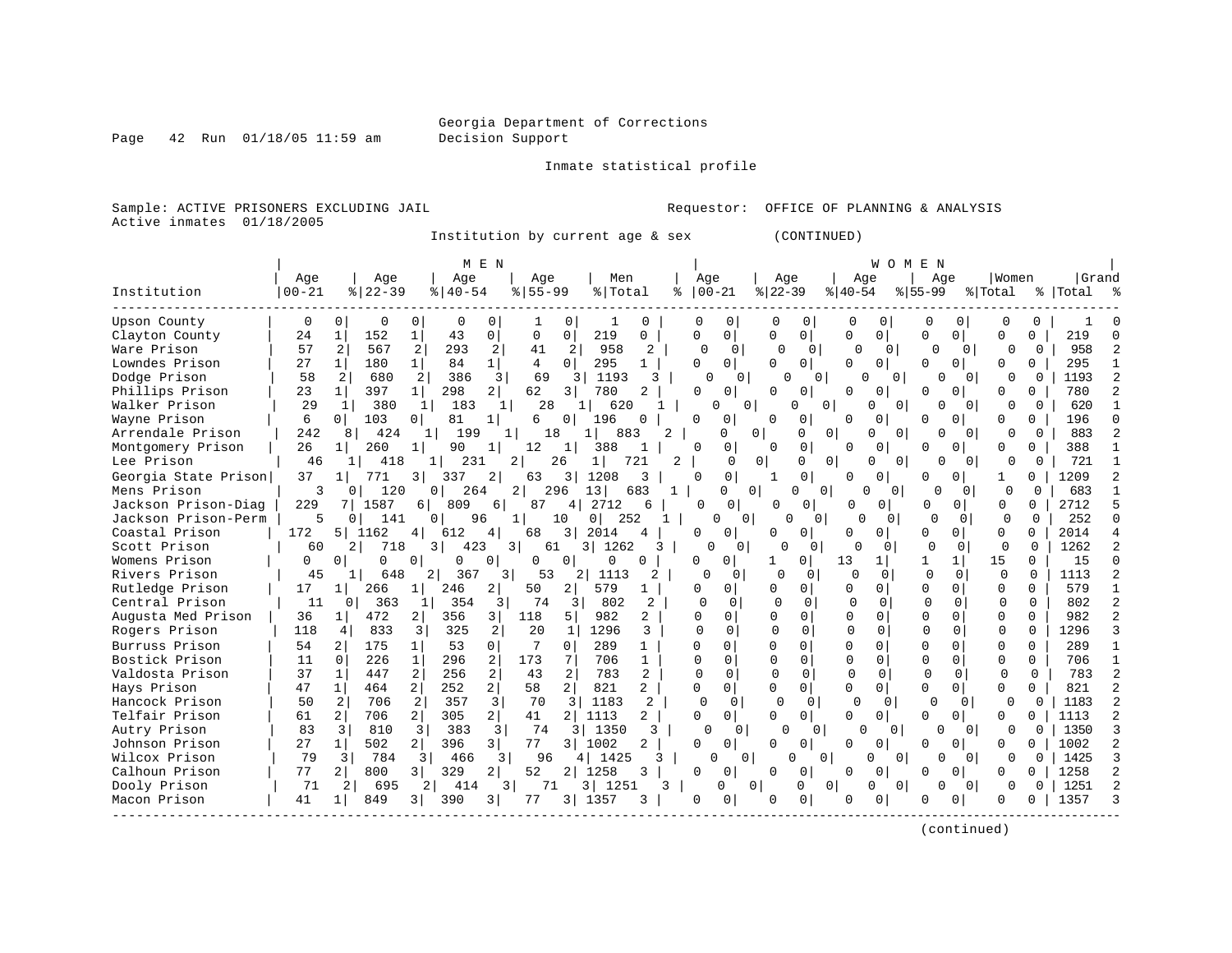Page 43 Run 01/18/05 11:59 am

Inmate statistical profile

Sample: ACTIVE PRISONERS EXCLUDING JAIL Requestor: OFFICE OF PLANNING & ANALYSIS Active inmates 01/18/2005

Institution by current age & sex (CONTINUED)

|                      |               |                                  | M E N                           |                                                 |                       |                          |                                 |                              | WOMEN            |                          |             |
|----------------------|---------------|----------------------------------|---------------------------------|-------------------------------------------------|-----------------------|--------------------------|---------------------------------|------------------------------|------------------|--------------------------|-------------|
|                      | Age           | Age                              | Age                             | Age                                             | Men                   | Age                      | Age                             | Age                          | Age              | Women                    | Grand       |
| Institution          | $00 - 21$     | $ 22-39$                         | $ 40-54$                        | $8 55-99$                                       | % Total               | $ 00 - 21$               | $ 22-39 $                       | $ 40-54 $                    | $ 55-99 $        | % Total                  | %   Total % |
| Smith Prison         | 61            | 774<br>2                         | 324<br>2                        | 45<br>2                                         | 1204<br>3             |                          |                                 |                              |                  |                          | 1204        |
| Homerville Prison    |               | $\Omega$<br>90                   | 88<br>$\mathbf{1}$<br>$\Omega$  | $\Omega$                                        | 182<br>$\Omega$       | $\Omega$<br>O            | $\Omega$<br>$\Omega$            | 0<br>$\Omega$                | O<br>$\Omega$    | $\Omega$<br><sup>n</sup> | 182         |
| Washingtn Women Pris | 0             | $\Omega$<br>$\Omega$<br>$\Omega$ | $\Omega$<br>$\Omega$            | $\Omega$                                        | $\Omega$<br>$\Omega$  | 37<br>59                 | 25<br>511                       | 286<br>26                    | 22<br>25         | 878<br>26                | 878         |
| Baldwin Prison       | 73            | 485                              | 238<br>2                        | 16                                              | 812                   | 0<br>$\Omega$            | $\Omega$<br>$\Omega$            | $\Omega$<br>$\Omega$         | O<br>$\Omega$    | $\Omega$                 | 812         |
| Metro Womens Prison  | 0             | $\Omega$<br>∩                    | 0                               | $\Omega$<br>$\Omega$<br>$\Omega$                | <sup>o</sup>          | 41<br>26                 | 35<br>705                       | 37<br>416                    | 31<br>36         | 1193<br>-35              | 1194        |
| Pulaski Womens Pris  | $\Omega$<br>0 | O                                | $\Omega$<br>0 l                 | 0<br>O                                          | 0<br>0                | 51<br>32                 | 679<br>33                       | 324<br>29                    | 32<br>37         | 1086<br>32               | 1086        |
| Pelham PreTrans Unit | 6             | 104<br><sup>0</sup>              | 76                              | 9                                               | 195                   | ∩<br>n                   | 0                               | O<br>$\Omega$                |                  |                          | 195         |
| Milan Prison         | 24            | 153                              | 71                              | 2<br>$\Omega$                                   | 250                   | $\Omega$<br><sup>0</sup> | $\Omega$<br>0                   | 0<br>01                      | U                | $\Omega$                 | 250         |
| D Ray James Prison   | 146           | 1049                             | 410                             | 53                                              | 1658                  | U                        | $\Omega$                        | $\Omega$<br>$\Omega$<br>n    |                  |                          | 1658        |
| Coffee Corr Facility | 124           | 959                              | 3<br>378<br>3                   | 52<br>2                                         | 1513<br>3             | 0<br>0                   | 0<br>$\Omega$                   | 0<br>0                       | O                | 0                        | 1513        |
| Wheeler Corr Facilty | 93            | 928<br>3.                        | 434<br>3                        | 62<br>3                                         | 1517<br>3 I           | O                        | 0<br>0                          | 0<br>n<br>$\Omega$           | O                | $\Omega$                 | 1517        |
| Ware Annex           | 23            | 131                              | 44<br>$\circ$<br>0              | 3<br>0                                          | 201<br>$\Omega$       | 0<br>n                   | 0                               | 0 <sup>1</sup><br>U          | 0                | 0                        | 201         |
| Phillips Annex       | 20            | 118                              | 47<br>$\Omega$                  | $\Omega$<br>3                                   | 188<br>0 <sup>1</sup> | O.                       | 0 <sup>1</sup>                  | 0<br>$\Omega$<br>0           | $\Omega$         | U                        | 188         |
| Hays Annex           | 45            | 284                              | 88                              | 0<br>4                                          | 421                   | $\overline{0}$<br>∩      | 0<br>$\Omega$                   | U<br>$\Omega$                |                  | U                        | 421         |
| Hancock Annex        | 15            | 128<br>0                         | 49<br>0 <sup>1</sup>            | $\mathbf{0}$<br>$\Omega$                        | 192<br>0 <sup>1</sup> | 0<br>0                   | $\overline{0}$<br>0             | $\circ$<br>O<br>$\mathbf{0}$ | O<br>$\Omega$    | O                        | 192         |
| Dodge IBC            |               | 45<br>$\Omega$                   | 0 <sup>1</sup><br>$\Omega$<br>0 | 0<br>$\Omega$                                   | 52<br>0               | 0<br>∩                   | 0 <sup>1</sup>                  | 0<br>01                      | 0                |                          | 52          |
| West GA IBC          | 32            | 76                               | 0 <sup>1</sup><br>$\Omega$      | 0<br>$\Omega$                                   | 0 <sup>1</sup><br>108 | $\Omega$<br>0            | $\Omega$<br>0 <sup>1</sup><br>0 | $\Omega$<br>$\Omega$         | O<br>$\Omega$    | U                        | 108         |
| Montgomery IBC       | 13            | 56<br>0<br>0 <sup>1</sup>        | 0<br>$\Omega$                   | 0 <sup>1</sup><br>$\Omega$                      | 69<br>$\Omega$        | $\mathbf{0}$<br>0        | 0<br>0                          | 0<br>0                       | 0<br>0           | O                        | 69          |
| Burruss IBC          | 36            | 85                               | $\Omega$<br>0 <sup>1</sup>      | 0 <sup>1</sup><br>$\Omega$                      | $\Omega$<br>121       | <sup>n</sup>             | $\Omega$<br>$\Omega$            | ∩                            | <sup>0</sup>     | <sup>0</sup><br>$\cap$   | 121         |
| Hays IBC             | 31            | 118                              | 0<br>$\Omega$                   | $\Omega$<br>$\overline{0}$                      | 149<br>$\Omega$       | O                        | 0<br>$\Omega$                   | 0<br>$\Omega$                | 0<br>0           | $\Omega$                 | 149         |
| Baldwin IBC          | 146           | 523<br>51                        | 2                               | 0<br>0                                          | 669                   | 0                        | 0                               |                              |                  |                          | 669         |
| Total reported       |               |                                  |                                 | 6314 100 56638 100 27536 100 4670 100 95158 100 |                       |                          | 316 100 4068 100 2242 100       |                              | 174 100 6800 100 |                          | 1958 100    |
| Percent reported     | 100.0         | 100.0                            | 100.0                           | 100.0                                           | 100.0                 | 100.0                    | 100.0                           | 100.0                        | 100.0            | 100.0                    | 100.0       |
|                      |               |                                  |                                 |                                                 |                       |                          |                                 |                              |                  |                          |             |
| Not Reported         |               |                                  | U                               | 0                                               |                       | O                        | 0                               |                              |                  |                          |             |
| Total                | 3157          | 28319                            | 13768                           | 2335                                            | 47579                 | 158                      | 2034                            | 1121                         | 87               | 3400                     | 50979       |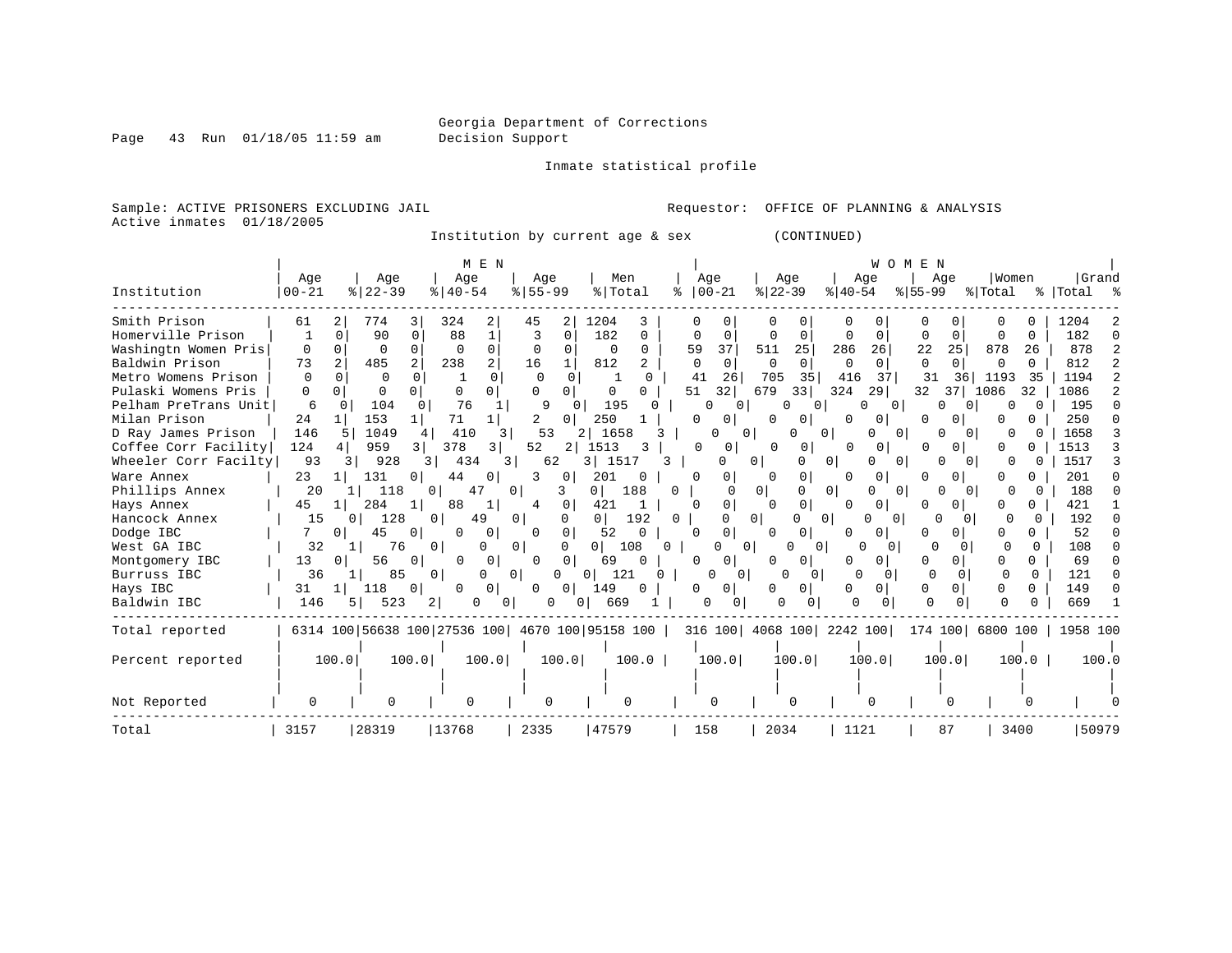Inmate statistical profile

Page 44 Run 01/18/05 11:59 am

# Active inmates 01/18/2005

#### Sample: ACTIVE PRISONERS EXCLUDING JAIL **Requestor:** OFFICE OF PLANNING & ANALYSIS

Misdemeanors And Felonies by current age & sex

| Crime Type            | Aqe<br>$00 - 21$ | Age<br>$8 22-39$             | M E N<br>Age<br>$8140 - 54$ | Age<br>$8155 - 99$                                                | Men<br>% Total | Age<br>$ 00 - 21$              | Age<br>$ 22-39 $                   | Age<br>$ 40-54 $    | W O M E N<br>Age<br>$8155 - 99$ | Women<br>% Total | Grand<br>%   Total %   |
|-----------------------|------------------|------------------------------|-----------------------------|-------------------------------------------------------------------|----------------|--------------------------------|------------------------------------|---------------------|---------------------------------|------------------|------------------------|
| MISDEMEANOR<br>FELONY |                  |                              | 6<br>$\Omega$               | 0 <sup>1</sup><br>3053 100 27848 100 13475 100 2310 100 46686 100 | 13<br>0        | 0<br>$\overline{0}$<br>152 100 | 0<br>$\Omega$<br>1929 100 1062 100 | 0 <sup>1</sup><br>0 | 86 100                          | 3229 100         | $16 \t 0$<br>49915 100 |
| Total reported        |                  | 3054 100 27851 100 13481 100 |                             | 2313 100 46699 100                                                |                | 152 100                        | 1929 100 1065 100                  |                     | 86 100                          |                  | 3232 100   49931 100   |
| Percent reported      | 96.7             | 98.3                         | 97.9                        | 99.1                                                              | 98.2           | 96.2                           | 94.8                               | 95.0                | 98.9                            | 95.1             | 97.9                   |
| NOT REPORTED          | 103              | 468                          | 287                         | 22                                                                | 880            | 6                              | 105                                | 56                  |                                 | 168              | 1048                   |
| Total                 | 3157             | 28319                        | 13768                       | 2335                                                              | 47579          | 158                            | 2034                               | 1121                | 87                              | 3400             | 50979                  |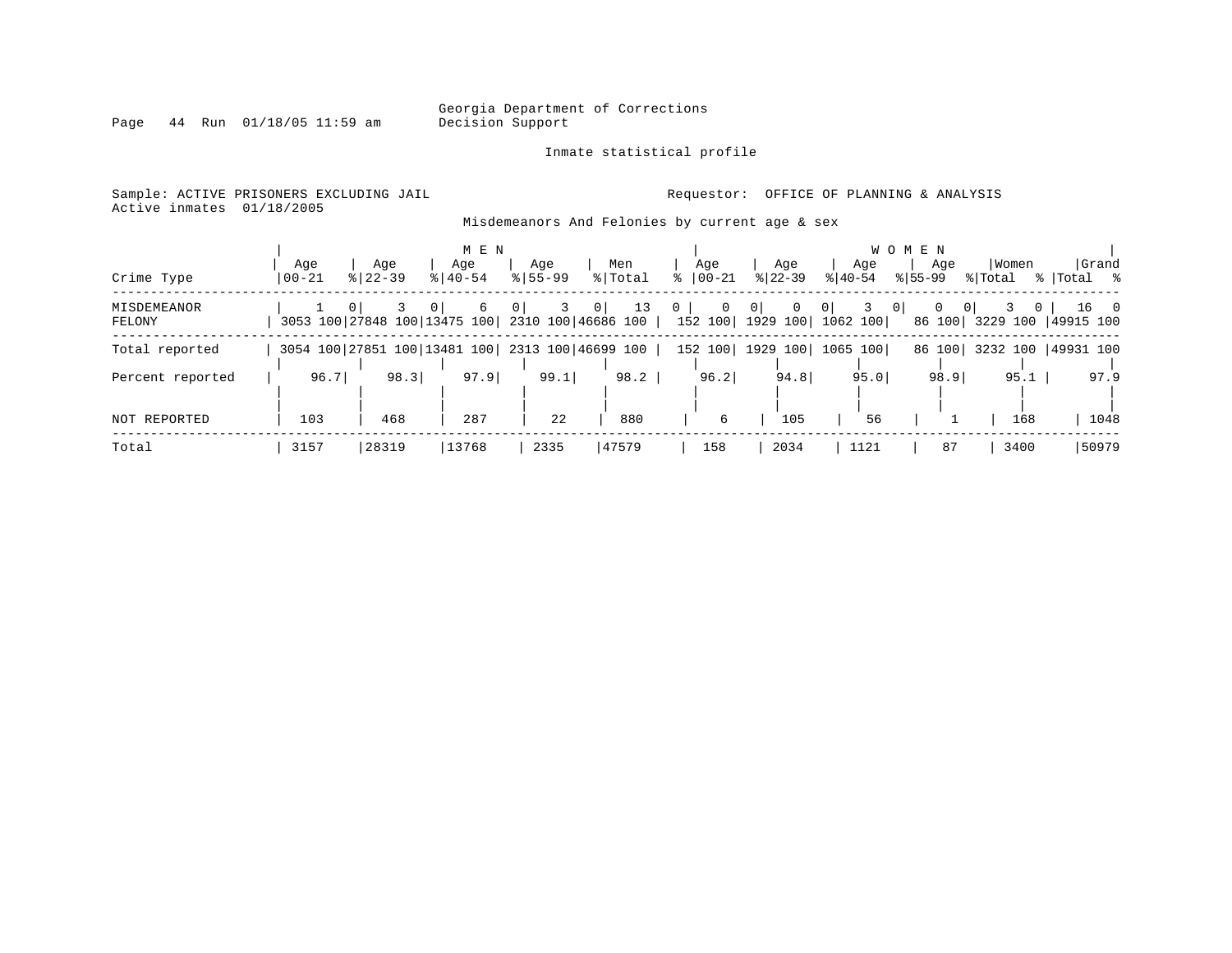Inmate statistical profile

Sample: ACTIVE PRISONERS EXCLUDING JAIL **Requestor:** OFFICE OF PLANNING & ANALYSIS Active inmates 01/18/2005

Crimes By Group by current age & sex

|                                          |                     |                                                 | M E N                         |                          |                     |                                         |                        | W O M E N           |                            |                           |                   |               |
|------------------------------------------|---------------------|-------------------------------------------------|-------------------------------|--------------------------|---------------------|-----------------------------------------|------------------------|---------------------|----------------------------|---------------------------|-------------------|---------------|
| Crimes By Group                          | Age<br>$00 - 21$    | Age<br>$8$   22-39                              | Age<br>$8140 - 54$            | Age<br>$8155 - 99$       | Men<br>% Total<br>ႜ | Age<br>  00-21                          | Age<br>$ 22-39 $       | Age<br>$ 40-54 $    | Aqe<br>$8155 - 99$         | Women<br>% Total          | Grand<br>%  Total | ႜ             |
|                                          |                     |                                                 |                               |                          |                     |                                         |                        |                     |                            |                           |                   |               |
| HOMICIDE                                 | 146                 | $5$   3162 11  2037 15                          |                               | 633 27 5978 13           | 14                  | 9 <br>245                               | 13<br>167              | 16                  | 43<br>51                   | 469 15                    | 6447              | - 13          |
| ABORTION                                 | 0 <sup>1</sup><br>0 | $\Omega$<br>$\Omega$                            | 0<br>$\Omega$                 | 0<br>$\overline{0}$      | 0<br>0              | 0<br>$\Omega$<br>29                     | 0<br>01                | 0<br>$\overline{0}$ | $\Omega$<br>0 <sup>1</sup> | 0<br>0                    |                   | $\Omega$      |
| BODILY INJRY&REL OFF                     | 509<br>171<br>8     | 4820<br>171<br>62                               | 1991<br>15                    | 308<br>13 7628<br>5.     | 16<br>120           | 19<br>240<br>0 <sup>1</sup><br>$\Omega$ | 12<br>138              | 13<br>7             | 15<br>18<br>n              | 422<br>13                 | 8050<br>139       | 16            |
| ARSON & REL OFF                          | 11                  | 0<br>0<br>82<br>0                               | 45<br>$\mathbf{0}$<br>31<br>O | 0<br>2<br>0 <sup>1</sup> | 0.<br>137           | $\Omega$<br>0                           | 12<br>5<br>$\mathbf 0$ | 1<br>2<br>$\Omega$  | 0 I<br>U<br>$\Omega$       | 19<br>1<br>7<br>0         | 144               | 0<br>$\Omega$ |
| DAMAGE OF PROPERTY<br>BURGLARY & REL OFF | 22<br>442           | 3026<br>14                                      | 11 1580<br>12                 | 89<br>4                  | 0<br>5137<br>11     | 10<br>7                                 | 123<br>6               | 54<br>5             | 0 <sup>1</sup>             | 187<br>6                  | 5324              | -11           |
| FORGERY & REL OFF                        | 39<br>11            | 721<br>3                                        | 449<br>3                      | 37<br>1246<br>2          | 3<br>15             | 10<br>333                               | 17<br>151              | 14                  | 6                          | 505<br>16                 | 1751              | 4             |
| THEFT                                    | 237                 | 8 1602<br>61                                    | 858<br>6.                     | 89<br>4                  | 2786<br>6           | 10<br>7                                 | 192<br>10              | 152<br>14           | 8<br>9                     | 362<br>-11                | 3148              | 6             |
| <b>ROBBERY</b>                           | 847<br>28           | 4809<br>17 <sup>1</sup>                         | 1342<br>10                    | 5<br>115<br>7113         | 15                  | 36<br>24<br>190                         | 10<br>56               | 5                   | 3<br>4                     | 285<br>9                  | 7398              | 15            |
| SEXUAL OFFENSES                          | 283                 | 9 3026<br>11                                    | 19<br>2611                    | 32 <br>742               | 6662<br>14          | 2                                       | 45<br>2                | 35<br>3 I           | 3                          | 85                        | 6747              | 14            |
| OBSCENITY CRIMES                         | 0<br>$\Omega$       | 1<br>0                                          | 0<br>0                        | 0<br>1                   | 2<br>∩              | 0<br>0                                  | 0<br>0                 | 0<br>0              | 0<br>$\Omega$              | $\Omega$<br>0             | $\mathfrak{D}$    | $\Omega$      |
| TREASON & REL OFF                        | O                   | 2<br>0<br>0                                     | 0<br>0                        | 01<br>0                  | 2<br>U              | 0<br>0                                  | 0                      | 0<br>0              | 0<br>$\Omega$              | O                         | 3                 | U             |
| CRIMES INVOLVNG GOVT                     | 51<br>2             | 475<br>2                                        | 143<br>1                      | 9<br>0                   | 678                 | 2<br>27<br>3                            | 1<br>19                | 2                   | 0<br>$\Omega$              | 49                        | 727               |               |
| FALSIFICATIONS                           | $\Omega$            | 25<br>0<br>0                                    | 5<br>0                        | 2<br>0                   | 32<br>U             | U<br>$\Omega$                           | б<br>0                 | $\Omega$<br>4       | $\Omega$<br>$\Omega$       | 10<br><sup>n</sup>        | 42                | U             |
| OBSTRUCT LAW ENFORCE                     | 9<br>0              | 79<br>0                                         | 32<br>0                       | 2<br>0                   | 122<br>U            | 1<br>1                                  | 6<br>0                 | 2<br>0              | O<br>$\Omega$              | 9<br>U                    | 131               | <sup>0</sup>  |
| DISORDERLY CONDUCT                       |                     | 30<br>0<br>0                                    | 10<br>0                       | 2<br>$\Omega$            | 46                  | ∩                                       | 0                      | $\Omega$<br>O       | $\Omega$                   | 2                         | 48                | U             |
| GAMBLING & REL OFF                       | 0<br>∩              | 2                                               | 4<br>0                        | 0<br>O                   | 6                   | U<br>0                                  | U<br>$\Omega$          | O<br>O              | n<br><sup>0</sup>          | $\Omega$<br>U             | 6                 |               |
| CRUELTY TO CHILDREN                      | 3<br>$\Omega$       | 170<br>1                                        | 78<br>1                       | 9<br>$\Omega$            | 260                 | 2                                       | 3<br>60                | 9<br>1              | 0<br>U                     | 72<br>2                   | 332               |               |
| CRIMES WITH GUNS                         | 39<br>1             | 703<br>3                                        | 267<br>$\overline{2}$         | 2<br>1053<br>44          |                     | $\Omega$<br>24                          | 1                      | 1<br>9              | 0                          | 33<br>$\mathbf{1}$        | 1086              | 2             |
| INVASION PRIVACY                         | 5<br>0              | 11<br>$\Omega$                                  | 8<br>0                        | $\Omega$                 | 25<br>$\Omega$      | $\Omega$                                | $\Omega$<br>$\Omega$   | $\cap$<br>$\Omega$  | $\Omega$<br>O              | $\Omega$<br>$\Omega$      | 25                | $\Omega$      |
| <b>RACKETEERING</b>                      | 2<br>$\Omega$       | 38<br>$\Omega$                                  | 19<br>0                       | 4<br>0                   | 63<br>0             | 0<br>$\Omega$                           | 9<br>$\Omega$          | 10                  |                            | 20                        | 83                | $\Omega$      |
| DRUG ABUSE OFFENSES                      | 12<br>353           | 3876<br>14                                      | 1530<br>11                    | 136<br>6<br>5895         | 13                  | 13<br>20<br>325                         | 17<br>203              | 19                  | 5<br>6                     | 553<br>17                 | 6448              | 13            |
| DRUG TRAFFICKING                         | 34<br>1             | 925<br>3                                        | 270<br>2                      | 2<br>44                  | 1273<br>3           | 5                                       | 68<br>4                | 29<br>3             | $\mathbf{1}$<br>1          | 105<br>3                  | 1378              | 3             |
| <b>AUTO CRIMES</b>                       | $\Omega$<br>4       | 111<br>$\Omega$                                 | 136<br>1                      | 27<br>$\mathbf{1}$       | 278                 | 0<br>$\Omega$                           | 6<br>0                 | 9<br>$\mathbf{1}$   | 0<br>0 <sup>1</sup>        | 15<br>0                   | 293               | 1             |
| REVENUE & CONTRABAND                     | 0<br>0              | 0<br>Ω                                          | C<br>0                        | $\Omega$<br>∩            |                     | U<br>$\Omega$                           | $\Omega$<br>0          | $\Omega$            | 0<br>$\Omega$              | <sup>0</sup><br>$\Omega$  | O                 | <sup>0</sup>  |
| CRIMES OF OTH STATES                     | 0<br>0              | $\Omega$<br>$\Omega$                            | 0<br>0                        | 0<br>0                   | 0<br>$\Omega$       | $\Omega$<br>O                           | 0<br>$\Omega$          | 0<br>$\Omega$       | U<br>0 <sup>1</sup>        | 0<br>$\Omega$             | $\Omega$          | <sup>0</sup>  |
| MISC. FELONIES                           | 15<br>$\Omega$      | 64<br>0                                         | 19<br>0                       | 0 <sup>1</sup>           | 105                 | 2<br>1                                  | 8<br>0                 | 3<br>0              | U<br>$\Omega$              | 13<br><sup>0</sup>        | 118               | <sup>0</sup>  |
| MISDEMEANORS                             | 1<br>0              | 3<br>0                                          | 6                             | 3<br>0                   | 13                  | 0<br>0                                  | 0<br>0                 | 3<br>0              | 0                          | 3                         | 16                |               |
| Total reported                           |                     | 3053 100 27825 100 13471 100 2311 100 46660 100 |                               |                          |                     | 152 100 1927 100 1062 100               |                        |                     |                            | 85 100 3226 100 49886 100 |                   |               |
| Percent reported                         | 96.7                | 98.3                                            | 97.8                          | 99.0                     | 98.1                | 96.2                                    | 94.7                   | 94.7                | 97.7                       | 94.9                      |                   | 97.9          |
|                                          |                     |                                                 |                               |                          |                     |                                         |                        |                     |                            |                           |                   |               |
| NOT REPORTED                             | 104                 | 494                                             | 297                           | 24                       | 919                 | 6                                       | 107                    | 59                  | 2                          | 174                       |                   | 1093          |
| Total                                    | 3157                | 28319                                           | 13768                         | 2335                     | 47579               | 158                                     | 2034                   | 1121                | 87                         | 3400                      | 50979             |               |

Page 45 Run 01/18/05 11:59 am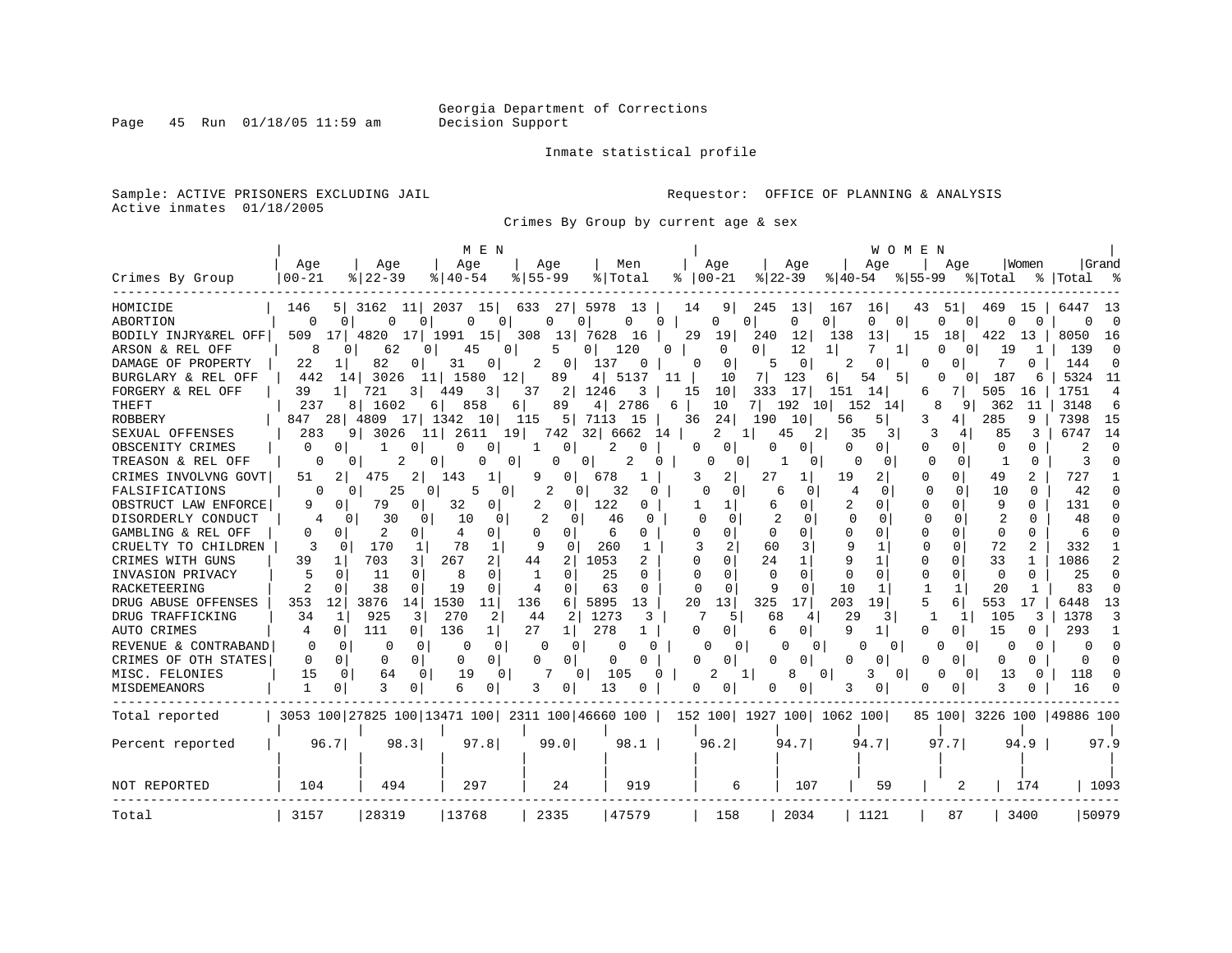Page 46 Run 01/18/05 11:59 am

#### Inmate statistical profile

Sample: ACTIVE PRISONERS EXCLUDING JAIL **Requestor:** OFFICE OF PLANNING & ANALYSIS Active inmates 01/18/2005

Most Serious Offense by current age & sex

|                                                                                                                                   |          |                      |                      | M E N                |                            |              |                   |                            |                          | <b>WOMEN</b>         |                    |            |
|-----------------------------------------------------------------------------------------------------------------------------------|----------|----------------------|----------------------|----------------------|----------------------------|--------------|-------------------|----------------------------|--------------------------|----------------------|--------------------|------------|
|                                                                                                                                   | Age      | Age                  | Age                  | Age                  | Men                        |              | Age               | Age                        | Aqe                      | Age                  | Women              | Grand      |
| Most Serious Offense 00-21                                                                                                        |          | $ 22-39 $            | $8   40 - 54$        | $8155 - 99$          | % Total                    |              | $8   00 - 21$     | $ 22-39 $                  | $8 40-54$                | $8155 - 99$          | % Total            | % Total %  |
| NOTE: In the table below, misdemeanors come first, and are in lower-case letters. AFTER THAT COME FELONIES, IN UPPER-CASE LETTERS |          |                      |                      |                      |                            |              |                   |                            |                          |                      |                    |            |
| simple battery                                                                                                                    | U        | U                    | 0                    | 0                    | 0                          | U            | O<br>0            | 0                          | O<br>O                   | O<br>O               |                    |            |
| reckless conduct                                                                                                                  | C        | $\Omega$             | $\Omega$             | 0                    | n                          | ∩            | ∩                 | <sup>n</sup>               | 0                        |                      |                    |            |
| bad checks                                                                                                                        |          | $\Omega$<br>U        | 0<br>$\Omega$        | $\Omega$<br>O        | $\Omega$<br>O              | U            | 0<br>$\Omega$     | 0<br>O                     | 2<br>$\Omega$            | U                    | U                  |            |
| worthless checks                                                                                                                  |          | $\Omega$<br>$\Omega$ | $\Omega$             | 0                    | 0                          | <sup>0</sup> | 0<br>O            | U<br>Ω                     | 0                        |                      | U                  | U          |
| viol motor yeh law                                                                                                                |          | 0<br>1               | 0 <sup>1</sup>       | 0                    | $\Omega$                   |              | U<br>0            | 0                          | O<br>Ω                   | 0<br>O               | Ω<br>O             |            |
| dui                                                                                                                               | ∩        | 0<br>O               | <sup>0</sup>         | 2<br>0               |                            |              | O<br>O            | O                          |                          | O<br><sup>0</sup>    | ∩                  |            |
| obstr of law enf off                                                                                                              | U        | $\cap$<br>0          | 0                    | $\Omega$<br>0        | 0                          |              | U<br>0            | O                          | O<br>n                   | 0                    | U                  |            |
| crmnl trespassing                                                                                                                 | $\Omega$ | U                    | U                    | U                    |                            | $\Omega$     | $\Omega$          | 0<br>U                     | $\overline{0}$           |                      |                    |            |
| misc public order of                                                                                                              | 1        | U<br>$\Omega$        | 0<br>U               | O<br>$\Omega$        | 1<br>0                     |              | $\cap$<br>0       | $\cap$<br>n                | n<br>n                   | U                    | U                  |            |
| veh homicide tit 40                                                                                                               |          |                      | 0                    | $\Omega$<br>O        | 0<br>O                     | O            | $\Omega$          | $\Omega$<br>O<br>0         | <sup>0</sup>             | <sup>0</sup>         | U                  |            |
| MISC HOMICIDE OFFENS                                                                                                              | 0        | 14                   | 0                    | O                    | $\Omega$<br>18             | O            | $\Omega$          | O                          | O                        |                      | 3                  | 21         |
| MURDER                                                                                                                            | 75       | 2207                 | 8<br>1591            | 12                   | 509<br>22<br>43            | 9<br>82      | 9<br>6            | 124<br>6                   | 94                       | 31<br>36             | 258                | 4640       |
| VOLUNTARY MANSLAUGHT                                                                                                              | 48       | 660                  | 2<br>316             | 2<br>92              | 1116<br>4                  |              | 2                 | 5<br>91                    | 56<br>5                  | 8<br>9               | 158<br>5           | 1274       |
| INVOLUNTARY MANSLAUG                                                                                                              | 8        | 89                   | 0                    | 20<br>$\Omega$       | $\overline{0}$<br>124      |              |                   | 9<br><sup>0</sup>          | 0                        | 2<br>2               | 17<br>1            | 141        |
| RECKLESS ABANDONMENT                                                                                                              | O        | <sup>0</sup>         | 0                    | 0<br>O               | $\Omega$<br>n              |              | 0                 | 0                          | O<br>O                   | 0<br>n               | 0                  |            |
| FETICIDE                                                                                                                          | U        |                      | 0                    | 0                    | O<br>O                     |              |                   |                            | U<br>N                   | O<br>$\Omega$        | O                  |            |
| VEHICULAR HOMICIDE                                                                                                                | 15       | 192                  | 104                  | 1<br>23              | 334                        |              | O.                | 17                         | 13                       |                      | 32                 | 366        |
| CONCEAL DEATH OF ANO                                                                                                              | U        | 11                   | 0                    | 0                    | 0<br>16                    | O            | $\Omega$          | $\mathfrak{D}$<br>$\Omega$ | $\Omega$<br>∩            | $\Omega$<br>$\Omega$ | <sup>0</sup>       | 18         |
| ATMPT MURDER                                                                                                                      | 0        | $\Omega$<br>2        | 0<br>2               | 0<br>0               | 4<br>0                     | O            | 0<br>0            | 0                          | $\Omega$<br>$\Omega$     | 0<br>$\Omega$        | $\mathbf{1}$<br>U  |            |
| MISC ASSAULT/BATTERY                                                                                                              | 3        | 28<br>O              | $\Omega$             | 0                    | 40<br>$\Omega$             | ∩            | $\mathbf{1}$      | $\cap$                     | $\Omega$<br><sup>0</sup> | O<br>$\Omega$        | U                  | 41         |
| FAMILY VIOLENCE BATT                                                                                                              | 0        | 46<br>0              | 19<br>0              | $\Omega$<br>$\Omega$ | 65<br>$\Omega$             | 0            | $\Omega$<br>U     | $\Omega$<br>1              | <sup>0</sup><br>$\Omega$ | $\Omega$<br>O        | -1<br>0            | 66<br>∩    |
| <b>AGGRAV ASSAULT</b>                                                                                                             | 320      | 2883<br>10           | 1124<br>10           | 8<br>186             | 4513<br>8                  | 10           | 13<br>20          | 149<br>8                   | 107<br>10                | 7<br>6               | 282<br>9           | 4795<br>10 |
| ATMPT AGGRAV ASSAULT                                                                                                              | 1        | $\Omega$<br>2        | $\Omega$<br>-1       | $\Omega$<br>$\Omega$ | $\overline{4}$<br>$\Omega$ | 0            | $\Omega$<br>0     | 2<br>$\Omega$              | $\Omega$<br>$\Omega$     | $\Omega$<br>O        | 2<br>O             | ∩<br>6     |
| AGGRAV BATTERY                                                                                                                    | 46       | 396                  | 168<br>1             | $\mathbf{1}$<br>31   | $\mathbf{1}$<br>641        | $\mathbf{1}$ | $\overline{2}$    | 27<br>1                    | 11                       | 4                    | 44                 | 685        |
| TERRORIST THREATS &                                                                                                               | 23       | 198<br>1             | 107<br>1             | 1<br>7               | 335<br>n                   | $\mathbf{1}$ | 3<br>2            | 13<br>$\mathbf{1}$         | 6                        | $\Omega$             | 22<br>$\mathbf{1}$ | 357        |
| FALSE IMPRISONMENT                                                                                                                | 9        | $\Omega$<br>99       | $\mathbf 0$<br>27    | 0<br>3               | 138<br>$\Omega$            | 0            | 0<br>0            | $\Omega$<br>4              | 2<br>U                   | $\Omega$<br>U        | 6<br>0             | 144        |
| KIDNAPPING                                                                                                                        | 83       | 807<br>3             | 3<br>364             | $\overline{3}$<br>48 | 1302<br>2                  | 3            | 1                 | 29<br>2                    | 5<br>0                   | 3                    | 38                 | 1340<br>-1 |
| INTERFERENCE WITH CU                                                                                                              | $\Omega$ | 3<br>$\Omega$        | $\Omega$<br>$\Omega$ | $\Omega$<br>0        | 3<br>$\Omega$              | 0            | 0                 | 0                          | <sup>0</sup><br>O        | $\Omega$             | O<br>0             | 3          |
| AGGRAV ASSAULT POLCE                                                                                                              | 13       | 193<br>0             | 70<br>1              | 22<br>1              | 298                        |              | 2                 | 0                          | 5<br>0                   | O<br>0               | 12                 | 310<br>0   |
| AGGRAV BATTERY PEACE                                                                                                              | 2        | 0                    | κ<br>$\Omega$        | 0<br>$\Omega$        | 12<br>$\Omega$             |              | 0                 | 0                          | U<br>Ω                   | U                    | U<br>U             | 12         |
| SIMPLE BATTERY                                                                                                                    |          | $\Omega$<br>4        | $\Omega$             | 0                    | $\Omega$                   |              | U<br><sup>o</sup> | ∩                          | $\Omega$                 |                      | ∩                  | $\Omega$   |
| RECK COND                                                                                                                         | 0        | 3                    | O                    | O                    | 0                          |              | O                 | O                          | O                        | O                    | U                  | 10         |
| INJURY BY VEHICLE                                                                                                                 |          | 25<br>0              | 12<br>$\Omega$       | 0                    |                            | 38           | 0                 | 0                          |                          |                      | 5                  | 43         |
|                                                                                                                                   |          |                      |                      |                      |                            |              |                   |                            |                          |                      |                    |            |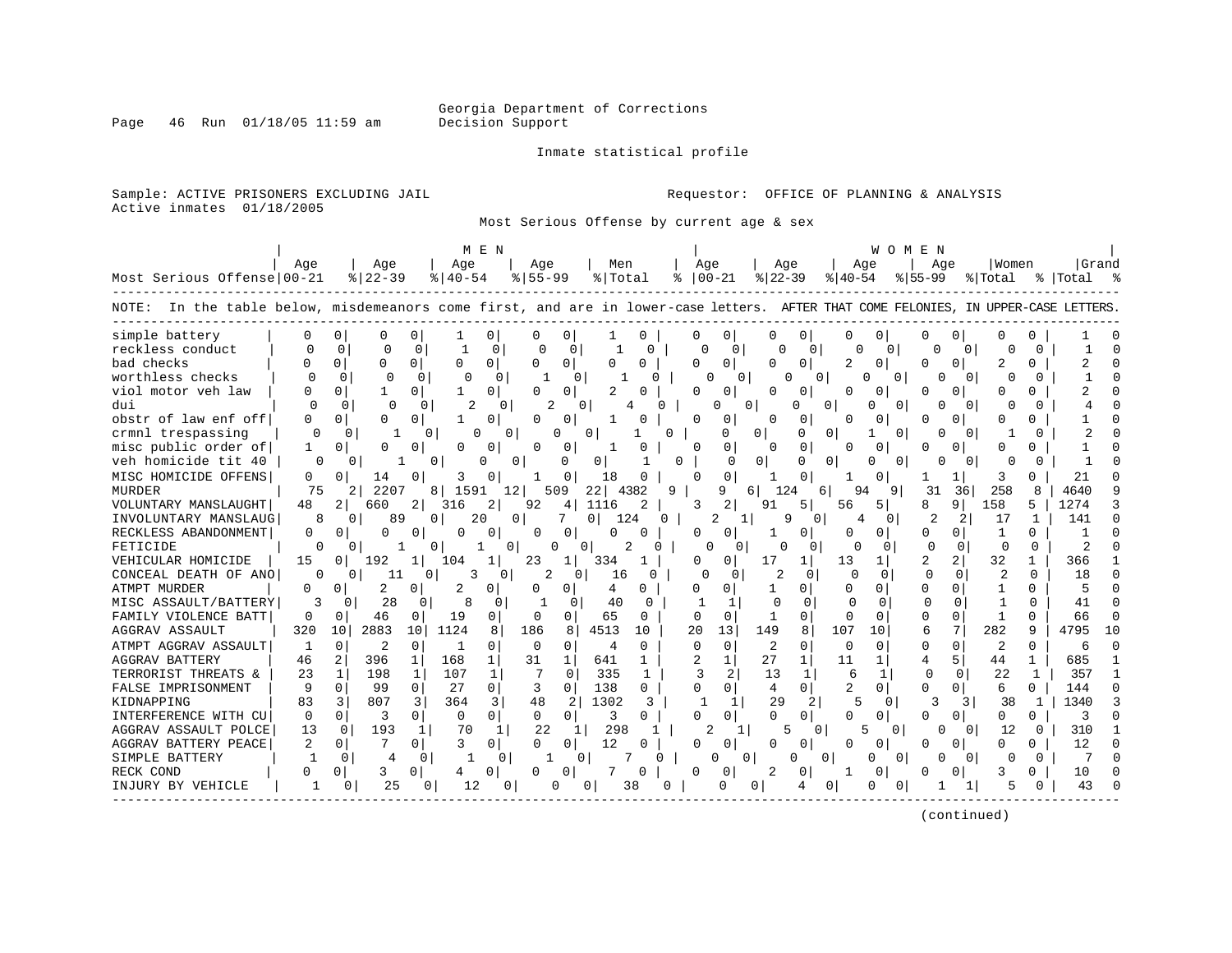Page 47 Run 01/18/05 11:59 am Decision Support

Inmate statistical profile

Active inmates 01/18/2005

Sample: ACTIVE PRISONERS EXCLUDING JAIL **Requestor:** OFFICE OF PLANNING & ANALYSIS

Most Serious Offense by current age & sex (CONTINUED)

| M E N | W O M E N |

| Most Serious Offense 00-21             | Age |               | Age<br>$8$   22 – 39 |                | Age<br>$8   40 - 54$ |               | Age<br>$8 55-99$ |              | Men<br>% Total   |              | °≈ | Age<br>$ 00-21 $ |     | Age<br>$ 22-39$ |           | Age<br>$ 40-54 $ |          | Age<br>$ 55-99$ |               | Women<br>% Total |        | Grand<br>% Total % |    |
|----------------------------------------|-----|---------------|----------------------|----------------|----------------------|---------------|------------------|--------------|------------------|--------------|----|------------------|-----|-----------------|-----------|------------------|----------|-----------------|---------------|------------------|--------|--------------------|----|
|                                        |     |               |                      |                |                      |               |                  |              |                  |              |    |                  |     |                 |           |                  |          |                 |               |                  |        |                    |    |
| STALKING                               |     | $\Omega$      | 3                    | 0              | 0                    | 0             | O                | 0            | 3                | 0            | n  | 0                | O   | 0               |           | $\Omega$         | $\Omega$ | O               | 0             | O                | 0      | 3                  |    |
| <b>AGGRAV STALKING</b><br>ATMPT KIDNAP |     | O             | 121                  | 0<br>U         | 82                   | 1             | 8                | 0            | 218              | 0            |    | 0                | 4   | 0               |           | U                | 0        | U               | 1             | 6                | 0      | 224                |    |
| ARSON MISC                             |     | 0<br>$\Omega$ | 2                    | 0              | $\Omega$             | 0<br>$\Omega$ | $\Omega$         | 0<br>0       | 4                | 0            |    | 0<br>$\Omega$    |     | 0               |           |                  | 0        | 0               | 0<br>$\Omega$ |                  | 0<br>O |                    |    |
| ARSON 1ST DEGREE                       |     | O             | 51                   |                | 44                   | 0             |                  | 0            | 107              | 0            |    | 0                | 12  | 1               |           |                  |          |                 | 0             | 18               |        | 125                |    |
| ARSON 2ND DEGREE                       |     | O             | 9                    |                |                      | 0             |                  |              | 10               | U            |    | O                |     |                 | $\Omega$  | U                | $\Omega$ |                 |               | O                | O      | 10                 |    |
| ARSON 3RD DEGREE                       |     |               | O                    |                |                      | U             |                  | O            |                  |              |    |                  |     | 0               |           |                  |          |                 |               |                  |        |                    |    |
| MISC CRIMINAL DAMAGE                   |     |               |                      |                | O                    |               |                  |              |                  |              |    | <sup>0</sup>     |     |                 | O         |                  | 0        |                 |               |                  |        |                    |    |
| CRMNL DAMAGE 1ST DEG                   |     | Ω             | 19                   |                | q                    | 0             |                  |              | 35               |              |    | Ω                |     | 0               |           |                  |          |                 |               |                  |        | 35                 |    |
| CRMNL DAMAGE 2ND DEG                   | 15  | O             | 58                   |                | 20                   | O             |                  | <sup>0</sup> | 95               |              |    |                  | 0   |                 | 0         |                  | 0        |                 |               |                  |        | 102                |    |
| ALTER ID                               | 0   |               | 4                    |                |                      |               | O                | 0            | 6                | O            | n  |                  |     | 0               |           |                  |          | O               |               | n                | n      |                    |    |
| <b>BURGLARY</b>                        | 431 | 14            | 2991                 | 11             | 1561                 | 12            |                  | 86           | 5069<br>4        | 11           |    | 10               | 7 I | 121             | 6         | 54               | 5        |                 |               | 185              | 6      | 5254               | 11 |
| POSS BURGLAR TOOLS                     | 5   | O             | 22                   | 0              | 12                   | 0             | 2                | $\Omega$     | 41               | N            |    | 0                |     | 0               |           |                  | 0        | U               | O             | $\overline{2}$   |        | 43                 |    |
| ATMPT BURGLARY                         |     | 0             | 13                   |                |                      | 0             |                  |              |                  | 27<br>0      |    | Ω                |     | 0               | $\Omega$  |                  | 0        | U               |               |                  |        | 27                 |    |
| MISC FORGERY                           |     |               | 6                    | 0              | 3                    |               |                  | 0            | q                |              |    |                  |     | 0               |           |                  | 0        | O               |               | 4                |        | 13                 |    |
| FORGERY 1ST DEGREE                     | 30  |               | 607                  | $\overline{2}$ | 393                  | 3             |                  | 30           | 1060<br>$1\vert$ | 2            |    | 12               | 8   | 291             | <b>15</b> | 134              | 13       | 5               | 6             | 442              | 14     | 1502               |    |
| FORGERY 2ND DEGREE                     |     | O             | 25                   | 0              | 12                   | 0             |                  | $\Omega$     | 40               |              |    | U                |     | 0               |           |                  |          | O               |               | 6                | U      | 46                 |    |
| <b>BAD CHECKS</b>                      |     | U             |                      |                |                      | 0             |                  | 0            | 18               |              |    |                  | 0   |                 |           |                  |          | U               |               | 4                |        | 22                 |    |
| THEFT CREDIT CARD                      |     | O             | 14                   | <sup>0</sup>   |                      | 0             | 3                | 0            | 27               | O            |    |                  | 4   | O               |           | O                |          | O               |               | 5                |        | 32                 |    |
| FRAUDULENT CREDIT CA                   |     | 0             | 38                   | 0              | 14                   | 0             |                  | 0            | 54               |              |    | -1               | 21  |                 |           | q                |          |                 |               | 32               |        | 86                 |    |
| RECV GDS, SRVS FRAUD                   | 0   | O             |                      |                |                      | 0             |                  | O            |                  | O            |    |                  |     | O               |           |                  | O        | O               |               |                  | O      |                    |    |
| FINANCIAL IDENTITY F                   |     | 0             |                      | O              |                      | O             |                  | C            |                  |              |    | ∩                |     | U               |           |                  | U        |                 |               |                  | U      | 11                 |    |
| TELECOMMUNICATIONS F                   |     |               |                      |                |                      | 0             |                  |              |                  |              |    | U                |     | <sup>0</sup>    |           | 0                | U        |                 |               | O                | O      |                    |    |
| ATMPT FORGERY                          |     | <sup>0</sup>  |                      |                |                      | <sup>n</sup>  |                  |              |                  |              |    |                  | O   | U               |           | <sup>0</sup>     |          |                 |               |                  |        |                    |    |
| FRAUDULENT ACCESS CO                   |     |               |                      |                |                      |               |                  |              | 3                |              |    |                  |     |                 |           | Ω                |          |                 |               |                  | በ      |                    |    |
| MISC FRAUD                             |     | U             | 13                   | $\Omega$       |                      | 0             | 2                | $\Omega$     | 23               | O.           |    | 0                |     | $\Omega$        |           |                  |          |                 | <sup>0</sup>  |                  | O      | 31                 |    |
| THEFT BY TAKING                        | 72  | 2             | 474                  | 2              | 250                  | 2             | 21               |              | 817              |              |    | 3                | 72  |                 |           | 48               |          |                 | 3             | 128              | 4      | 945                |    |
| THEFT BY DECEPTION                     |     | $\cap$        | 17                   | $\Omega$       | 11                   | 0             | 6                | $\Omega$     | 34               | U            |    | U                |     | $\Omega$        |           |                  | U        | U               | $\cap$        | 8                | U      | 42                 |    |
| THEFT BY EXTORTION                     |     |               |                      |                |                      | C             |                  | O            |                  | <sup>0</sup> |    | $\Omega$<br>O    |     | O               |           | O                | O        |                 | O             |                  | O      |                    |    |
| THEFT OF LOST PROPER                   | 0   | 0             |                      | $\Omega$       |                      | 0             |                  | $\Omega$     | 3                | U            | Ω  | 0                |     | 0               |           | 0                | 0        | U               | 0             |                  | N      |                    |    |
| THEFT BY REC STOLEN                    | 106 | 3             | 614                  |                | 206                  | 2             | 21               | -1           | 947              | 2            |    | 3<br>2           |     | 33              | 2         | 14               |          |                 |               | 51               | 2      | 998                |    |
| THEFT OF SERVICES                      |     | $\Omega$      | 2                    | 0              | 3                    | 0             | O                | 0            | 5                | C            |    | 0                | O   | 0               |           |                  | $\Omega$ | 0               | 0             |                  | 0      | 6                  |    |
| THEFT BY CONVERSION                    |     | 0             | 20                   | 0              | 17                   | 0             |                  | 0            | 39               |              |    |                  | 0   | 3               | 0.        | 5                | 0        |                 |               | 8                |        | 47                 |    |
| ATMPT THEFT BY TAKIN                   | 0   | O             | κ                    |                |                      | 0             |                  |              |                  |              |    | 0                |     | 0               |           |                  |          |                 |               |                  | N      |                    |    |
|                                        |     |               |                      |                |                      |               |                  |              |                  |              |    |                  |     |                 |           |                  |          |                 |               |                  |        |                    |    |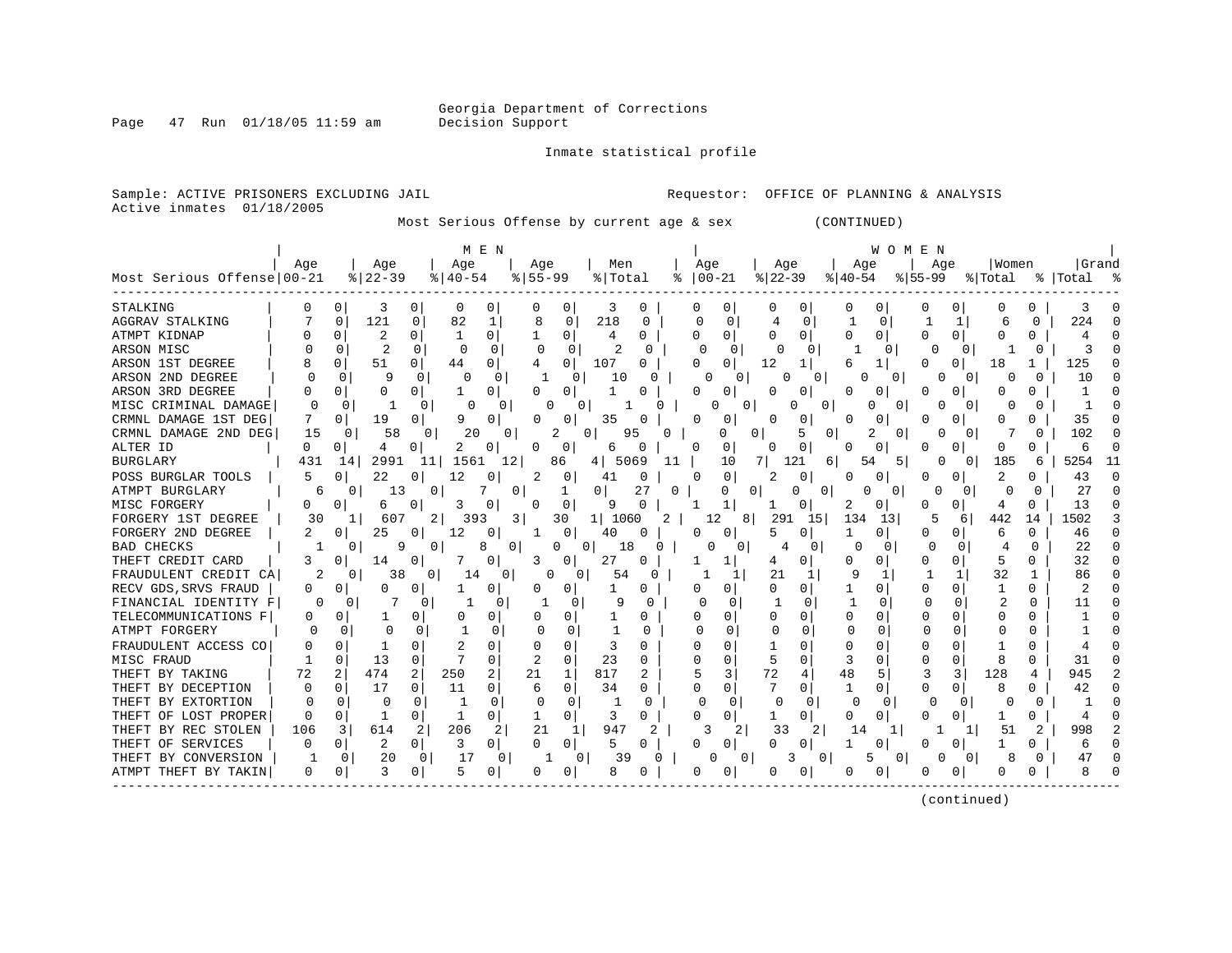Page 48 Run 01/18/05 11:59 am Decision Support

Inmate statistical profile

Sample: ACTIVE PRISONERS EXCLUDING JAIL Results of the sequestor: OFFICE OF PLANNING & ANALYSIS Active inmates 01/18/2005 Most Serious Offense by current age & sex (CONTINUED) | M E N | W O M E N | | Age | Age | Age | Age | Men | Age | Age | Age | Age |Women |Grand Most Serious Offense|00-21 %|22-39 %|40-54 %|55-99 %|Total % |00-21 %|22-39 %|40-54 %|55-99 %|Total % |Total % ------------------------------------------------------------------------------------------------------------------------------------ THEFT MOTORVEH OR PA| 21 1| 127 0| 30 0| 4 0| 182 0 | 0 0| 6 0| 2 0| 0 0| 8 0 | 190 0 THEFT BRING PROP IN | 0 0| 8 0| 6 0| 1 0| 15 0 | 0 0| 0 0| 0 0| 0 0| 0 0 | 15 0 THEFT RECV PROP OUT | 1 0| 1 0| 0 0| 0 0| 2 0 | 0 0| 0 0| 0 0| 0 0| 0 0 | 2 0 LIVESTOCK THEFT | 0 0| 1 0| 0 0| 0 0| 1 0 | 0 0| 0 0| 0 0| 0 0| 0 0 | 1 0 THEFT BY SHOPLIFTING| 7 0| 225 1| 271 2| 31 1| 534 1 | 2 1| 69 4| 81 8| 4 5| 156 5 | 690 1 ENTERING VEHICLE | 29 1| 109 0| 57 0| 3 0| 198 0 | 0 0| 1 0| 0 0| 0 0| 1 0 | 199 0 ROBBERY | 282 9| 1310 5| 416 3| 29 1| 2037 4 | 17 11| 90 5| 29 3| 2 2| 138 4 | 2175 4<br>ARMED ROBBERY | 450 15| 3168 ARMED ROBBERY | 450 15| 3168 11| 856 6| 84 4| 4558 10 | 15 10| 76 4| 23 2| 1 1| 115 4 | 4673 9 ROBBERY BY FORCE | 38 1| 78 0| 8 0| 0 0| 124 0 | 2 1| 4 0| 2 0| 0 0| 8 0 | 132 0 ROBBERY BY INTIMIDAT| 38 1| 99 0| 24 0| 0 0| 161 0 | 1 1| 9 0| 1 0| 0 0| 11 0 | 172 0 ROBBERY BY SUDDEN SN| 11 0| 63 0| 21 0| 2 0| 97 0 | 0 0| 5 0| 1 0| 0 0| 6 0 | 103 0 HIJACKING MOTOR VEHI| 9 0| 23 0| 2 0| 0 0| 34 0 | 0 0| 1 0| 0 0| 0 0| 1 0 | 35 0 ATMPT ROBBERY | 5 0| 18 0| 9 0| 0 0| 32 0 | 0 0| 1 0| 0 0| 0 0| 1 0 | 33 0 ATMPT ARMED ROBBERY | 14 0| 50 0| 6 0| 0 0| 70 0 | 1 1| 4 0| 0 0| 0 0| 5 0 | 75 0 MISC SEXUAL OFFENSE | 3 0| 14 0| 7 0| 1 0| 25 0 | 0 0| 0 0| 0 0| 0 0| 0 0 | 25 0 RAPE | 31 1| 736 3| 862 6| 155 7| 1784 4| 0 0| 1 0| 2 0| 1 1| 4 0| 1788 4<br>| 0 0| 12 0| 7 0| 4 0| 23 0| 0 0| 0 0| 0 0| 0 0| 0 0| 23 0 SODOMY | 0 0| 12 0| 7 0| 4 0| 23 0 | 0 0| 0 0| 0 0| 0 0| 0 0 | 23 0 AGGRAV SODOMY | 5 0| 86 0| 99 1| 47 2| 237 1 | 0 0| 1 0| 1 0| 1 1| 3 0 | 240 0 INCEST | 5 0| 50 0| 76 1| 26 1| 157 0 | 0 0| 2 0| 2 0| 0 0| 4 0 | 161 0 BIGAMY | 0 0| 1 0| 0 0| 1 0| 2 0 | 0 0| 0 0| 0 0| 0 0| 0 0 | 2 0 AGGRAV SEXUAL BATTER| 1 0| 47 0| 55 0| 14 1| 117 0 | 0 0| 0 0| 2 0| 0 0| 2 0 | 119 0 PIMPING A MINOR UNDE| 1 0| 3 0| 0 0| 0 0| 4 0 | 1 1| 1 0| 0 0| 0 0| 2 0 | 6 0 PANDERING BY COMPULS | 0 0 | 0 0 | 1 0 | 0 0 | 1 0 | 0 0 | 0 0 | 0 0 | 0 0 | 0 0 | 1 0<br>STATUTORY RAPE | 81 3 | 505 2 | 107 1 | 20 1 | 713 2 | 0 0 | 5 0 | 2 0 | 0 0 | 7 0 | 720 1 STATUTORY RAPE | 81 3| 505 2| 107 1| 20 1| 713 2 | 0 0| 5 0| 2 0| 0 0| 7 0 | 720 1 CHILD MOLESTATION | 117 4| 995 4| 820 6| 293 13| 2225 5 | 1 1| 24 1| 13 1| 1 1| 39 1 | 2264 5 ENTICING CHILD-INDEC| 4 0| 44 0| 26 0| 11 0| 85 0 | 0 0| 4 0| 0 0| 0 0| 4 0 | 89 0 AGGRAV CHILD MOLESTA| 30 1| 486 2| 532 4| 167 7| 1215 3 | 0 0| 7 0| 13 1| 0 0| 20 1 | 1235 2 SEXL/ASSLT/AGN/PERS/| 0 0| 2 0| 1 0| 0 0| 3 0 | 0 0| 0 0| 0 0| 0 0| 0 0 | 3 0 SOLICIT SODOMY FROM | 0 0| 0 0| 1 0| 1 0| 2 0 | 0 0| 0 0| 0 0| 0 0| 0 0 | 2 0 SEX OFFENDER FAIL RE| 0 0| 12 0| 3 0| 0 0| 15 0 | 0 0| 0 0| 0 0| 0 0| 0 0 | 15 0 ENTICE CHILD, ATTEMP| 0 0| 0 0| 0 0| 1 0| 1 0 | 0 0| 0 0| 0 0| 0 0| 0 0 | 1 0 ATMPT RAPE | 2 0| 14 0| 7 0| 0 0| 23 0 | 0 0| 0 0| 0 0| 0 0| 0 0 | 23 0 ATMPT SODOMY | 0 0| 0 0| 0 0| 1 0| 1 0 | 0 0| 0 0| 0 0| 0 0| 0 0 | 1 0 ATMPT AGGRAV SODOMY | 2 0| 2 0| 2 0| 0 0| 6 0 | 0 0| 0 0| 0 0| 0 0| 0 0 | 6 0

------------------------------------------------------------------------------------------------------------------------------------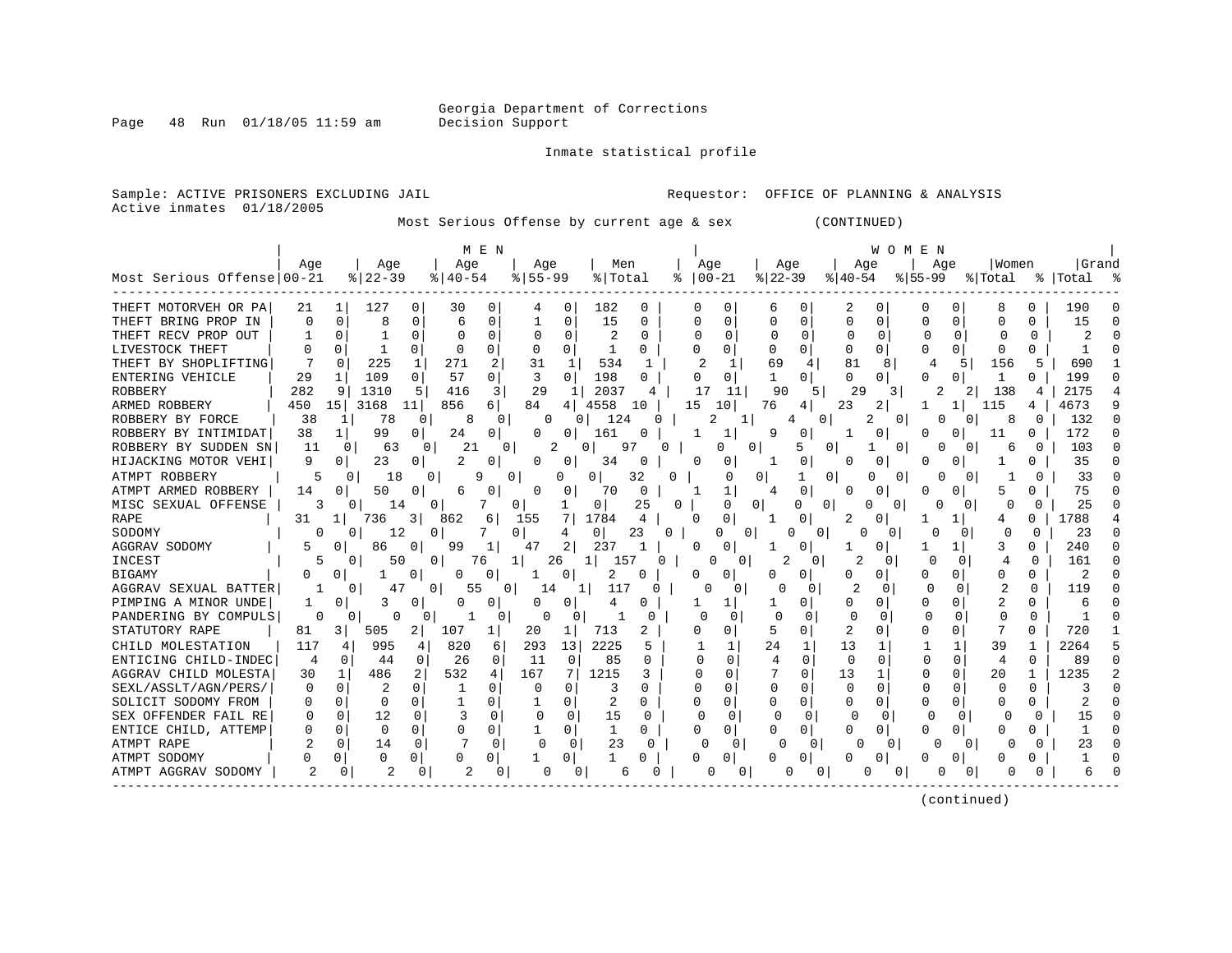Page 49 Run 01/18/05 11:59 am Decision Support

Active inmates 01/18/2005

Inmate statistical profile

 Most Serious Offense by current age & sex (CONTINUED) | M E N | W O M E N | | Age | Age | Age | Age | Men | Age | Age | Age | Age |Women |Grand Most Serious Offense|00-21 %|22-39 %|40-54 %|55-99 %|Total % |00-21 %|22-39 %|40-54 %|55-99 %|Total % |Total % ------------------------------------------------------------------------------------------------------------------------------------ ATMPT CHILD MOLESTAT| 0 0| 5 0| 1 0| 0 0| 6 0 | 0 0| 0 0| 0 0| 0 0| 0 0 | 6 0 AGG ASLT W ATMPT TO | 1 0| 11 0| 3 0| 0 0| 15 0 | 0 0| 0 0| 0 0| 0 0| 0 0 | 15 0 AGG SEX BATTERY ATMP| 0 0| 1 0| 1 0| 0 0| 2 0 | 0 0| 0 0| 0 0| 0 0| 0 0 | 2 0 MISC OBSCENITY | 0 0| 1 0| 0 0| 0 0| 1 0 | 0 0| 0 0| 0 0| 0 0| 0 0 | 1 0 EXHIB SEX SHOWS TO M | 0 0 | 0 0 | 0 0 | 1 0 | 1 0 | 0 0 | 0 0 | 0 0 | 0 0 | 0 0 | 1 0 FALSE SWEARNG WRITTN| 0 0| 2 0| 0 0| 0 0| 2 0 | 0 0| 1 0| 0 0| 0 0| 1 0 | 3 0 BRIBERY GOVT OFFICER| 0 0| 2 0| 0 0| 0 0| 2 0 | 0 0| 0 0| 0 0| 0 0| 0 0 | 2 0 INFLUENCE LEGISLATIV| 0 0| 0 0| 1 0| 0 0| 1 0 | 0 0| 0 0| 0 0| 0 0| 0 0 | 1 0 DEFRAUDING STATE | 0 0| 0 0| 0 0| 0 0| 0 0 | 0 0| 1 0| 3 0| 0 0| 4 0 | 4 0 INFLUENCING WITNESS | 0 0| 4 0| 0 0| 0 0| 4 0 | 0 0| 0 0| 0 0| 0 0| 0 0 | 4 0 OBSTR OF LAW ENF OFF| 51 2| 469 2| 142 1| 9 0| 671 1 | 3 2| 26 1| 16 2| 0 0| 45 1 | 716 1 PERJURY | 0 0| 3 0| 0 0| 0 0| 3 0 | 0 0| 1 0| 0 0| 0 0| 1 0 | 4 0 FALSE SWEARING | 0 0| 1 0| 1 0| 0 0| 2 0 | 0 0| 0 0| 0 0| 0 0| 0 0 | 2 0 IMPERSONATING OFFICE| 0 0| 2 0| 1 0| 0 0| 3 0 | 0 0| 0 0| 0 0| 0 0| 0 0 | 3 0 EMBRACERY | 0 0| 1 0| 0 0| 0 0| 1 0 | 0 0| 0 0| 0 0| 0 0| 0 0 | 1 0 FALSE STATEMENTS GOV| 0 0| 16 0| 2 0| 2 0| 20 0 | 0 0| 4 0| 4 0| 0 0| 8 0 | 28 0 IMPERSNTNG IN LEGAL | 0 0 | 2 0 | 1 0 | 0 0 | 3 0 | 0 0 | 1 0 | 0 0 | 0 0 | 1 0 | 4 0<br>ESCAPE | 9 0 | 65 0 | 25 0 | 2 0 | 101 0 | 1 1 | 6 0 | 1 0 | 0 0 | 8 0 | 109 0 ESCAPE | 9 0| 65 0| 25 0| 2 0| 101 0 | 1 1| 6 0| 1 0| 0 0| 8 0 | 109 0 AIDING ESCAPE | 0 0| 1 0| 1 0| 0 0| 2 0 | 0 0| 0 0| 0 0| 0 0| 0 0 | 2 0 HINDERING APPREH OR | 0 0| 5 0| 2 0| 0 0| 7 0 | 0 0| 0 0| 1 0| 0 0| 1 0 | 8 0 MUTINY IN PENAL INST| 0 0| 3 0| 0 0| 0 0| 3 0 | 0 0| 0 0| 0 0| 0 0| 0 0 | 3 0 BAIL JUMPING | 0 0| 4 0| 4 0| 0 0| 8 0 | 0 0| 0 0| 0 0| 0 0| 0 0 | 8 0 ATMPT ESCAPE | 0 0| 1 0| 0 0| 0 0| 1 0 | 0 0| 0 0| 0 0| 0 0| 0 0 | 1 0 FALSE PUBLIC ALARM | 1 0| 1 0| 0 0| 0 0| 2 0 | 0 0| 0 0| 0 0| 0 0| 0 0 | 2 0 CRMNL INTERFERE GOVT| 3 0| 29 0| 10 0| 2 0| 44 0 | 0 0| 2 0| 0 0| 0 0| 2 0 | 46 0 BUS HIJACKING | 0 0| 1 0| 0 0| 0 0| 1 0 | 0 0| 0 0| 0 0| 0 0| 0 0 | 1 0 REMOVAL BAGGAGE,CARG| 0 0| 1 0| 4 0| 0 0| 5 0 | 0 0| 0 0| 0 0| 0 0| 0 0 | 5 0 CRUELTY TO CHILDREN | 3 0| 163 1| 65 0| 5 0| 236 1 | 3 2| 56 3| 9 1| 0 0| 68 2 | 304 1 ATMPT CRUELTY TO CHI| 0 0| 0 0| 1 0| 0 0| 1 0 | 0 0| 0 0| 0 0| 0 0| 0 0 | 1 0 SEX EXPLOITATION CHI | 0 0 | 6 0 | 7 0 | 4 0 | 17 0 | 0 0 | 2 0 | 0 0 | 0 0 | 2 0 | 19 0 ABANDONMENT OF CHILD | 0 0 | 1 0 | 5 0 | 0 0 | 6 0 | 0 0 | 1 0 | 0 0 | 0 0 | 1 0 | 7 0<br>CNTRBTNG DELINQENCY | 0 0 | 0 0 | 0 0 | 0 0 | 0 0 | 0 0 | 0 0 | 1 0 | 0 0 | 0 0 | 1 0 | 1 0 CNTRBTNG DELINQENCY | 0 0| 0 0| 0 0| 0 0| 0 0 | 0 0| 1 0| 0 0| 0 0| 1 0 | 1 0 MISC WEAPON/EXPLOSIV| 1 0| 8 0| 5 0| 1 0| 15 0 | 0 0| 0 0| 0 0| 0 0| 0 0 | 15 0 CARRY CONCEALED WEAP| 0 0| 2 0| 2 0| 0 0| 4 0 | 0 0| 1 0| 0 0| 0 0| 1 0 | 5 0 ------------------------------------------------------------------------------------------------------------------------------------

(continued)

Sample: ACTIVE PRISONERS EXCLUDING JAIL THE SECOND Requestor: OFFICE OF PLANNING & ANALYSIS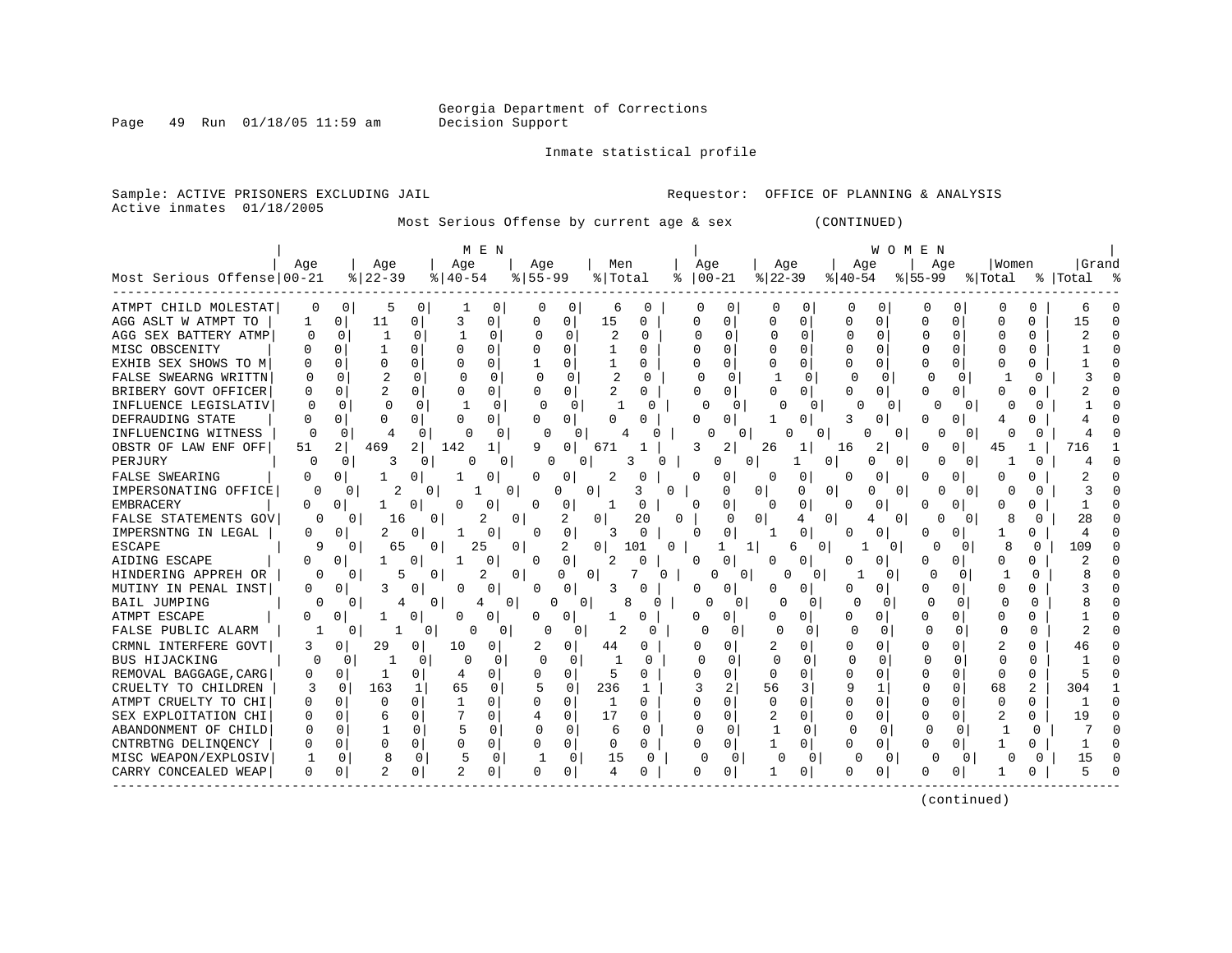Inmate statistical profile

Active inmates 01/18/2005

Sample: ACTIVE PRISONERS EXCLUDING JAIL **Requestor:** OFFICE OF PLANNING & ANALYSIS

Most Serious Offense by current age & sex (CONTINUED)

| POSS OF FIREARM DUR<br>9<br>$\Omega$<br>165<br>0<br>230<br>0<br>0<br>2<br>q<br>239<br>48<br>$\Omega$<br>O<br>O<br>POSS OF CERTAIN WEAP<br>2<br>$\mathbf 0$<br>8<br>0<br>3<br>$\Omega$<br>29<br>$\Omega$<br>$\Omega$<br>$\Omega$<br>$\Omega$<br>$\Omega$<br>1<br>30<br>$\cap$<br>$\Omega$<br>16<br>$\Omega$<br>0<br>0<br>0<br>$\overline{a}$<br>2<br>2<br>499<br>204<br>32<br>755<br>2<br>$\Omega$<br>13<br>1<br>0<br>$\Omega$<br>20<br>775<br>POSS FIREARM CONVCT<br>20<br>1<br>1<br>0<br>$\Omega$<br>$\Omega$<br>$\Omega$<br>$\Omega$<br>$\Omega$<br>0<br>1<br>$\Omega$<br>$\Omega$<br>$\Omega$<br>CARRY WEAPON AT SCHO<br>$\Omega$<br>$\Omega$<br><sup>0</sup><br>0<br>$\Omega$<br>U<br>U<br>q<br>$\Omega$<br>$\Omega$<br>POSS WEAPON BY PRISO<br>$\Omega$<br>$\Omega$<br>$\Omega$<br>0<br>$\Omega$<br>O<br>0<br>$\Omega$<br>$\cap$<br>O<br>0<br>$\Omega$<br>4<br>0<br>$\Omega$<br>CRUELTY TO ANIMALS<br>$\Omega$<br>$\Omega$<br>$\Omega$<br>$\Omega$<br>O<br>0<br>0<br>$\Omega$<br>6<br>$\Omega$<br>0<br>$\Omega$<br>O<br><sup>0</sup><br>n<br>0<br>$\Omega$<br>AGGRAV CRUELTY TO AN<br>$\Omega$<br>$\Omega$<br>O<br>$\Omega$<br>$\Omega$<br>$\Omega$<br>$\Omega$<br>$\Omega$<br>$\Omega$<br><sup>0</sup><br>0<br>$\Omega$<br>0<br>0<br>$\Omega$<br>0<br>0<br>0<br><sup>0</sup><br>$\Omega$<br>0<br><sup>0</sup><br>EAVESDROP & SURVEILL<br>0<br>O<br>$\Omega$<br>U<br>O<br>PEEPING TOM<br>10<br>$\Omega$<br>$\Omega$<br>$\Omega$<br>24<br>$\Omega$<br>0<br>$\sqrt{ }$<br>O<br>0<br>O<br>$\Omega$<br>24<br>n<br>O<br>2<br>38<br>19<br>$\Omega$<br>63<br>RACKETEERING<br>$\Omega$<br>$\Omega$<br>0<br>O<br>9<br>10<br>20<br>83<br>4<br>U<br>1<br>1<br>52<br>S/D NARCOTICS OPIATE<br>50<br>$\Omega$<br>111<br>116<br><sup>0</sup><br>$\Omega$<br><sup>n</sup><br>6<br><sup>0</sup><br>n<br>0<br>0<br>S/D DEP STIM CNTRF D<br>157<br>239<br>277<br>15<br>0<br>0<br>0<br>22<br>1<br>15<br>38<br>61<br>0<br>O<br>6<br>ı<br>S/D OF LSD<br>0<br>0<br>0<br>$\Omega$<br>N<br>O<br>0<br>U<br>U<br>$\Omega$<br>$\Omega$<br>$\Omega$<br>0<br>0<br>0<br>U<br>O<br>22<br>195<br>307<br>S/D OF MARIJUANA<br>0<br>0<br>294<br>0<br>10<br>1<br>0<br>13<br>1<br>66<br>11<br>3<br>0<br>0<br>POSS NARCOTICS OPIAT<br>10<br>114<br>9<br>1<br>16<br>18<br>225<br>0<br>189<br>O<br>36<br>0<br>0<br>56<br>0<br>2<br>POSS DEP STIM CNTRF<br>35<br>1 <sup>1</sup><br>368<br>138<br>1<br>547<br>3<br>41<br>2<br>67<br>2<br>614<br>0<br>$\overline{4}$<br>22<br>U<br>6<br>$\overline{2}$<br>POSS OF LSD<br>2<br>$\overline{0}$<br>2<br>5<br>O<br>-1<br>0<br>0<br>0<br>$\Omega$<br>0<br>O<br>$\cap$<br>$\Omega$<br>0<br>0<br>$\Omega$<br>O<br>0<br>0<br>239<br>330<br>0<br>1<br>POSS OF MARIJUANA<br>38<br>47<br>0<br>0<br>$\Omega$<br>16<br>1<br>23<br>353<br>1<br>6<br>6<br>ILLEGAL ATTM TO OBT<br>$\Omega$<br>0<br>0<br>19<br>$\Omega$<br>0<br>6<br>0<br>4<br>0<br>$\Omega$<br>10<br>0<br>0 I<br>3<br>Ω<br>O<br>9<br><sup>0</sup><br>6<br>31<br>VIOL GA CNTRL SBST A<br>20<br>11<br>0<br>$\Omega$<br>0<br>$\cap$<br>0<br>0<br>32<br>0<br>$\Omega$<br>$\Omega$<br><sup>0</sup><br>O<br>0<br>2<br>$\overline{2}$<br>VIOL DNGROUS DRGS AC<br>0<br>$\Omega$<br>0<br>$\Omega$<br>$\Omega$<br>0<br>2<br>0<br>U<br>$\Omega$<br>U<br>$\Omega$<br>0<br>∩<br>∩<br>U<br>0<br>UNLWFL MFG/DEL/DIST<br>$\Omega$<br>24<br>24<br>18<br>0<br>5<br>0<br>0<br>0<br>$\Omega$<br>0<br>0<br>$\Omega$<br>0<br>0<br>0<br>$\Omega$<br>0<br>1<br>0<br>POSS DRUG RELATED MA<br>0<br>0<br>$\Omega$<br>$\Omega$<br>$\Omega$<br>0<br>O<br>0<br>U<br>U<br>O<br>0<br>$\Omega$<br>$\Omega$<br>O<br>0<br>Ω<br>$\Omega$<br>-1<br>115<br>S/D CONT SUB PUBLIC<br>78<br>18<br>0<br>3<br>0<br>8<br>0<br>107<br>2<br>1<br>3<br>$\mathbf{0}$<br>0<br>0<br>0<br>0<br>0<br>2<br>48<br>S/D CONT SUB SCHOOL<br>0<br>0<br>3<br>0<br>0<br>$\Omega$<br>$\Omega$<br>0<br>34<br>9<br>0<br>46<br>O<br>1582<br>42<br>98<br>3<br>1680<br>3<br>S/D COCAINE<br>78<br>3 I<br>1038<br>435<br>3  <br>31<br>$1\vert$<br>3<br>3<br>50<br>31<br>1<br>$1\vert$<br>5<br>4<br>41<br>2289<br>239<br>7<br>5<br>143<br>52<br>2 <sup>1</sup><br>146<br>86<br>1<br>2528<br>POSS OF COCAINE<br>5.<br>1493<br>5<br>601<br>4<br>5<br>8<br>8<br>-1<br>4<br>62<br>2<br>89<br>9<br>12<br>101<br>ATMPT VIOL SUBSTANCE<br>0<br>$\overline{0}$<br>24<br>$\Omega$<br>3<br>U<br>$\Omega$<br>$\Omega$<br>1<br>0  <br>0<br>$\Omega$<br>0<br>0<br><sup>n</sup><br>0<br>3<br>MISC DRUGS TRAFFICKI<br>362<br>102<br>1<br>19<br>494<br>28<br>1<br>15<br>49<br>2<br>543<br>11<br>$\Omega$<br>1<br>1<br>1<br>12<br>TRAF COCAINE LESS 20<br>331<br>1  <br>10<br>0<br>$\mathbf{1}$<br>0<br>0<br>19<br>14<br>86<br>$\Omega$<br>441<br>U<br>1<br>460<br>0<br>1<br>TRAF COCAINE 201-400<br>2<br>17<br>$\Omega$<br>्र<br>87<br>5<br>$\Omega$<br>$\Omega$<br>7<br>94<br>65<br>$\Omega$<br><sup>0</sup><br><sup>0</sup><br>U<br>$\Omega$<br>∩<br>$\Omega$<br>0<br>n<br>$\cap$<br>25<br>87<br>7<br>120<br>9<br>1<br>$\Omega$<br>TRAF COCAINE 401+ GM<br>$\Omega$<br>$\Omega$<br>$\Omega$<br>$\cap$<br>10<br>$\Omega$<br>130<br>1<br>0<br>$\Omega$<br>0<br>U<br>∩<br>$\Omega$<br>3<br>TRAF NARCOTIC LESS 1<br>2<br>$\Omega$<br>0<br>$\Omega$<br>5<br>0<br>0<br>0<br>O<br>0<br>0<br>$\Omega$<br>0<br>$\Omega$<br>0<br>0<br>0<br>-1<br>6<br>TRAF NARCOTIC 15-28<br>0<br>$\Omega$<br>$\Omega$<br>∩<br>2<br>$\Omega$<br>$\Omega$<br>Ω<br>O<br>$\Omega$<br>O<br>0<br>0<br>$\Omega$<br>O | Most Serious Offense 00-21 | Aqe | $8$   22-39 | Age | M E N<br>Age<br>$ 40-54$ | Age<br>$8155 - 99$ | Men<br>% Total | Age<br>$ 00-21 $ | Age<br>$ 22-39$ | Aqe<br>$ 40-54 $ | мом н | N<br>$ 55-99$ | Age | Women<br>% Total | Grand<br>%   Total |  |
|-----------------------------------------------------------------------------------------------------------------------------------------------------------------------------------------------------------------------------------------------------------------------------------------------------------------------------------------------------------------------------------------------------------------------------------------------------------------------------------------------------------------------------------------------------------------------------------------------------------------------------------------------------------------------------------------------------------------------------------------------------------------------------------------------------------------------------------------------------------------------------------------------------------------------------------------------------------------------------------------------------------------------------------------------------------------------------------------------------------------------------------------------------------------------------------------------------------------------------------------------------------------------------------------------------------------------------------------------------------------------------------------------------------------------------------------------------------------------------------------------------------------------------------------------------------------------------------------------------------------------------------------------------------------------------------------------------------------------------------------------------------------------------------------------------------------------------------------------------------------------------------------------------------------------------------------------------------------------------------------------------------------------------------------------------------------------------------------------------------------------------------------------------------------------------------------------------------------------------------------------------------------------------------------------------------------------------------------------------------------------------------------------------------------------------------------------------------------------------------------------------------------------------------------------------------------------------------------------------------------------------------------------------------------------------------------------------------------------------------------------------------------------------------------------------------------------------------------------------------------------------------------------------------------------------------------------------------------------------------------------------------------------------------------------------------------------------------------------------------------------------------------------------------------------------------------------------------------------------------------------------------------------------------------------------------------------------------------------------------------------------------------------------------------------------------------------------------------------------------------------------------------------------------------------------------------------------------------------------------------------------------------------------------------------------------------------------------------------------------------------------------------------------------------------------------------------------------------------------------------------------------------------------------------------------------------------------------------------------------------------------------------------------------------------------------------------------------------------------------------------------------------------------------------------------------------------------------------------------------------------------------------------------------------------------------------------------------------------------------------------------------------------------------------------------------------------------------------------------------------------------------------------------------------------------------------------------------------------------------------------------------------------------------------------------------------------------------------------------------------------------------------------------------------------------------------------------------------------------------------------------------------------------------------------------------------------------------------------------------------------------------------------------------------------------------------------------------------------------------------------------------------------------------------------------------------------------------------------------------------------------------------------------------------------------------------------------------------------------------|----------------------------|-----|-------------|-----|--------------------------|--------------------|----------------|------------------|-----------------|------------------|-------|---------------|-----|------------------|--------------------|--|
|                                                                                                                                                                                                                                                                                                                                                                                                                                                                                                                                                                                                                                                                                                                                                                                                                                                                                                                                                                                                                                                                                                                                                                                                                                                                                                                                                                                                                                                                                                                                                                                                                                                                                                                                                                                                                                                                                                                                                                                                                                                                                                                                                                                                                                                                                                                                                                                                                                                                                                                                                                                                                                                                                                                                                                                                                                                                                                                                                                                                                                                                                                                                                                                                                                                                                                                                                                                                                                                                                                                                                                                                                                                                                                                                                                                                                                                                                                                                                                                                                                                                                                                                                                                                                                                                                                                                                                                                                                                                                                                                                                                                                                                                                                                                                                                                                                                                                                                                                                                                                                                                                                                                                                                                                                                                                                                                                           |                            |     |             |     |                          |                    |                |                  |                 |                  |       |               |     |                  |                    |  |
|                                                                                                                                                                                                                                                                                                                                                                                                                                                                                                                                                                                                                                                                                                                                                                                                                                                                                                                                                                                                                                                                                                                                                                                                                                                                                                                                                                                                                                                                                                                                                                                                                                                                                                                                                                                                                                                                                                                                                                                                                                                                                                                                                                                                                                                                                                                                                                                                                                                                                                                                                                                                                                                                                                                                                                                                                                                                                                                                                                                                                                                                                                                                                                                                                                                                                                                                                                                                                                                                                                                                                                                                                                                                                                                                                                                                                                                                                                                                                                                                                                                                                                                                                                                                                                                                                                                                                                                                                                                                                                                                                                                                                                                                                                                                                                                                                                                                                                                                                                                                                                                                                                                                                                                                                                                                                                                                                           |                            |     |             |     |                          |                    |                |                  |                 |                  |       |               |     |                  |                    |  |
|                                                                                                                                                                                                                                                                                                                                                                                                                                                                                                                                                                                                                                                                                                                                                                                                                                                                                                                                                                                                                                                                                                                                                                                                                                                                                                                                                                                                                                                                                                                                                                                                                                                                                                                                                                                                                                                                                                                                                                                                                                                                                                                                                                                                                                                                                                                                                                                                                                                                                                                                                                                                                                                                                                                                                                                                                                                                                                                                                                                                                                                                                                                                                                                                                                                                                                                                                                                                                                                                                                                                                                                                                                                                                                                                                                                                                                                                                                                                                                                                                                                                                                                                                                                                                                                                                                                                                                                                                                                                                                                                                                                                                                                                                                                                                                                                                                                                                                                                                                                                                                                                                                                                                                                                                                                                                                                                                           |                            |     |             |     |                          |                    |                |                  |                 |                  |       |               |     |                  |                    |  |
|                                                                                                                                                                                                                                                                                                                                                                                                                                                                                                                                                                                                                                                                                                                                                                                                                                                                                                                                                                                                                                                                                                                                                                                                                                                                                                                                                                                                                                                                                                                                                                                                                                                                                                                                                                                                                                                                                                                                                                                                                                                                                                                                                                                                                                                                                                                                                                                                                                                                                                                                                                                                                                                                                                                                                                                                                                                                                                                                                                                                                                                                                                                                                                                                                                                                                                                                                                                                                                                                                                                                                                                                                                                                                                                                                                                                                                                                                                                                                                                                                                                                                                                                                                                                                                                                                                                                                                                                                                                                                                                                                                                                                                                                                                                                                                                                                                                                                                                                                                                                                                                                                                                                                                                                                                                                                                                                                           |                            |     |             |     |                          |                    |                |                  |                 |                  |       |               |     |                  |                    |  |
|                                                                                                                                                                                                                                                                                                                                                                                                                                                                                                                                                                                                                                                                                                                                                                                                                                                                                                                                                                                                                                                                                                                                                                                                                                                                                                                                                                                                                                                                                                                                                                                                                                                                                                                                                                                                                                                                                                                                                                                                                                                                                                                                                                                                                                                                                                                                                                                                                                                                                                                                                                                                                                                                                                                                                                                                                                                                                                                                                                                                                                                                                                                                                                                                                                                                                                                                                                                                                                                                                                                                                                                                                                                                                                                                                                                                                                                                                                                                                                                                                                                                                                                                                                                                                                                                                                                                                                                                                                                                                                                                                                                                                                                                                                                                                                                                                                                                                                                                                                                                                                                                                                                                                                                                                                                                                                                                                           |                            |     |             |     |                          |                    |                |                  |                 |                  |       |               |     |                  |                    |  |
|                                                                                                                                                                                                                                                                                                                                                                                                                                                                                                                                                                                                                                                                                                                                                                                                                                                                                                                                                                                                                                                                                                                                                                                                                                                                                                                                                                                                                                                                                                                                                                                                                                                                                                                                                                                                                                                                                                                                                                                                                                                                                                                                                                                                                                                                                                                                                                                                                                                                                                                                                                                                                                                                                                                                                                                                                                                                                                                                                                                                                                                                                                                                                                                                                                                                                                                                                                                                                                                                                                                                                                                                                                                                                                                                                                                                                                                                                                                                                                                                                                                                                                                                                                                                                                                                                                                                                                                                                                                                                                                                                                                                                                                                                                                                                                                                                                                                                                                                                                                                                                                                                                                                                                                                                                                                                                                                                           |                            |     |             |     |                          |                    |                |                  |                 |                  |       |               |     |                  |                    |  |
|                                                                                                                                                                                                                                                                                                                                                                                                                                                                                                                                                                                                                                                                                                                                                                                                                                                                                                                                                                                                                                                                                                                                                                                                                                                                                                                                                                                                                                                                                                                                                                                                                                                                                                                                                                                                                                                                                                                                                                                                                                                                                                                                                                                                                                                                                                                                                                                                                                                                                                                                                                                                                                                                                                                                                                                                                                                                                                                                                                                                                                                                                                                                                                                                                                                                                                                                                                                                                                                                                                                                                                                                                                                                                                                                                                                                                                                                                                                                                                                                                                                                                                                                                                                                                                                                                                                                                                                                                                                                                                                                                                                                                                                                                                                                                                                                                                                                                                                                                                                                                                                                                                                                                                                                                                                                                                                                                           |                            |     |             |     |                          |                    |                |                  |                 |                  |       |               |     |                  |                    |  |
|                                                                                                                                                                                                                                                                                                                                                                                                                                                                                                                                                                                                                                                                                                                                                                                                                                                                                                                                                                                                                                                                                                                                                                                                                                                                                                                                                                                                                                                                                                                                                                                                                                                                                                                                                                                                                                                                                                                                                                                                                                                                                                                                                                                                                                                                                                                                                                                                                                                                                                                                                                                                                                                                                                                                                                                                                                                                                                                                                                                                                                                                                                                                                                                                                                                                                                                                                                                                                                                                                                                                                                                                                                                                                                                                                                                                                                                                                                                                                                                                                                                                                                                                                                                                                                                                                                                                                                                                                                                                                                                                                                                                                                                                                                                                                                                                                                                                                                                                                                                                                                                                                                                                                                                                                                                                                                                                                           |                            |     |             |     |                          |                    |                |                  |                 |                  |       |               |     |                  |                    |  |
|                                                                                                                                                                                                                                                                                                                                                                                                                                                                                                                                                                                                                                                                                                                                                                                                                                                                                                                                                                                                                                                                                                                                                                                                                                                                                                                                                                                                                                                                                                                                                                                                                                                                                                                                                                                                                                                                                                                                                                                                                                                                                                                                                                                                                                                                                                                                                                                                                                                                                                                                                                                                                                                                                                                                                                                                                                                                                                                                                                                                                                                                                                                                                                                                                                                                                                                                                                                                                                                                                                                                                                                                                                                                                                                                                                                                                                                                                                                                                                                                                                                                                                                                                                                                                                                                                                                                                                                                                                                                                                                                                                                                                                                                                                                                                                                                                                                                                                                                                                                                                                                                                                                                                                                                                                                                                                                                                           |                            |     |             |     |                          |                    |                |                  |                 |                  |       |               |     |                  |                    |  |
|                                                                                                                                                                                                                                                                                                                                                                                                                                                                                                                                                                                                                                                                                                                                                                                                                                                                                                                                                                                                                                                                                                                                                                                                                                                                                                                                                                                                                                                                                                                                                                                                                                                                                                                                                                                                                                                                                                                                                                                                                                                                                                                                                                                                                                                                                                                                                                                                                                                                                                                                                                                                                                                                                                                                                                                                                                                                                                                                                                                                                                                                                                                                                                                                                                                                                                                                                                                                                                                                                                                                                                                                                                                                                                                                                                                                                                                                                                                                                                                                                                                                                                                                                                                                                                                                                                                                                                                                                                                                                                                                                                                                                                                                                                                                                                                                                                                                                                                                                                                                                                                                                                                                                                                                                                                                                                                                                           |                            |     |             |     |                          |                    |                |                  |                 |                  |       |               |     |                  |                    |  |
|                                                                                                                                                                                                                                                                                                                                                                                                                                                                                                                                                                                                                                                                                                                                                                                                                                                                                                                                                                                                                                                                                                                                                                                                                                                                                                                                                                                                                                                                                                                                                                                                                                                                                                                                                                                                                                                                                                                                                                                                                                                                                                                                                                                                                                                                                                                                                                                                                                                                                                                                                                                                                                                                                                                                                                                                                                                                                                                                                                                                                                                                                                                                                                                                                                                                                                                                                                                                                                                                                                                                                                                                                                                                                                                                                                                                                                                                                                                                                                                                                                                                                                                                                                                                                                                                                                                                                                                                                                                                                                                                                                                                                                                                                                                                                                                                                                                                                                                                                                                                                                                                                                                                                                                                                                                                                                                                                           |                            |     |             |     |                          |                    |                |                  |                 |                  |       |               |     |                  |                    |  |
|                                                                                                                                                                                                                                                                                                                                                                                                                                                                                                                                                                                                                                                                                                                                                                                                                                                                                                                                                                                                                                                                                                                                                                                                                                                                                                                                                                                                                                                                                                                                                                                                                                                                                                                                                                                                                                                                                                                                                                                                                                                                                                                                                                                                                                                                                                                                                                                                                                                                                                                                                                                                                                                                                                                                                                                                                                                                                                                                                                                                                                                                                                                                                                                                                                                                                                                                                                                                                                                                                                                                                                                                                                                                                                                                                                                                                                                                                                                                                                                                                                                                                                                                                                                                                                                                                                                                                                                                                                                                                                                                                                                                                                                                                                                                                                                                                                                                                                                                                                                                                                                                                                                                                                                                                                                                                                                                                           |                            |     |             |     |                          |                    |                |                  |                 |                  |       |               |     |                  |                    |  |
|                                                                                                                                                                                                                                                                                                                                                                                                                                                                                                                                                                                                                                                                                                                                                                                                                                                                                                                                                                                                                                                                                                                                                                                                                                                                                                                                                                                                                                                                                                                                                                                                                                                                                                                                                                                                                                                                                                                                                                                                                                                                                                                                                                                                                                                                                                                                                                                                                                                                                                                                                                                                                                                                                                                                                                                                                                                                                                                                                                                                                                                                                                                                                                                                                                                                                                                                                                                                                                                                                                                                                                                                                                                                                                                                                                                                                                                                                                                                                                                                                                                                                                                                                                                                                                                                                                                                                                                                                                                                                                                                                                                                                                                                                                                                                                                                                                                                                                                                                                                                                                                                                                                                                                                                                                                                                                                                                           |                            |     |             |     |                          |                    |                |                  |                 |                  |       |               |     |                  |                    |  |
|                                                                                                                                                                                                                                                                                                                                                                                                                                                                                                                                                                                                                                                                                                                                                                                                                                                                                                                                                                                                                                                                                                                                                                                                                                                                                                                                                                                                                                                                                                                                                                                                                                                                                                                                                                                                                                                                                                                                                                                                                                                                                                                                                                                                                                                                                                                                                                                                                                                                                                                                                                                                                                                                                                                                                                                                                                                                                                                                                                                                                                                                                                                                                                                                                                                                                                                                                                                                                                                                                                                                                                                                                                                                                                                                                                                                                                                                                                                                                                                                                                                                                                                                                                                                                                                                                                                                                                                                                                                                                                                                                                                                                                                                                                                                                                                                                                                                                                                                                                                                                                                                                                                                                                                                                                                                                                                                                           |                            |     |             |     |                          |                    |                |                  |                 |                  |       |               |     |                  |                    |  |
|                                                                                                                                                                                                                                                                                                                                                                                                                                                                                                                                                                                                                                                                                                                                                                                                                                                                                                                                                                                                                                                                                                                                                                                                                                                                                                                                                                                                                                                                                                                                                                                                                                                                                                                                                                                                                                                                                                                                                                                                                                                                                                                                                                                                                                                                                                                                                                                                                                                                                                                                                                                                                                                                                                                                                                                                                                                                                                                                                                                                                                                                                                                                                                                                                                                                                                                                                                                                                                                                                                                                                                                                                                                                                                                                                                                                                                                                                                                                                                                                                                                                                                                                                                                                                                                                                                                                                                                                                                                                                                                                                                                                                                                                                                                                                                                                                                                                                                                                                                                                                                                                                                                                                                                                                                                                                                                                                           |                            |     |             |     |                          |                    |                |                  |                 |                  |       |               |     |                  |                    |  |
|                                                                                                                                                                                                                                                                                                                                                                                                                                                                                                                                                                                                                                                                                                                                                                                                                                                                                                                                                                                                                                                                                                                                                                                                                                                                                                                                                                                                                                                                                                                                                                                                                                                                                                                                                                                                                                                                                                                                                                                                                                                                                                                                                                                                                                                                                                                                                                                                                                                                                                                                                                                                                                                                                                                                                                                                                                                                                                                                                                                                                                                                                                                                                                                                                                                                                                                                                                                                                                                                                                                                                                                                                                                                                                                                                                                                                                                                                                                                                                                                                                                                                                                                                                                                                                                                                                                                                                                                                                                                                                                                                                                                                                                                                                                                                                                                                                                                                                                                                                                                                                                                                                                                                                                                                                                                                                                                                           |                            |     |             |     |                          |                    |                |                  |                 |                  |       |               |     |                  |                    |  |
|                                                                                                                                                                                                                                                                                                                                                                                                                                                                                                                                                                                                                                                                                                                                                                                                                                                                                                                                                                                                                                                                                                                                                                                                                                                                                                                                                                                                                                                                                                                                                                                                                                                                                                                                                                                                                                                                                                                                                                                                                                                                                                                                                                                                                                                                                                                                                                                                                                                                                                                                                                                                                                                                                                                                                                                                                                                                                                                                                                                                                                                                                                                                                                                                                                                                                                                                                                                                                                                                                                                                                                                                                                                                                                                                                                                                                                                                                                                                                                                                                                                                                                                                                                                                                                                                                                                                                                                                                                                                                                                                                                                                                                                                                                                                                                                                                                                                                                                                                                                                                                                                                                                                                                                                                                                                                                                                                           |                            |     |             |     |                          |                    |                |                  |                 |                  |       |               |     |                  |                    |  |
|                                                                                                                                                                                                                                                                                                                                                                                                                                                                                                                                                                                                                                                                                                                                                                                                                                                                                                                                                                                                                                                                                                                                                                                                                                                                                                                                                                                                                                                                                                                                                                                                                                                                                                                                                                                                                                                                                                                                                                                                                                                                                                                                                                                                                                                                                                                                                                                                                                                                                                                                                                                                                                                                                                                                                                                                                                                                                                                                                                                                                                                                                                                                                                                                                                                                                                                                                                                                                                                                                                                                                                                                                                                                                                                                                                                                                                                                                                                                                                                                                                                                                                                                                                                                                                                                                                                                                                                                                                                                                                                                                                                                                                                                                                                                                                                                                                                                                                                                                                                                                                                                                                                                                                                                                                                                                                                                                           |                            |     |             |     |                          |                    |                |                  |                 |                  |       |               |     |                  |                    |  |
|                                                                                                                                                                                                                                                                                                                                                                                                                                                                                                                                                                                                                                                                                                                                                                                                                                                                                                                                                                                                                                                                                                                                                                                                                                                                                                                                                                                                                                                                                                                                                                                                                                                                                                                                                                                                                                                                                                                                                                                                                                                                                                                                                                                                                                                                                                                                                                                                                                                                                                                                                                                                                                                                                                                                                                                                                                                                                                                                                                                                                                                                                                                                                                                                                                                                                                                                                                                                                                                                                                                                                                                                                                                                                                                                                                                                                                                                                                                                                                                                                                                                                                                                                                                                                                                                                                                                                                                                                                                                                                                                                                                                                                                                                                                                                                                                                                                                                                                                                                                                                                                                                                                                                                                                                                                                                                                                                           |                            |     |             |     |                          |                    |                |                  |                 |                  |       |               |     |                  |                    |  |
|                                                                                                                                                                                                                                                                                                                                                                                                                                                                                                                                                                                                                                                                                                                                                                                                                                                                                                                                                                                                                                                                                                                                                                                                                                                                                                                                                                                                                                                                                                                                                                                                                                                                                                                                                                                                                                                                                                                                                                                                                                                                                                                                                                                                                                                                                                                                                                                                                                                                                                                                                                                                                                                                                                                                                                                                                                                                                                                                                                                                                                                                                                                                                                                                                                                                                                                                                                                                                                                                                                                                                                                                                                                                                                                                                                                                                                                                                                                                                                                                                                                                                                                                                                                                                                                                                                                                                                                                                                                                                                                                                                                                                                                                                                                                                                                                                                                                                                                                                                                                                                                                                                                                                                                                                                                                                                                                                           |                            |     |             |     |                          |                    |                |                  |                 |                  |       |               |     |                  |                    |  |
|                                                                                                                                                                                                                                                                                                                                                                                                                                                                                                                                                                                                                                                                                                                                                                                                                                                                                                                                                                                                                                                                                                                                                                                                                                                                                                                                                                                                                                                                                                                                                                                                                                                                                                                                                                                                                                                                                                                                                                                                                                                                                                                                                                                                                                                                                                                                                                                                                                                                                                                                                                                                                                                                                                                                                                                                                                                                                                                                                                                                                                                                                                                                                                                                                                                                                                                                                                                                                                                                                                                                                                                                                                                                                                                                                                                                                                                                                                                                                                                                                                                                                                                                                                                                                                                                                                                                                                                                                                                                                                                                                                                                                                                                                                                                                                                                                                                                                                                                                                                                                                                                                                                                                                                                                                                                                                                                                           |                            |     |             |     |                          |                    |                |                  |                 |                  |       |               |     |                  |                    |  |
|                                                                                                                                                                                                                                                                                                                                                                                                                                                                                                                                                                                                                                                                                                                                                                                                                                                                                                                                                                                                                                                                                                                                                                                                                                                                                                                                                                                                                                                                                                                                                                                                                                                                                                                                                                                                                                                                                                                                                                                                                                                                                                                                                                                                                                                                                                                                                                                                                                                                                                                                                                                                                                                                                                                                                                                                                                                                                                                                                                                                                                                                                                                                                                                                                                                                                                                                                                                                                                                                                                                                                                                                                                                                                                                                                                                                                                                                                                                                                                                                                                                                                                                                                                                                                                                                                                                                                                                                                                                                                                                                                                                                                                                                                                                                                                                                                                                                                                                                                                                                                                                                                                                                                                                                                                                                                                                                                           |                            |     |             |     |                          |                    |                |                  |                 |                  |       |               |     |                  |                    |  |
|                                                                                                                                                                                                                                                                                                                                                                                                                                                                                                                                                                                                                                                                                                                                                                                                                                                                                                                                                                                                                                                                                                                                                                                                                                                                                                                                                                                                                                                                                                                                                                                                                                                                                                                                                                                                                                                                                                                                                                                                                                                                                                                                                                                                                                                                                                                                                                                                                                                                                                                                                                                                                                                                                                                                                                                                                                                                                                                                                                                                                                                                                                                                                                                                                                                                                                                                                                                                                                                                                                                                                                                                                                                                                                                                                                                                                                                                                                                                                                                                                                                                                                                                                                                                                                                                                                                                                                                                                                                                                                                                                                                                                                                                                                                                                                                                                                                                                                                                                                                                                                                                                                                                                                                                                                                                                                                                                           |                            |     |             |     |                          |                    |                |                  |                 |                  |       |               |     |                  |                    |  |
|                                                                                                                                                                                                                                                                                                                                                                                                                                                                                                                                                                                                                                                                                                                                                                                                                                                                                                                                                                                                                                                                                                                                                                                                                                                                                                                                                                                                                                                                                                                                                                                                                                                                                                                                                                                                                                                                                                                                                                                                                                                                                                                                                                                                                                                                                                                                                                                                                                                                                                                                                                                                                                                                                                                                                                                                                                                                                                                                                                                                                                                                                                                                                                                                                                                                                                                                                                                                                                                                                                                                                                                                                                                                                                                                                                                                                                                                                                                                                                                                                                                                                                                                                                                                                                                                                                                                                                                                                                                                                                                                                                                                                                                                                                                                                                                                                                                                                                                                                                                                                                                                                                                                                                                                                                                                                                                                                           |                            |     |             |     |                          |                    |                |                  |                 |                  |       |               |     |                  |                    |  |
|                                                                                                                                                                                                                                                                                                                                                                                                                                                                                                                                                                                                                                                                                                                                                                                                                                                                                                                                                                                                                                                                                                                                                                                                                                                                                                                                                                                                                                                                                                                                                                                                                                                                                                                                                                                                                                                                                                                                                                                                                                                                                                                                                                                                                                                                                                                                                                                                                                                                                                                                                                                                                                                                                                                                                                                                                                                                                                                                                                                                                                                                                                                                                                                                                                                                                                                                                                                                                                                                                                                                                                                                                                                                                                                                                                                                                                                                                                                                                                                                                                                                                                                                                                                                                                                                                                                                                                                                                                                                                                                                                                                                                                                                                                                                                                                                                                                                                                                                                                                                                                                                                                                                                                                                                                                                                                                                                           |                            |     |             |     |                          |                    |                |                  |                 |                  |       |               |     |                  |                    |  |
|                                                                                                                                                                                                                                                                                                                                                                                                                                                                                                                                                                                                                                                                                                                                                                                                                                                                                                                                                                                                                                                                                                                                                                                                                                                                                                                                                                                                                                                                                                                                                                                                                                                                                                                                                                                                                                                                                                                                                                                                                                                                                                                                                                                                                                                                                                                                                                                                                                                                                                                                                                                                                                                                                                                                                                                                                                                                                                                                                                                                                                                                                                                                                                                                                                                                                                                                                                                                                                                                                                                                                                                                                                                                                                                                                                                                                                                                                                                                                                                                                                                                                                                                                                                                                                                                                                                                                                                                                                                                                                                                                                                                                                                                                                                                                                                                                                                                                                                                                                                                                                                                                                                                                                                                                                                                                                                                                           |                            |     |             |     |                          |                    |                |                  |                 |                  |       |               |     |                  |                    |  |
|                                                                                                                                                                                                                                                                                                                                                                                                                                                                                                                                                                                                                                                                                                                                                                                                                                                                                                                                                                                                                                                                                                                                                                                                                                                                                                                                                                                                                                                                                                                                                                                                                                                                                                                                                                                                                                                                                                                                                                                                                                                                                                                                                                                                                                                                                                                                                                                                                                                                                                                                                                                                                                                                                                                                                                                                                                                                                                                                                                                                                                                                                                                                                                                                                                                                                                                                                                                                                                                                                                                                                                                                                                                                                                                                                                                                                                                                                                                                                                                                                                                                                                                                                                                                                                                                                                                                                                                                                                                                                                                                                                                                                                                                                                                                                                                                                                                                                                                                                                                                                                                                                                                                                                                                                                                                                                                                                           |                            |     |             |     |                          |                    |                |                  |                 |                  |       |               |     |                  |                    |  |
|                                                                                                                                                                                                                                                                                                                                                                                                                                                                                                                                                                                                                                                                                                                                                                                                                                                                                                                                                                                                                                                                                                                                                                                                                                                                                                                                                                                                                                                                                                                                                                                                                                                                                                                                                                                                                                                                                                                                                                                                                                                                                                                                                                                                                                                                                                                                                                                                                                                                                                                                                                                                                                                                                                                                                                                                                                                                                                                                                                                                                                                                                                                                                                                                                                                                                                                                                                                                                                                                                                                                                                                                                                                                                                                                                                                                                                                                                                                                                                                                                                                                                                                                                                                                                                                                                                                                                                                                                                                                                                                                                                                                                                                                                                                                                                                                                                                                                                                                                                                                                                                                                                                                                                                                                                                                                                                                                           |                            |     |             |     |                          |                    |                |                  |                 |                  |       |               |     |                  |                    |  |
|                                                                                                                                                                                                                                                                                                                                                                                                                                                                                                                                                                                                                                                                                                                                                                                                                                                                                                                                                                                                                                                                                                                                                                                                                                                                                                                                                                                                                                                                                                                                                                                                                                                                                                                                                                                                                                                                                                                                                                                                                                                                                                                                                                                                                                                                                                                                                                                                                                                                                                                                                                                                                                                                                                                                                                                                                                                                                                                                                                                                                                                                                                                                                                                                                                                                                                                                                                                                                                                                                                                                                                                                                                                                                                                                                                                                                                                                                                                                                                                                                                                                                                                                                                                                                                                                                                                                                                                                                                                                                                                                                                                                                                                                                                                                                                                                                                                                                                                                                                                                                                                                                                                                                                                                                                                                                                                                                           |                            |     |             |     |                          |                    |                |                  |                 |                  |       |               |     |                  |                    |  |
|                                                                                                                                                                                                                                                                                                                                                                                                                                                                                                                                                                                                                                                                                                                                                                                                                                                                                                                                                                                                                                                                                                                                                                                                                                                                                                                                                                                                                                                                                                                                                                                                                                                                                                                                                                                                                                                                                                                                                                                                                                                                                                                                                                                                                                                                                                                                                                                                                                                                                                                                                                                                                                                                                                                                                                                                                                                                                                                                                                                                                                                                                                                                                                                                                                                                                                                                                                                                                                                                                                                                                                                                                                                                                                                                                                                                                                                                                                                                                                                                                                                                                                                                                                                                                                                                                                                                                                                                                                                                                                                                                                                                                                                                                                                                                                                                                                                                                                                                                                                                                                                                                                                                                                                                                                                                                                                                                           |                            |     |             |     |                          |                    |                |                  |                 |                  |       |               |     |                  |                    |  |
|                                                                                                                                                                                                                                                                                                                                                                                                                                                                                                                                                                                                                                                                                                                                                                                                                                                                                                                                                                                                                                                                                                                                                                                                                                                                                                                                                                                                                                                                                                                                                                                                                                                                                                                                                                                                                                                                                                                                                                                                                                                                                                                                                                                                                                                                                                                                                                                                                                                                                                                                                                                                                                                                                                                                                                                                                                                                                                                                                                                                                                                                                                                                                                                                                                                                                                                                                                                                                                                                                                                                                                                                                                                                                                                                                                                                                                                                                                                                                                                                                                                                                                                                                                                                                                                                                                                                                                                                                                                                                                                                                                                                                                                                                                                                                                                                                                                                                                                                                                                                                                                                                                                                                                                                                                                                                                                                                           |                            |     |             |     |                          |                    |                |                  |                 |                  |       |               |     |                  |                    |  |
|                                                                                                                                                                                                                                                                                                                                                                                                                                                                                                                                                                                                                                                                                                                                                                                                                                                                                                                                                                                                                                                                                                                                                                                                                                                                                                                                                                                                                                                                                                                                                                                                                                                                                                                                                                                                                                                                                                                                                                                                                                                                                                                                                                                                                                                                                                                                                                                                                                                                                                                                                                                                                                                                                                                                                                                                                                                                                                                                                                                                                                                                                                                                                                                                                                                                                                                                                                                                                                                                                                                                                                                                                                                                                                                                                                                                                                                                                                                                                                                                                                                                                                                                                                                                                                                                                                                                                                                                                                                                                                                                                                                                                                                                                                                                                                                                                                                                                                                                                                                                                                                                                                                                                                                                                                                                                                                                                           |                            |     |             |     |                          |                    |                |                  |                 |                  |       |               |     |                  |                    |  |
|                                                                                                                                                                                                                                                                                                                                                                                                                                                                                                                                                                                                                                                                                                                                                                                                                                                                                                                                                                                                                                                                                                                                                                                                                                                                                                                                                                                                                                                                                                                                                                                                                                                                                                                                                                                                                                                                                                                                                                                                                                                                                                                                                                                                                                                                                                                                                                                                                                                                                                                                                                                                                                                                                                                                                                                                                                                                                                                                                                                                                                                                                                                                                                                                                                                                                                                                                                                                                                                                                                                                                                                                                                                                                                                                                                                                                                                                                                                                                                                                                                                                                                                                                                                                                                                                                                                                                                                                                                                                                                                                                                                                                                                                                                                                                                                                                                                                                                                                                                                                                                                                                                                                                                                                                                                                                                                                                           |                            |     |             |     |                          |                    |                |                  |                 |                  |       |               |     |                  |                    |  |
|                                                                                                                                                                                                                                                                                                                                                                                                                                                                                                                                                                                                                                                                                                                                                                                                                                                                                                                                                                                                                                                                                                                                                                                                                                                                                                                                                                                                                                                                                                                                                                                                                                                                                                                                                                                                                                                                                                                                                                                                                                                                                                                                                                                                                                                                                                                                                                                                                                                                                                                                                                                                                                                                                                                                                                                                                                                                                                                                                                                                                                                                                                                                                                                                                                                                                                                                                                                                                                                                                                                                                                                                                                                                                                                                                                                                                                                                                                                                                                                                                                                                                                                                                                                                                                                                                                                                                                                                                                                                                                                                                                                                                                                                                                                                                                                                                                                                                                                                                                                                                                                                                                                                                                                                                                                                                                                                                           |                            |     |             |     |                          |                    |                |                  |                 |                  |       |               |     |                  |                    |  |
|                                                                                                                                                                                                                                                                                                                                                                                                                                                                                                                                                                                                                                                                                                                                                                                                                                                                                                                                                                                                                                                                                                                                                                                                                                                                                                                                                                                                                                                                                                                                                                                                                                                                                                                                                                                                                                                                                                                                                                                                                                                                                                                                                                                                                                                                                                                                                                                                                                                                                                                                                                                                                                                                                                                                                                                                                                                                                                                                                                                                                                                                                                                                                                                                                                                                                                                                                                                                                                                                                                                                                                                                                                                                                                                                                                                                                                                                                                                                                                                                                                                                                                                                                                                                                                                                                                                                                                                                                                                                                                                                                                                                                                                                                                                                                                                                                                                                                                                                                                                                                                                                                                                                                                                                                                                                                                                                                           |                            |     |             |     |                          |                    |                |                  |                 |                  |       |               |     |                  |                    |  |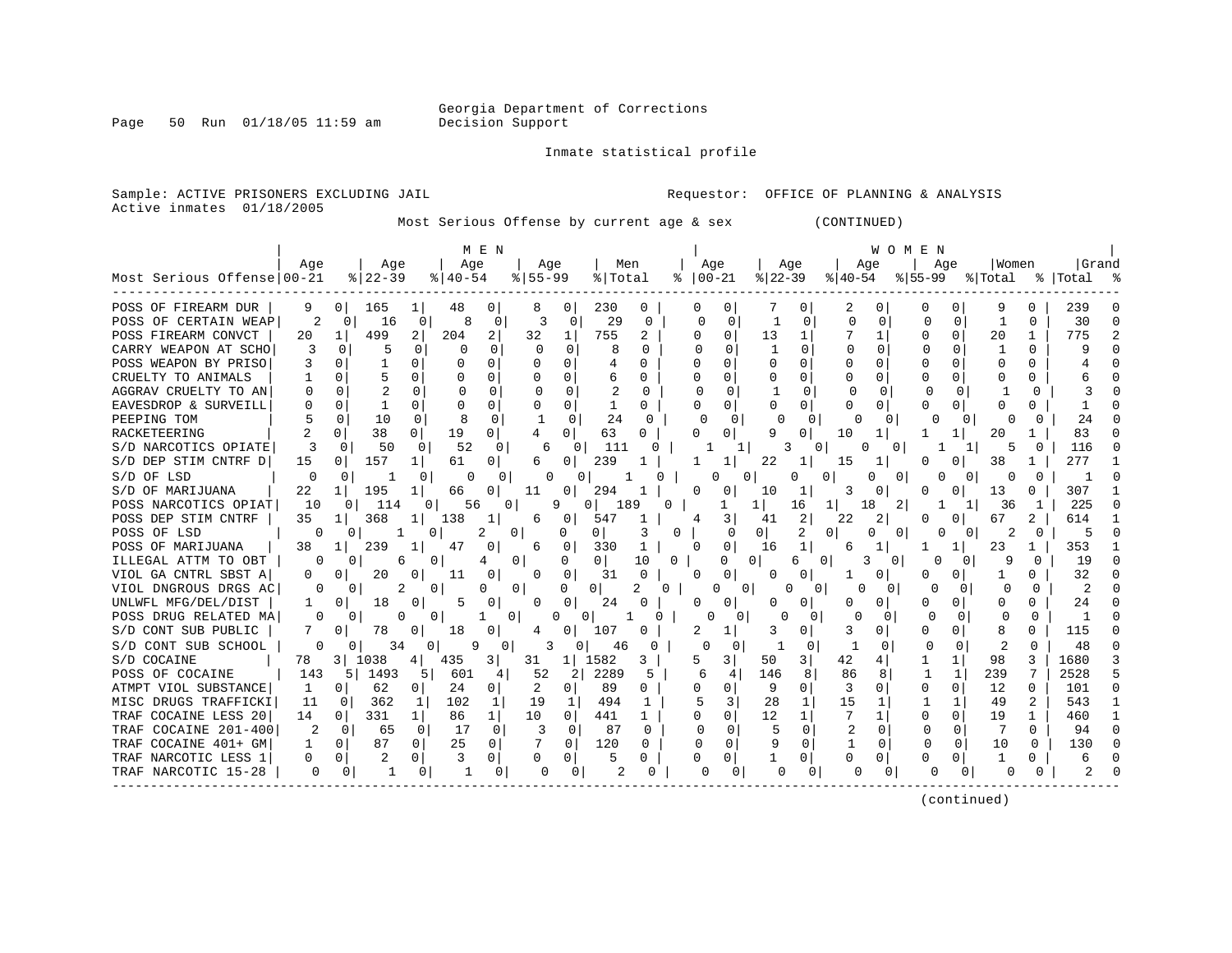Page 51 Run 01/18/05 11:59 am

#### Inmate statistical profile

Sample: ACTIVE PRISONERS EXCLUDING JAIL **Requestor:** OFFICE OF PLANNING & ANALYSIS Active inmates 01/18/2005

Most Serious Offense by current age & sex (CONTINUED)

| Most Serious Offense   00-21 | Age      |          | Age<br>$8   22 - 39$ |          | M E N<br>Age<br>$8   40 - 54$ |              | Age<br>$8 55-99$ |          | Men<br>% Total |          |   | Age | $ 00-21$ | $ 22-39 $ | Age          | $ 40-54 $    | W<br>Age | E.<br>O M<br>$8155 - 99$ | N<br>Age |              | Women<br>% Total |              | Grand<br>%   Total |  |
|------------------------------|----------|----------|----------------------|----------|-------------------------------|--------------|------------------|----------|----------------|----------|---|-----|----------|-----------|--------------|--------------|----------|--------------------------|----------|--------------|------------------|--------------|--------------------|--|
| TRAF NARCOTIC 29+ GM         |          |          |                      |          | $\overline{\phantom{a}}$      |              |                  | O        | 12             | $\Omega$ |   |     |          |           |              | ∠            |          |                          |          |              | 4                |              | 14                 |  |
| TRAF MARIJNA 101-200         |          |          |                      |          |                               |              |                  |          | 12             | O        |   |     |          |           |              |              |          |                          |          | N            |                  | O            | 14                 |  |
| TRAF MARIJNA 2001-10         |          | $\Omega$ | $\Omega$             | $\cap$   |                               | $\Omega$     |                  | $\Omega$ |                | n        |   |     |          |           |              |              | O        |                          |          |              |                  | 0            |                    |  |
| TRAF AMPHTMINE 28-19         |          |          | 32                   |          | 12                            | N            |                  |          | 46             |          |   |     |          |           |              |              |          |                          |          |              |                  | <sup>n</sup> | 50                 |  |
| TRAF AMPHTMINE 200-3         |          |          |                      |          |                               |              |                  | $\Omega$ | 6              |          |   |     |          |           |              |              |          |                          |          |              |                  | <sup>n</sup> |                    |  |
| TRAF AMPHTMINE 400+          |          |          | Q                    |          |                               |              |                  | $\Omega$ | 15             |          |   |     |          |           | $\cap$       |              |          |                          |          |              |                  |              |                    |  |
| CNSPIRE TRAFFIC CNTR         |          |          |                      |          |                               |              |                  |          |                |          |   |     |          |           |              |              |          |                          |          |              |                  |              |                    |  |
| USE COMM FACLTY VIO          |          |          |                      |          |                               |              |                  |          |                |          |   |     |          |           |              |              |          |                          |          |              |                  | U            |                    |  |
| ATT/CONSPRCY COMMT C         |          |          | 13                   | U        | 10                            | $\Omega$     |                  | O        | 24             | U        |   |     | O        |           |              | 2            |          |                          |          |              |                  |              | 28                 |  |
| VIOL MOTOR VEHICLE L         |          | U        | 30                   | $\Omega$ | 26                            | <sup>n</sup> | O                | 0        | 59             | $\Omega$ |   | C   | 0        |           | $\Omega$     |              |          |                          | $\Omega$ | 0            | 8                | 0            | 67                 |  |
| CHOP SHOP VIOLATION          |          |          | $\Omega$             | $\Omega$ |                               | <sup>0</sup> |                  | ∩        | 2              | $\Omega$ |   |     | 0        |           | <sup>0</sup> | U            |          |                          |          | <sup>0</sup> |                  |              |                    |  |
| DRVNG HABTL VIOLATOR         |          |          | 77                   |          | 103                           |              | 23               |          | 204            | O        |   |     |          |           | O            |              |          |                          |          |              |                  |              | 211                |  |
| HABIT TRAF VOIL/IMPA         | O        |          | ς                    | 0        | 6                             | <sup>0</sup> |                  | $\Omega$ | 12             |          |   |     | 0        |           | $\Omega$     | 0            | 0        |                          | n        | <sup>0</sup> |                  | 0            | 12                 |  |
| HABIT TRAF VIOL/OTHE         | $\Omega$ |          |                      | O        | U                             |              | ∩                |          |                |          |   |     | U        |           |              | <sup>o</sup> |          | O                        |          |              |                  |              |                    |  |
| MISC MRALS/PBLIC H/S         |          |          | h                    | 0        |                               | 0            |                  | $\Omega$ | 12             |          |   |     | 0        |           | $\Omega$     |              |          |                          |          |              |                  | 0            | 14                 |  |
| MISC CORRECTIONL INS         |          | 0        | 6                    |          |                               | 0            |                  | Ω        | 0              | 9        |   |     |          |           |              | 0            |          | O                        |          |              |                  | O            | 10                 |  |
| CONSPIRACY                   | 11       | 0        | 40                   | 0        | ৸                             | 0            |                  | 0        | 57             | 0        |   | 2   | Ŧ.       |           | 0            |              | 0        |                          |          | 0            | 8                |              | 65                 |  |
| CRMNL ATMPT                  |          |          | 13                   | 0        | 11                            | 0            |                  | 4        | 0              | 30       | 0 |     |          |           |              | 0            |          | <sup>0</sup>             |          |              |                  | O            | 33                 |  |
| AIRCRAFT HIJACKING           | O        |          |                      | 0        |                               | 0            | O                | 0        |                |          |   |     | 0        |           | $\Omega$     | 0            | 0        |                          |          |              |                  |              |                    |  |
| UNAUTH DIST RECRD DE         |          |          | 3                    |          | O                             | 0            |                  | 0        | $\Omega$       |          | O |     | n        | 0         | <sup>o</sup> |              |          | O                        | n        |              |                  |              |                    |  |
| CRMNL SOLICITATION           | O        |          |                      | 0        |                               | 0            |                  | 0        | 8              |          |   |     | 0        |           |              |              |          |                          |          |              |                  |              |                    |  |
| PARTY TO A CRIME             |          |          | 3                    | 0        | 0                             | 0            |                  | 0        | U              |          |   |     | 0        |           |              |              | O        |                          |          |              |                  |              |                    |  |
| CRMNL TRESPASSING            |          |          |                      | 0        |                               | 0            | U                | 0        |                |          |   |     | 0        |           |              |              |          |                          |          |              |                  |              |                    |  |
| GANG PARTICIPATION           |          |          |                      |          |                               |              |                  |          |                |          |   |     | 0        |           | 0            |              |          |                          | 0        |              | O                |              |                    |  |
| Total                        | 3157     |          | 28319                |          | 13768                         |              | 2335             |          | 47579          |          |   | 158 |          |           | 2034         |              | 1121     |                          | 87       |              | 3400             |              | 50979              |  |